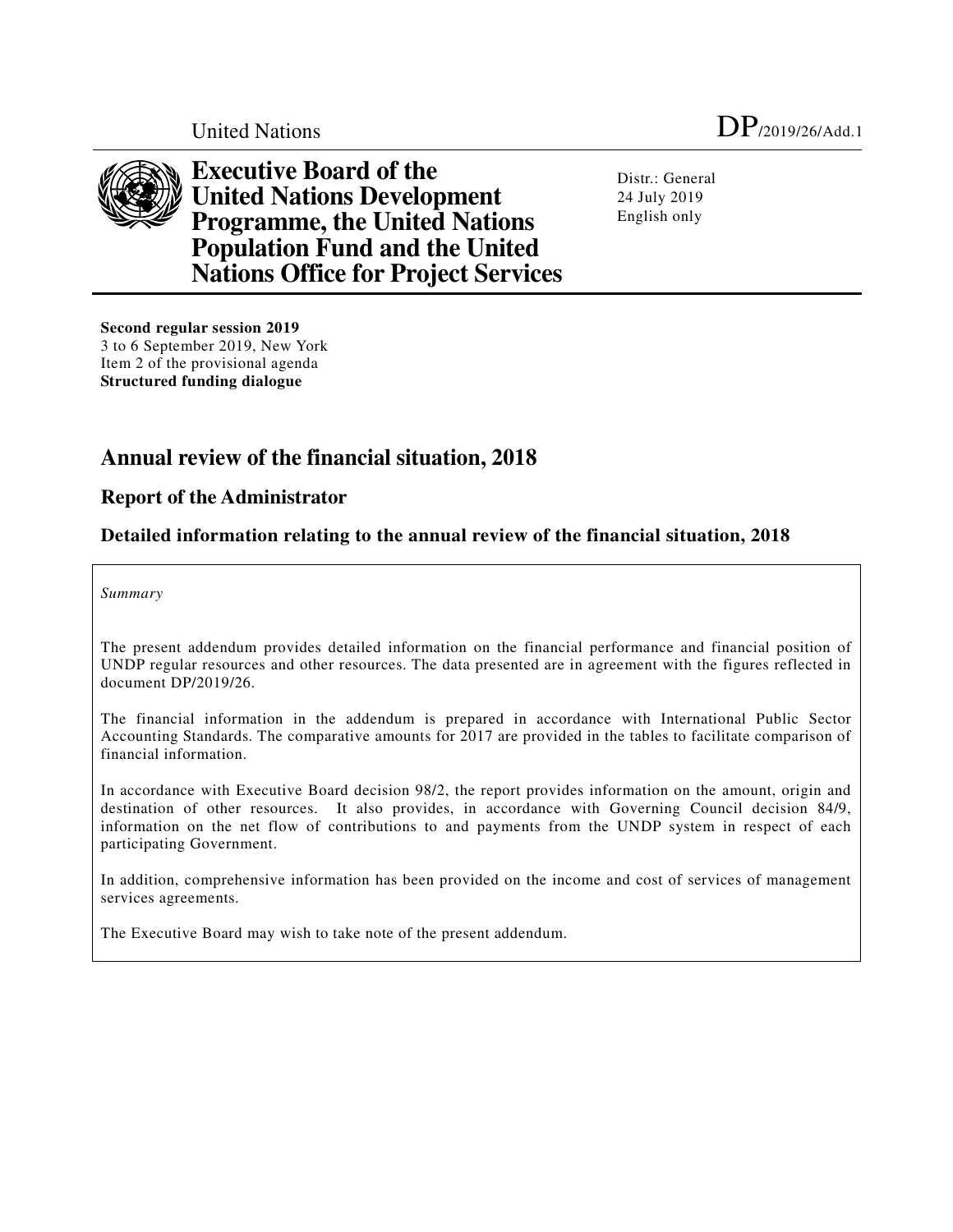#### **Contents**

# Page Acronyms and abbreviations …………………………………………………………………….... 3 Table 1(a) UNDP – Statement of financial performance for the year ended 31 December 2018 ................................................................................................ 4 Table 1(b) UNDP – Statement of financial position as at 31 December 2018................................ 5 Table 2(a) UNDP – Segment reporting – Statement of financial performance for the year ended 31 December 2018 ................................................................................................ 6 Table 2(b) UNDP – Segment reporting – Statement of financial position as at 31 December 2018 ................................................................................................ 7 Table 3(a) Reimbursable support services and miscellaneous activities: Statement of financial performance for year ended 31 December 2018 ................................ 9 Table 3(b) Reimbursable support services and miscellaneous activities: Statement of financial position as at 31 December 2018 ................................................................ 10 Table 4 Contributions from Member States, 2018…………………………………… 12 Table 5 Contributions to all sources of funds administered by UNDP received during 2018 from non-programme countries ……………………………… 15 Table 6 Contributions under cost-sharing arrangements, by programme country/region for the year ended 31 December 2018 ................................................................ 20 Table 7 Contributions under donor cost-sharing arrangements, 2018, Details by donor and programme country/region................................................................ 23 Table 8(a) Income received as Government contributions to local office costs (GLOC), by programme country for the year ended 31 December 2018 ................................ 45 Table 8(b) Government contributions to local office costs (GLOC) statistics by country for the period of the 2018 and cumulative GLOC arrears for the period 2008-2018 ................................................................................................................................ 48 Table 8(c) Government contributions to local office costs (GLOC): Countries that made contributions towards prior period (2008-2017) GLOC arrears during 2018................................................................................................................................ 51 Table 9 Net flow of contributions to and payments from the United Nations Development Programme in respect of each participating Government ................................ 52 Table 10 Status of bilateral and other resources received under management services agreements for the year ended 31 December 2018 ................................................................ 73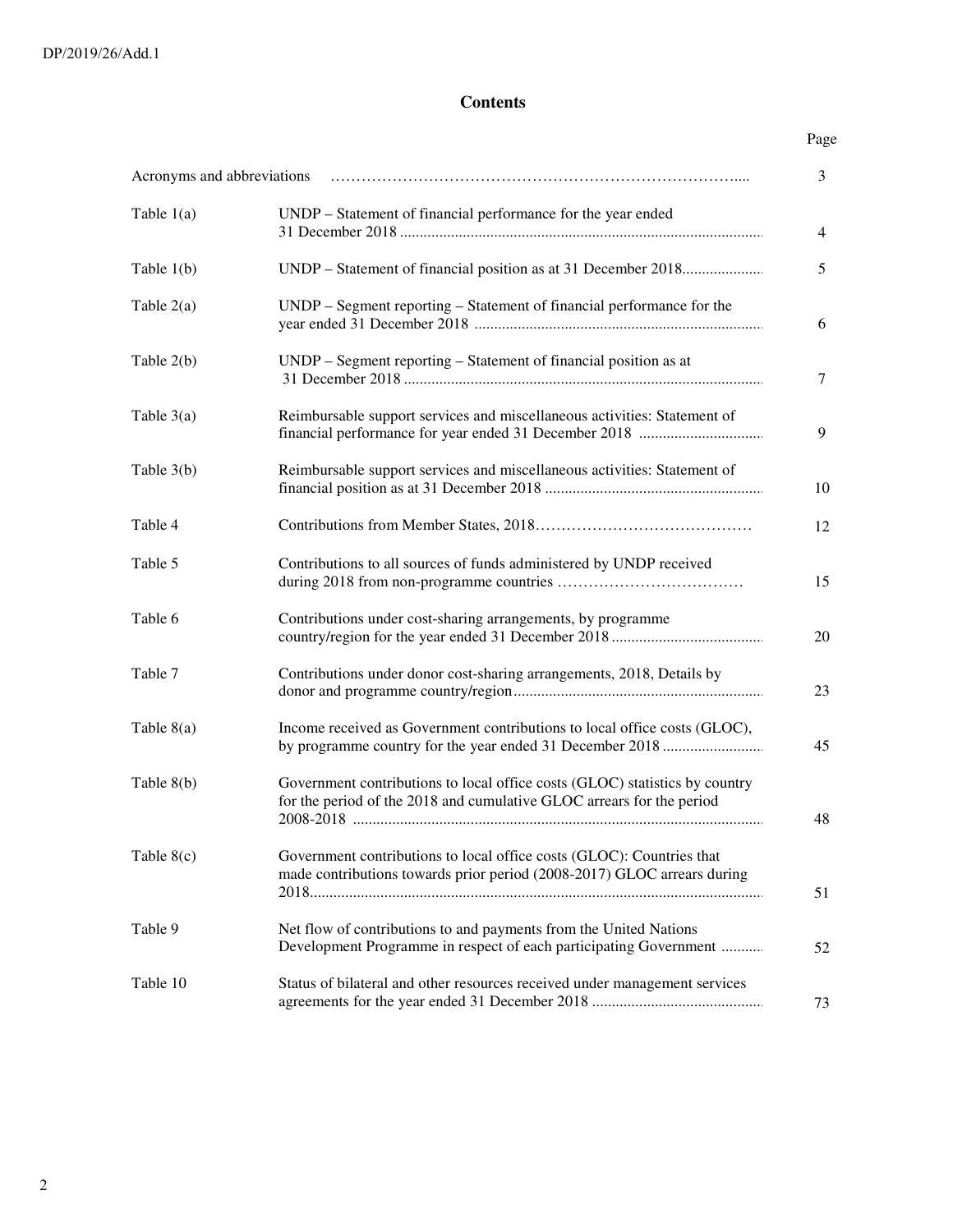# Acronyms and abbreviations

| <b>CTBTO</b>   | Comprehensive Nuclear-Test-Ban Treaty Organization                                               |
|----------------|--------------------------------------------------------------------------------------------------|
| EEC            | European Economic Community                                                                      |
| <b>FAO</b>     | Food and Agriculture Organization of the United Nations                                          |
| <b>GLOC</b>    | Government contributions to local office costs                                                   |
| <b>HDRO</b>    | Human Development Report Office                                                                  |
| <b>IADB</b>    | Inter-American Development Bank                                                                  |
| <b>IFAD</b>    | International Fund for Agricultural Development                                                  |
| ILO            | International Labour Organization                                                                |
| IOM            | International Organization for Migration                                                         |
| <b>ITC</b>     | <b>International Trade Centre</b>                                                                |
| <b>JPO</b>     | Junior Professional Officer                                                                      |
| LIC            | Low-income countries                                                                             |
| <b>MIC</b>     |                                                                                                  |
|                | Middle-income countries                                                                          |
| <b>MINUSCA</b> | United Nations Multidimensional Integrated Stabilization Mission in the Central African Republic |
| <b>MPTFO</b>   | Multi-Partner Trust Fund Office                                                                  |
| <b>MSA</b>     | Management services agreement                                                                    |
| <b>NCC</b>     | Net contributor countries                                                                        |
| <b>NGO</b>     | Non-governmental organization                                                                    |
| <b>OPEC</b>    | Organization of the Petroleum Exporting Countries                                                |
| <b>RBA</b>     | Regional Bureau for Africa                                                                       |
| <b>RBAP</b>    | Regional Bureau for Asia and the Pacific                                                         |
| <b>RBAS</b>    | Regional Bureau for Arab States                                                                  |
| <b>RBEC</b>    | Regional Bureau for Europe and the Commonwealth of Independent States                            |
| <b>RBLAC</b>   | Regional Bureau for Latin America and the Caribbean                                              |
| <b>TRAC</b>    | Target for resources assignment from the core                                                    |
| <b>UNAIDS</b>  | Joint United Nations Programme on HIV/AIDS                                                       |
| <b>UNCCD</b>   | United Nations Convention to Combat Desertification                                              |
| <b>UNCDF</b>   | United Nations Capital Development Fund                                                          |
| <b>UNCHS</b>   | United Nations Centre for Human Settlements                                                      |
| <b>UNDESA</b>  | United Nations Department of Economic and Social Affairs                                         |
| <b>UNEP</b>    | United Nations Environment Programme                                                             |
| <b>UNESCO</b>  | United Nations Educational, Scientific and Cultural Organization                                 |
| <b>UNFPA</b>   | United Nations Population Fund                                                                   |
| <b>UNHCHR</b>  | United Nations High Commissioner for Human Rights                                                |
| <b>UNHCR</b>   | Office of the United Nations High Commissioner for Refugees                                      |
| <b>UNICEF</b>  | United Nations Children's Fund                                                                   |
| <b>UNIDO</b>   | United Nations Industrial Development Organization                                               |
| <b>UNITAR</b>  | United Nations Institute for Training and Research                                               |
| <b>UNMIL</b>   | United Nations Mission in Liberia                                                                |
| <b>UNMISS</b>  | United Nations Mission in South Sudan                                                            |
| <b>UNOCHA</b>  | United Nations Office for the Coordination of Humanitarian Assistance                            |
| <b>UNODA</b>   | United Nations Office for Disarmament Affairs                                                    |
| <b>UNODC</b>   | United Nations Office on Drugs and Crime                                                         |
| <b>UNOPS</b>   | United Nations Office for Project Services                                                       |
| <b>UNPOS</b>   | United Nations Political Office for Somalia                                                      |
| <b>UNRWA</b>   | United Nations Relief and Works Agency                                                           |
| <b>UNSCO</b>   | United Nations Special Coordinator for the Middle East Peace Process                             |
| <b>UNSOM</b>   | United Nations Assistance Mission in Somalia                                                     |
|                |                                                                                                  |
| <b>UNV</b>     | <b>United Nations Volunteers</b>                                                                 |
| <b>USAID</b>   | United States Agency for International Development                                               |
| U-MIC          | Upper-middle-income countries                                                                    |
| <b>WFP</b>     | World Food Programme                                                                             |
| <b>WHO</b>     | World Health Organization                                                                        |
| <b>WTO</b>     | World Trade Organization                                                                         |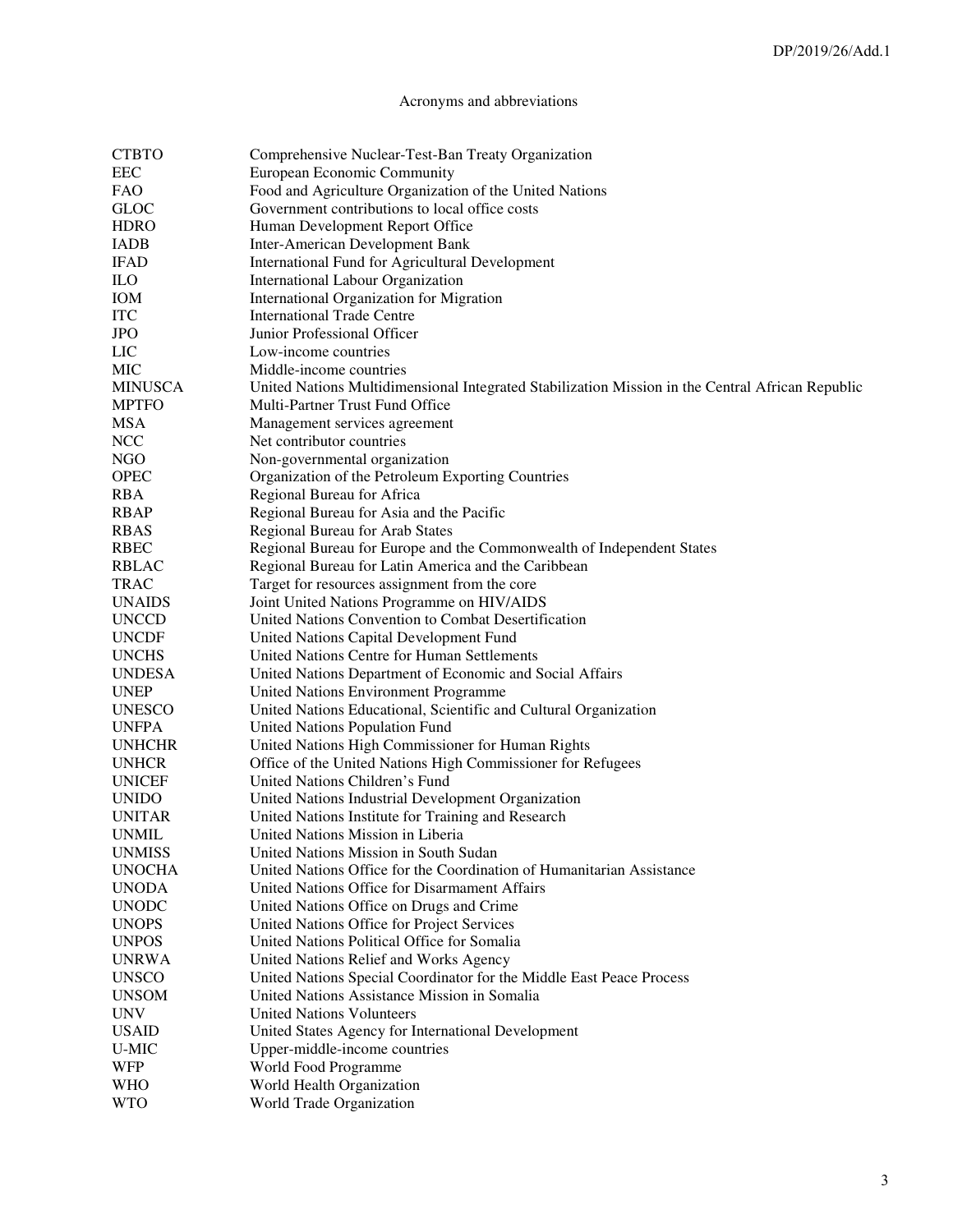#### **Table 1(a) United Nations Development Programme Statement of financial performance for the year ended 31 December (Thousands of United States dollars)**

|                                | 2018          | 2017      |
|--------------------------------|---------------|-----------|
| Revenue                        |               |           |
| Voluntary contributions        | 5 185 295     | 4 892 099 |
| Revenue: exchange transactions | 145 647       | 175 399   |
| Investment revenue             | 134 206       | 88 402    |
| Other revenue                  | 51 879        | 80 5 24   |
| <b>Total revenue</b>           | 5 5 1 7 0 2 7 | 5 236 424 |
| <b>Expenses</b>                |               |           |
| Contractual services           | 1 967 504     | 2 030 227 |
| Staff costs                    | 865 059       | 882 598   |
| Supplies and consumables used  | 1 058 874     | 994 196   |
| General operating expenses     | 871 641       | 861408    |
| Grants and other transfers     | 233 922       | 249 456   |
| Other expenses                 | 74 967        | 54 554    |
| Depreciation and amortisation  | 19 506        | 18 6 68   |
| Bank fees                      | 5 3 5 4       | 3668      |
| <b>Total expenses</b>          | 5 096 827     | 5 094 775 |
| Surplus/(deficit) for the year | 420 200       | 141 649   |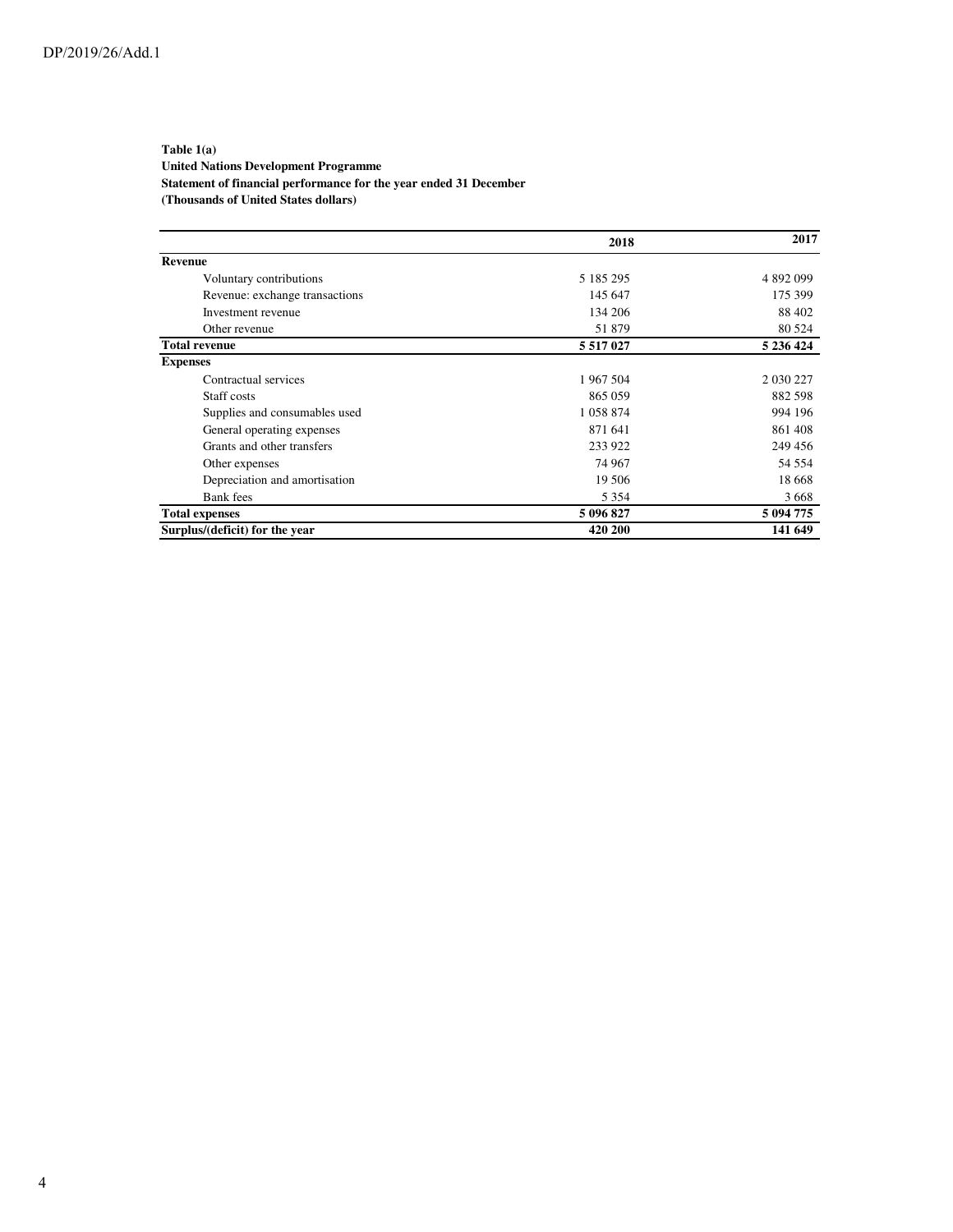#### **Table 1(b) United Nations Development Programme Statement of financial position as at 31 December (Thousands of United States dollars)**

|                                                | 31 December 2018 | 31 December 2017 |
|------------------------------------------------|------------------|------------------|
|                                                |                  | (restated)       |
| <b>ASSETS</b>                                  |                  |                  |
| <b>Current assets</b>                          |                  |                  |
| Cash and cash equivalents                      | 737 005          | 837 339          |
| Cash and cash equivalents - MPTFO              | 329 550          | 208 597          |
| <b>Investments</b>                             | 3 0 28 6 41      | 2670610          |
| Investments - MPTFO                            | 298 363          | 264 707          |
| Receivables – non-exchange transactions        | 2 166 871        | 1468896          |
| Receivables – other                            | 95 777           | 77 584           |
| Advances issued                                | 210 078          | 160723           |
| Loans to governments                           | 507              | 507              |
| Inventories                                    | 6639             | 13 652           |
| Other current assets                           | 1524             | 689              |
| <b>Total current assets</b>                    | 6874955          | 5703304          |
| <b>Non-current assets</b>                      |                  |                  |
| Investments                                    | 2 7 5 2 9 2 7    | 2 669 034        |
| Investments - MPTFO                            | 157 226          | 61 360           |
| Loans to governments                           | 4 0 25           | 4 5 6 4          |
| Receivables – non-exchange transactions        | 2 162 211        | 2058310          |
| Property, plant and equipment                  | 149 415          | 156 490          |
| Intangible assets                              | 9697             | 9 5 0 4          |
| Other non-current assets                       | 64               | 26               |
| <b>Total non-current assets</b>                | 5 235 565        | 4959288          |
| <b>Total assets</b>                            | 12 110 520       | 10 662 592       |
| <b>LIABILITIES</b>                             |                  |                  |
| <b>Current liabilities</b>                     |                  |                  |
| Accounts payable and accrued liabilities       | 189088           | 213 825          |
| Advances payable                               | 33 957           | 31 449           |
| Funds received in advance and deferred revenue | 2011522          | 1 363 795        |
| Funds held on behalf of donors                 | 14 4 22          | 18 103           |
| Payables – MPTFO and UN entities               | 824 744          | 639 293          |
| Employee benefits                              | 219 655          | 214 485          |
| Other current liabilities                      | 4 1 9 0          | 9873             |
| <b>Total current liabilities</b>               | 3 297 578        | 2 490 823        |
| <b>Non-current liabilities</b>                 |                  |                  |
| Payables - MPTFO                               | 157 226          | 61 360           |
| Funds received in advance and deferred revenue | 2 171 256        | 2 065 781        |
| Employee benefits                              | 1 105 863        | 1 402 305        |
| Other non-current liabilities                  | 354              | 722              |
| <b>Total non-current liabilities</b>           | 3 434 699        | 3 530 168        |
| <b>Total liabilities</b>                       | 6732277          | 6 020 991        |
| <b>NET ASSETS/EQUITY</b>                       |                  |                  |
| Reserves                                       | 292 160          | 302 160          |
| Accumulated surpluses                          | 5 086 083        | 4 3 3 9 4 4 1    |
| <b>Total net assets/equity</b>                 | 5 378 243        | 4 641 601        |
| Total liabilities and net assets/equity        | 12 110 520       | 10 662 592       |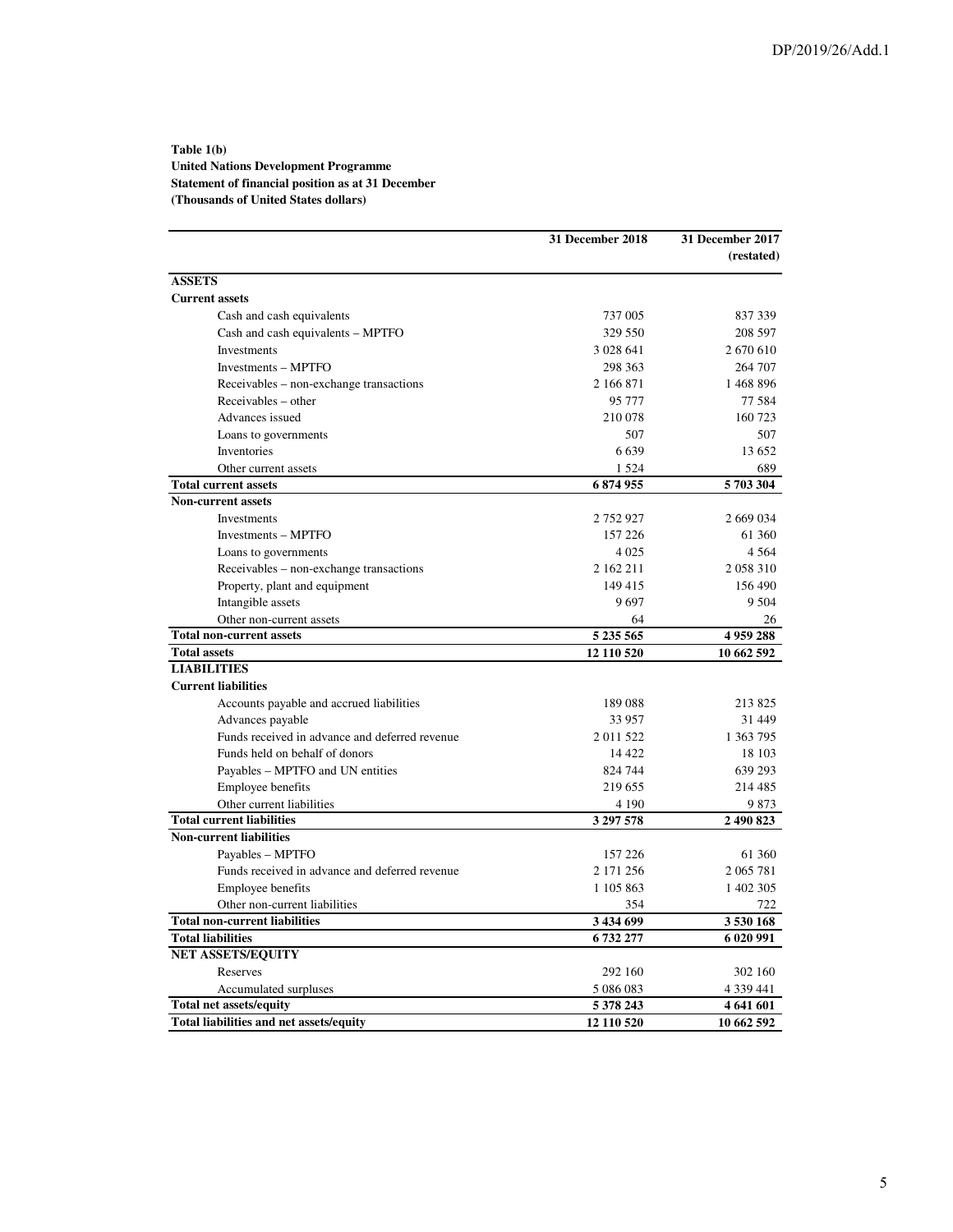|                                   | Regular resources |         | Cost-sharing |                     | <b>Trust funds</b> |                     | Reimbursable support services and<br>miscellaneous activities* |         | Elimination** |           | <b>Total UNDP</b> |           |
|-----------------------------------|-------------------|---------|--------------|---------------------|--------------------|---------------------|----------------------------------------------------------------|---------|---------------|-----------|-------------------|-----------|
|                                   | 2018              | 2017    | 2018         | 2017 (reclassified) | 2018               | 2017 (reclassified) | 2018                                                           | 2017    | 2018          | 2017      | 2018              | 2017      |
| Revenue                           |                   |         |              |                     |                    |                     |                                                                |         |               |           |                   |           |
| Voluntary contributions           | 662397            | 647 298 | 3644 368     | 3314940             | 745952             | 777071              | 132578                                                         | 152790  |               |           | 5185295           | 4892099   |
| Revenue from exchange transaction | $\mathbf{r}$      | 102     | 534          | 1123                | ∞                  |                     | 145092                                                         | 174170  |               |           | 145 647           | 175399    |
| Investment revenue                | 50313             | 36708   | 56009        | 32158               | 17089              | 11682               | 10795                                                          | 7854    |               |           | 134 206           | 88402     |
| Other revenue                     | 24 267            | 39 204  | 3969         | 3989                | 2351               | 2028                | 278929                                                         | 278538  | (257637)      | (243 235) | 51879             | 80524     |
| <b>Total revenue</b>              | 736990            | 723312  | 3704880      | 3352210             | 765 400            | 790785              | 567394                                                         | 613352  | (257637)      | (243 235) | 5 517 027         | 5 236 424 |
| <b>Expenses</b>                   |                   |         |              |                     |                    |                     |                                                                |         |               |           |                   |           |
| Contractual services              | 112311            | 131969  | 1 287 246    | 1 245 155           | 495936             | 578887              | 72011                                                          | 74 216  |               |           | 1967504           | 2030227   |
| Staff costs                       | 319426            | 315790  | 179 134      | 171167              | 54335              | 46118               | 312164                                                         | 349 523 |               |           | 865 059           | 882598    |
| Supplies and consumables used     | 35794             | 42074   | 933 622      | 868 193             | 56004              | 55065               | 33 454                                                         | 28864   |               |           | 1058874           | 94196     |
| General operating expenses        | 146367            | 167432  | 688894       | 663365              | 153861             | 145093              | 140156                                                         | 128753  | (257637)      | (243 235) | 871 641           | 861408    |
| Grants and other transfers        | 6551              | 9035    | 176996       | 193 442             | 48809              | 45007               | 1566                                                           | 1972    |               |           | 233 922           | 249456    |
| Other expenses                    | 35 495            | 21561   | 32747        | 23935               | 4467               | 2675                | 2258                                                           | 6383    |               |           | 74967             | 54554     |
| Depreciation and amortisation     | 4738              | 4547    | 2799         | 2799                | 624                | 686                 | 11345                                                          | 10636   |               |           | 19506             | 18668     |
| <b>Bank</b> fees                  | 3543              | 2888    | 1151         | 50                  | 176                | 228                 | 484                                                            | 455     |               |           | 5354              | 3668      |
| <b>Total expenses</b>             | 664 225           | 695296  | 3302589      | 3168153             | 814212             | 873759              | 573438                                                         | 600802  | (257637)      | (243 235) | 5 096 827         | 5 094 775 |
| Surplus/(deficit) for the year    | 72765             | 28016   | 402 291      | 184 057             | (48812)            | (82974)             | (6044)                                                         | 12550   |               |           | 420 200           | 141 649   |

\* Breakdown of reimbursable support services and miscellaneous activities shown in table 3(a) \* Breakdown of reimbursable support services and miscellaneous activities shown in table 3(a)

\*\* This adjustment is required to remove the effect of internal UNDP cost recovery \*\* This adjustment is required to remove the effect of internal UNDP cost recovery

# DP/2019/26/Add.1

**Table 2(a)**

**United Nations Development Programme**

United Nations Development Programme

**(Thousands of United States dollars)**

(Thousands of United States dollars)

**Segment reporting - statement of financial performance for the year ended 31 December**

Segment reporting - statement of financial performance for the year ended 31 December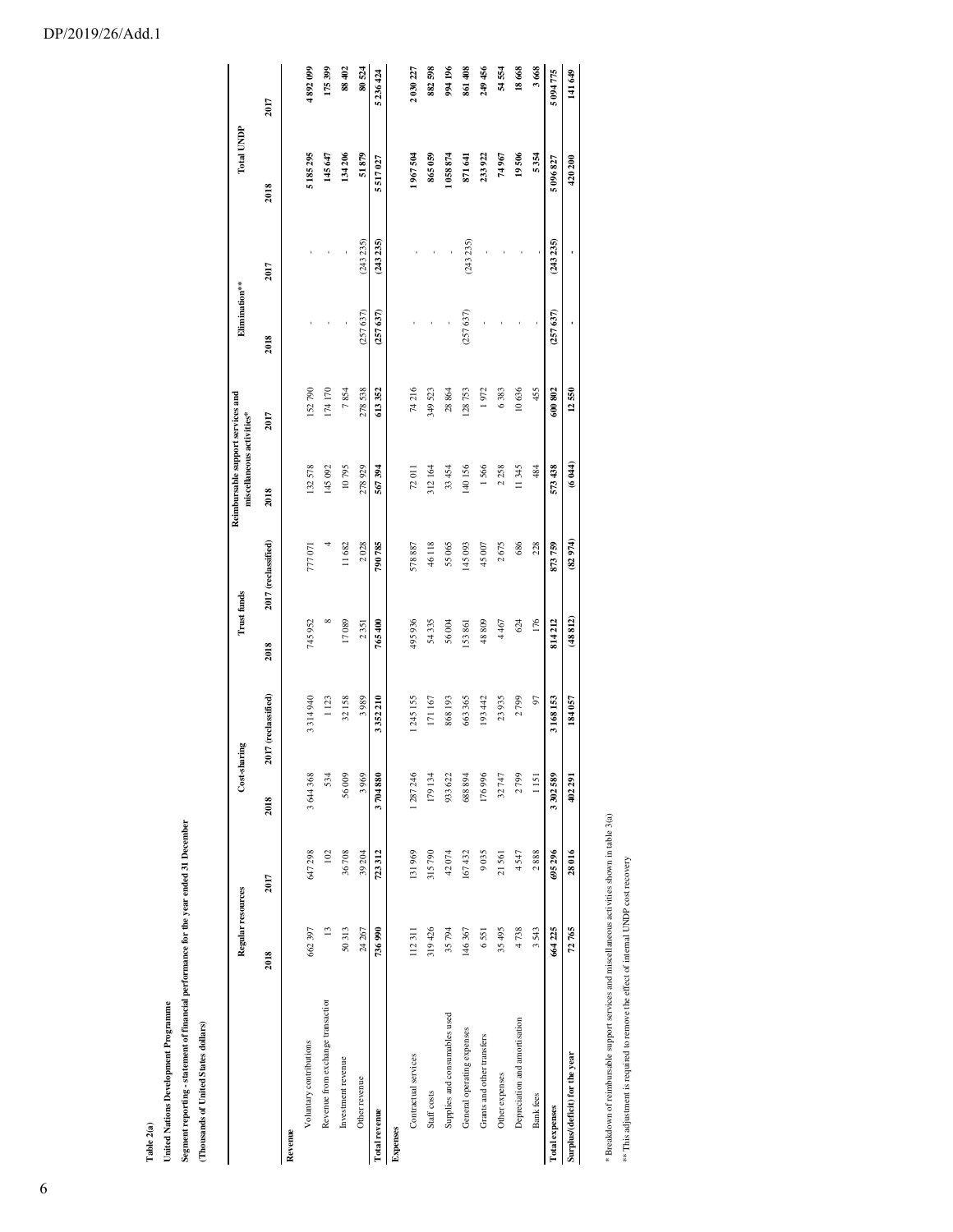**Table 2(b)**

# **United Nations Development Programme United Nations Development Programme**

Segment reporting - statement of financial position as at 31 December **Segment reporting - statement of financial position as at 31 December** 

(Thousands of United States dollars) **(Thousands of United States dollars)**

 $\overline{\phantom{a}}$ 

|                                         | Regular resources |                     | Cost-sharing |                 | <b>Trust funds</b> |                 |                | Reimbursable support services and<br>miscellaneous activities* | <b>Total UNDP</b> |                 |
|-----------------------------------------|-------------------|---------------------|--------------|-----------------|--------------------|-----------------|----------------|----------------------------------------------------------------|-------------------|-----------------|
|                                         | 2018              | restated)<br>2017 ( | 2018         | 2017 (restated) | 2018               | 2017 (restated) | 2018           | 2017 (restated)                                                | 2018              | 2017 (restated) |
| <b>ASSETS</b>                           |                   |                     |              |                 |                    |                 |                |                                                                |                   |                 |
| Current assets                          |                   |                     |              |                 |                    |                 |                |                                                                |                   |                 |
| Cash and cash equivalents               | 184670            | 173532              | 345877       | 394 496         | 106256             | 147 217         | 100 202        | 122094                                                         | 737005            | 837339          |
| Cash and cash equivalents: MPTFO        | 329550            | 208 597             |              |                 |                    |                 |                |                                                                | 329 550           | 208 597         |
| Investments                             | 721861            | 633 636             | 1445326      | .210446         | 445385             | 451596          | 416069         | 374932                                                         | 3 028 641         | 2670610         |
| Investments - MPTFO                     | 298 363           | 264707              |              | ı               | ,                  |                 |                | ı                                                              | 298363            | 264707          |
| Receivables - non-exchange transactions | 197231            | 27535               | 347 302      | 980720          | 589722             | 440 177         | 32616          | 20464                                                          | 2166871           | 1468896         |
| Receivables-other                       | 93761             | 75369               | 1271         | 1310            | 261                | 302             | 484            | 603                                                            | 95777             | 77584           |
| Advances issued                         | 29 294            | 23 125              | 151446       | 120515          | 25491              | 14792           | 3847           | 2291                                                           | 210078            | 160723          |
| Loans to governments                    |                   |                     |              |                 |                    |                 | 507            | 507                                                            | 507               | 507             |
| Inventories                             | 227               | 213                 | 5654         | 12560           | $^{8}$             |                 | 730            | 874                                                            | 6639              | 13652           |
| Other current assets                    | 1476              | 621                 |              | $\overline{a}$  | 4                  | 45              |                |                                                                | 1524              | 689             |
| <b>Total current assets</b>             | 1856433           | 1407335             | 3296876      | 2720066         | 1167187            | 1054134         | 554459         | 521769                                                         | 6874955           | 5703304         |
| Non-current assets                      |                   |                     |              |                 |                    |                 |                |                                                                |                   |                 |
| Investments                             | 591659            | 625 235             | 1351065      | 1210446         | 421269             | 458 421         | 388934         | 374932                                                         | 2752927           | 2669034         |
| Investments - MPTFO                     | 157 226           | 61360               |              |                 |                    |                 |                |                                                                | 157226            | 61360           |
| Loans to governments                    |                   |                     |              |                 |                    |                 | 4025           | 4564                                                           | 4025              | 4564            |
| Receivables - non-exchange transactions | 118443            | 33812               | 1 362 427    | 1119023         | 647634             | 887986          | 33 707         | 17489                                                          | 2162211           | 2058310         |
| Property, plant and equipment           | 41716             | 42751               | 19926        | 20024           | 4618               | 4982            | 83155          | 88733                                                          | 149415            | 156490          |
| Intangible assets                       | F                 | 228                 |              |                 |                    | $\circ$         | 9679           | 9270                                                           | 9697              | 9504            |
| Other non-current assets                | $\frac{4}{3}$     |                     | $\circ$      | $\circ$         |                    |                 | $\frac{8}{18}$ | $\overline{1}$                                                 | 2                 | $\frac{26}{5}$  |
| <b>Total non-current assets</b>         | 909 095           | 763389              | 2733 424     | 2349499         | 1073528            | 1351395         | 519518         | 495005                                                         | 5235565           | 4959288         |
| <b>Total assets</b>                     | 2765528           | 2170724             | 6030300      | 5069565         | 2 240 715          | 2405529         | 1073977        | 1016774                                                        | 12110520          | 10662592        |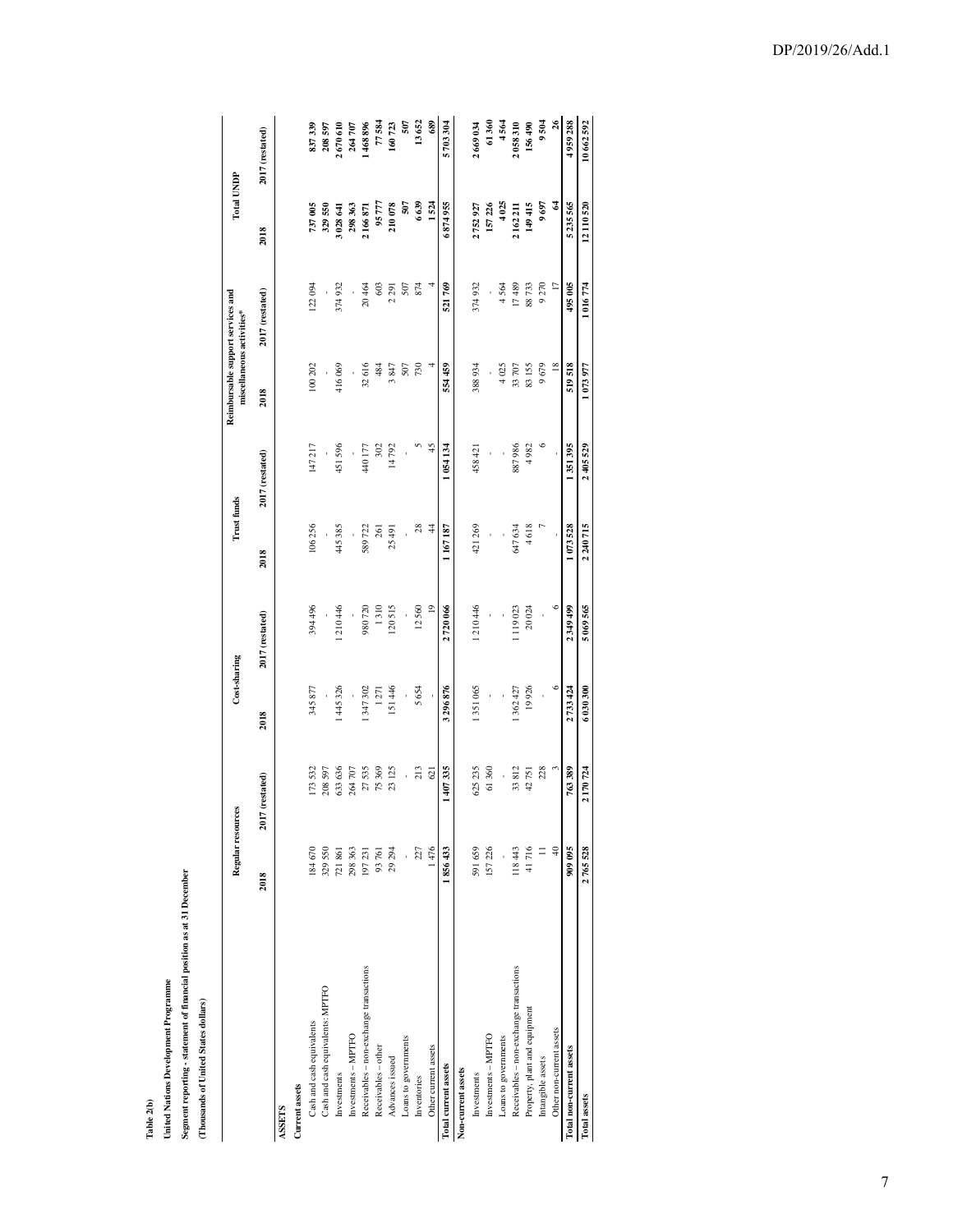|                                                                                          |                   |         |                | Table 2(b) (continued) |                    |         |                                                                |         |                   |             |
|------------------------------------------------------------------------------------------|-------------------|---------|----------------|------------------------|--------------------|---------|----------------------------------------------------------------|---------|-------------------|-------------|
|                                                                                          | Regular resources |         | Cost-sharing   |                        | <b>Trust funds</b> |         | Reimbursable support services and<br>miscellaneous activities* |         | <b>Total UNDP</b> |             |
|                                                                                          | 2018              | 2017    | 2018           | 2017                   | 2018               | 2017    | 2018                                                           | 2017    | 2018              | 2017        |
| <b>LIABILITIES</b>                                                                       |                   |         |                |                        |                    |         |                                                                |         |                   |             |
| <b>Current liabilities</b>                                                               |                   |         |                |                        |                    |         |                                                                |         |                   |             |
| Accounts payable and accrued liabilities                                                 | 81001             | 78978   | 75 114         | 99 310                 | 9076               | 7718    | 23897                                                          | 27819   | 189 088           | 213825      |
| Advances payable                                                                         | 777               | 840     | 18686          | 20268                  | 13887              | 9808    | 607                                                            | 533     | 33957             | 31449       |
| Funds received in advance and deferred revenue                                           | 199345            | 27651   | 1217310        | 876483                 | 556505             | 437589  | 38 362                                                         | 22072   | 2011522           | 1363795     |
| Funds held on behalf of donors                                                           | 13769             | 17454   | 474            | 468                    | $\mathcal{L}$      | 79      | $\overline{100}$                                               | 102     | 14422             | 18103       |
| Payables - MPTFO and UN entities                                                         | 824744            | 539 293 |                |                        |                    |         | ï                                                              |         | 824744            | 639 293     |
| Employee benefits                                                                        | 200569            | 194784  | $\overline{4}$ | 45                     | r                  | $\circ$ | 19039                                                          | 19650   | 219655            | 214 485     |
| Other current liabilities                                                                | 3361              | 8132    | 134            | 146                    | 26                 | 28      | 669                                                            | 1567    | 4190              | 9873        |
| Provision for restructuring                                                              |                   |         |                |                        |                    |         |                                                                |         |                   |             |
| <b>Total current liabilities</b>                                                         | 1323566           | 967132  | 1311758        | 996720                 | 579580             | 455228  | 82674                                                          | 71743   | 3297578           | 2490823     |
| Non-current liabilities                                                                  |                   |         |                |                        |                    |         |                                                                |         |                   |             |
| Payables - MPTFO                                                                         | 157226            | 61360   |                |                        |                    |         |                                                                |         | 157226            | 61360       |
| Funds received in advance and deferred revenue                                           | 118443            | 33812   | 1362427        | 1119021                | 647634             | 887988  | 42752                                                          | 24 960  | 2171256           | 2065781     |
| Employee benefits                                                                        | 761298            | 921198  |                |                        |                    |         | 344565                                                         | 481 107 | 1105863           | 1402305     |
| Other non-current liabilities                                                            | 354               | 722     |                |                        |                    |         |                                                                |         | 354               | 722         |
| <b>Total non-current liabilities</b>                                                     | 1037321           | 1017092 | 1362427        | 1 1 1 9 0 2 1          | 647634             | 887988  | 387 317                                                        | 506 067 | 3434699           | 3530168     |
| <b>Total liabilities</b>                                                                 | 2360887           | 1984224 | 2674185        | 2115741                | 1227214            | 1343216 | 469 991                                                        | 577810  | 6732277           | 6 0 20 9 91 |
| NET ASSETS/EQUITY                                                                        |                   |         |                |                        |                    |         |                                                                |         |                   |             |
| Reserves                                                                                 | 150159            | 160159  |                |                        | 3000               | 3000    | 139 001                                                        | 139 001 | 292160            | 302160      |
| Accumulated surpluses/(deficits)                                                         | 254482            | 26341   | 3356115        | 2953824                | 1010501            | 1059313 | 464985                                                         | 299 963 | 5086083           | 4339 441    |
| Total net assets/equity                                                                  | 404 641           | 186500  | 3356115        | 2953824                | 1013501            | 1062313 | 603986                                                         | 438964  | 5378243           | 4641601     |
| Total liabilities and net assets/equity                                                  | 2765528           | 2170724 | 6030300        | 5069565                | 2240715            | 2405529 | 1073977                                                        | 1016774 | 12110520          | 10662592    |
| * Breakdown of reimbursable support services and miscellaneous activities shown in table |                   | 3(b)    |                |                        |                    |         |                                                                |         |                   |             |
|                                                                                          |                   |         |                |                        |                    |         |                                                                |         |                   |             |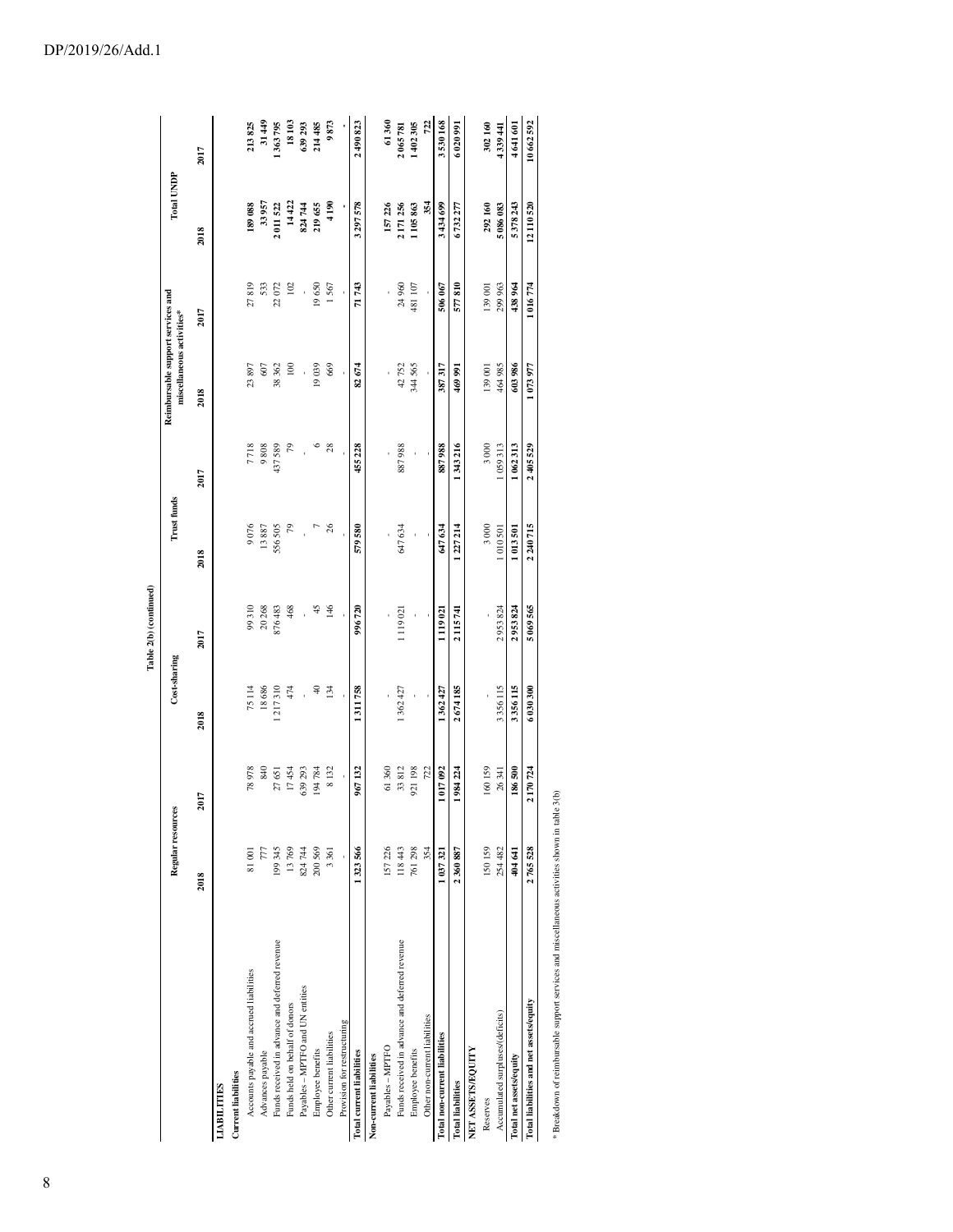**Table 3(a)**<br>United Nations Development Programme<br>Reimbursable support services and miscellaneous activities:<br>Statement of financial performance for the year ended 31 December<br>(Thousands of United States dollars) **United Nations Development Programme Reimbursable support services and miscellaneous activities:** 

**Statement of financial performance for the year ended 31 December** 

**(Thousands of United States dollars)**

|                                 | Reimbursable support<br>services |         | Management service<br>agreements |                 | <b>United Nations Volunteers</b><br>programme |                | Special activities |                       | <b>Junior Professional Officers</b><br>programme |       | Reserve for field<br>accommodation |                 | Total  |         |
|---------------------------------|----------------------------------|---------|----------------------------------|-----------------|-----------------------------------------------|----------------|--------------------|-----------------------|--------------------------------------------------|-------|------------------------------------|-----------------|--------|---------|
|                                 | 2018                             | 2017    | 2018                             | 2017            | 2018                                          | 2017           | 2018               | 2017                  | 2018                                             | 2017  | 2018                               | 2017            | 2018   | 2017    |
| Revenue                         |                                  |         |                                  |                 |                                               |                |                    |                       |                                                  |       |                                    |                 |        |         |
| Voluntary contributions         | 49280                            | 66710   | 7455                             | (5553)          | 23361                                         | 20159          | 32869              | 54 506                | 19613                                            | 16968 |                                    |                 | 132578 | 152790  |
| Revenue - exchange transactions | 72455                            | 72456   |                                  |                 | 8121                                          | 8439           | 64076              | 92 692                |                                                  |       | 440                                | 583             | 145092 | 174170  |
| Investment revenue              | 8976                             | 6518    | 588                              | 499             | 1060                                          | 742            | $\overline{1}$     | 95                    |                                                  |       |                                    |                 | 10795  | 7854    |
| Other revenue                   | 265868                           | 266 044 |                                  | 2467            | 6540                                          | 4753           | 6521               | 5 274                 |                                                  |       |                                    |                 | 278929 | 278 538 |
| <b>Total</b> revenue            | 396579                           | 411728  | 8043                             | (2.587)         | 39082                                         | 34 093         | 103637             | 567<br>$\overline{2}$ | 19613                                            | 16968 | $\frac{4}{3}$                      | 583             | 567394 | 613352  |
| Expenses                        |                                  |         |                                  |                 |                                               |                |                    |                       |                                                  |       |                                    |                 |        |         |
| Contractual services            | 37305                            | 41825   | 1491                             | $\overline{10}$ | 14909                                         | 16798          | 18282              | 14869                 |                                                  |       | 24                                 | 23              | 72011  | 74 216  |
| Staff costs                     | 229109                           | 237 142 | 208                              | ï               | 7383                                          | 7152           | 61 691             | 92788                 | 13773                                            | 12.44 |                                    |                 | 312164 | 349 523 |
| Supplies and consumables used   | 23452                            | 15361   | 2919                             | 6576            | 1616                                          | 2121           | 5398               | 4738                  |                                                  |       | 8                                  | 67              | 33454  | 28864   |
| General operating expenses      | 95067                            | 85 512  | 1685                             | 513             | 9147                                          | 8 267          | 31043              | 31314                 | 3206                                             | 3115  | $\infty$                           | 32              | 140156 | 128753  |
| Grants and other transfers      | 1200                             | 1855    |                                  |                 | 98                                            | 209            | 268                | (92)                  |                                                  |       |                                    |                 | 1566   | 1972    |
| Other expenses                  | 1725                             | 5162    | $\leq$                           | 460             | 136                                           | 363            | 379                | 392                   |                                                  |       |                                    |                 | 2258   | 6383    |
| Depreciation and amortisation   | 10032                            | 9320    |                                  |                 | 529                                           | 331            | 503                | 704                   |                                                  |       | 281                                | 281             | 11345  | 10636   |
| <b>Bank</b> fees                | 440                              | 404     |                                  |                 | G                                             | $\overline{4}$ | 37                 | 57                    |                                                  |       |                                    |                 | 484    | 455     |
| <b>Total expenses</b>           | 398330                           | 396 581 | 6319                             | 8250            | 33824                                         | 35 255         | 117601             | 144750                | 16982                                            | 15558 | 382                                | $\frac{408}{2}$ | 573438 | 600802  |
| Surplus/(deficit) for the year  | (1751)                           | 15 147  | 1724                             | (10837)         | 5258                                          | (1162)         | (13964)            | 7817                  | 2631                                             | 1410  | 58                                 | 175             | (6044) | 12,550  |
|                                 |                                  |         |                                  |                 |                                               |                |                    |                       |                                                  |       |                                    |                 |        |         |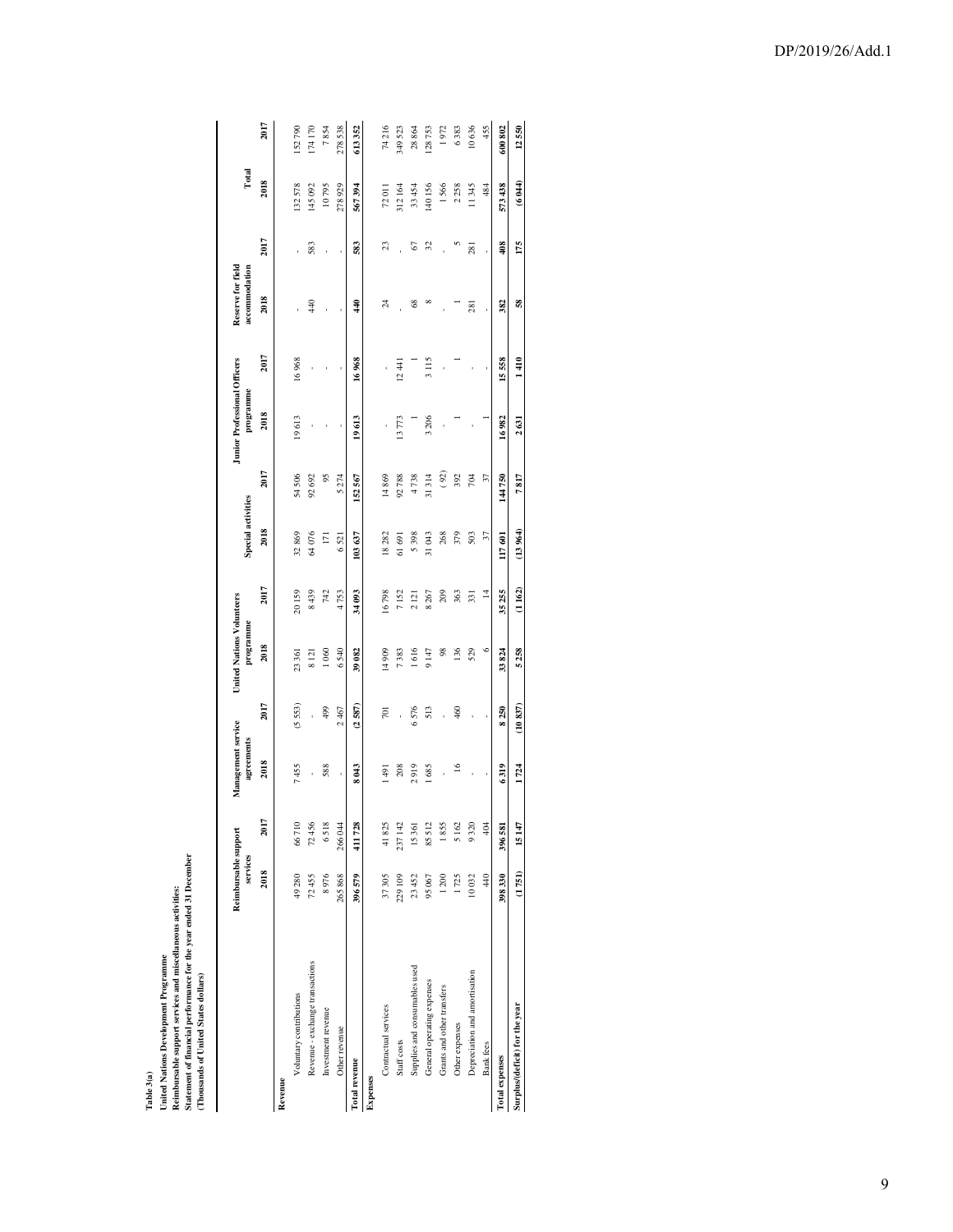# DP/2019/26/Add.1

| Reimbursable support services and miscellaneous activities:<br>Statement of financial position as at 31 December<br>United Nations Development Programme<br>(Thousands of United States dollars)<br>l'able 3(b) |                     |                                   |                                                             |                                   |                                               |                                   |                     |                                   |                                                  |                                   |                                 |                                   |                                               |                                   |                     |                                   |
|-----------------------------------------------------------------------------------------------------------------------------------------------------------------------------------------------------------------|---------------------|-----------------------------------|-------------------------------------------------------------|-----------------------------------|-----------------------------------------------|-----------------------------------|---------------------|-----------------------------------|--------------------------------------------------|-----------------------------------|---------------------------------|-----------------------------------|-----------------------------------------------|-----------------------------------|---------------------|-----------------------------------|
|                                                                                                                                                                                                                 |                     |                                   | Reimbursable support services Management service agreements |                                   | <b>United Nations Volunteers</b><br>programme |                                   | Special activities  |                                   | <b>Junior Professional Officers</b><br>programme |                                   | Reserve for field accommodation |                                   | Government cash counterparts<br>contributions |                                   | Total               |                                   |
|                                                                                                                                                                                                                 | 31 December<br>2018 | 31 December<br>2017<br>(restated) | 31 December<br>2018                                         | 31 December<br>2017<br>(restated) | 31 December<br>2018                           | 31 December<br>2017<br>(restated) | 31 December<br>2018 | 31 December<br>2017<br>(restated) | 31 December<br>2018                              | 31 December<br>2017<br>(restated) | 31 December<br>2018             | 31 December<br>2017<br>(restated) | 2018<br>31 December                           | 31 December<br>2017<br>(restated) | 31 December<br>2018 | 31 December<br>2017<br>(restated) |
| ASSETS                                                                                                                                                                                                          |                     |                                   |                                                             |                                   |                                               |                                   |                     |                                   |                                                  |                                   |                                 |                                   |                                               |                                   |                     |                                   |
| Current assets                                                                                                                                                                                                  |                     |                                   |                                                             |                                   |                                               |                                   |                     |                                   |                                                  |                                   |                                 |                                   |                                               |                                   |                     |                                   |
| Cash and cash equivalents<br>Investments                                                                                                                                                                        | 72 425<br>302808    | 87265<br>267992                   | 3958<br>16551                                               | 15436<br>5026                     | 10042<br>41950                                | 11976<br>36752                    | 6618<br>27 667      | 9430<br>28 961                    | 4133<br>14438                                    | 4138<br>12707                     | 1603<br>6703                    | 1933<br>5938                      | 1423<br>5952                                  | 2326<br>7146                      | 100 202<br>416069   | 122094<br>374932                  |
| Receivables - non-exchange transactions                                                                                                                                                                         | 7216                | 1801                              | 5861                                                        | 1563                              | 1385                                          | 1908                              | 17343               | 14536                             | $\overline{8}$                                   | 656                               |                                 |                                   |                                               |                                   | 32 616              | 20464                             |
| Receivables - exchange transactions                                                                                                                                                                             | 230                 | 271                               |                                                             |                                   | 196                                           | 196                               | $\frac{8}{18}$      | 13                                |                                                  |                                   | $\overline{a}$                  | S                                 |                                               |                                   | 484                 | 603                               |
| Advances issued                                                                                                                                                                                                 | 387                 | 280                               | 2619                                                        |                                   | $\Xi$                                         | 49                                | 730                 | 1962                              |                                                  |                                   |                                 |                                   |                                               |                                   | 3847                | 2291                              |
| Loans to Governments                                                                                                                                                                                            |                     |                                   |                                                             |                                   |                                               |                                   |                     |                                   |                                                  |                                   | 507                             | 507                               |                                               |                                   | 507                 | 507                               |
| Inventories                                                                                                                                                                                                     | 730                 | 869                               |                                                             |                                   |                                               | $\sqrt{2}$                        |                     |                                   |                                                  |                                   |                                 |                                   |                                               |                                   | 730                 | 874                               |
| Other current assets                                                                                                                                                                                            |                     |                                   |                                                             |                                   |                                               |                                   |                     |                                   |                                                  |                                   | ٩                               | ۰                                 |                                               |                                   |                     |                                   |
| Total current assets                                                                                                                                                                                            | 383796              | 358479                            | 28989                                                       | 22025                             | 53 684                                        | 50886                             | 52377               | 54963                             | 19382                                            | 17501                             | 8856                            | 8443                              | 7375                                          | 9472                              | 554 459             | 521769                            |
| Non-current assets                                                                                                                                                                                              |                     |                                   |                                                             |                                   |                                               |                                   |                     |                                   |                                                  |                                   |                                 |                                   |                                               |                                   |                     |                                   |
| Investments                                                                                                                                                                                                     | 283 060             | 267992                            | 15472                                                       | 15436                             | 39 214                                        | 36752                             | 25862               | 28 961                            | 13497                                            | 12707                             | 6 26 6                          | 5938                              | 5563                                          | 7146                              | 388934              | 374932                            |
| Loans to Governments                                                                                                                                                                                            |                     |                                   |                                                             |                                   |                                               |                                   |                     |                                   |                                                  |                                   | 4025                            | 4564                              |                                               |                                   | 4025                | 4564                              |
| Receivables - other                                                                                                                                                                                             | 9 20 6              |                                   | 6876                                                        | 300                               | 1625                                          | 2111                              | 16000               | 15078                             |                                                  |                                   |                                 |                                   |                                               |                                   | 33 707              | 17489                             |
| Property, plant and equipment                                                                                                                                                                                   | 66 677              | 69972                             |                                                             |                                   | 1674                                          | 1510                              | 5352                | 7631                              |                                                  |                                   | 9450                            | 9620                              |                                               |                                   | 83155               | 88733                             |
| Intangible assets                                                                                                                                                                                               | 8 240               | 8466                              |                                                             |                                   | 1439                                          | 804                               |                     |                                   |                                                  |                                   |                                 |                                   |                                               |                                   | 9679                | 9270                              |
| Other non-current assets                                                                                                                                                                                        | $\overline{a}$      | $\overline{1}$                    |                                                             |                                   |                                               |                                   |                     |                                   |                                                  |                                   |                                 |                                   |                                               |                                   | $\overline{18}$     | $\overline{17}$                   |
| <b>Total non-current assets</b>                                                                                                                                                                                 | 367 200             | 346 447                           | 22348                                                       | 15736                             | 43952                                         | 41177                             | 47 215              | 51670                             | 13499                                            | 12707                             | 19741                           | 20122                             | 5563                                          | 7146                              | 519518              | 495005                            |
| <b>Total assets</b>                                                                                                                                                                                             | 750 996             | 704926                            | 51337                                                       | 37761                             | 97 636                                        | 92063                             | 99 592              | 106 633                           | 32881                                            | 30 208                            | 28597                           | 28565                             | 12938                                         | 16 618                            | 1073977             | 1016774                           |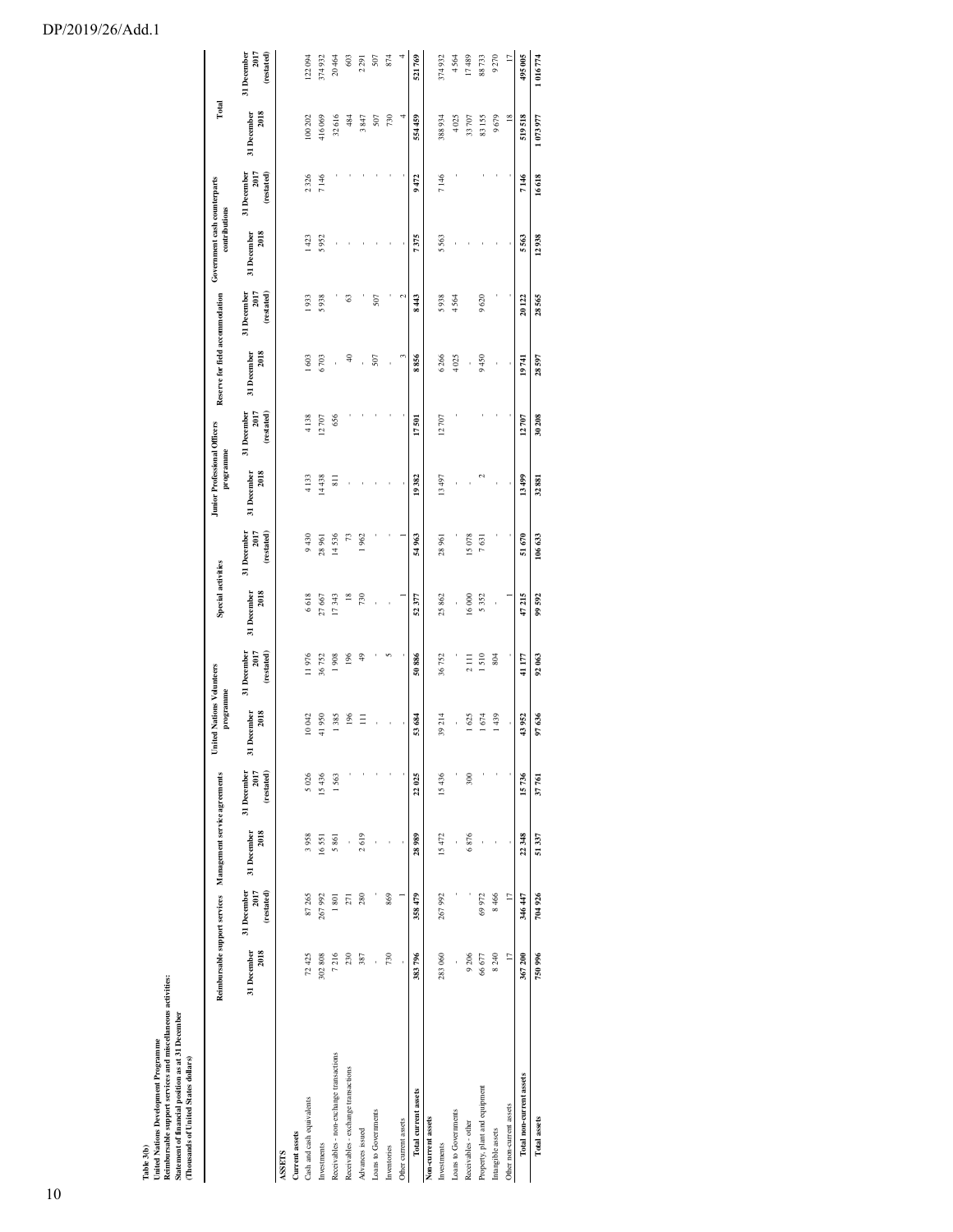|                                                |                     |                                   |                                                             |                                   |                                               |                                   | Table 3(b) (continued) |                                   |                                                  |                                   |                                 |                                   |                                               |                                   |                     |                                   |
|------------------------------------------------|---------------------|-----------------------------------|-------------------------------------------------------------|-----------------------------------|-----------------------------------------------|-----------------------------------|------------------------|-----------------------------------|--------------------------------------------------|-----------------------------------|---------------------------------|-----------------------------------|-----------------------------------------------|-----------------------------------|---------------------|-----------------------------------|
|                                                |                     |                                   | Reimbursable support services Management service agreements |                                   | <b>United Nations Volunteers</b><br>programme |                                   | Special activities     |                                   | <b>Junior Professional Officers</b><br>programme |                                   | Reserve for field accommodation |                                   | Government cash counterparts<br>contributions |                                   | Total               |                                   |
|                                                | 31 December<br>2018 | 31 December<br>2017<br>(restated) | 31 December<br>2018                                         | 31 December<br>2017<br>(restated) | December<br>2018<br>31                        | 31 December<br>2017<br>(restated) | 31 December<br>2018    | 31 December<br>2017<br>(restated) | 31 December<br>2018                              | 31 December<br>2017<br>(restated) | 31 December<br>2018             | 31 December<br>2017<br>(restated) | 31 December<br>2018                           | 31 December<br>2017<br>(restated) | 31 December<br>2018 | 31 December<br>2017<br>(restated) |
| <b>LIABILITIES</b>                             |                     |                                   |                                                             |                                   |                                               |                                   |                        |                                   |                                                  |                                   |                                 |                                   |                                               |                                   |                     |                                   |
| <b>Current liabilities</b>                     |                     |                                   |                                                             |                                   |                                               |                                   |                        |                                   |                                                  |                                   |                                 |                                   |                                               |                                   |                     |                                   |
| Accounts payable and accrued liabilities       | 3899                | 7933                              | 39                                                          | 26                                | 7500                                          | 6614                              | 807                    | 1628                              | 11652                                            | 11611                             |                                 |                                   |                                               |                                   | 23897               | 27819                             |
| Advances payable                               | $\equiv$            | 140                               |                                                             |                                   |                                               |                                   | 449                    | 375                               | $\overline{a}$                                   | $\frac{8}{16}$                    |                                 |                                   |                                               |                                   | 607                 | 533                               |
| Funds received in advance and deferred revenue | 13762               | 8936                              | 5861                                                        | 600                               | 1385                                          | 1908                              | 17343                  | 10610                             |                                                  |                                   |                                 | $\frac{8}{2}$                     |                                               |                                   | 38 362              | 22072                             |
| Funds held on behalf of donors                 |                     |                                   |                                                             |                                   |                                               |                                   | 100                    | 102                               |                                                  |                                   |                                 |                                   |                                               |                                   | $\overline{100}$    | 102                               |
| Employee benefits                              | 18997               | 19619                             |                                                             |                                   | $\overline{a}$                                | $\tilde{=}$                       | 25                     | $\overline{15}$                   |                                                  |                                   |                                 |                                   |                                               |                                   | 19039               | 19650                             |
| Other current liabilities                      | 195                 | 1084                              |                                                             |                                   |                                               | $\approx$                         | 59                     | 48                                | 389                                              | 387                               | 26                              | 38                                |                                               |                                   | 669                 | 1567                              |
| <b>Total current liabilities</b>               | 36994               | 37712                             | 5900                                                        | 626                               | 8902                                          | 8548                              | 18783                  | 12778                             | 12058                                            | 12016                             | 37                              | S                                 |                                               |                                   | 82674               | 71743                             |
| Non-current liabilities                        |                     |                                   |                                                             |                                   |                                               |                                   |                        |                                   |                                                  |                                   |                                 |                                   |                                               |                                   |                     |                                   |
| Funds received in advance and deferred revenue | 18251               | 7471                              | 6876                                                        | 300                               | 1625                                          | 2111                              | 16000                  | 15078                             |                                                  |                                   |                                 |                                   |                                               |                                   | 42752               | 24960                             |
| Employee benefits                              | 344 565             | 481 107                           |                                                             |                                   |                                               |                                   |                        |                                   |                                                  |                                   |                                 |                                   |                                               |                                   | 344 565             | 481107                            |
| Total non-current liabilities                  | 362816              | 488578                            | 6876                                                        | 300                               | 1625                                          | 2111                              | 16000                  | 15078                             |                                                  |                                   |                                 | ٠                                 |                                               |                                   | 387 317             | 506067                            |
| <b>Total liabilities</b>                       | 399 810             | 526290                            | 12776                                                       | 926                               | 10527                                         | 10659                             | 34783                  | 27856                             | 12058                                            | 12016                             | 57                              | S                                 |                                               |                                   | 469 991             | 577810                            |
| NET ASSETS/EQUITY                              |                     |                                   |                                                             |                                   |                                               |                                   |                        |                                   |                                                  |                                   |                                 |                                   |                                               |                                   |                     |                                   |
| Reserves                                       | 114 001             | 114001                            |                                                             |                                   |                                               |                                   |                        |                                   |                                                  |                                   | 25 000                          | 25 000                            |                                               |                                   | 139 001             | 139001                            |
| Accumulated surpluses                          | 237 185             | 64 635                            | 38561                                                       | 36835                             | 87109                                         | 81404                             | 64809                  | 78777                             | 20823                                            | 18192                             | 3560                            | 3502                              | 12938                                         | 16618                             | 464 985             | 299 963                           |
| Total net assets/equity                        | 351186              | 178636                            | 38561                                                       | 36835                             | 87109                                         | 81404                             | 64809                  | 78777                             | 20823                                            | 18192                             | 28560                           | 28502                             | 12938                                         | 16 618                            | 603986              | 438964                            |
| Total liabilities and net assets/equity        | 750 996             | 704926                            | 51337                                                       | 37761                             | 97 636                                        | 92063                             | 99 592                 | 106 633                           | 32881                                            | 30 208                            | 28 597                          | 28565                             | 12938                                         | 16 618                            | 1073977             | 1016774                           |
|                                                |                     |                                   |                                                             |                                   |                                               |                                   |                        |                                   |                                                  |                                   |                                 |                                   |                                               |                                   |                     |                                   |

### DP/2019/26/Add.1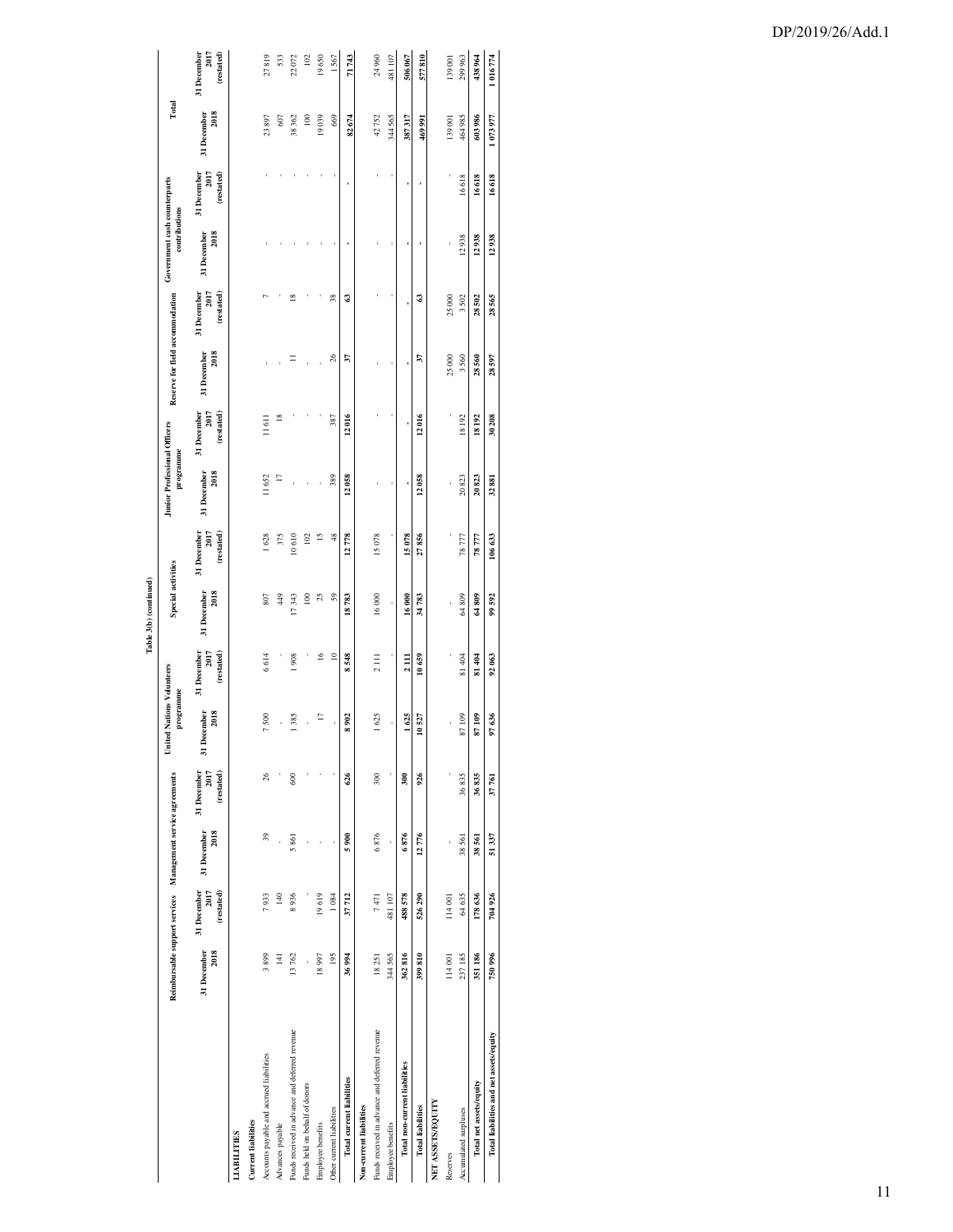#### **Member State Regular Regular Regular resources Cost-sharing Trust funds Reimbursable support services & misc. activities Subtotal Government**  ns to  $\log$ **d** office costs **NCC contributions Upper MIC contributions In-kind contributions Total** Albania 500 559 011 - - 559 511 331 550 - - - 891 061 Algeria - 1989 917 10 000 - 439 917 - 550 000 - 550 000 - 1 - 1 989 917 Andorra 11 823 - - - 11 823 - - - - 11 823 Angola - 19 - 3881 445 - 3881 445 - 3881 445 - 3881 445 - 646 512 4 527 957 Antigua and Barbuda 2 500 | - | - | - | - | - | - | 2 500 Argentina - 145 135 658 - 144 473 342 - 58 579 144 531 921 - 603 737 - 145 135 658 Armenia - 1 051 614 - - 1 051 614 155 000 - - 365 119 1 571 733 Australia 9 050 498 28 474 384 10 000 000 37 793 47 562 675 - - - - 47 562 675 Austria 1 814 988 5 212 932 - 134 894 7 162 814 - - - - - 7 162 814 Azerbaijan - 1990 - 2345 469 - 2015 553 - 2115 553 - 2115 553 - 229 916 2345 469 - 2345 469 2345 469 - 229 916 Bahrain - 164 402 | - 3457 325 | - | 3457 325 | - | 3457 325 | 1000 000 | - | 164 402 | 4621 727 Bangladesh 1 000 000 97 735 16 300 3 300 1 117 335 16 389 - - - 1 133 724 Barbados - - - - - - 33 044 - 510 344 543 388 Belarus - - - - - 206 728 - - 446 506 653 234 12 345 679 6 004 210 306 748 109 161 18 765 798 - - - - - - 18 765 798 Belize - - - - - 62 510 - - 11 653 74 163 Benin - 4 334 317 - - 4 334 317 88 090 - - 93 658 4 516 065 Bhutan - 1 - 55 689 - 55 689 - 55 689 - 55 689 122 142 - - 39 812 217 643 Bosnia and Herzegovina - 9 714 898 - - 9 714 898 855 223 - - - 10 570 121 Botswana - 2 169 353 - 1 20169 353 - 2 2009 353 - 169 353 - 169 353 - 157 950 26 036 2 353 339 Brazil - 1990 - 1900 13265 10 000 4 474 227 14 497 492 - 1 - 1 - 1 - 1 - 1 - 1 - 1 - 1497 492 British Virgin Islands - 1 100 000 - - 1 100 000 - 48 922 - - 1 148 922 Bulgaria - I - 227 273 - 227 273 - 227 273 - - - - - - 227 273 Burkina Faso - 3,995 709 - 3,995 709 - 3,995 709 930 159 - - - - 1 4925 868 Burundi - 76 570 - - 76 570 - - - 130 309 206 879 Cambodia 9 980 - - - 9 980 20 551 - - - 30 531 Cameroon - - - - - - - - - - Canada 30 792 918 34 314 868 4 216 604 - 69 324 390 - - - - 69 324 390 Chile - 10 748 822 10 000 - 10 758 822 - 628 000 - 432 634 11 819 456 China 3 800 000 5 429 356 1 220 000 87 071 10 536 427 863 297 - - - - 11 399 724 Colombia - 44 900 577 341 301 - 45 241 878 - - - - 45 241 878 Comoros - - - - - - - - 75 933 75 933 Congo (the) - - - - - - - - - - - - - 189 448 - 189 448 - 375 094 564 542 Cook Islands - - - - - - - - - - Costa Rica 208 831 2 661 348 - - 2 870 179 486 116 - - - 3 356 295 Côte d'Ivoire - - - - - 408 534 - - 92 266 500 800 Croatia - 141975 500 000 - 641 975 - - - - 141 975 Cuba 5 000 - - - 5 000 - - - - 5 000 Curaçao - 185 639 - 185 639 - 185 639 - 185 639 - 185 639 - 185 639 - 185 639 - 185 639 Cyprus - 157 343 - 157 343 - 157 343 - 157 343 - 157 343 - 157 343 - 157 343 - 157 343 - 169 961 - 23 618 - 23 Czech Republic 132 691 | 113 331 | 360 182 | 1606 204 | - | - | - | 1606 204 Democratic People's Republic of Korea - - - - - - - - 67 705 67 705 Democratic Republic of the Congo - - - - - 300 000 - - - 300 000 Denmark 18 227 009 24 696 954 15 732 845 4 619 628 63 276 436 - - - - - - - - - 63 276 436 Djibouti - - - - - - - - - - - - 184 280 - - - - 184 280 - 184 280 - 184 280 - 184 280 - 184 280 - 184 280 - 1 Dominican Republic - 13883 686 - 43 502 125 - 13883 686 - 1398 - 1398 - 1398 - 1398 - 1398 - 1398 - 1398 - 139 Ecuador - 10 543 501 - 225 000 10 768 501 284 207 - - 10 10 52 708 ا - 46 403 101 - 46 403 101 - 46403 101 - 46403 101 - 829 450 - - - - - - 47 232 551 El Salvador - 10 041 352 - 10 041 352 - 133 917 10 175 269 2 491 550 - 1 - 12 666 819 Eritrea - - - - - 92 611 - - - 92 611 Estonia 88 863 120 000 300 000 - 508 863 - - - - 508 863 Eswatini - 1 344 599 | 344 599 | 344 599 | 345 | 375 | 376 | - | - | 720 596 Ethiopia - 1 430 822 - - 1 430 822 129 935 - - 540 353 2 101 110 Fiji - - - - - 371 358 - - - 371 358 Finland 1 234 568 8 079 858 - 1 235 601 11 073 027 - - - - - 11 073 027 France 10 669 598 2 692 612 155 280 1 372 403 14 889 893 - - - - - 14 889 893 Gabon - 122 092 | - 665 798 | - 665 798 | - 665 798 | - 122 092 | 787 890 Georgia - Chronic Company - 219 919 | 219 | 219 | 219 | 238 238 | 238 | 238 | 238 | 238 | 238 | 238 | 238 | 23 Germany 45 454 545 238 168 033 111 194 299 7 076 172 401 893 049 - - - 769 874 402 662 923 Ghana - - - - - - - - 241 229 241 229 Grenada - - - - - 36 771 - - - 36 771

Guatemala - 22 228 876 - 21 899 447 - 21 899 447 - 22 228 876 - 22 228 876 - 22 228 876

# **Table 4. Contributions from Member States, 2018**

**(in United States dollars)**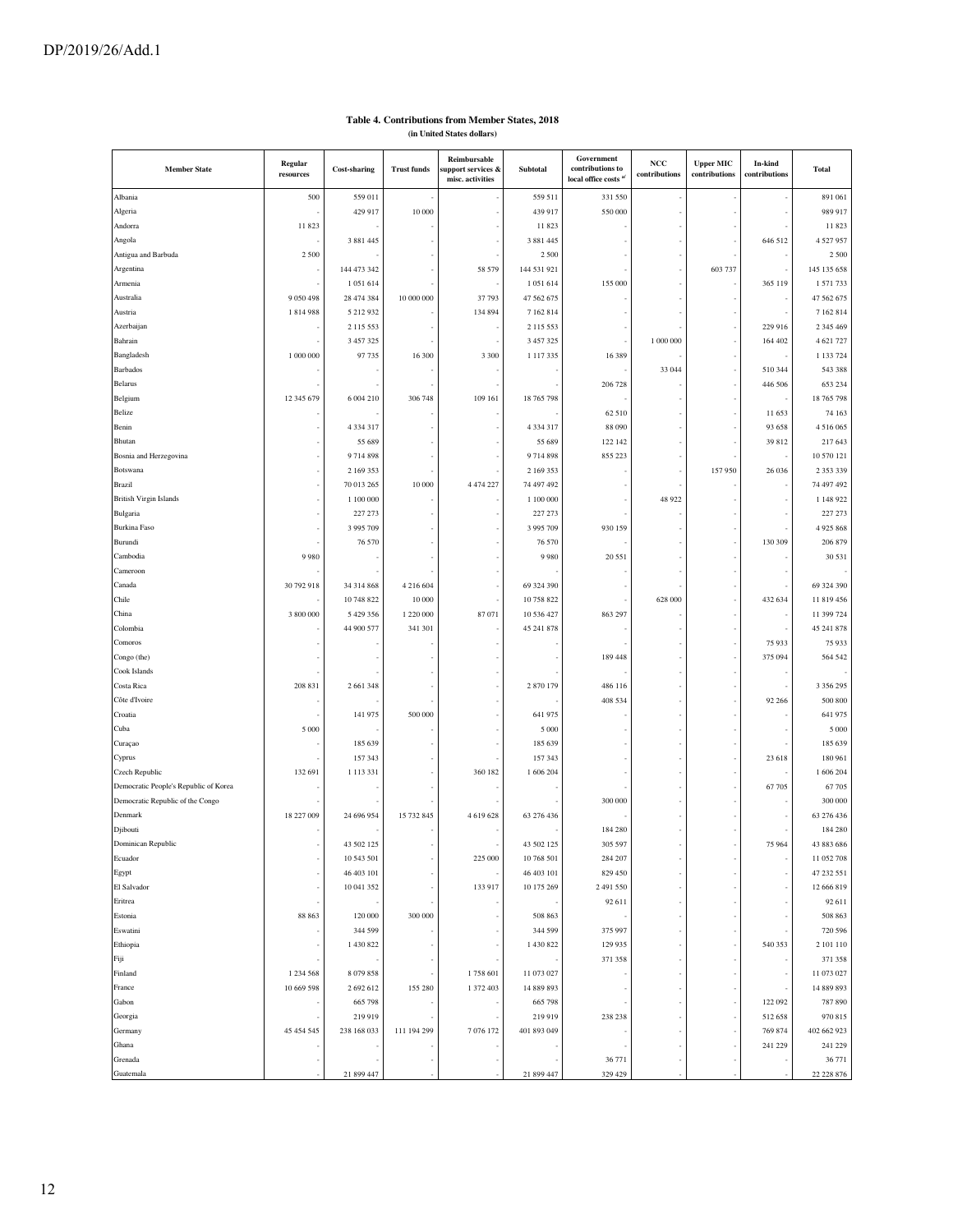| <b>Member State</b>               | Regular<br>resources | Cost-sharing  | <b>Trust funds</b> | Reimbursable<br>support services &<br>misc. activities | Subtotal      | Government<br>contributions to<br>local office costs <sup>a</sup> | NCC<br>contributions | <b>Upper MIC</b><br>contributions | In-kind<br>contributions | <b>Total</b>  |
|-----------------------------------|----------------------|---------------|--------------------|--------------------------------------------------------|---------------|-------------------------------------------------------------------|----------------------|-----------------------------------|--------------------------|---------------|
| Guinea                            |                      | 1 202 319     |                    |                                                        | 1 202 319     | 120 000                                                           |                      |                                   |                          | 1322319       |
| Guinea-Bissau                     |                      | 7719242       |                    |                                                        | 7719242       |                                                                   |                      |                                   |                          | 7719242       |
| Guyana                            | 9927                 |               |                    |                                                        | 9927          | 95 357                                                            |                      |                                   | 146 523                  | 251 807       |
| Haiti                             |                      | 5 976 504     |                    |                                                        | 5 976 504     | 847 198                                                           |                      |                                   |                          | 6 8 23 7 0 2  |
| Honduras                          |                      | 5 236 240     |                    |                                                        | 5 236 240     |                                                                   |                      |                                   |                          | 5 236 240     |
| Iceland                           | 102 549              |               |                    |                                                        | 102 549       |                                                                   |                      |                                   |                          | 102 549       |
| India                             | 4 3 3 2 4 9 8        | 8 2 1 5 3 1 5 | 12 000 000         | 20 000                                                 | 24 567 813    | 392 540                                                           |                      |                                   | 353 320                  | 25 313 673    |
| Indonesia                         | 70 000               | 569 149       |                    |                                                        | 639 149       | 844 703                                                           |                      |                                   |                          | 1483852       |
| Iran, (Islamic Republic of) (the) |                      | 1 351 988     |                    |                                                        | 1 351 988     | 46 541                                                            |                      |                                   |                          | 1 398 529     |
| Iraq                              |                      | 2 136 250     |                    |                                                        | 2 136 250     |                                                                   |                      |                                   |                          | 2 136 250     |
| Ireland                           | 8913159              | 4 167 743     |                    | 575 026                                                | 13 655 928    |                                                                   |                      |                                   |                          | 13 655 928    |
| Israel                            | 100 000              |               |                    |                                                        | 100 000       |                                                                   |                      |                                   |                          | 100 000       |
| Italy                             | 5 896 226            | 19 630 151    | 55 451 222         | 609 962                                                | 81 587 561    |                                                                   |                      |                                   |                          | 81 587 561    |
| Jamaica                           |                      |               |                    |                                                        |               |                                                                   |                      |                                   | 114 342                  | 114 342       |
| Japan                             | 66 494 208           | 276 207 801   | 58 574             | 3 3 6 5 1 8 7                                          | 346 125 770   |                                                                   |                      |                                   | 188 462                  | 346 314 232   |
| Jordan                            |                      | 823 837       |                    |                                                        | 823 837       | 398 484                                                           |                      |                                   |                          | 1 222 321     |
| Kazakhstan                        |                      | 8 917 330     | 2 0 0 0            | 2 0 0 0                                                | 8 9 21 3 30   |                                                                   |                      | 1 300 000                         | 165 332                  | 10 386 662    |
| Kenya                             |                      |               |                    |                                                        |               | 187 709                                                           |                      |                                   |                          | 187709        |
| Kiribati                          |                      |               |                    |                                                        |               | 161 091                                                           |                      |                                   |                          | 161 091       |
| Kosovo*                           |                      | 2 176 495     |                    |                                                        | 2 176 495     |                                                                   |                      |                                   |                          | 2 176 495     |
| Kuwait                            | 570 000              | 12 751 000    |                    |                                                        | 13 321 000    |                                                                   | 1993355              |                                   | 419 013                  | 15 733 368    |
| Kyrgyzstan                        |                      |               |                    |                                                        |               |                                                                   |                      |                                   | 265 000                  | 265 000       |
| Lao People's Democratic Republic  | 25 000               |               | 2 0 0 0            |                                                        | 27 000        | 42 094                                                            |                      |                                   | 221 670                  | 290 764       |
| Lebanon                           |                      | 10 688 868    |                    |                                                        | 10 688 868    | 1002 594                                                          |                      | 205 699                           |                          | 11 897 161    |
| Lesotho                           |                      |               |                    |                                                        |               | 125 007                                                           |                      |                                   | 555 914                  | 680 921       |
| Libya                             |                      | 4 9 9 8 3 6   |                    |                                                        | 4 9 9 8 3 6   |                                                                   |                      | 503 048                           |                          | 5 502 884     |
| Liberia                           |                      |               |                    |                                                        |               |                                                                   |                      |                                   |                          |               |
| Liechtenstein                     | 25 19 6              |               |                    |                                                        | 25 196        |                                                                   |                      |                                   |                          | 25 196        |
| Luxembourg                        | 3 182 870            | 4 5 3 1 5 3 3 | 3 009 259          | 656 011                                                | 11 379 673    |                                                                   |                      |                                   |                          | 11 379 673    |
| Madagascar                        |                      |               |                    |                                                        |               | 255 838                                                           |                      |                                   |                          | 255 838       |
| Malawi                            |                      |               |                    |                                                        |               |                                                                   |                      |                                   | 62 551                   | 62 551        |
| Malaysia                          |                      | 1 009 000     |                    |                                                        | 1 009 000     |                                                                   |                      | 239 194                           | 989 270                  | 2 2 3 7 4 6 4 |
| Maldives                          |                      |               |                    |                                                        |               | 323 902                                                           |                      |                                   |                          | 323 902       |
| Mali                              |                      | 5 3 5 3 9 5 8 |                    |                                                        | 5 353 958     |                                                                   |                      |                                   |                          | 5 353 958     |
| Malta                             |                      | 34 28 6       |                    |                                                        | 34 28 6       |                                                                   |                      |                                   |                          | 34 28 6       |
| Mauritius                         |                      | 47955         | 10 000             |                                                        | 57955         |                                                                   |                      | 326 411                           |                          | 384 366       |
| Mexico                            |                      | 9 5 7 0 1 5 6 |                    |                                                        | 9 570 156     |                                                                   |                      | 2 032 200                         |                          | 11 602 356    |
| Micronesia (Federated States of)  |                      |               |                    |                                                        |               | 28 4 7 4                                                          |                      |                                   |                          | 28 474        |
| Mongolia                          | 16 982               | 214 182       |                    |                                                        | 231 164       | 27 361                                                            |                      |                                   | 93 748                   | 352 273       |
| Montenegro                        |                      | 8 127 236     |                    |                                                        | 8 127 236     |                                                                   |                      | 434 874                           | 170 210                  | 8732320       |
| Morocco                           | 211 994              | 8 3 4 5 8 0 2 |                    |                                                        | 8 5 5 7 7 9 6 | 379 425                                                           |                      |                                   |                          | 8 9 3 7 2 2 1 |
| Mozambique                        |                      |               |                    |                                                        |               | 48 573                                                            |                      |                                   | 171 252                  | 219 825       |
| Myanmar                           | 701                  |               |                    |                                                        | 701           |                                                                   |                      |                                   | 207 636                  | 208 337       |
| Namibia                           |                      | 1 180 172     |                    |                                                        | 1 180 172     |                                                                   |                      |                                   | 292 117                  | 1 472 289     |
| Nauru                             |                      |               |                    |                                                        |               |                                                                   |                      |                                   |                          |               |
| Nepal                             |                      | 491 063       |                    |                                                        | 491 063       | 126 788                                                           |                      |                                   |                          | 617851        |
| Netherlands                       | 34 129 693           | 79 034 061    |                    | 568 828                                                | 113 732 582   |                                                                   |                      |                                   |                          | 113 732 582   |
| New Zealand                       | 5 669 738            | 4 840 648     | 1 088 598          |                                                        | 11 598 984    |                                                                   |                      |                                   |                          | 11 598 984    |
| Niger                             |                      | 7 365 265     |                    |                                                        | 7 365 265     |                                                                   |                      |                                   | 486 804                  | 7852069       |
| Nigeria                           |                      | 1921163       |                    |                                                        | 1921 163      |                                                                   |                      |                                   | 357 192                  | 2 2 7 8 3 5 5 |
| Norway                            | 70 623 299           | 62 196 304    | 16 199 143         | 2918111                                                | 151 936 857   |                                                                   |                      |                                   |                          | 151 936 857   |
| Pakistan                          | 8 6 4 3              | 3 451 198     |                    |                                                        | 3 459 841     | 122 385                                                           |                      |                                   |                          | 3 5 8 2 2 2 6 |
| Palau                             |                      | 150 000       |                    |                                                        | 150 000       | 28 474                                                            |                      |                                   |                          | 178 474       |
| Palestine (State of)              |                      | 12 219 641    |                    |                                                        | 12 219 641    |                                                                   |                      |                                   |                          | 12 219 641    |
| Panama                            |                      | 22 390 190    |                    |                                                        | 22 390 190    |                                                                   |                      | 500 000                           | 21 442                   | 22 911 632    |
| Papua New Guinea                  |                      | 30 70 3       |                    |                                                        | 30 703        |                                                                   |                      |                                   |                          | 30 703        |
| Paraguay                          |                      | 26 643 199    |                    |                                                        | 26 643 199    |                                                                   |                      |                                   |                          | 26 643 199    |
| Peru                              |                      | 19 099 714    |                    | (208572)                                               | 18 891 142    | 295 264                                                           |                      |                                   |                          | 19 186 406    |
| Philippines                       |                      | 28 697 016    | 10 000             |                                                        | 28 707 016    | 816 328                                                           |                      |                                   |                          | 29 523 344    |
| Poland                            |                      | 2 507 147     | 261 575            |                                                        | 2 768 722     |                                                                   |                      |                                   |                          | 2 768 722     |
| Portugal                          | 50 000               | 17921         |                    | 252 874                                                | 320 795       |                                                                   |                      |                                   |                          | 320 795       |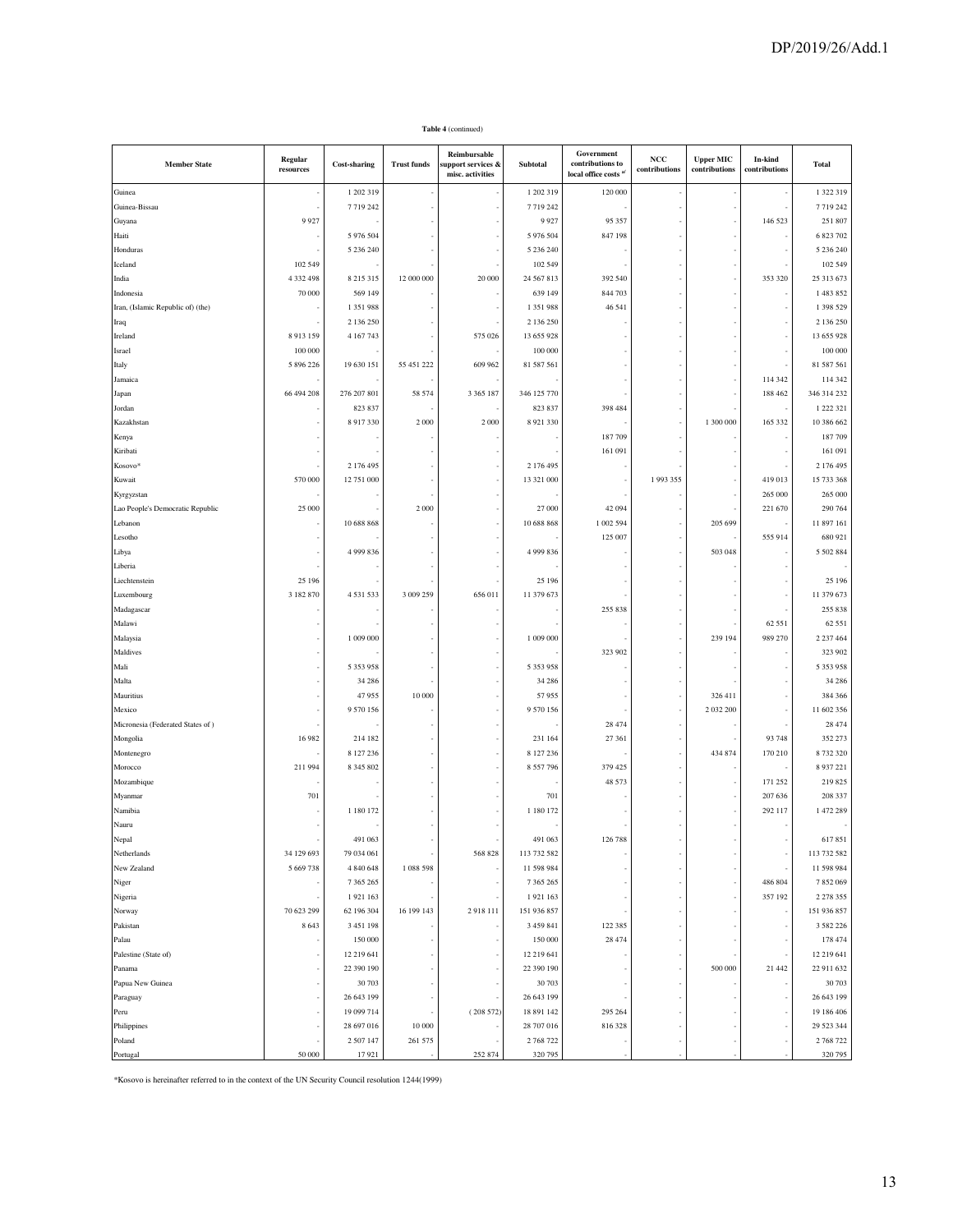| <b>Member State</b>                                                  | Regular<br>resources | <b>Cost-sharing</b> | <b>Trust funds</b> | Reimbursable<br>upport services &<br>misc. activities | Subtotal      | Government<br>contributions to<br>local office costs <sup>a</sup> | NCC<br>contributions | <b>Upper MIC</b><br>contributions | In-kind<br>contributions | Total          |
|----------------------------------------------------------------------|----------------------|---------------------|--------------------|-------------------------------------------------------|---------------|-------------------------------------------------------------------|----------------------|-----------------------------------|--------------------------|----------------|
| Qatar                                                                |                      | 150 000             | 564 506            |                                                       | 714 506       |                                                                   |                      |                                   |                          | 714 506        |
| Republic of Korea                                                    | 8 600 000            | 27 378 558          | 6 590 558          | 4 506 929                                             | 47 076 045    |                                                                   |                      |                                   |                          | 47 076 045     |
| Republic of Moldova                                                  |                      | 6 115 148           |                    |                                                       | 6 1 1 5 1 4 8 | 210 640                                                           |                      |                                   | 156 718                  | 6482506        |
| Republic of North Macedonia                                          |                      | 8 341 834           |                    |                                                       | 8 341 834     |                                                                   |                      |                                   |                          | 8 341 834      |
| Romania                                                              | 57870                | 288 122             | 57870              |                                                       | 403 862       |                                                                   |                      |                                   |                          | 403 862        |
| <b>Russian Federation</b>                                            | 1 100 000            | 2 192 753           | 15 000 000         | 1 004 000                                             | 19 29 6 753   |                                                                   |                      |                                   |                          | 19 29 6 753    |
| Rwanda                                                               |                      |                     |                    |                                                       |               |                                                                   |                      |                                   | 322 527                  | 322 527        |
| Saint Kitts and Nevis                                                |                      |                     |                    |                                                       |               | 6 6 3 4                                                           |                      |                                   |                          | 6634           |
| Samoa                                                                | 6 0 0 0              |                     | 2010               |                                                       | 8010          | 209 477                                                           |                      |                                   | 111 540                  | 329 027        |
| Saudi Arabia                                                         | 2 000 000            | 53 583 428          |                    |                                                       | 55 583 428    |                                                                   | 2 400 000            |                                   | 183 114                  | 58 166 542     |
| Senegal                                                              |                      | 25 483 237          |                    |                                                       | 25 483 237    |                                                                   |                      |                                   | 93 189                   | 25 576 426     |
| Serbia                                                               |                      | 13 716 891          |                    | 1 450 000                                             | 15 166 891    | 301 888                                                           |                      |                                   | 322 526                  | 15 791 305     |
| Seychelles                                                           |                      |                     |                    |                                                       |               |                                                                   | 75 000               |                                   |                          | 75 000         |
| Singapore                                                            | 300 000              | 529 897             |                    |                                                       | 829 897       |                                                                   |                      |                                   |                          | 829 897        |
| Slovak Republic                                                      |                      | 3 307 368           | 179 204            |                                                       | 3 486 572     |                                                                   |                      |                                   |                          | 3 486 572      |
| Solomon Islands                                                      |                      | 446 301             |                    |                                                       | 446 301       | 102 881                                                           |                      |                                   |                          | 549 182        |
| South Africa                                                         |                      | 446 429             | 1 008 051          |                                                       | 1454480       | 947 878                                                           |                      |                                   | 284 398                  | 2686756        |
| Spain                                                                | 568 828              | 2 139 959           | 870 530            |                                                       | 3 579 317     |                                                                   |                      |                                   |                          | 3 579 317      |
| Sri Lanka                                                            |                      | 493 978             |                    |                                                       | 493 978       | 332 280                                                           |                      |                                   | 95 508                   | 921 766        |
| Sudan (the)                                                          |                      | 22 228 608          |                    |                                                       | 22 228 608    |                                                                   |                      |                                   | 641 956                  | 22 870 564     |
| Suriname                                                             |                      |                     |                    |                                                       |               |                                                                   |                      |                                   | 26 337                   | 26 3 37        |
| Sweden                                                               | 75 812 274           | 95 501 113          | 9 233 628          | 16 620 154                                            | 197 167 169   |                                                                   |                      |                                   |                          | 197 167 169    |
| Switzerland                                                          | 49 281 314           | 53 673 386          | 2 735 396          | 2 841 695                                             | 108 531 791   |                                                                   |                      |                                   |                          | 108 531 791    |
| Syrian Arab Republic                                                 |                      |                     |                    |                                                       |               | 50 691                                                            |                      |                                   |                          | 50 691         |
| Tajikistan                                                           |                      |                     |                    |                                                       |               | 50 000                                                            |                      |                                   | 73 422                   | 123 422        |
| Thailand                                                             | 865 112              | 2031827             |                    | 1503                                                  | 2 898 442     | 482 133                                                           |                      |                                   |                          | 3 380 575      |
| Timor-Leste                                                          |                      | 646 287             |                    |                                                       | 646 287       | 231938                                                            |                      |                                   |                          | 878 225        |
| Togo                                                                 |                      | 3978412             |                    |                                                       | 3 978 412     | 167 500                                                           |                      |                                   | 67 950                   | 4 2 1 3 8 6 2  |
|                                                                      |                      |                     |                    |                                                       |               |                                                                   |                      |                                   | 12 454                   | 12454          |
| Tonga                                                                |                      |                     |                    |                                                       |               |                                                                   |                      |                                   |                          |                |
| Trinidad and Tobago                                                  |                      |                     | 2 0 0 0            |                                                       | 2 0 0 0       |                                                                   | 1 253 572            |                                   |                          | 1 255 572      |
| Tunisia                                                              |                      | 87841               |                    |                                                       | 87 841        | 317 691                                                           |                      | 970 000                           |                          | 405 532        |
| Turkey                                                               |                      | 13 694 791          | 1 016 000          | 50 000                                                | 14 760 791    |                                                                   |                      |                                   |                          | 15 730 791     |
| Turkmenistan                                                         |                      | 3 4 4 5 3 6 4       |                    |                                                       | 3 4 4 5 3 6 4 |                                                                   |                      |                                   | 313 002                  | 3758366        |
| Tuvalu                                                               |                      |                     |                    |                                                       |               | 52890                                                             |                      |                                   |                          | 52 890         |
| Uganda                                                               |                      | 145 196             |                    |                                                       | 145 196       |                                                                   |                      |                                   |                          | 145 196        |
| Ukraine                                                              |                      | 162 272 016         |                    |                                                       | 162 272 016   |                                                                   |                      |                                   | 244 265                  | 162 516 281    |
| United Arab Emirates<br>United Kingdom of Great Britain and Northern | 324 000              | 3 000 000           | 60 000             |                                                       | 3 3 8 4 0 0 0 |                                                                   | 136 315              |                                   |                          | 3 5 20 3 15    |
| Ireland                                                              | 70 153 061           | 101 807 203         |                    | 169 343                                               | 172 129 607   |                                                                   |                      |                                   |                          | 172 129 607    |
| United Republic of Tanzania                                          |                      | 10 169 421          |                    |                                                       | 10 169 421    |                                                                   |                      |                                   | 612 948                  | 10 782 369     |
| <b>United States of America</b>                                      | 79 582 829           | 162 805 229         | 7 100 548          | 2 163 142                                             | 251 651 748   |                                                                   |                      |                                   |                          | 251 651 748    |
| Uruguay                                                              |                      | 26 768 730          |                    | 153 385                                               | 26 922 115    |                                                                   | 833 500              |                                   |                          | 27 755 615     |
| Uzbekistan                                                           |                      | 2 3 6 2 8 8 9       |                    | 3 254 909                                             | 5 617 798     |                                                                   |                      |                                   | 325 682                  | 5 943 480      |
| Vanuatu                                                              |                      |                     |                    |                                                       |               | 163 078                                                           |                      |                                   |                          | 163 078        |
| Venezuela (Bolivarian Republic of)                                   |                      | 524 323             |                    |                                                       | 524 323       |                                                                   |                      | 1 463 376                         |                          | 1987699        |
| Viet Nam                                                             | 35 000               |                     |                    |                                                       | 35 000        | 427 339                                                           |                      |                                   |                          | 462 339        |
| Zambia                                                               |                      | 5 071 225           |                    |                                                       | 5 071 225     | 767 218                                                           |                      |                                   |                          | 5 838 443      |
| Zimbabwe                                                             |                      | 1626536             |                    |                                                       | 1626 536      | 1584220                                                           |                      |                                   |                          | 3 210 756      |
| <b>TOTAL</b>                                                         | 623 968 962          | 2 294 599 803       | 276 526 049        | 61 425 415                                            | 3 256 520 229 | 24 377 666                                                        | 8401708              | 8736489                           | 15 163 021               | 3 3 13 199 113 |

 $\mathrm{^{a\prime}}$  Amounts exclude accounting linkage.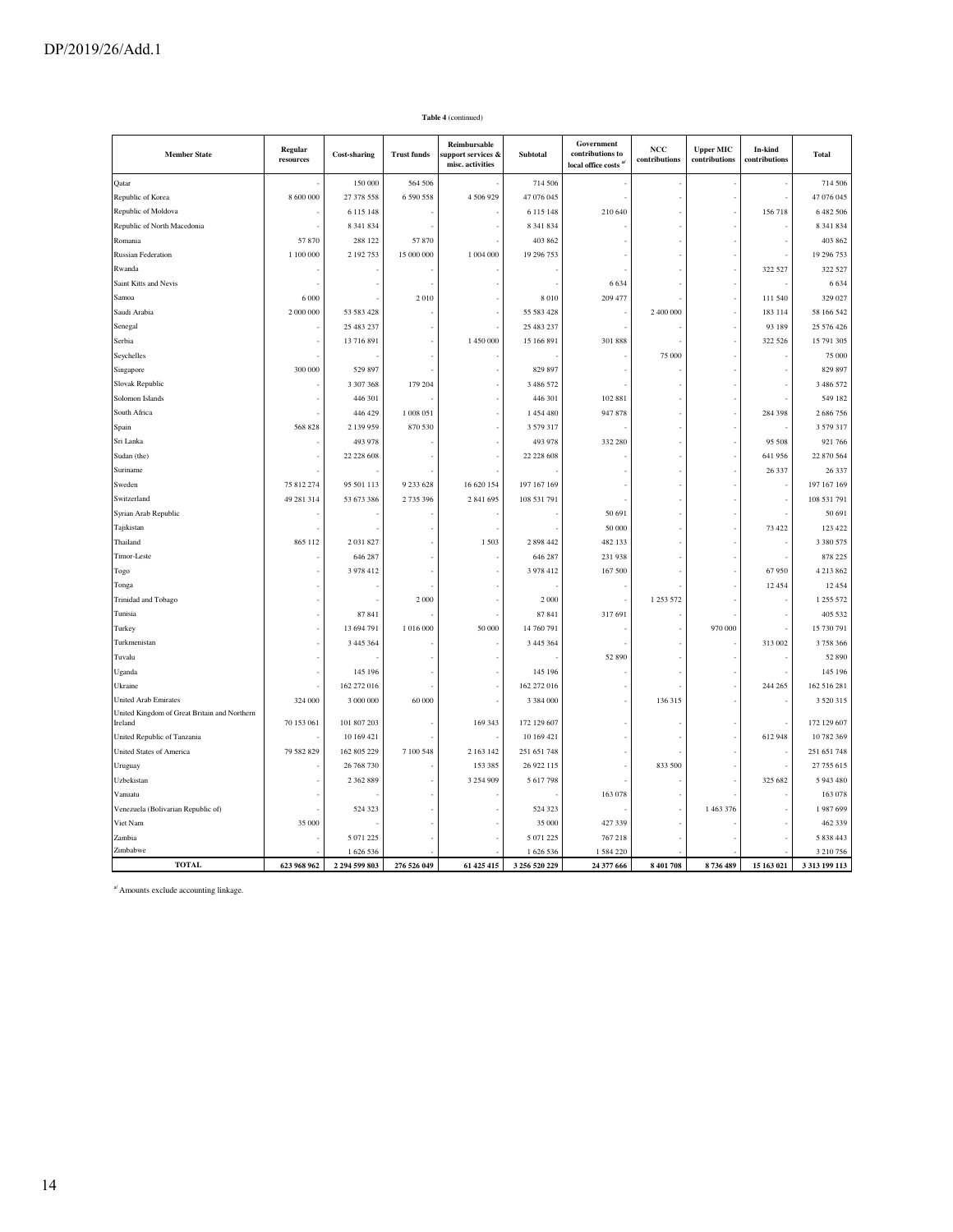Table 5. Contributions to all sources of funds administered by UNDP received during 2018<br>from non-programme countries<br>(in thousands of United States dollars) **Table 5. Contributions to all sources of funds administered by UNDP received during 2018 from non-programme countries**

(in thousands of United States dollars)

|                           | Andorra        | Australia | Austria | Belgium | Bulgaria | Canada | Croatia | Curaçao |
|---------------------------|----------------|-----------|---------|---------|----------|--------|---------|---------|
| I. Regular resources      |                |           |         |         |          |        |         |         |
| UNDP                      | $\overline{c}$ | 9050      | 1815    | 12346   | ï        | 30793  | ï       | ı       |
| II. Other resources       |                |           |         |         |          |        |         |         |
| UNDP cost-sharing         | ł              | 28475     | 5213    | 6004    | 227      | 34 315 | 142     | 186     |
|                           |                |           |         |         |          |        |         |         |
| Trust funds               | ı              | 10000     | ı       | 307     | ı        | 4216   | 500     | ı       |
|                           |                |           |         |         |          |        |         |         |
| <b>AND</b>                | ı              | ı         | ı       | ı       | ı        | ı      | ı       | ł       |
|                           |                |           |         |         |          |        |         |         |
| al,<br>Special activities | ı              | 38        | 135     | 109     | ı        | ı      | ı       | ł       |
| Subtotal                  | ı              | 38513     | 5348    | 6420    | 227      | 38531  | 642     | 186     |
| Grand total               | $\overline{c}$ | 47563     | 7163    | 18766   | 227      | 69324  | 642     | 186     |
|                           |                |           |         |         |          |        |         |         |

a/ - Includes JPOs and MSA a/ - Includes JPOs and MSA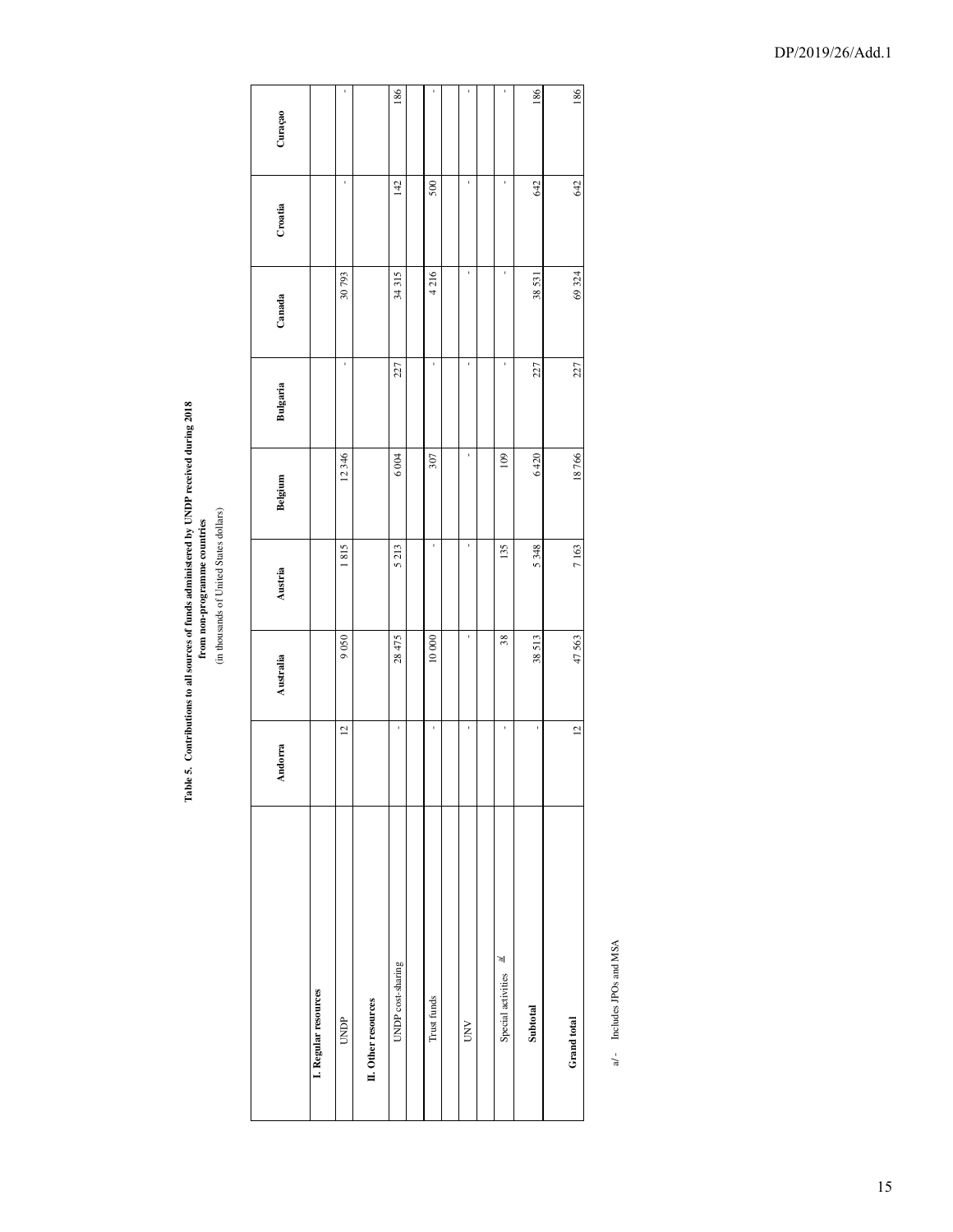| ı |  |
|---|--|
|   |  |
|   |  |

|                           | Cyprus | Czech Republic | Denmark | Estonia | Finland | France  | Germany | <b>Iceland</b> |  |
|---------------------------|--------|----------------|---------|---------|---------|---------|---------|----------------|--|
| L Regular resources       |        |                |         |         |         |         |         |                |  |
| UNDP                      | ı      | 133            | 18227   | 89      | 1235    | 10670   | 45455   | 103            |  |
| II. Other resources       |        |                |         |         |         |         |         |                |  |
| UNDP cost-sharing         | 157    | 1113           | 24 697  | 120     | 8080    | 2693    | 238168  |                |  |
|                           |        |                |         |         |         |         |         |                |  |
| Trust funds               | ı      | ı              | 15733   | 300     | ı       | 155     | 111 194 | ï              |  |
|                           |        |                |         |         |         |         |         |                |  |
| <b>AND</b>                | ı      | 360            | ı       | ł       | 859     | 1307    | 3860    | ı              |  |
|                           |        |                |         |         |         |         |         |                |  |
| al,<br>Special activities | 1      | ı              | 4619    | ı       | 899     | 65      | 3216    | ı              |  |
| Subtotal                  | 157    | 1473           | 45049   | 420     | 9838    | 4 2 2 0 | 356438  | 1              |  |
| Grand total               |        |                |         |         |         |         |         |                |  |
|                           | 157    | 1606           | 63 276  | 509     | 11073   | 14890   | 401893  | 103            |  |

a/- Includes JPOs and MSA a/ - Includes JPOs and MSA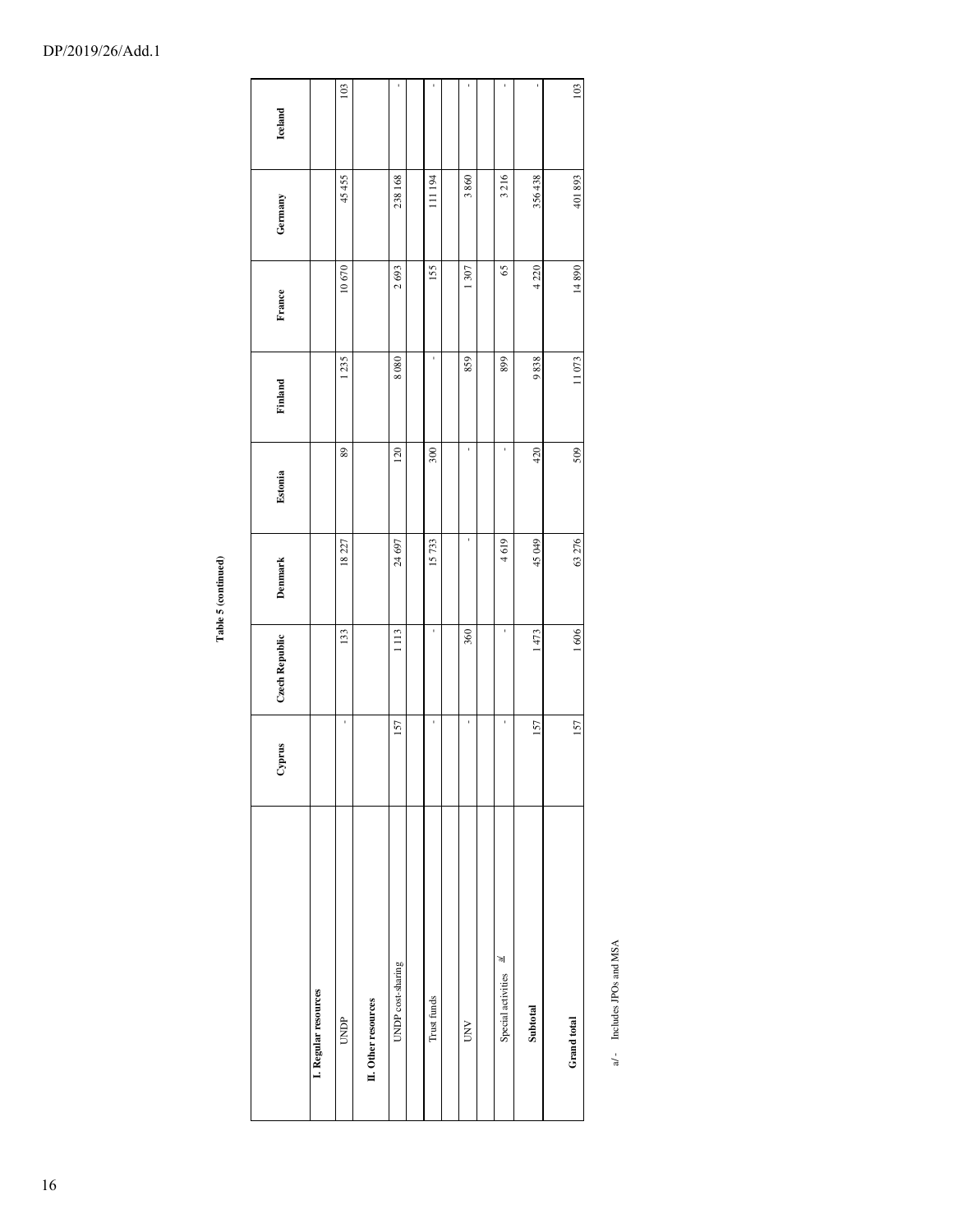Table 5 (continued) **Table 5 (continued)**

|                              | Ireland | Israel | Italy | Japan   | Liechtenstein | Luxembourg | Malta | Netherlands |
|------------------------------|---------|--------|-------|---------|---------------|------------|-------|-------------|
| I. Regular resources         |         |        |       |         |               |            |       |             |
| UNDP                         | 8913    | 100    | 5896  | 66 494  | 25            | 3183       | ı     | 34129       |
| II. Other resources          |         |        |       |         |               |            |       |             |
| UNDP cost-sharing            | 4168    | ı      | 19630 | 276 208 | ï             | 4532       | 34    | 79034       |
|                              |         |        |       |         |               |            |       |             |
| Trust funds                  | t       | ł      | 55451 | 58      | ï             | 3009       | ı     |             |
|                              |         |        |       |         |               |            |       |             |
| <b>NND</b>                   | 575     | ı      | ı     | 1,133   | ï             | 491        | ı     |             |
|                              |         |        |       |         |               |            |       |             |
| $\geq$<br>Special activities | ı       | ı      | 610   | 2233    | ï             | 165        | ı     | 569         |
| Subtotal                     | 4743    | ï      | 75691 | 279632  | ı             | 8197       | 34    | 79603       |
| Grand total                  | 13656   | 100    | 81587 | 346 126 | 25            | 11380      | 34    | 113732      |
|                              |         |        |       |         |               |            |       |             |

a/ - Includes JPOs and MSA a/ - Includes JPOs and MSA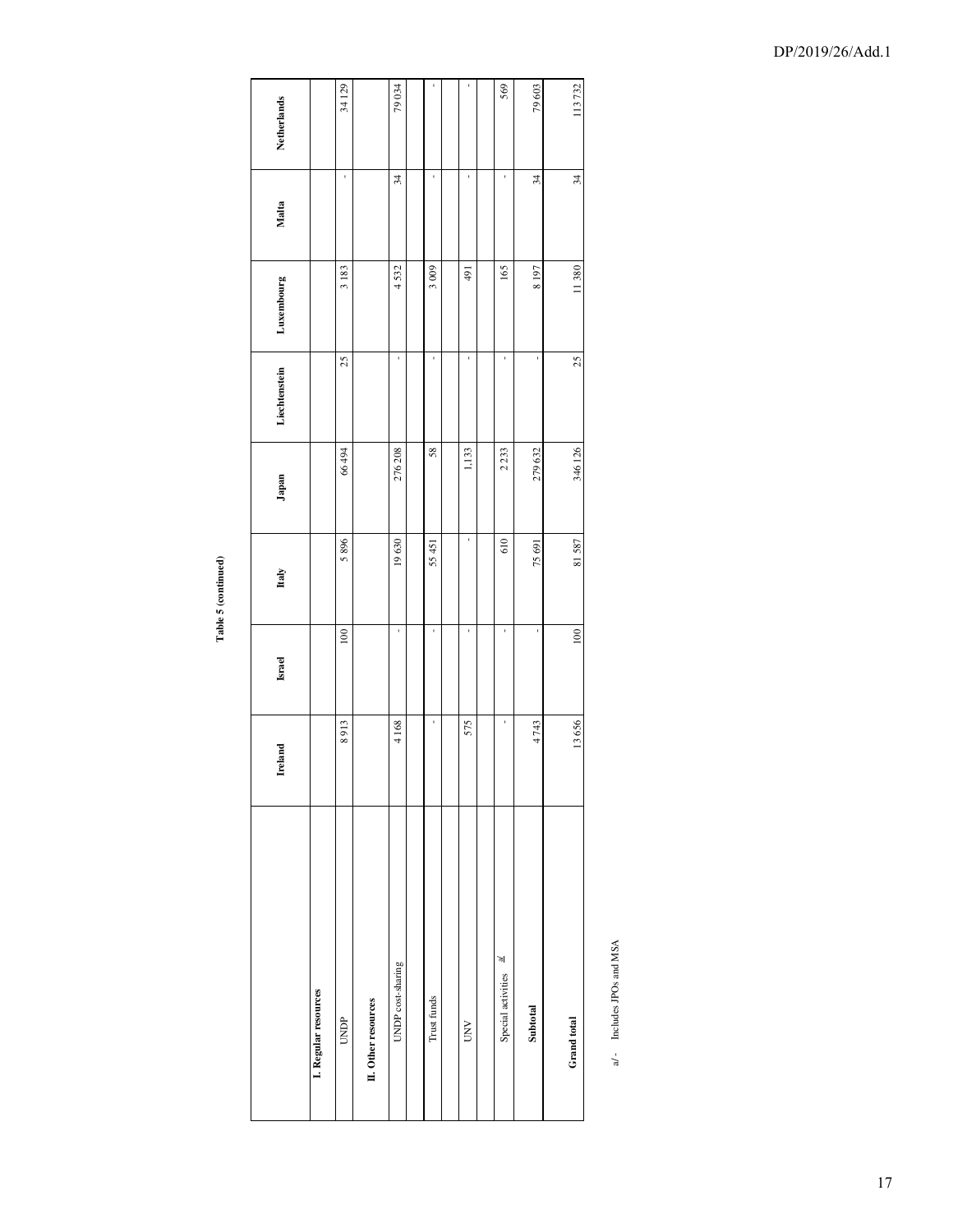| , |  |
|---|--|

|                          | New Zealand | Norway | Poland | Portugal        | Republic of Korea | Romania | <b>Russian Federation</b> | Singapore |
|--------------------------|-------------|--------|--------|-----------------|-------------------|---------|---------------------------|-----------|
| L Regular resources      |             |        |        |                 |                   |         |                           |           |
| UNDP                     | 5669        | 70623  | ı      | 50              | 8600              | 58      | 1100                      | 300       |
| II. Other resources      |             |        |        |                 |                   |         |                           |           |
| UNDP cost-sharing        | 4841        | 62197  | 2507   | $\frac{18}{18}$ | 27378             | 288     | 2193                      | 530       |
|                          |             |        |        |                 |                   |         |                           |           |
| Trust funds              | 1089        | 16199  | 262    | ł               | 6591              | 58      | 15000                     |           |
|                          |             |        |        |                 |                   |         |                           |           |
| <b>AND</b>               | ı           | 867    | ı      | ı               | 4,138             | ı       | 1004                      |           |
|                          |             |        |        |                 |                   |         |                           |           |
| ٦I<br>Special activities |             | 2,051  | ı      | 253             | 369               | ı       | ı                         |           |
| Subtotal                 | 5930        | 81314  | 2769   | 271             | 38 476            | 346     | 18197                     | 530       |
| Grand total              | 11599       | 151937 | 2769   | 321             | 47076             | 404     | 19297                     | 830       |
|                          |             |        |        |                 |                   |         |                           |           |

a/ - Includes JPOs and MSA a/ - Includes JPOs and MSA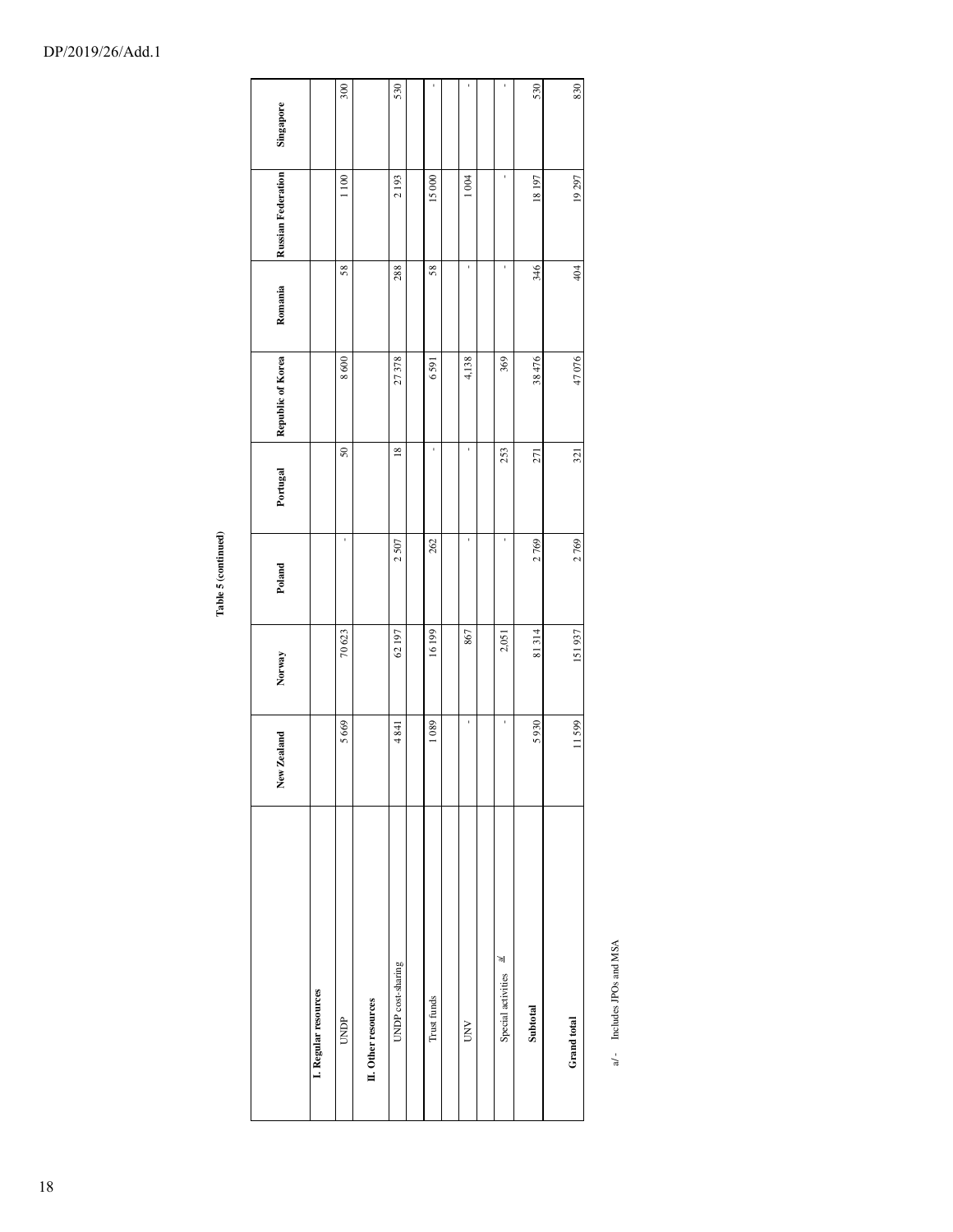# ${\bf Table}$   ${\bf 5}$  (continued) **Table 5 (continued)**

|                          | Slovakia | Spain | Sweden | Switzerland | United Kingdom of<br>Great Britain and<br>Northern Ireland | <b>United States of</b><br>America | Total   |
|--------------------------|----------|-------|--------|-------------|------------------------------------------------------------|------------------------------------|---------|
| L Regular resources      |          |       |        |             |                                                            |                                    |         |
| UNDP                     |          | 569   | 75812  | 49 281      | 70153                                                      | 79583                              | 610466  |
| II. Other resources      |          |       |        |             |                                                            |                                    |         |
| UNDP cost-sharing        | 3307     | 2140  | 95501  | 53673       | 101 807                                                    | 162805                             | 1252381 |
|                          |          |       |        |             |                                                            |                                    |         |
| Trust funds              | 179      | 870   | 9234   | 2736        | ı                                                          | 7 101                              | 260 242 |
|                          |          |       |        |             |                                                            |                                    |         |
| <b>NND</b>               |          | ı     | 5,885  | 1786        | 147                                                        |                                    | 22412   |
|                          |          |       |        |             |                                                            |                                    |         |
| al<br>Special activities |          | ı     | 10,735 | 1056        | 23                                                         | 2163                               | 29 308  |
| Subtotal                 | 3486     | 3010  | 121355 | 59251       | 101977                                                     | 172069                             | 1564343 |
| Grand total              | 3486     | 3579  | 197167 | 108532      | 172130                                                     | 251 652                            | 2174809 |
|                          |          |       |        |             |                                                            |                                    |         |

a/- Includes JPOs and MSA a/ - Includes JPOs and MSA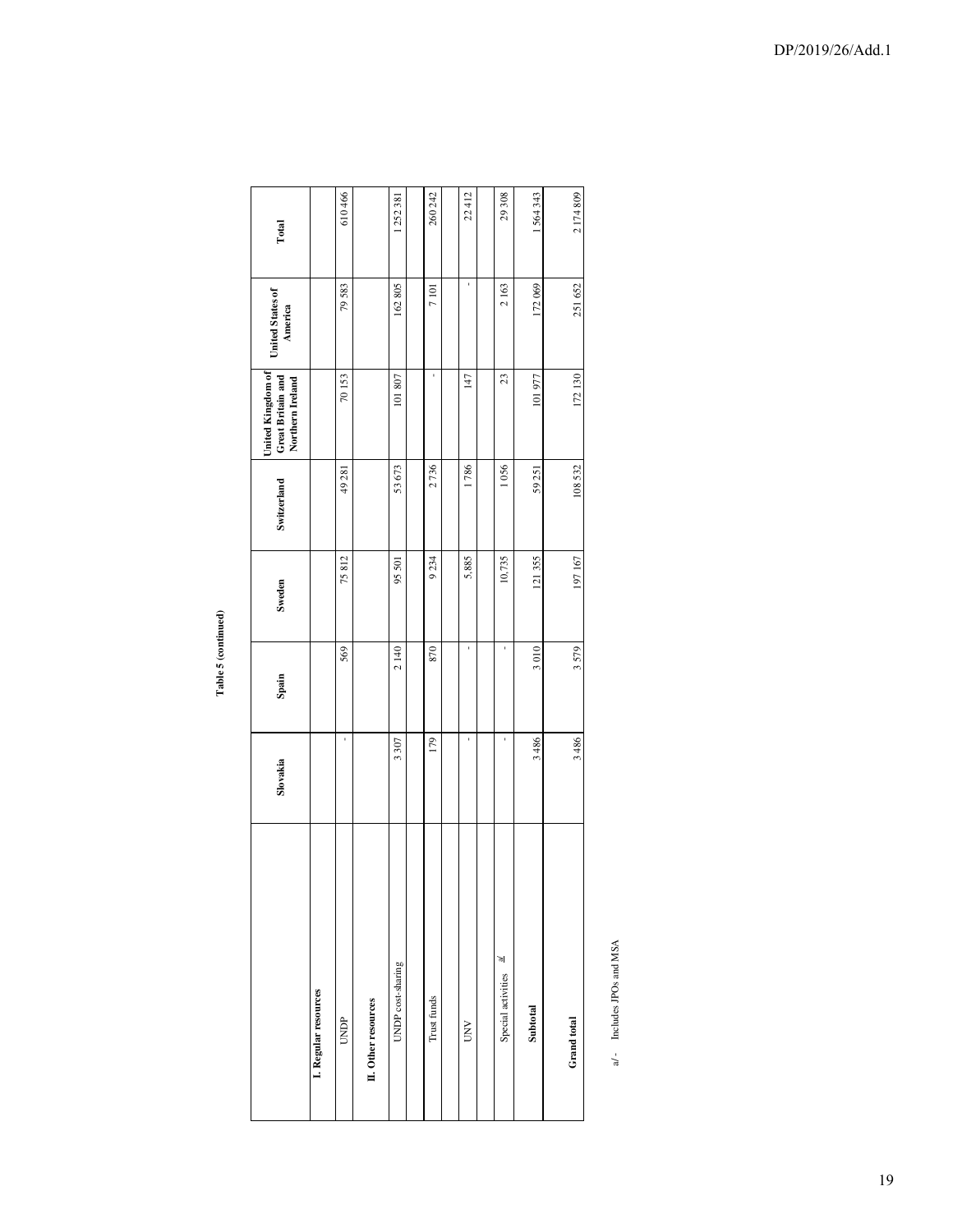#### **Table 6. Contributions under cost-sharing arrangements, by programme country/region**

**For the year ended 31 December 2018**

(in thousands of United States dollars)

|                                         | Government cost-sharing  |                                                      | <b>Donor</b>   |                 |
|-----------------------------------------|--------------------------|------------------------------------------------------|----------------|-----------------|
| <b>Country or territory</b>             | Project                  | Programme                                            | cost-sharing   | <b>Total</b>    |
|                                         |                          |                                                      |                |                 |
|                                         |                          |                                                      |                |                 |
| <b>Total</b>                            | 1 029 620                | 1484                                                 | 2 668 322      | 3 699 426       |
|                                         |                          |                                                      |                |                 |
|                                         |                          |                                                      |                |                 |
| Afghanistan                             |                          |                                                      | 115 018        | 115 018         |
| <b>Albania</b>                          | 450                      | $\overline{a}$                                       | 9011           | 9461            |
| Algeria                                 | 430                      | $\overline{\phantom{a}}$                             | 5555           | 5 9 8 5         |
| Angola                                  | 2881                     | $\overline{\phantom{a}}$                             | 9785           | 12 6 6 6        |
| <b>Antigua and Barbuda</b>              |                          | $\overline{a}$                                       | 129            | 129             |
|                                         |                          |                                                      |                |                 |
| <b>Argentina</b><br>Armenia             | 144 470<br>1052          | 5<br>$\mathbb{L}$                                    | 525<br>4 9 4 6 | 145 000<br>5998 |
| Azerbaijan                              | 2 1 1 6                  | $\overline{\phantom{a}}$                             | 2949           | 5 0 6 5         |
| <b>Bahrain</b>                          | 3 4 5 7                  | $\sim$                                               |                | 3 4 5 7         |
| <b>Bangladesh</b>                       |                          | $\overline{\phantom{a}}$                             | 41 276         | 41 276          |
|                                         |                          |                                                      |                |                 |
| <b>Barbados</b>                         | $\overline{a}$           | $\overline{\phantom{a}}$                             | 244            | 244             |
| <b>Belarus</b>                          | $\overline{\phantom{a}}$ | $\blacksquare$                                       | 2865           | 2865            |
| <b>Belize</b>                           |                          | $\overline{\phantom{a}}$                             | 1 4 9 4        | 1494            |
| <b>Benin</b>                            | 4 3 3 4                  | $\overline{\phantom{a}}$                             | 951            | 5 2 8 5         |
| <b>Bhutan</b>                           | 56                       | $\sim$                                               | 155            | 211             |
|                                         |                          |                                                      |                |                 |
| <b>Bolivia, Plurinational State of</b>  |                          | $\overline{\phantom{a}}$                             | 6753           | 6753            |
| <b>Bosnia and Herzegovina</b>           | 9715                     | $\overline{\phantom{a}}$                             | 34 387         | 44 102          |
| <b>Botswana</b>                         | 2 1 6 9                  | $\overline{\phantom{a}}$                             |                | 2 1 6 9         |
| <b>Brazil</b>                           | 76 558                   | 121)                                                 | 3 2 7 4        | 79 711          |
| <b>Burkina Faso</b>                     | 3 9 9 6                  | $\overline{\phantom{a}}$                             | 3 5 2 6        | 7522            |
| <b>Burundi</b>                          | $\overline{a}$           | $\overline{\phantom{a}}$                             | 15 777         | 15 777          |
| Cambodia                                | $\overline{a}$           | $\overline{\phantom{a}}$                             | 8699           | 8699            |
| Cameroon                                | $\overline{a}$           | $\overline{\phantom{a}}$                             | 1 1 8 2        | 1 1 8 2         |
| <b>Cabo Verde</b>                       | $\overline{\phantom{a}}$ | $\sim$                                               | 4 1 2 0        | 4 1 2 0         |
| <b>Central African Republic</b>         |                          | ÷,                                                   | 32 969         | 32 969          |
|                                         |                          |                                                      |                |                 |
| Chad                                    |                          | $\sim$                                               | 18 5 23        | 18 5 23         |
| <b>Chile</b>                            | 10749                    | $\sim$                                               | 26             | 10775           |
| China                                   | 5 6 7 4                  | $\overline{\phantom{a}}$                             | 6 1 6 0        | 11 834          |
| Colombia                                | 44 952                   | $\overline{\phantom{a}}$                             | 37 244         | 82 196          |
| <b>Comoros</b>                          |                          | $\sim$                                               | 160            | 160             |
|                                         |                          |                                                      |                |                 |
| Congo (the)<br><b>Costa Rica</b>        | 2661                     | $\overline{\phantom{a}}$<br>$\overline{\phantom{a}}$ | 2022<br>250    | 2022<br>2911    |
| Côte d'Ivoire                           | $\frac{1}{2}$            | $\overline{\phantom{a}}$                             | 6 2 3 7        | 6 2 3 7         |
| Cuba                                    |                          | $\overline{\phantom{a}}$                             | 13 598         | 13 598          |
| <b>Cyprus</b>                           | 157                      | $\blacksquare$                                       | 16 454         | 16 611          |
|                                         |                          |                                                      |                |                 |
| <b>Democratic Republic of the Congo</b> | $\overline{a}$           | $\blacksquare$                                       | 87 671         | 87 671          |
| <b>Djibouti</b>                         | $\overline{a}$           | $\sim$                                               | 2 8 4 2        | 2 8 4 2         |
| Dominica                                |                          | $\overline{\phantom{a}}$                             | 804            | 804             |
| <b>Dominican Republic</b>               | 43 502                   | $\sim$                                               | 606            | 44 108          |
| <b>Ecuador</b>                          | 10 544                   | $\overline{\phantom{a}}$                             | 734            | 11 278          |
|                                         |                          |                                                      |                |                 |
| Egypt                                   | 46 403                   | $\overline{\phantom{a}}$                             | 4618           | 51 021          |
| <b>El Salvador</b><br>Eritrea           | 10 041                   | $\overline{\phantom{a}}$                             | 2 8 1 9        | 12 860          |
| Eswatini                                | 345                      | $\overline{\phantom{a}}$                             | 860<br>290     | 860<br>635      |
| Ethiopia                                | 1431                     | $\overline{\phantom{a}}$<br>$\overline{\phantom{a}}$ | 13 957         | 15 388          |
|                                         |                          |                                                      |                |                 |
| Fiji                                    | 213                      | $\overline{\phantom{a}}$                             | 8 8 7 1        | 9084            |
| Gabon                                   | 666                      | $\overline{\phantom{a}}$                             | $\sim$         | 666             |
| Gambia                                  |                          | $\blacksquare$                                       | 3 0 1 1        | 3 0 1 1         |
| Georgia                                 | 220                      | $\overline{\phantom{a}}$                             | 18 28 8        | 18 508          |
| Ghana                                   |                          | $\overline{\phantom{a}}$                             | 552            | 552             |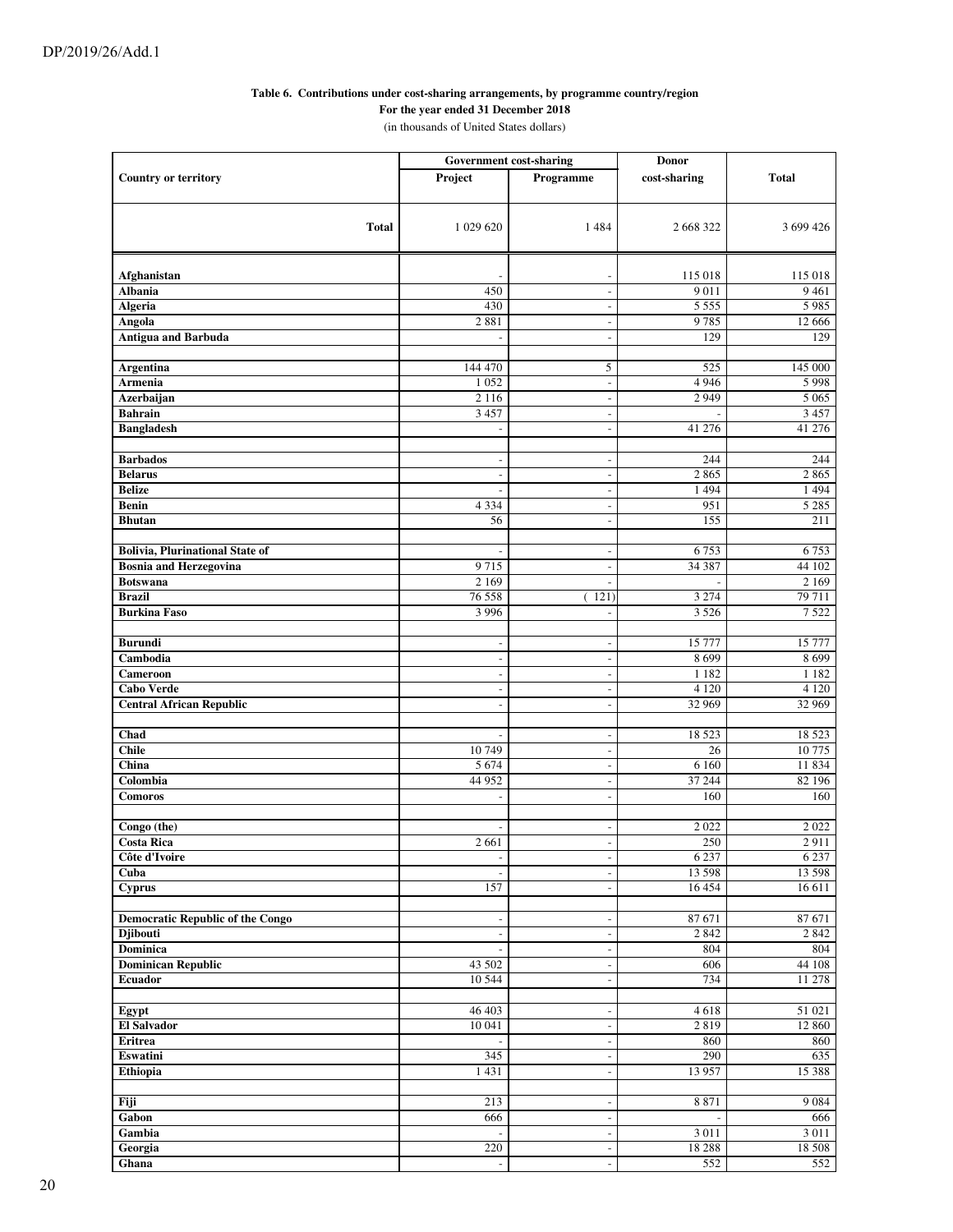|                                         | <b>Government cost-sharing</b> |                          | <b>Donor</b> |                   |
|-----------------------------------------|--------------------------------|--------------------------|--------------|-------------------|
| <b>Country or territory</b>             | Project                        | Programme                | cost-sharing | <b>Total</b>      |
|                                         |                                |                          |              |                   |
|                                         |                                |                          |              |                   |
| Guatemala                               | 21 899                         | $\overline{\phantom{a}}$ | 5 2 0 5      | 27 104            |
| Guinea                                  | 973                            | $\overline{\phantom{a}}$ | 6712         | 7685              |
| Guinea-Bissau                           | 5921                           | $\overline{\phantom{a}}$ | 18 014       | 23 9 35           |
| Haiti                                   | 5977                           | $\overline{\phantom{a}}$ | 21 4 36      | 27 413            |
| Honduras                                | 5 2 3 6                        | $\sim$                   | 2 2 4 8      | 7484              |
| India                                   | 4696                           | $\overline{\phantom{a}}$ | 17 399       | 22 095            |
| Indonesia                               | 563                            | $\overline{\phantom{a}}$ | 35 569       | 36 132            |
| Iran, (Islamic Republic of) (the)       | 1 3 5 2                        | $\overline{\phantom{a}}$ | 4657         | 6 0 0 9           |
| Iraq                                    | 2 1 3 6                        | $\overline{\phantom{a}}$ | 323 803      | 325 939           |
| Jamaica                                 |                                | ÷,                       | 2 5 4 5      | 2 5 4 5           |
|                                         |                                |                          |              |                   |
| Jordan                                  | 824                            | $\overline{a}$           | 3 3 5 1      | 4 1 7 5           |
| Kazakhstan                              | 8 8 0 6                        | $\overline{\phantom{a}}$ | 435          | 9241              |
| Kenya                                   |                                | $\sim$                   | 16 041       | 16 041            |
| Kosovo*                                 | 2 1 7 6                        | $\overline{\phantom{a}}$ | 6873         | 9 0 4 9           |
| Kuwait                                  | 12 750                         | $\blacksquare$           |              | 12 750            |
|                                         |                                |                          |              |                   |
| Kyrgyzstan                              |                                | $\overline{\phantom{a}}$ | 14 380       | 14 380            |
| <b>Lao People's Democratic Republic</b> |                                | $\overline{\phantom{a}}$ | 4800         | 4800              |
| Lebanon                                 | 11 249                         | $\overline{\phantom{a}}$ | 57 38 6      | 68 635            |
| Lesotho                                 |                                | $\overline{\phantom{a}}$ | 1966         | 1966              |
| Liberia                                 | $\overline{a}$                 | $\overline{\phantom{a}}$ | 7485         | 7485              |
| Libya                                   | 5 0 0 0                        | $\overline{a}$           | 61 511       | 66 511            |
| Madagascar                              |                                | $\overline{\phantom{a}}$ | 6967         | 6967              |
| Malawi                                  |                                | ÷,                       | 20 29 2      | 20 29 2           |
| <b>Malaysia</b>                         | ÷,                             | 1 000                    | 100          | 1 100             |
| <b>Maldives</b>                         |                                | ÷,                       | 12437        | 12 437            |
|                                         |                                |                          |              |                   |
| Mali                                    | 5 3 5 4                        | $\overline{a}$           | 10 651       | 16 005            |
| Mauritania                              |                                | $\overline{\phantom{a}}$ | 345          | 345               |
| <b>Mauritius</b>                        | 48                             | $\overline{\phantom{a}}$ |              | 48                |
| Mexico                                  | 9 5 7 0                        | $\overline{\phantom{a}}$ | 2 1 8 0      | 11750             |
| Mongolia                                | 164                            | $\overline{\phantom{a}}$ | 2 1 8 7      | 2 3 5 1           |
|                                         |                                |                          |              |                   |
| Montenegro                              | 8 1 2 7                        | $\overline{\phantom{a}}$ | 1945         | 10 072            |
| Morocco                                 | 8 3 4 6                        | $\overline{\phantom{a}}$ | 324          | 8670              |
| Mozambique                              |                                | $\overline{\phantom{a}}$ | 1436         | 1 4 3 6           |
| <b>Myanmar</b><br><b>Namibia</b>        |                                | $\overline{\phantom{a}}$ | 15 006       | 15 006<br>1 3 4 3 |
|                                         | 1 1 8 0                        | $\blacksquare$           | 163          |                   |
| <b>Nepal</b>                            | 491                            | $\overline{\phantom{a}}$ | 16 225       | 16 716            |
| <b>Niger</b>                            | 7 3 6 5                        | $\overline{\phantom{a}}$ | 3 2 4 6      | 10 611            |
| Nigeria                                 | 1 3 3 4                        | $\overline{\phantom{a}}$ | 21 571       | 22 905            |
| Pakistan                                | 3 4 5 1                        | $\overline{\phantom{a}}$ | 19 032       | 22 4 8 3          |
| Palestine (State of)                    | 12 2 2 0                       | $\overline{a}$           | 65788        | 78 008            |
|                                         |                                |                          |              |                   |
| Panama                                  | 21 790                         | 600                      | 2 702        | 25 092            |
| <b>Papua New Guinea</b>                 | 31                             | $\Box$                   | 6 2 9 9      | 6 3 3 0           |
| Paraguay                                | 26 643                         | $\overline{\phantom{a}}$ | 139          | 26 782            |
| Peru                                    | 19 100                         | $\overline{\phantom{a}}$ | 3 1 7 1      | 22 27 1           |
| <b>Philippines</b>                      | 28 697                         | $\overline{\phantom{a}}$ | 3 5 3 7      | 32 234            |
|                                         |                                |                          |              |                   |
| <b>Republic of Moldova</b>              | 6 1 1 5                        | $\overline{\phantom{a}}$ | 15 063       | 21 178            |
| <b>Republic of North Macedonia</b>      | 8 3 4 2                        | $\overline{\phantom{a}}$ | 12 618       | 20 960            |
| Rwanda                                  | $\overline{\phantom{a}}$       | $\overline{\phantom{a}}$ | 2 106        | 2 106             |
| Samoa                                   |                                | $\overline{a}$           | 7662         | 7662              |
| <b>Sao Tome and Principe</b>            | 61                             | $\overline{a}$           | 2 8 9 2      | 2953              |
|                                         |                                |                          |              |                   |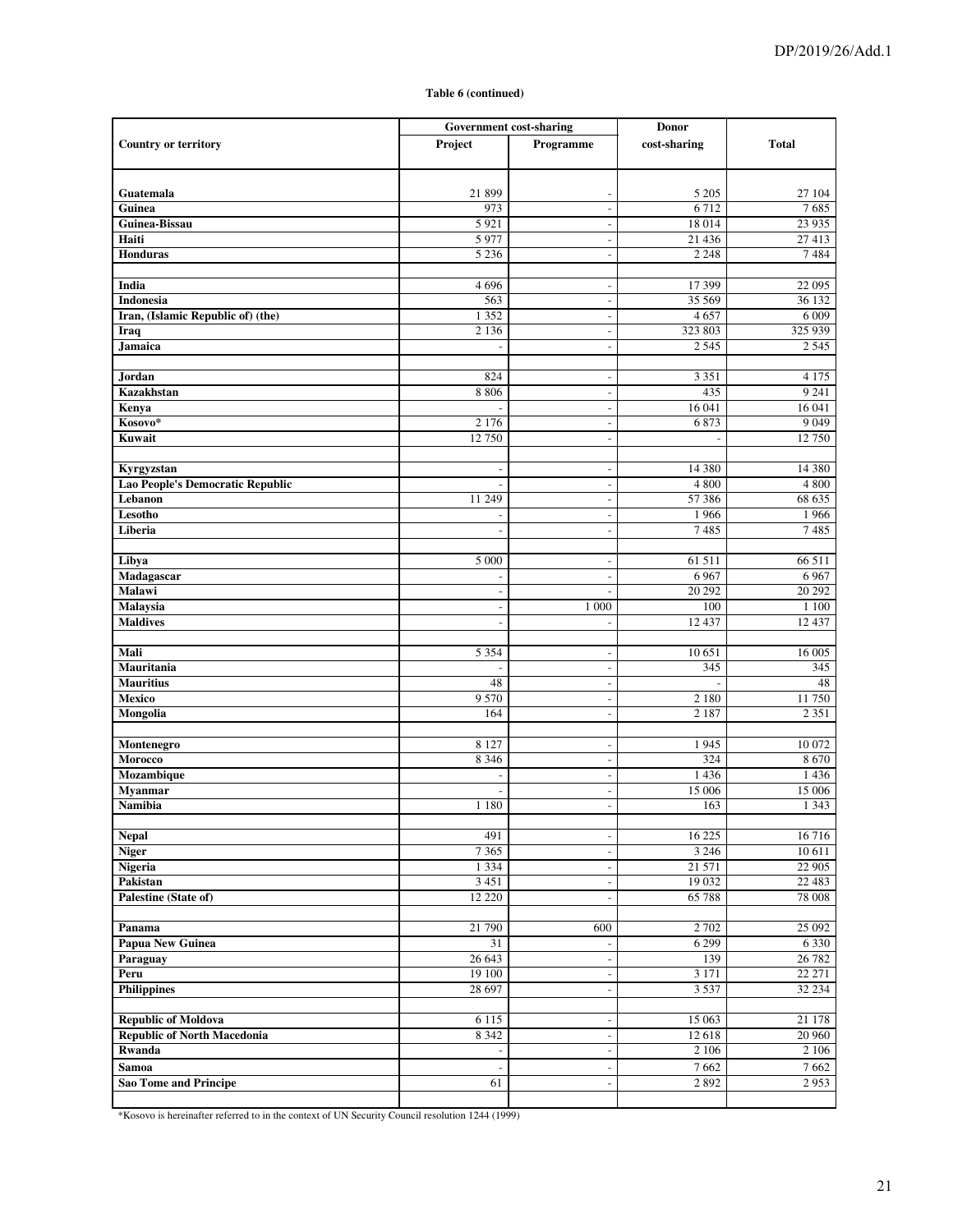|                                                | Government cost-sharing  |                          | <b>Donor</b>             |              |
|------------------------------------------------|--------------------------|--------------------------|--------------------------|--------------|
| <b>Country or territory</b>                    | Project                  | Programme                | cost-sharing             | <b>Total</b> |
|                                                |                          |                          |                          |              |
|                                                |                          |                          |                          |              |
| Saudi Arabia                                   | 50 631                   |                          |                          | 50 631       |
| <b>Senegal</b>                                 | 25 483                   | $\overline{\phantom{a}}$ | 1 370                    | 26 853       |
| Serbia                                         | 13717                    | $\overline{a}$           | 4 1 2 6                  | 17843        |
| <b>Seychelles</b>                              |                          | $\overline{\phantom{a}}$ | 687                      | 687          |
| <b>Sierra Leone</b>                            |                          | $\overline{a}$           | 6405                     | 6405         |
|                                                |                          |                          |                          |              |
| <b>Solomon Islands</b>                         | 384                      | $\overline{a}$           | 3 3 5 0                  | 3734         |
| Somalia                                        |                          | $\overline{a}$           | 35 789                   | 35 789       |
| <b>South Africa</b>                            | $\overline{\phantom{a}}$ | $\overline{\phantom{a}}$ | 62                       | 62           |
| <b>South Sudan</b>                             |                          | $\overline{a}$           | 69 627                   | 69 627       |
| Sri Lanka                                      | 494                      | $\overline{\phantom{a}}$ | 14 6 6 6                 | 15 160       |
|                                                |                          |                          |                          |              |
| Sudan (the)                                    | 22 229                   | $\overline{\phantom{a}}$ | 71 602                   | 93 831       |
| <b>Suriname</b>                                |                          | $\overline{a}$           | 1013                     | 1013         |
| <b>Syrian Arab Republic</b>                    | -                        | $\overline{a}$           | 14 600                   | 14 600       |
| Tajikistan                                     |                          | $\overline{a}$           | 13725                    | 13725        |
| <b>Thailand</b>                                | $\overline{a}$           | $\overline{a}$           | 234                      | 234          |
|                                                |                          |                          |                          |              |
| <b>Timor-Leste</b>                             | 646                      | ÷,                       | 614                      | 1 260        |
| <b>Togo</b>                                    | 3 9 7 8                  | $\overline{\phantom{a}}$ | 1 0 0 9                  | 4987         |
| <b>Trinidad and Tobago</b>                     | 186                      | $\overline{a}$           | 4512                     | 4698         |
| <b>Tunisia</b>                                 | 88                       | $\overline{\phantom{a}}$ | 13 5 25                  | 13 613       |
| <b>Turkey</b>                                  | 10733                    | $\overline{\phantom{a}}$ | 16 207                   | 26 940       |
|                                                |                          |                          |                          |              |
| Turkmenistan                                   | 3 4 4 5                  | $\overline{a}$           | 1880                     | 5 3 2 5      |
| Uganda                                         | 145                      | $\overline{a}$           | 2 0 2 3                  | 2 1 6 8      |
| <b>Ukraine</b>                                 | 162 272                  | $\overline{\phantom{a}}$ | 21 5 6 4                 | 183836       |
| <b>United Arab Emirates</b>                    | 47                       | $\overline{a}$           |                          | 47           |
| <b>United Republic of Tanzania</b>             | 10 16 9                  | $\overline{a}$           | 6679                     | 16848        |
|                                                |                          |                          |                          |              |
| Uruguay                                        | 26 769                   | $\overline{\phantom{a}}$ | 447                      | 27 216       |
| <b>Uzbekistan</b>                              | 2623                     | $\overline{a}$           | 4898                     | 7521         |
| Venezuela (Bolivarian Republic of)             | 524                      | $\overline{a}$           |                          | 524          |
| <b>Viet Nam</b>                                |                          | $\overline{\phantom{a}}$ | 18 5 5 4                 | 18 5 5 4     |
| Virgin Islands (British)                       | 1 100                    | $\overline{a}$           | $\overline{\phantom{a}}$ | 1 100        |
|                                                |                          |                          |                          |              |
| Yemen                                          |                          | $\overline{a}$           | 197 663                  | 197 663      |
| Zambia                                         | 5 0 7 1                  | $\overline{\phantom{a}}$ | 3 2 8 1                  | 8 3 5 2      |
| Zimbabwe                                       | 1627                     | $\overline{a}$           | 208 782                  | 210 409      |
| Africa regional                                |                          | $\overline{a}$           | 11 033                   | 11 033       |
| Arab regional                                  | $\overline{\phantom{a}}$ | $\overline{\phantom{a}}$ | 17 245                   | 17 245       |
|                                                |                          |                          |                          |              |
| Asia regional                                  | $\overline{\phantom{m}}$ | $\overline{\phantom{a}}$ | 23 8 38                  | 23 8 38      |
| Europe regional                                | $\overline{a}$           | $\overline{\phantom{a}}$ | 18 453                   | 18 453       |
| Latin America and the Caribbean regional       | $\overline{\phantom{a}}$ | $\overline{\phantom{a}}$ | 11 080                   | 11 080       |
| <b>Bureau for Policy and Programme Support</b> | $\overline{\phantom{a}}$ | $\overline{a}$           | 140 370                  | 140 370      |
| Global                                         | 30                       | ÷                        | 287 322                  | 287 352      |
|                                                |                          |                          |                          |              |
| <b>Grand</b> total                             | 1 029 620                | 1484                     | 2 668 322                | 3 699 426    |
|                                                |                          |                          |                          |              |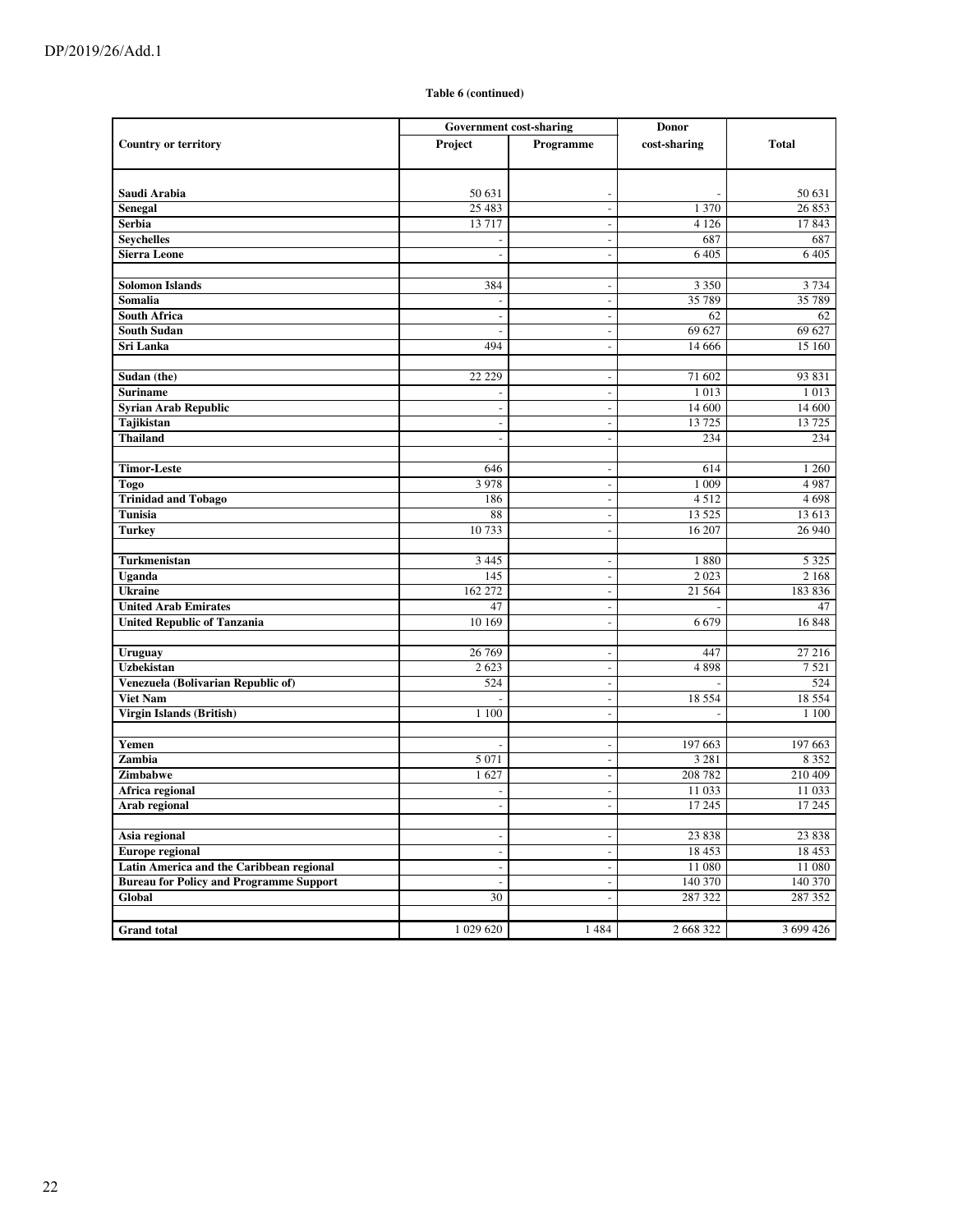#### Table 7. Contributions under donor cost-sharing arrangements, 2018 Details by donor and programme, country/region

(in thousands of United States dollars)

|                       | Programme                                   | Amount     |
|-----------------------|---------------------------------------------|------------|
| Donor                 | country/region                              | in 2018    |
|                       |                                             |            |
| <b>Total</b>          |                                             | 2 668 322  |
|                       |                                             |            |
| <b>MEMBER STATES:</b> |                                             |            |
|                       |                                             |            |
| Albania               | Albania                                     | 109        |
| Angola                | Guinea-Bissau                               | 1 000      |
|                       |                                             |            |
| Australia             | Afghanistan                                 | 2 0 0 0    |
|                       | Asia regional                               | 3 3 5 8    |
|                       | Bangladesh                                  | 2 2 3 7    |
|                       | Bureau for Policy and Programme Support     | 1 4 0 3    |
|                       | Cambodia                                    | 1618       |
|                       | China                                       | 1 2 9 4    |
|                       | Fiji                                        | 623        |
|                       | Global                                      | 115        |
|                       | Indonesia                                   | 2 8 0 6    |
|                       | Iraq                                        | 4535       |
|                       | Lao People's Democratic Republic            | 146        |
|                       | Lebanon                                     | 761        |
|                       | Madagascar                                  | 36         |
|                       | Maldives                                    | 92         |
|                       | Myanmar                                     | 1746       |
|                       | Nepal                                       | 860        |
|                       | Papua New Guinea                            | (40)       |
|                       | Philippines                                 | 1830       |
|                       | Solomon Islands                             | 2 1 7 9    |
|                       | Sri Lanka                                   | 150        |
|                       | Viet Nam                                    | 726        |
|                       | Subtotal                                    | 28 475     |
|                       |                                             |            |
| Austria               | Albania                                     | 341        |
|                       | Armenia                                     | 116        |
|                       | Bhutan                                      | (169)      |
|                       | Bureau for Policy and Programme Support     | 234        |
|                       | Ethiopia                                    | 365        |
|                       | Europe regional                             | 683        |
|                       | Iraq                                        | 1 1 4 3    |
|                       | Kosovo*                                     | 588        |
|                       | Palestine (State of)<br>Republic of Moldova | 568<br>990 |
|                       | Ukraine                                     | 354        |
|                       | Subtotal                                    | 5 2 1 3    |
|                       |                                             |            |
| <b>Bangladesh</b>     | Bureau for Policy and Programme Support     | 98         |
|                       |                                             |            |
| <b>Belgium</b>        | Iraq                                        | 5 2 7 3    |
|                       | Malawi                                      | 713        |
|                       | Viet Nam                                    | 18         |
|                       | Subtotal                                    | 6 0 0 4    |
|                       |                                             |            |
| <b>Bulgaria</b>       | Iraq                                        | 227        |
|                       |                                             |            |
| Burundi               | Burundi                                     | 77         |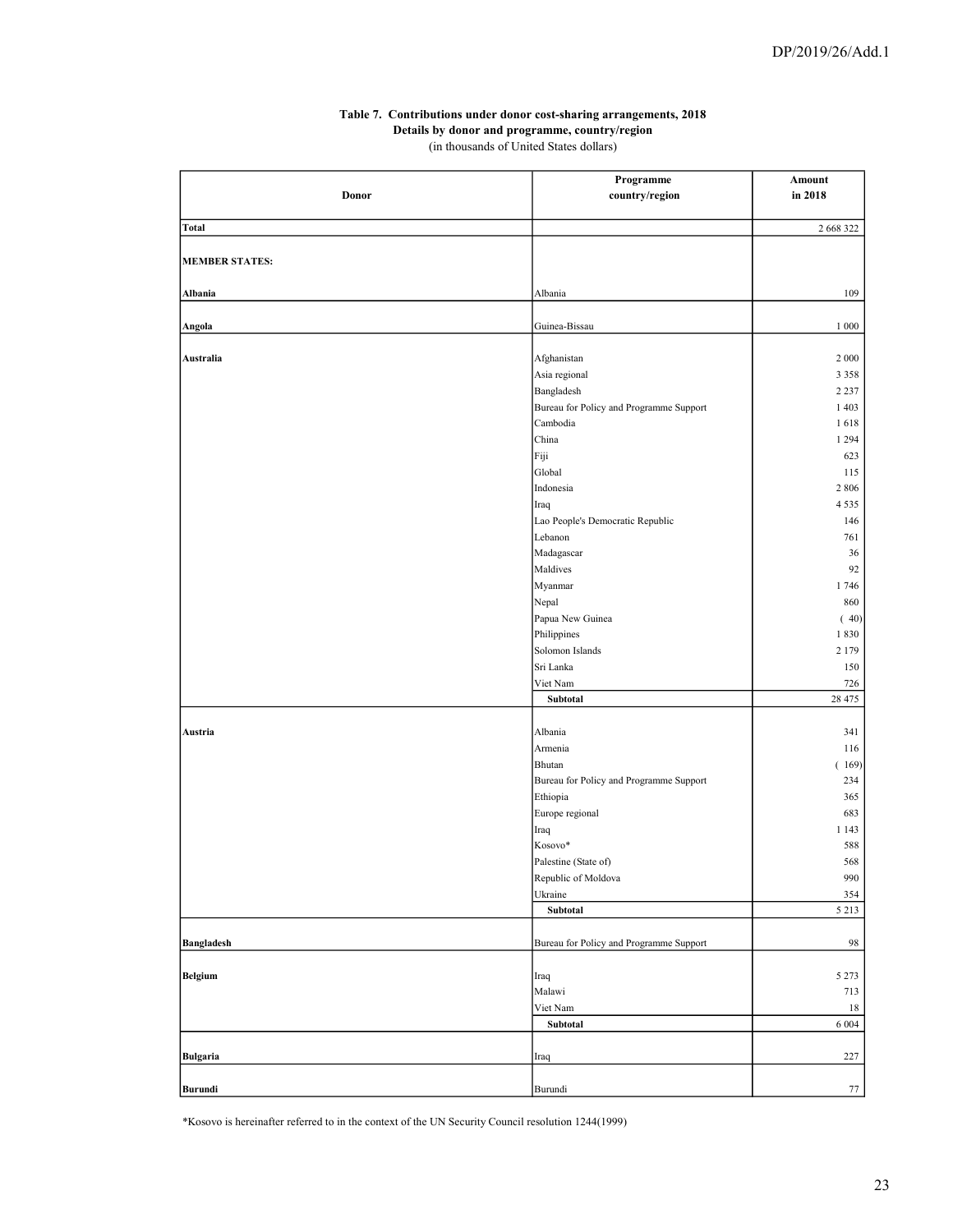| Canada                | Arab regional                           | 500             |
|-----------------------|-----------------------------------------|-----------------|
|                       | Asia regional                           | 314             |
|                       |                                         | 2 2 6 1         |
|                       | Bangladesh                              |                 |
|                       | Bureau for Policy and Programme Support | 1 1 8 9         |
|                       | Cambodia                                | 152             |
|                       | Colombia                                | 358             |
|                       | Cuba                                    | 786             |
|                       | Cyprus                                  | (3)             |
|                       | Fiji                                    | 1 1 0 0         |
|                       | Guatemala                               | $\mathfrak{Z}$  |
|                       | Haiti                                   | 11 665          |
|                       | Indonesia                               | 40              |
|                       | Iraq                                    | 4 0 5 2         |
|                       | Jamaica                                 | 1 1 7 9         |
|                       | Jordan                                  | 1455            |
|                       | Kenya                                   | 2 000           |
|                       | Lao People's Democratic Republic        | $7\phantom{.0}$ |
|                       | Lebanon                                 | 1 5 4 9         |
|                       | Mongolia                                | 1 3 3 4         |
|                       | Morocco                                 | 16              |
|                       | Mozambique                              | 183             |
|                       |                                         |                 |
|                       | Myanmar                                 | 1 1 8 1         |
|                       | Nigeria                                 | 1571            |
|                       | Sierra Leone                            | 803             |
|                       | Sudan (the)                             | $\mathbf{1}$    |
|                       | Tunisia                                 | 560             |
|                       | Ukraine                                 | 59              |
|                       | Subtotal                                | 34 315          |
|                       |                                         |                 |
| China                 | Asia regional                           | 73              |
|                       | China                                   | 342             |
|                       | Subtotal                                | 415             |
|                       |                                         |                 |
| Croatia               | Albania                                 | 142             |
|                       |                                         |                 |
| <b>Czech Republic</b> | Bosnia and Herzegovina                  | 320             |
|                       | Europe regional                         | 793             |
|                       | Subtotal                                | 1 1 1 3         |
|                       |                                         |                 |
| Denmark               | Antigua and Barbuda                     | 95              |
|                       | Bangladesh                              | 4 6 27          |
|                       | Barbados                                | 244             |
|                       | Bureau for Policy and Programme Support | 2 6 2 8         |
|                       | Dominica                                | 140             |
|                       | Georgia                                 | 2698            |
|                       | Global                                  | 877             |
|                       | Iraq                                    | 6409            |
|                       | Kosovo*                                 | 475             |
|                       | Lebanon                                 | 250             |
|                       | Niger                                   | 927             |
|                       | Republic of Moldova                     | 556             |
|                       | Sri Lanka                               | 457             |
|                       | Ukraine                                 | 3790            |
|                       | United Republic of Tanzania             | 527             |
|                       |                                         |                 |
|                       | Uzbekistan                              | (3)<br>24 697   |
|                       | Subtotal                                |                 |
|                       | Bureau for Policy and Programme Support | 120             |
| Estonia               |                                         |                 |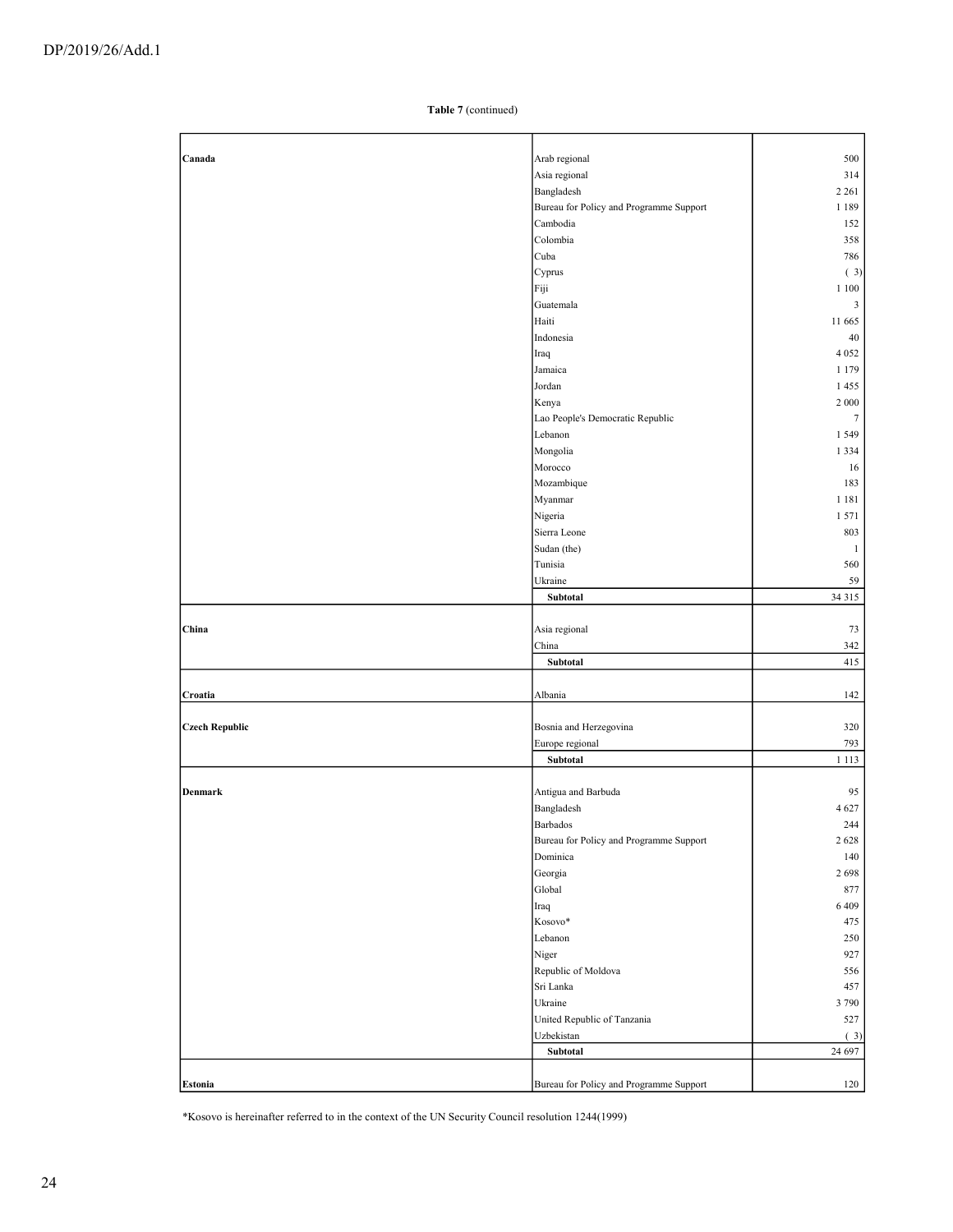| Finland | Arab regional                            | $\,$ 8 $\,$    |
|---------|------------------------------------------|----------------|
|         | Ethiopia                                 | 23             |
|         | Europe regional                          | 752            |
|         | Guatemala                                | 3              |
|         | Iraq                                     | 5 6 8 8        |
|         | Kyrgyzstan                               | 475            |
|         | Palestine (State of)                     | 463            |
|         | Tajikistan                               | 652            |
|         | Turkmenistan                             | 16             |
|         | Subtotal                                 | 8 0 8 0        |
|         |                                          |                |
| France  | Bosnia and Herzegovina                   | 114            |
|         | Bureau for Policy and Programme Support  | 57             |
|         | Chad                                     | 818            |
|         | Colombia                                 | 238            |
|         | Europe regional                          | 23             |
|         | Guatemala                                | 3              |
|         | Iraq                                     | 568            |
|         | Kenya                                    | $\mathfrak{Z}$ |
|         | Lebanon                                  | 18             |
|         | Libya                                    | 739            |
|         |                                          |                |
|         | Madagascar                               | 99             |
|         | Ukraine                                  | 13             |
|         | Subtotal                                 | 2 6 9 3        |
|         |                                          |                |
| Germany | Afghanistan                              | 8 3 7 7        |
|         | Angola                                   | 92             |
|         | Armenia                                  | 548            |
|         | Bangladesh                               | 209            |
|         | Bosnia and Herzegovina                   | 1 3 0 3        |
|         | Bureau for Policy and Programme Support  | 7485           |
|         | China                                    | 39             |
|         | Colombia                                 | 11             |
|         | Côte d'Ivoire                            | 807            |
|         | Cyprus                                   | 116            |
|         | Ethiopia                                 | 1 200          |
|         | Europe regional                          | 335            |
|         | Fiji                                     | 113            |
|         | Gambia                                   | 126            |
|         | Global                                   | 811            |
|         | Guatemala                                | $\mathbf{3}$   |
|         | India                                    | 102            |
|         | Indonesia                                | 28 441         |
|         | Iraq                                     | 119 500        |
|         | Kosovo*                                  | 149            |
|         |                                          |                |
|         | Latin America and the Caribbean regional | (10)           |
|         | Lebanon                                  | 20 190         |
|         | Libya                                    | 22 450         |
|         | Madagascar                               | 924            |
|         | Malawi                                   | 2989           |
|         | Myanmar                                  | 97             |
|         | Nigeria                                  | 4 8 2 9        |
|         | Pakistan                                 | 1 1 7 8        |
|         | Peru                                     | 157            |
|         | Somalia                                  | 148            |
|         | Sudan (the)                              | 88             |
|         | Syrian Arab Republic                     | 11 035         |
|         | Turkmenistan                             | 54             |
|         | Uganda                                   | 68             |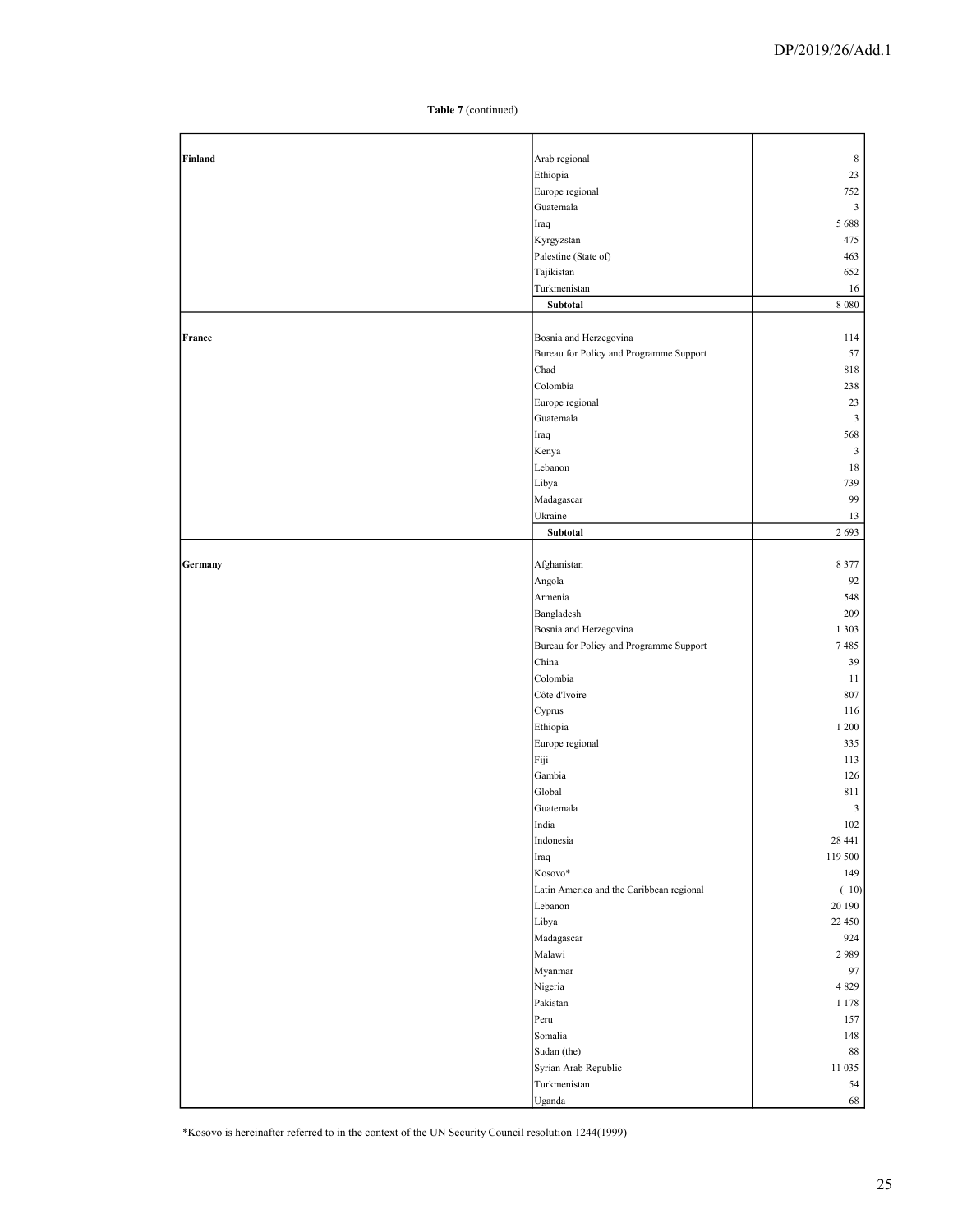| <b>Germany</b> (continued) | Ukraine                                 | 154          |
|----------------------------|-----------------------------------------|--------------|
|                            | Yemen                                   | 4 0 5 0      |
|                            | Subtotal                                | 238 168      |
|                            |                                         |              |
| Guinea                     | Guinea-Bissau                           | 230          |
|                            |                                         |              |
| Guinea-Bissau              | Guinea-Bissau                           | 1798         |
|                            |                                         |              |
| India                      | Nepal                                   | 3 5 2 0      |
|                            |                                         |              |
| Indonesia                  | Armenia                                 | 6            |
|                            |                                         |              |
| <b>Ireland</b>             | Bureau for Policy and Programme Support | 11           |
|                            | Cyprus                                  | 29           |
|                            | Ethiopia                                | 126          |
|                            | Kenya                                   | 115          |
|                            | Lao People's Democratic Republic        | 568          |
|                            | Liberia                                 | 570          |
|                            | Malawi                                  | 1413         |
|                            | Sierra Leone                            | 614          |
|                            |                                         |              |
|                            | Uganda                                  | 29           |
|                            | United Republic of Tanzania             | 465          |
|                            | Viet Nam                                | 228          |
|                            | Subtotal                                | 4 1 6 8      |
|                            |                                         |              |
| <b>Italy</b>               | Albania                                 | 833          |
|                            | Bolivia, Plurinational State of         | 858          |
|                            | Bosnia and Herzegovina                  | 696          |
|                            | Bureau for Policy and Programme Support | 696          |
|                            | Colombia                                | 429          |
|                            | Cuba                                    | 712          |
|                            | Ecuador                                 | 95           |
|                            | Ethiopia                                | 174          |
|                            | Global                                  | 11 344       |
|                            | Guinea-Bissau                           | 114          |
|                            | Lebanon                                 | 171          |
|                            | Libya                                   | 2 3 0 6      |
|                            | Serbia                                  | 47           |
|                            | Syrian Arab Republic                    | 1 1 3 8      |
|                            | Tunisia                                 | 17           |
|                            | Subtotal                                | 19 630       |
|                            |                                         |              |
| Japan                      | Bureau for Policy and Programme Support | 273          |
|                            | Côte d'Ivoire                           | 673          |
|                            | Ethiopia                                | 9            |
|                            | Global                                  | 269 209      |
|                            | Iraq                                    | 797          |
|                            | Palestine (State of)                    | 621          |
|                            | Philippines                             | 125          |
|                            | Rwanda                                  | 5            |
|                            | Tajikistan                              | 4 4 6 6      |
|                            | Subtotal                                | 276 178      |
|                            |                                         |              |
| Kazakhstan                 | Europe regional                         | 111          |
|                            |                                         |              |
| Kuwait                     | Myanmar                                 | $\mathbf{1}$ |
|                            |                                         |              |
|                            |                                         |              |
| Luxembourg                 | Africa regional                         | 1 2 2 7      |
|                            | Bureau for Policy and Programme Support | 568          |
|                            | Burkina Faso                            | $1\,890$     |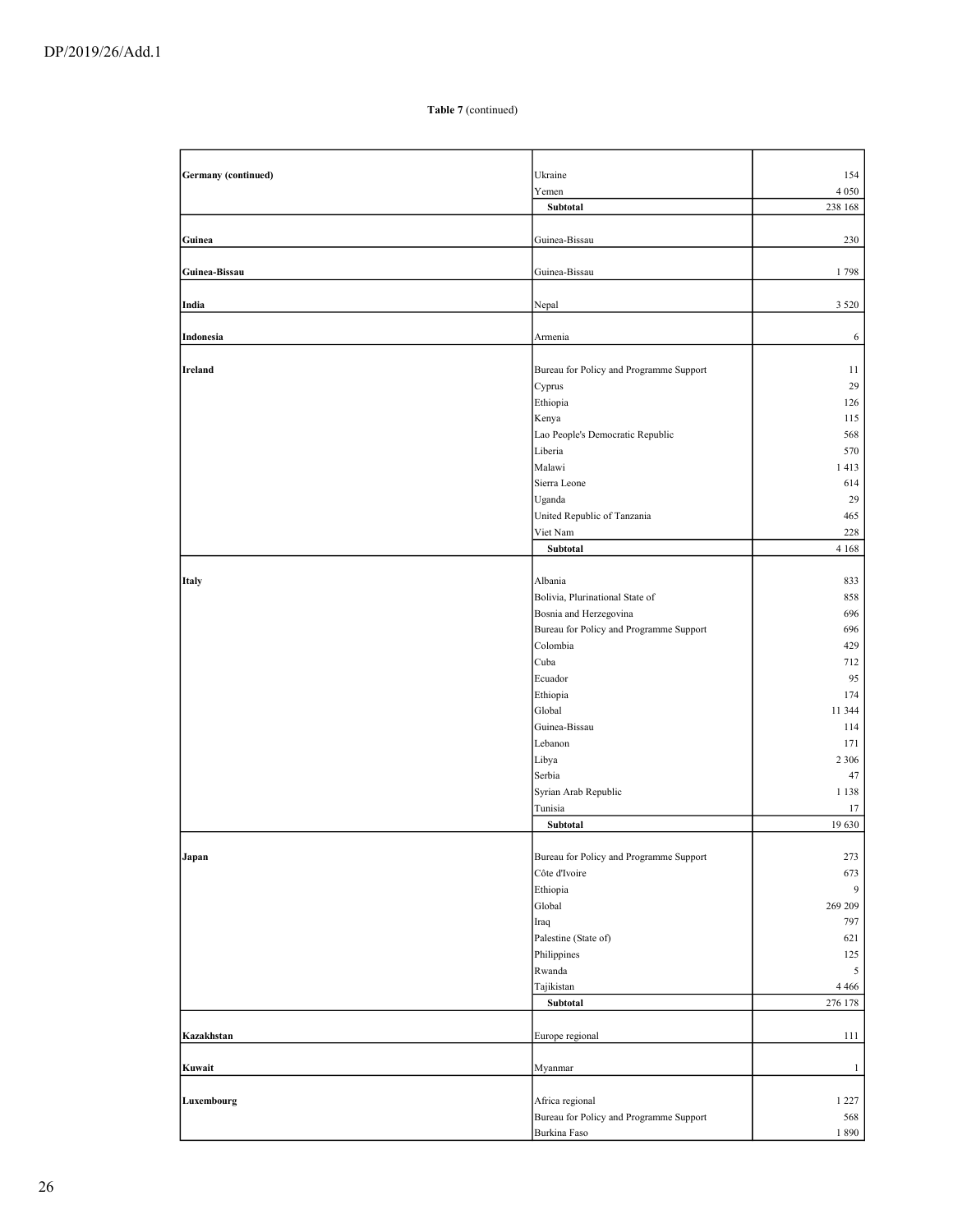| <b>Luxembourg</b> (continued) | Kosovo*                                 | 312               |
|-------------------------------|-----------------------------------------|-------------------|
|                               | Lao People's Democratic Republic        | 289               |
|                               | Mali<br>Subtotal                        | 246<br>4 5 3 2    |
|                               |                                         |                   |
| Malaysia                      | Bureau for Policy and Programme Support | 9                 |
|                               |                                         |                   |
| Malta                         | Iraq                                    | 34                |
| Mongolia                      | China                                   | 50                |
|                               |                                         |                   |
| Netherlands                   | Africa regional                         | 1422              |
|                               | Bangladesh                              | 343               |
|                               | Bosnia and Herzegovina                  | 245               |
|                               | Bureau for Policy and Programme Support | 15 5 15           |
|                               | China                                   | 171               |
|                               | Colombia                                | 556               |
|                               | Cuba                                    | 37                |
|                               | Cyprus                                  | 59                |
|                               | Egypt                                   | 715               |
|                               | Ethiopia                                | 50                |
|                               | Iraq                                    | 23 410            |
|                               | Kenya                                   | 530               |
|                               | Lebanon                                 | 9 0 9 7           |
|                               | Libya                                   | 2 4 3 1           |
|                               | Mali                                    | 2 4 3 7           |
|                               | Palestine (State of)                    | 3 2 1 0           |
|                               | Republic of Moldova                     | 71                |
|                               | Somalia                                 | 155               |
|                               | South Sudan                             | 6 107             |
|                               | Sudan (the)                             | 1 800             |
|                               | Trinidad and Tobago                     | 2679              |
|                               | Tunisia                                 | 6 500             |
|                               | Yemen                                   | 1 4 9 4<br>79 034 |
|                               | Subtotal                                |                   |
| <b>New Zealand</b>            | Asia regional                           | 1 5 3 9           |
|                               | Bureau for Policy and Programme Support | 11                |
|                               | Ethiopia                                | 10                |
|                               | Fiji                                    | 1 5 9 6           |
|                               | Lao People's Democratic Republic        | 1671              |
|                               | Timor-Leste                             | 14                |
|                               | Subtotal                                | 4 8 4 1           |
|                               |                                         |                   |
| Nigeria                       | Bureau for Policy and Programme Support | 588               |
|                               | Afghanistan                             | 2 3 6 9           |
| Norway                        | Africa regional                         | 223               |
|                               | Albania                                 | 365               |
|                               |                                         | 335               |
|                               | Angola<br>Bosnia and Herzegovina        | 1745              |
|                               | Bureau for Policy and Programme Support | 18 613            |
|                               | Colombia                                | 2 1 4 2           |
|                               | Eritrea                                 | 129               |
|                               | Ethiopia                                | 1 0 8 6           |
|                               | Europe regional                         | 792               |
|                               | Haiti                                   | 1 1 0 5           |
|                               | Indonesia                               | 431               |
|                               | Iraq                                    | 2927              |
|                               |                                         |                   |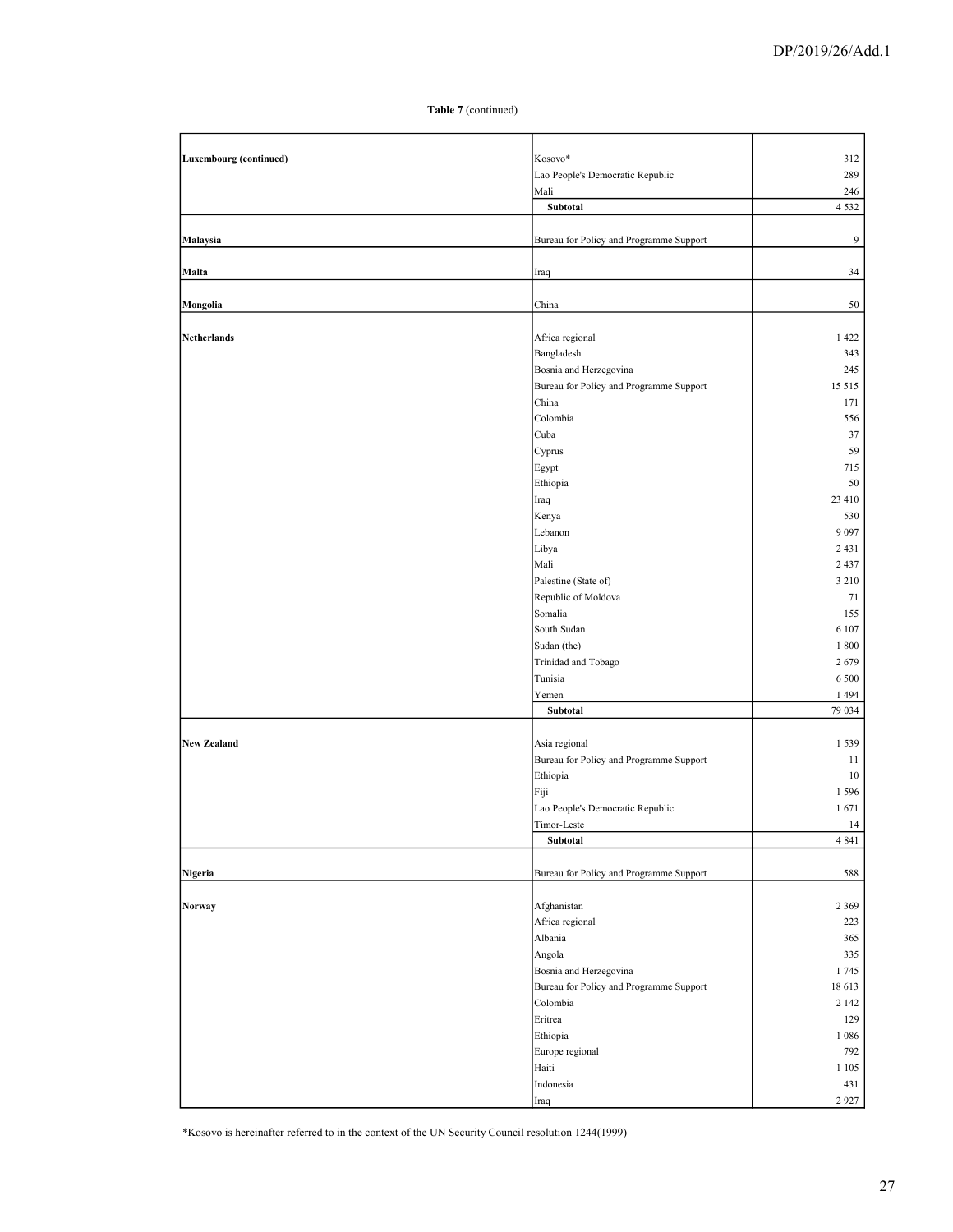| Norway (continued)       | Jordan                                  | 234             |
|--------------------------|-----------------------------------------|-----------------|
|                          | Kenya                                   | 1799            |
|                          | Kosovo*                                 | 953             |
|                          | Lebanon                                 | 1 3 4 1         |
|                          | Liberia                                 | 367             |
|                          | Libya                                   | 1 2 4 8         |
|                          | Madagascar                              | 686             |
|                          | Malawi                                  | 3858            |
|                          | Mali                                    | 1 1 9 3         |
|                          | Montenegro                              | 339             |
|                          | Mozambique                              | 1 0 3 7         |
|                          |                                         |                 |
|                          | Myanmar                                 | 697             |
|                          | Nepal                                   | 3 3 0 7         |
|                          | Nigeria                                 | 969             |
|                          | Pakistan                                | 985             |
|                          | Palestine (State of)                    | 5 0 8 7         |
|                          | Republic of Moldova                     | 293             |
|                          | Republic of North Macedonia             | 153             |
|                          | Rwanda                                  | 191             |
|                          | South Sudan                             | 1 3 6 8         |
|                          | Sri Lanka                               | 368             |
|                          |                                         |                 |
|                          | Sudan (the)                             | 476             |
|                          | Tajikistan                              | 406             |
|                          | Tunisia                                 | 1941            |
|                          | Uganda                                  | 516             |
|                          | Ukraine                                 | 123             |
|                          | Subtotal                                | 62 197          |
|                          |                                         |                 |
| Poland                   | Belarus                                 | 500             |
|                          | Iraq                                    | 1317            |
|                          | Ukraine                                 | 690             |
|                          | Subtotal                                | 2 5 0 7         |
|                          |                                         |                 |
|                          |                                         |                 |
| Portugal                 | Cyprus                                  | 18              |
|                          |                                         |                 |
| Qatar                    | Nepal                                   | 150             |
|                          |                                         |                 |
| <b>Republic of Korea</b> | Asia regional                           | 165             |
|                          | Bureau for Policy and Programme Support | 2 3 5 8         |
|                          | China                                   | 152             |
|                          | Colombia                                | 864             |
|                          | Democratic Republic of the Congo        | 2 3 1 8         |
|                          | Haiti                                   | 3 2 1 2         |
|                          | Iraq                                    | 5 000           |
|                          | Libya                                   | $1\ 000$        |
|                          |                                         |                 |
|                          | Madagascar                              | 99              |
|                          | Nepal                                   | 865             |
|                          | South Sudan                             | 1 000           |
|                          | Sudan (the)                             | 1 000           |
|                          | Timor-Leste                             | 600             |
|                          | Tunisia                                 | 1 1 8 8         |
|                          | Turkey                                  | $1\ 000$        |
|                          | Viet Nam                                | 6 5 5 7         |
|                          | Subtotal                                | 27 378          |
|                          |                                         |                 |
| Romania                  | Antigua and Barbuda                     | 34              |
|                          |                                         |                 |
|                          | Armenia                                 | $35\,$          |
|                          | Bureau for Policy and Programme Support | $8\sqrt{1}$     |
|                          | Cuba                                    | 35 <sub>1</sub> |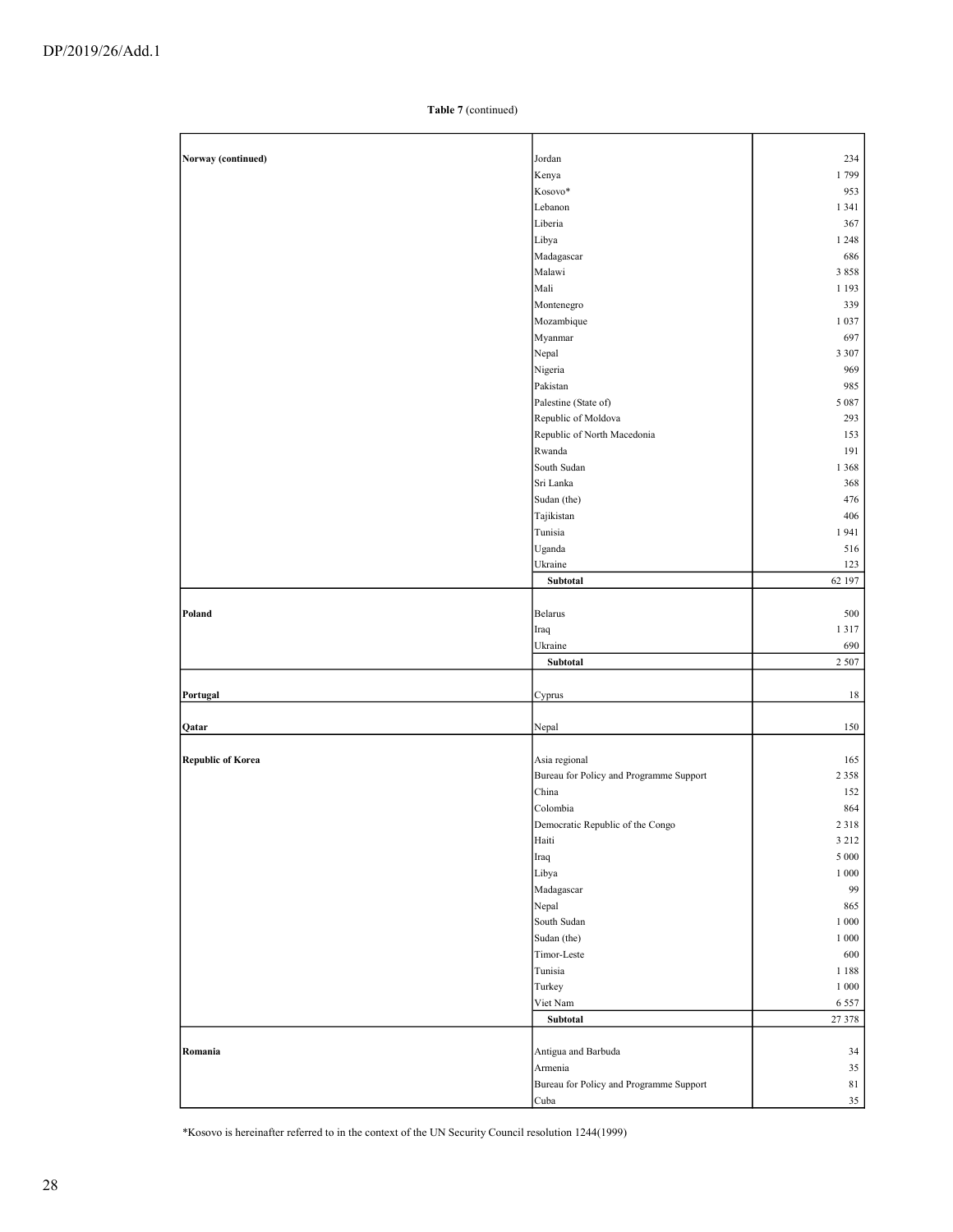| Romania (continued)       | Dominica                                 | 45             |
|---------------------------|------------------------------------------|----------------|
|                           | Europe regional                          | 58             |
|                           | Subtotal                                 | 288            |
|                           |                                          |                |
| <b>Russian Federation</b> | Armenia                                  | 980            |
|                           | China                                    | 213            |
|                           | Tajikistan                               | 1 000          |
|                           | Subtotal                                 | 2 1 9 3        |
|                           |                                          |                |
| Saudi Arabia              | Bosnia and Herzegovina                   | 2953           |
|                           |                                          |                |
| Singapore                 | Bureau for Policy and Programme Support  | 530            |
|                           |                                          |                |
|                           |                                          |                |
| <b>Slovak Republic</b>    | Europe regional                          | 3 3 0 7        |
|                           |                                          |                |
| <b>South Africa</b>       | Madagascar                               | 446            |
|                           |                                          |                |
| Spain                     | Colombia                                 | 330            |
|                           | Ethiopia                                 | 60             |
|                           | Guatemala                                | $\mathfrak{Z}$ |
|                           | Latin America and the Caribbean regional | 1683           |
|                           | Lebanon                                  | $\mathbf{1}$   |
|                           | Mali                                     | 63             |
|                           | Subtotal                                 | 2 140          |
|                           |                                          |                |
| Sweden                    | Afghanistan                              | 6 1 0 9        |
|                           | Africa regional                          | 1685           |
|                           | Arab regional                            | 4 2 9 2        |
|                           | Armenia                                  | 187            |
|                           | Asia regional                            | 3 5 8 6        |
|                           |                                          |                |
|                           | Bangladesh                               | 4 0 5 7        |
|                           | <b>Belarus</b>                           | 20             |
|                           | Bolivia, Plurinational State of          | 788            |
|                           | Bosnia and Herzegovina                   | 3 0 0 8        |
|                           | Bureau for Policy and Programme Support  | 19 010         |
|                           | Burkina Faso                             | 33             |
|                           | Cambodia                                 | 2 5 8 4        |
|                           | Colombia                                 | 2821           |
|                           | Democratic Republic of the Congo         | 241            |
|                           | Eritrea                                  | 110            |
|                           | Ethiopia                                 | 9 0 0 4        |
|                           | Fiji                                     | 121            |
|                           | Georgia                                  | 883            |
|                           | Global                                   | 917            |
|                           | Guatemala                                | 2418           |
|                           | Iraq                                     | 9 2 9 3        |
|                           |                                          | 570            |
|                           | Kenya<br>Kosovo*                         |                |
|                           |                                          | 18             |
|                           | Liberia                                  | 1 1 3 0        |
|                           | Mali                                     | 1694           |
|                           | Myanmar                                  | 2 2 8 0        |
|                           | Palestine (State of)                     | 3 5 1 9        |
|                           | Republic of Moldova                      | 1 2 3 4        |
|                           | Republic of North Macedonia              | 482            |
|                           | Serbia                                   | 366            |
|                           | South Sudan                              | 1642           |
|                           | Sudan (the)                              | 2 1 9 5        |
|                           | Syrian Arab Republic                     | 834            |
|                           | Tunisia                                  | 408            |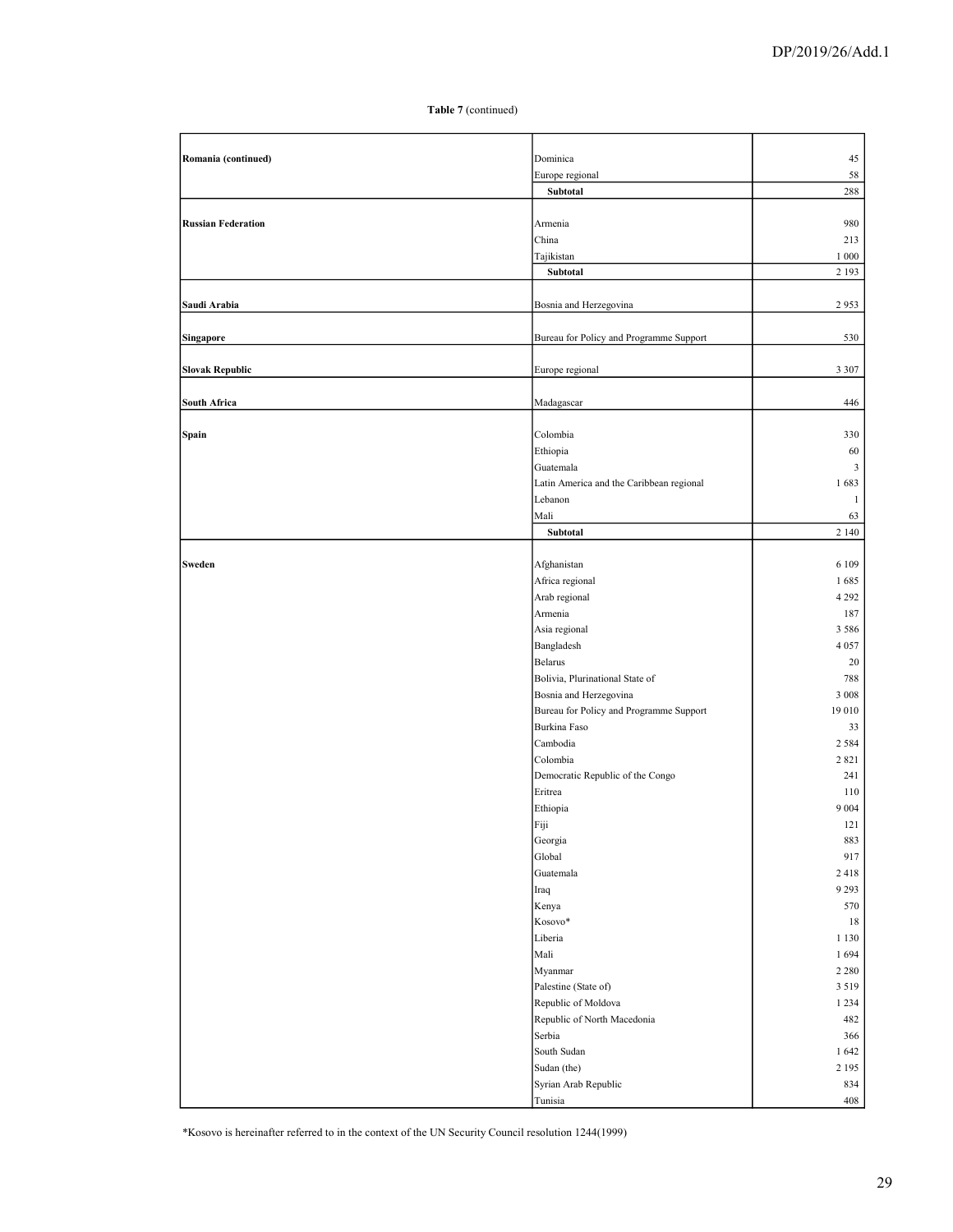| Sweden (continued) | Turkey                                   | 278            |
|--------------------|------------------------------------------|----------------|
|                    | Ukraine                                  | 2 5 8 2        |
|                    | Zimbabwe                                 | 5 1 0 2        |
|                    | Subtotal                                 | 95 501         |
|                    |                                          |                |
| Switzerland        | Afghanistan                              | 3 0 1 8        |
|                    | Albania                                  | 100            |
|                    | Algeria                                  | 130            |
|                    | Arab regional                            | 39             |
|                    | Armenia                                  | $\,$ 8 $\,$    |
|                    | Bangladesh                               | 3 3 2 7        |
|                    | Bolivia, Plurinational State of          | 294            |
|                    | Bosnia and Herzegovina                   | 7389           |
|                    | Bureau for Policy and Programme Support  | 5 1 4 2        |
|                    | Cambodia                                 | 1 0 5 3        |
|                    | China                                    | 24             |
|                    | Colombia                                 | 200            |
|                    | Cuba                                     | 2 2 9 3        |
|                    | Eritrea                                  | 65             |
|                    | Ethiopia                                 | 40             |
|                    | Georgia                                  | 4 7 9 1        |
|                    | Global                                   | 100            |
|                    | Guatemala                                | $\mathfrak{Z}$ |
|                    | Honduras                                 | 150            |
|                    | India                                    | 937            |
|                    | Kosovo*                                  | 729            |
|                    | Kyrgyzstan                               | 1 0 7 0        |
|                    | Lao People's Democratic Republic         | 1 000          |
|                    | Latin America and the Caribbean regional | 537            |
|                    | Lebanon                                  | 156            |
|                    | Libya                                    | 481            |
|                    | Madagascar                               | 12             |
|                    | Mongolia                                 | 852            |
|                    | Myanmar                                  | 3 4 5 0        |
|                    | Nepal                                    | 61             |
|                    | Pakistan                                 | 1 2 5 1        |
|                    | Palestine (State of)                     | 995            |
|                    | Peru                                     | 33             |
|                    | Republic of Moldova                      | 1 400          |
|                    | Republic of North Macedonia              | 5 3 7 1        |
|                    | Serbia                                   | 1 2 2 2        |
|                    | Somalia                                  | 592            |
|                    | Syrian Arab Republic                     | 1496           |
|                    | Tajikistan                               | 2 3 3 3        |
|                    | Tunisia                                  | $802\,$        |
|                    | Ukraine                                  | 661            |
|                    | Uzbekistan                               | $20\,$         |
|                    | Viet Nam                                 | $\sqrt{5}$     |
|                    | Zimbabwe                                 | 41             |
|                    | Subtotal                                 | 53 673         |
|                    |                                          |                |
| <b>Thailand</b>    | Nepal                                    | 2 000          |
|                    | Thailand                                 | 32             |
|                    | Subtotal                                 | 2 0 3 2        |
|                    |                                          |                |
| <b>Turkey</b>      | Europe regional                          | 3 500          |
|                    | Lao People's Democratic Republic         | 25             |
|                    | Subtotal                                 | 3 5 2 5        |
|                    |                                          |                |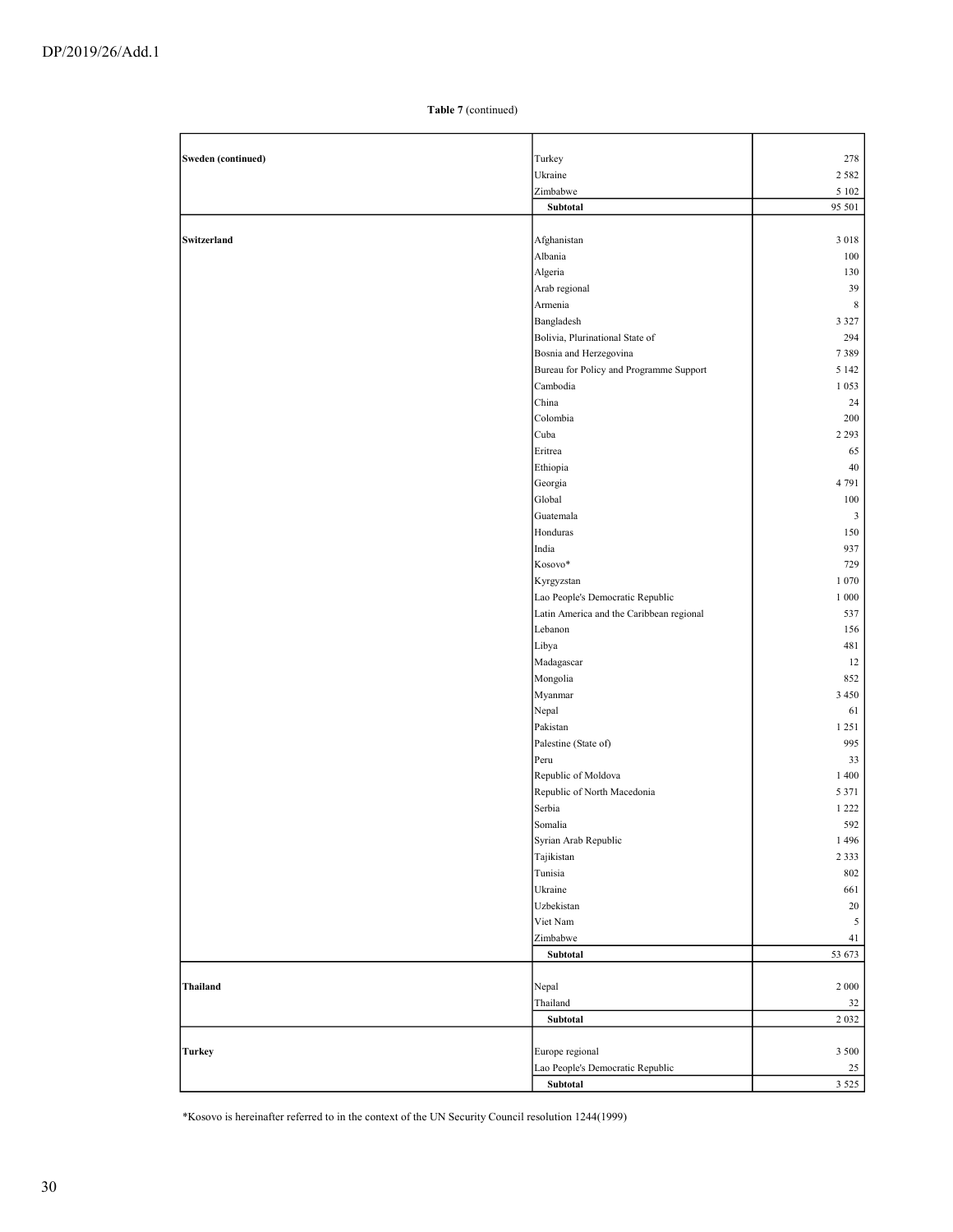| <b>United Arab Emirates</b>                          | Iraq                                    | 3 000                          |
|------------------------------------------------------|-----------------------------------------|--------------------------------|
| United Kingdom of Great Britain and Northern Ireland | Afghanistan                             | 6 3 7 5                        |
|                                                      | Albania                                 | 384                            |
|                                                      | Algeria                                 | 283                            |
|                                                      | Armenia                                 | 628                            |
|                                                      | Asia regional                           | 3 4 8 9                        |
|                                                      | Bangladesh                              | 8 1 9 6                        |
|                                                      | Belarus                                 | 89                             |
|                                                      | Belize                                  | 446                            |
|                                                      | Bosnia and Herzegovina                  | 77                             |
|                                                      | Bureau for Policy and Programme Support | 2616                           |
|                                                      | China                                   | 114                            |
|                                                      | Colombia                                | 60                             |
|                                                      | Cyprus                                  | 10                             |
|                                                      | Dominica                                | 568                            |
|                                                      | Ethiopia                                | 67                             |
|                                                      | Europe regional                         | 94                             |
|                                                      | Georgia                                 | 657                            |
|                                                      | Global                                  | 328                            |
|                                                      | Guatemala<br>India                      | $\overline{\mathbf{3}}$<br>686 |
|                                                      | Indonesia                               | 544                            |
|                                                      | Iraq                                    | 15 600                         |
|                                                      | Kenya                                   | 5 0 2 2                        |
|                                                      | Kosovo*                                 | 174                            |
|                                                      | Kyrgyzstan                              | 399                            |
|                                                      | Lebanon                                 | 17339                          |
|                                                      | Libya                                   | 1 1 6 8                        |
|                                                      | Madagascar                              | 156                            |
|                                                      | Malawi                                  | 5 4 1 6                        |
|                                                      | Myanmar                                 | 3697                           |
|                                                      | Nepal                                   | 3733                           |
|                                                      | Pakistan                                | 6 0 8 0                        |
|                                                      | Palestine (State of)                    | 82                             |
|                                                      | Republic of Moldova                     | 373                            |
|                                                      | Rwanda                                  | 247                            |
|                                                      | Serbia                                  | 802                            |
|                                                      | Sierra Leone                            | 1834                           |
|                                                      | Sri Lanka                               | 1681                           |
|                                                      | Sudan (the)                             | 1 2 1 6                        |
|                                                      | Tunisia<br>Turkmenistan                 | 798<br>49                      |
|                                                      | Ukraine                                 | 57                             |
|                                                      | Uzbekistan                              | 940                            |
|                                                      | Yemen                                   | 1612                           |
|                                                      | Zimbabwe                                | 7618                           |
|                                                      | Subtotal                                | 101 807                        |
|                                                      |                                         |                                |
| <b>United States of America</b>                      | Afghanistan                             | 23 159                         |
|                                                      | Algeria                                 | 500                            |
|                                                      | Asia regional                           | 251                            |
|                                                      | Azerbaijan                              | 210                            |
|                                                      | Bangladesh                              | 1743                           |
|                                                      | Belize                                  | 198                            |
|                                                      | Bhutan                                  | 69                             |
|                                                      | Bosnia and Herzegovina                  | 114                            |
|                                                      | Bureau for Policy and Programme Support | 12 129                         |
|                                                      | Cambodia                                | 1 3 0 8                        |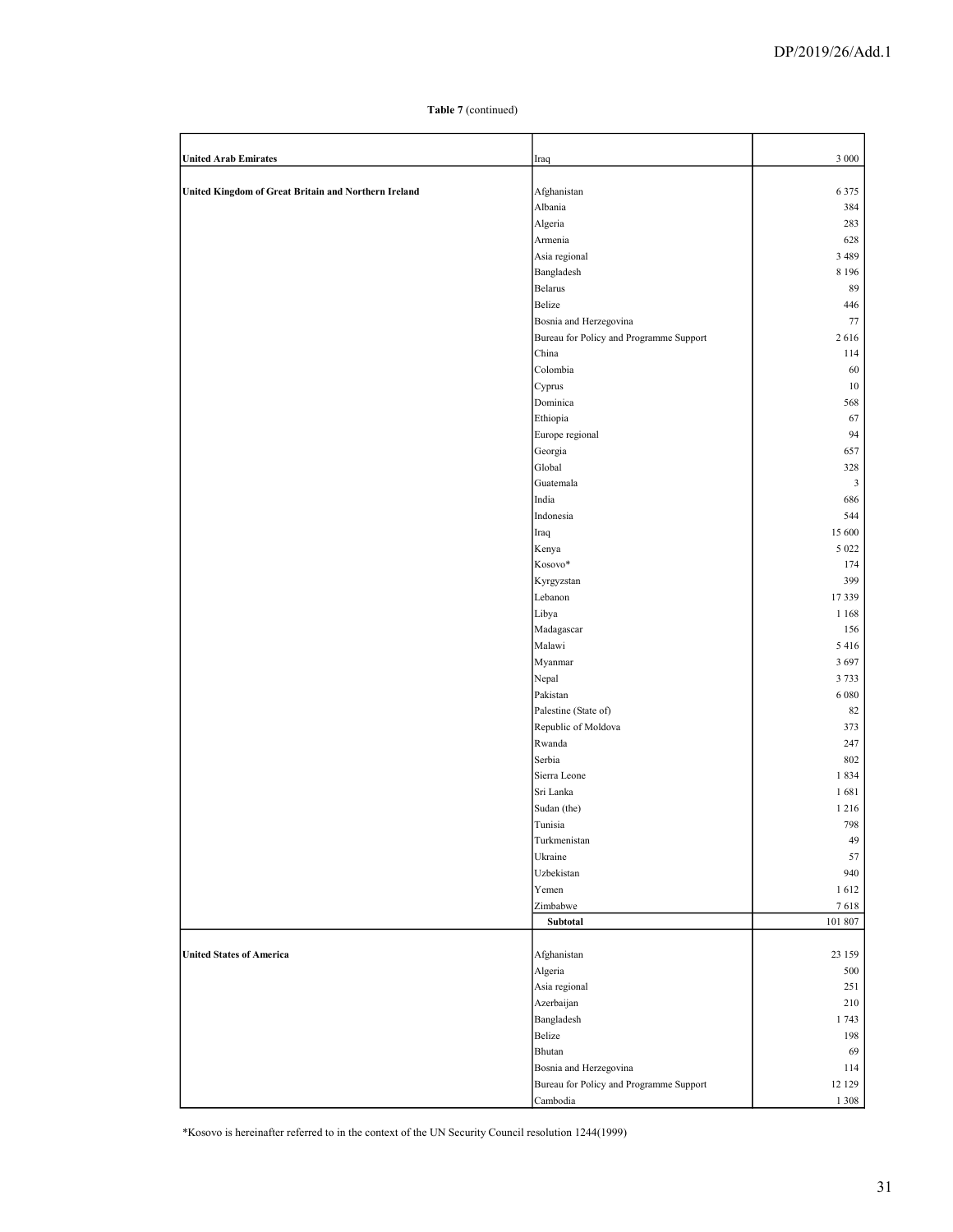| <b>United States of America (continued)</b> | Democratic Republic of the Congo         | 519        |
|---------------------------------------------|------------------------------------------|------------|
|                                             | Djibouti                                 | 484        |
|                                             | El Salvador                              | 1 500      |
|                                             | Ethiopia                                 | 109        |
|                                             | Europe regional                          | 385        |
|                                             | Georgia                                  | 1648       |
|                                             | Global                                   | 31         |
|                                             | Guatemala                                | 211        |
|                                             | Guinea-Bissau                            | 200        |
|                                             | Haiti                                    | 204        |
|                                             | Honduras                                 | 674        |
|                                             | India                                    | 589        |
|                                             | Iraq                                     | 76 253     |
|                                             | Kenya                                    | 1481       |
|                                             | Kosovo*                                  | 252        |
|                                             | Latin America and the Caribbean regional | 4 8 9 4    |
|                                             | Lebanon                                  | 1925       |
|                                             | Liberia                                  | (2)        |
|                                             | Libya                                    | 3 500      |
|                                             | Madagascar                               | 935        |
|                                             | Malawi                                   | 1 1 1 5    |
|                                             | Mexico                                   | 1 0 4 4    |
|                                             | Nigeria                                  | 715        |
|                                             | Pakistan                                 | 3 3 4 5    |
|                                             | Panama                                   | 259        |
|                                             | Peru                                     | 394        |
|                                             | Republic of Moldova                      | 1 1 7 0    |
|                                             | Serbia                                   | 139        |
|                                             | Sudan (the)                              | 423        |
|                                             | Tajikistan                               | 120        |
|                                             | Trinidad and Tobago                      | 1741       |
|                                             | Ukraine                                  | 120        |
|                                             | United Republic of Tanzania              | 200        |
|                                             | Uzbekistan<br>Viet Nam                   | 878<br>982 |
|                                             | Yemen                                    | 14 687     |
|                                             | Subtotal                                 | 162 805    |
|                                             |                                          |            |
| <b>Subtotal MEMBER STATES</b>               |                                          | 1,272,126  |
| <b>MULTILATERAL FUNDS:</b>                  |                                          |            |
|                                             |                                          |            |
| <b>European Commision</b>                   | Afghanistan                              | 45 697     |
|                                             | Africa regional                          | 3 1 7 3    |
|                                             | Albania                                  | 2 7 2 4    |
|                                             | Algeria                                  | 4 6 4 2    |
|                                             | Arab regional                            | 9 2 2 5    |
|                                             | Armenia                                  | 1767       |
|                                             | Asia regional                            | 3 5 0 5    |
|                                             | Azerbaijan                               | 2456       |
|                                             | Bangladesh                               | 9 1 3 4    |
|                                             | Belarus                                  | 1627       |
|                                             | Benin                                    | 951        |
|                                             | Bosnia and Herzegovina                   | 12 872     |
|                                             | Bureau for Policy and Programme Support  | 14 4 15    |
|                                             | Cabo Verde                               | 3 0 2 3    |
|                                             | Cambodia                                 | 1 5 3 9    |
|                                             | Central African Republic                 | 2 1 7 4    |
|                                             | Colombia                                 | 348        |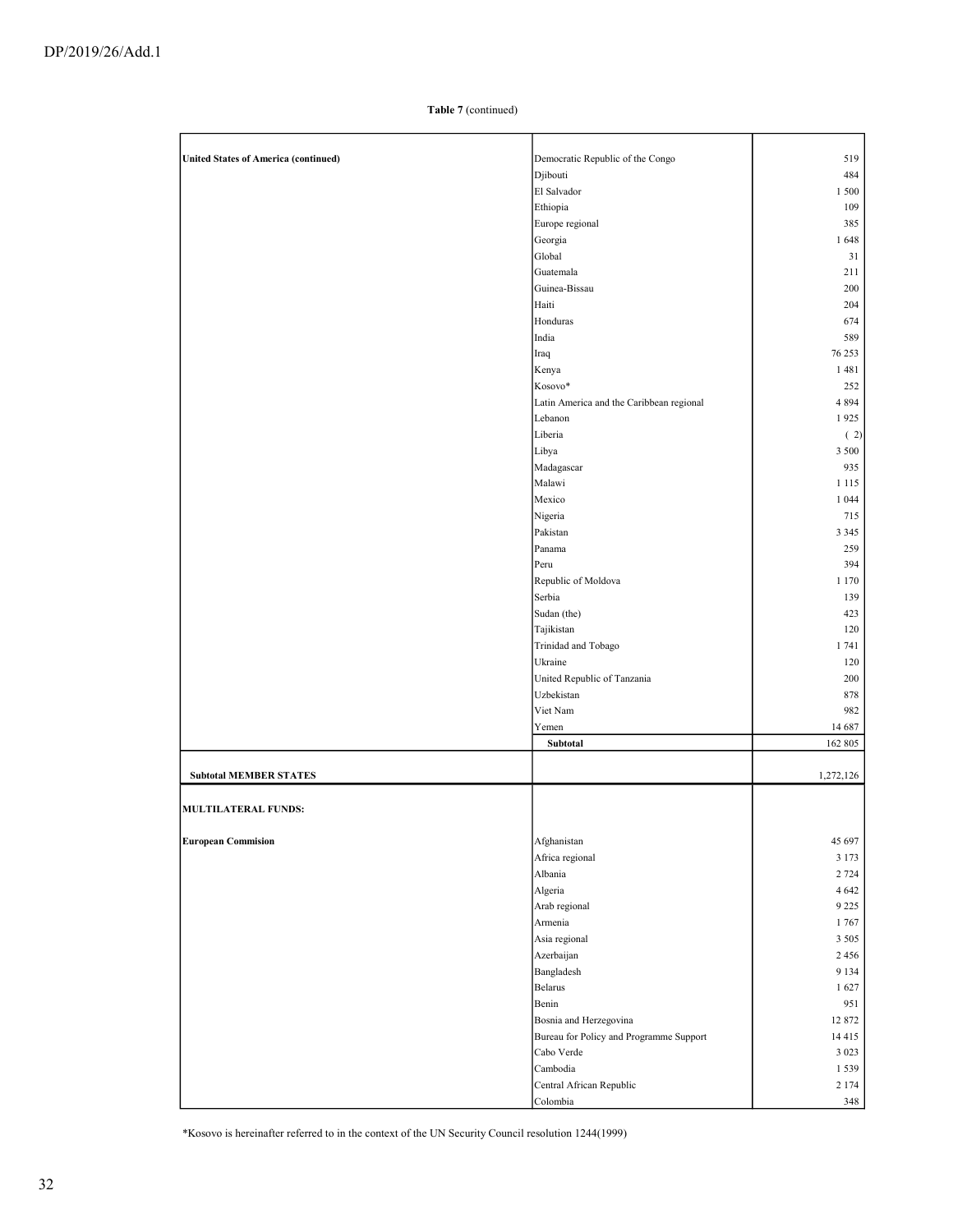| <b>European Commision (continued)</b>               | Côte d'Ivoire                            | 253       |
|-----------------------------------------------------|------------------------------------------|-----------|
|                                                     | Cuba                                     | 3 1 1 3   |
|                                                     | Cyprus                                   | 15 350    |
|                                                     | Democratic Republic of the Congo         | 1628      |
|                                                     | Dominican Republic                       | 346       |
|                                                     |                                          |           |
|                                                     | Ecuador                                  | 304       |
|                                                     | Ethiopia                                 | 208       |
|                                                     | Europe regional                          | 7314      |
|                                                     | Fiji                                     | 3 1 3 3   |
|                                                     | Georgia                                  | 6487      |
|                                                     | Global                                   | 125       |
|                                                     | Guatemala                                | 3         |
|                                                     | Guinea                                   | 4 5 9 4   |
|                                                     | Guinea-Bissau                            | 2927      |
|                                                     | Haiti                                    | 243       |
|                                                     | Indonesia                                | 2 2 5 1   |
|                                                     | Iraq                                     | 36 573    |
|                                                     | Jordan                                   | 1 2 1 8   |
|                                                     | Kenya                                    | 4 5 2 2   |
|                                                     | Kosovo*                                  | 2 3 0 2   |
|                                                     | Lao People's Democratic Republic         | 114       |
|                                                     |                                          |           |
|                                                     | Latin America and the Caribbean regional | 3 1 5 9   |
|                                                     | Lebanon                                  | 3 5 9 1   |
|                                                     | Lesotho                                  | 566       |
|                                                     | Libya                                    | 25 187    |
|                                                     | Madagascar                               | 2 7 3 0   |
|                                                     | Malawi                                   | 1 0 9 9   |
|                                                     | Mali                                     | 613       |
|                                                     | Montenegro                               | 562       |
|                                                     | Myanmar                                  | 246       |
|                                                     | Nepal                                    | 1 1 1 4   |
|                                                     | Nigeria                                  | 11 058    |
|                                                     | Pakistan                                 | 675       |
|                                                     | Palestine (State of)                     | 5971      |
|                                                     | Paraguay                                 | 139       |
|                                                     | Peru                                     | 823       |
|                                                     | Philippines                              | 326       |
|                                                     | Republic of Moldova                      | 8886      |
|                                                     | Republic of North Macedonia              | 6 5 1 2   |
|                                                     | Senegal                                  | 1 3 7 0   |
|                                                     | Serbia                                   | 991       |
|                                                     |                                          | 478       |
|                                                     | Seychelles<br>Sierra Leone               | 1 4 0 5   |
|                                                     |                                          |           |
|                                                     | Suriname                                 | 1 0 1 3   |
|                                                     | Syrian Arab Republic                     | 46        |
|                                                     | Togo                                     | 162       |
|                                                     | Tunisia                                  | 424       |
|                                                     | Turkey                                   | $14\;012$ |
|                                                     | Ukraine                                  | 11 525    |
|                                                     | United Republic of Tanzania              | 505       |
|                                                     | Uzbekistan                               | 2484      |
|                                                     | Zimbabwe                                 | 5 1 3 7   |
|                                                     | Subtotal                                 | 325 089   |
|                                                     |                                          |           |
| Global Fund to Fight Aids, Tuberculosis and Malaria | Afghanistan                              | 17915     |
|                                                     | Africa regional                          | 2 5 3 2   |
|                                                     | Angola                                   | 9 2 6 7   |
|                                                     | Asia regional                            | 4 5 6 3   |
|                                                     | Belarus                                  | 52        |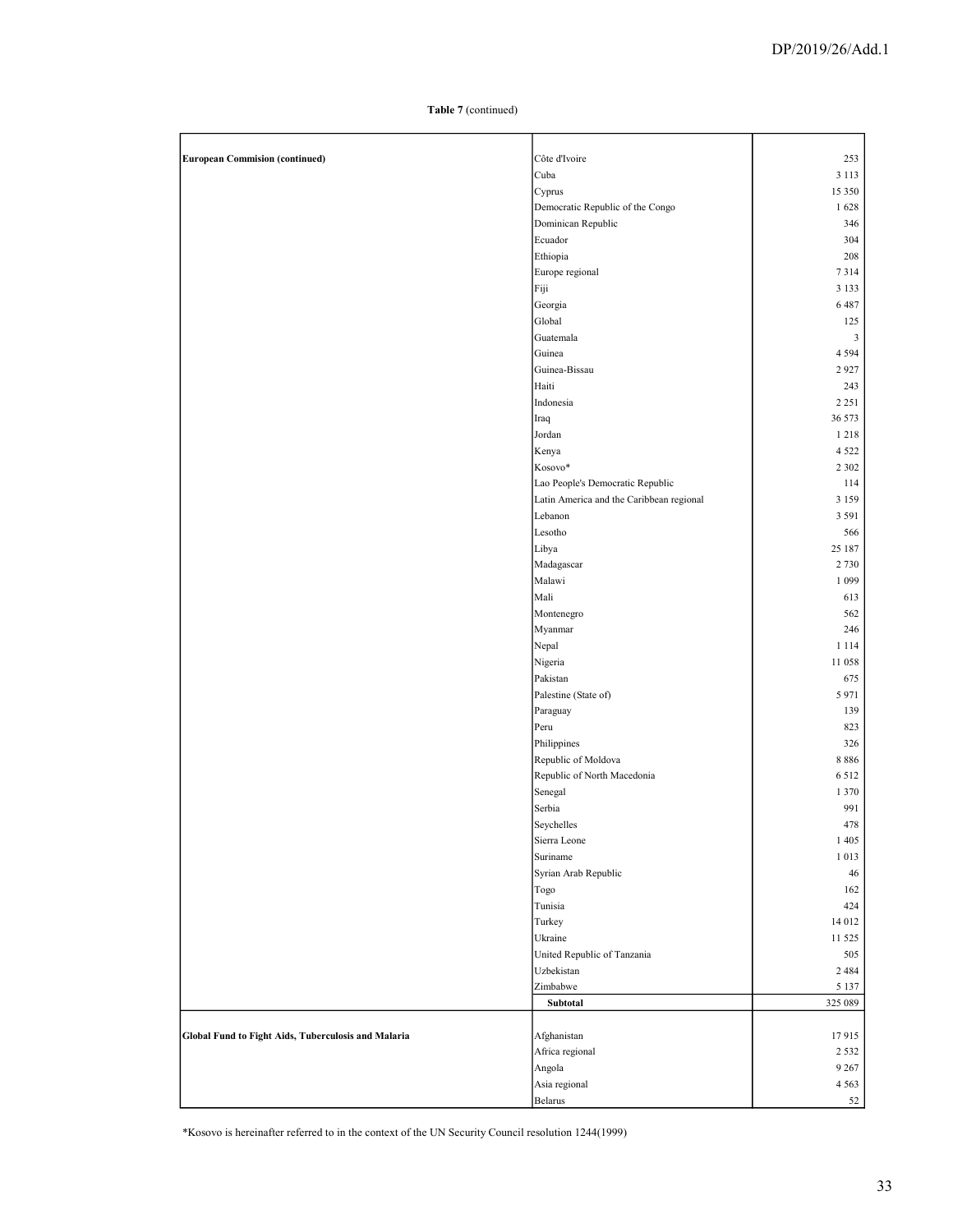| Global Fund to Fight Aids, Tuberculosis and Malaria (continued) | <b>Belize</b>                            | 850     |
|-----------------------------------------------------------------|------------------------------------------|---------|
|                                                                 | Bolivia, Plurinational State of          | 4 7 7 2 |
|                                                                 | Bosnia and Herzegovina                   | 119     |
|                                                                 | Burundi                                  | 14 006  |
|                                                                 | Chad                                     | 16815   |
|                                                                 | Cuba                                     | 6 0 7 7 |
|                                                                 | Djibouti                                 | 2 3 5 8 |
|                                                                 | Ecuador                                  | 71      |
|                                                                 |                                          |         |
|                                                                 | Guinea-Bissau                            | 7898    |
|                                                                 | Iran, (Islamic Republic of) (the)        | 4 6 2 6 |
|                                                                 | Jamaica                                  | 1 3 8 6 |
|                                                                 | Kazakhstan                               | 90      |
|                                                                 | Kyrgyzstan                               | 11711   |
|                                                                 | Latin America and the Caribbean regional | 266     |
|                                                                 | Mali                                     | 1 960   |
|                                                                 | Myanmar                                  | 75      |
|                                                                 | Panama                                   | 2 3 1 0 |
|                                                                 |                                          |         |
|                                                                 | Sao Tome and Principe                    | 2879    |
|                                                                 | Solomon Islands                          | 134     |
|                                                                 | South Sudan                              | 14 195  |
|                                                                 | Sudan (the)                              | 12 452  |
|                                                                 | Tajikistan                               | 3 0 1 5 |
|                                                                 | Turkmenistan                             | 1760    |
|                                                                 | Ukraine                                  | 70      |
|                                                                 | Uzbekistan                               | 50      |
|                                                                 | Zimbabwe                                 | 190 705 |
|                                                                 | Subtotal                                 | 334 979 |
|                                                                 |                                          |         |
| <b>Green Climate Fund</b>                                       |                                          |         |
|                                                                 | Armenia                                  | 350     |
|                                                                 | Azerbaijan                               | 164     |
|                                                                 | Bangladesh                               | 579     |
|                                                                 | Bosnia and Herzegovina                   | 2 1 5 6 |
|                                                                 | Bureau for Policy and Programme Support  | 17 129  |
|                                                                 | Burundi                                  | 217     |
|                                                                 | Central African Republic                 | 136     |
|                                                                 | Colombia                                 | 7990    |
|                                                                 | Cuba                                     | 154     |
|                                                                 | Democratic Republic of the Congo         | 499     |
|                                                                 |                                          |         |
|                                                                 | Ecuador                                  | 178     |
|                                                                 | Egypt                                    | 3 0 6 9 |
|                                                                 | Haiti                                    | 354     |
|                                                                 | India                                    | 136     |
|                                                                 | Iraq                                     | 304     |
|                                                                 | Kazakhstan                               | 273     |
|                                                                 | Lao People's Democratic Republic         | 136     |
|                                                                 | Liberia                                  | 861     |
|                                                                 |                                          | 3 3 3 2 |
|                                                                 |                                          |         |
|                                                                 | Malawi                                   |         |
|                                                                 | Maldives                                 | 12 112  |
|                                                                 | Nepal                                    | 381     |
|                                                                 | Niger                                    | 330     |
|                                                                 | Palestine (State of)                     | 145     |
|                                                                 | Samoa                                    | 7378    |
|                                                                 | Sri Lanka                                | 8 2 8 8 |
|                                                                 | Uruguay                                  | 447     |
|                                                                 | Viet Nam                                 | 8 4 2 2 |
|                                                                 | Zambia                                   | 3 0 7 8 |
|                                                                 | Subtotal                                 |         |
|                                                                 |                                          | 78 598  |
| <b>The GAVI Alliance</b>                                        | India                                    | 9 2 9 4 |
|                                                                 | Tajikistan                               | 1 1 5 0 |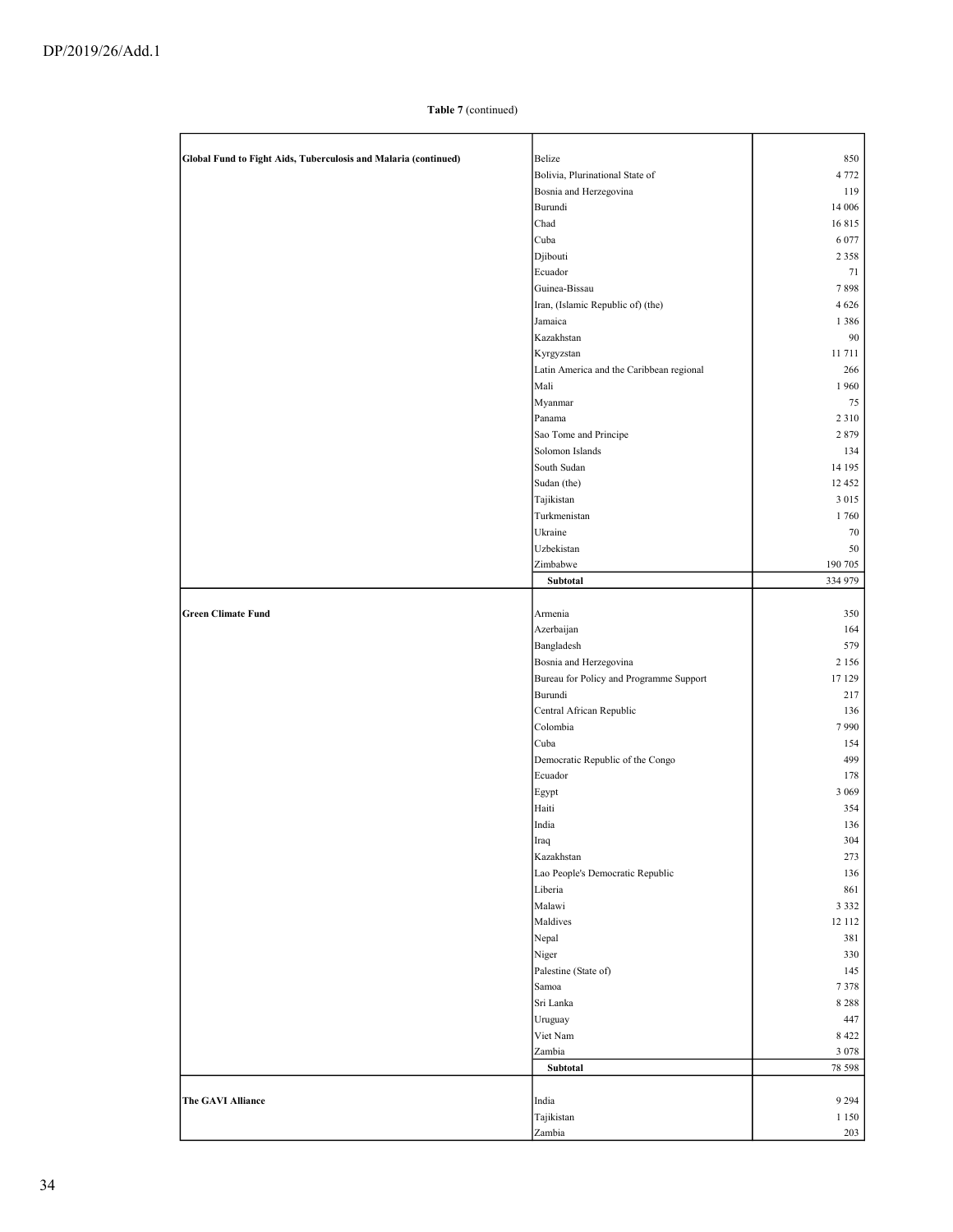| The GAVI Alliance (continued)          | Subtotal                                | 10 647         |
|----------------------------------------|-----------------------------------------|----------------|
|                                        |                                         |                |
| <b>Multi-Partner Trust Fund Office</b> | Albania                                 | 3918           |
|                                        | Argentina                               | 113            |
|                                        | Asia regional                           | 241            |
|                                        | Belarus                                 | 532            |
|                                        | Bhutan                                  | 171            |
|                                        | Bosnia and Herzegovina                  | 865            |
|                                        | Bureau for Policy and Programme Support | 8 3 3 9        |
|                                        | Burkina Faso                            | 1603           |
|                                        | Burundi                                 | 1476           |
|                                        | Cabo Verde                              | 1 0 9 7        |
|                                        | Cambodia                                | 197            |
|                                        | Cameroon                                | 657            |
|                                        | Central African Republic                | 27 571         |
|                                        | Chad                                    | 890            |
|                                        | China                                   | 56             |
|                                        | Colombia                                | 17444          |
|                                        | Comoros                                 | 66             |
|                                        | Congo (the)                             | 1570           |
|                                        | Côte d'Ivoire                           | 4 5 0 4        |
|                                        | Democratic Republic of the Congo        | 82 090         |
|                                        | Egypt                                   | 50             |
|                                        | El Salvador                             | 1 3 1 9        |
|                                        | Ethiopia                                | 1 4 2 4        |
|                                        | Fiji                                    | 1745           |
|                                        | Gambia                                  | 2885           |
|                                        | Georgia                                 | 757            |
|                                        | Global                                  | 948            |
|                                        | Guatemala                               | 2514           |
|                                        | Guinea                                  | 1968           |
|                                        | Guinea-Bissau                           | 700            |
|                                        | Haiti                                   | 1611           |
|                                        | Honduras                                | 1 2 7 6        |
|                                        | India                                   | 200            |
|                                        | Iraq                                    | 1896           |
|                                        | Kosovo*                                 | 715            |
|                                        | Kyrgyzstan<br>Lebanon                   | 707            |
|                                        | Lesotho                                 | 353<br>1 400   |
|                                        |                                         |                |
|                                        | Liberia<br>Libya                        | 4 4 0 3<br>892 |
|                                        | Madagascar                              | $844\,$        |
|                                        | Malawi                                  | 380            |
|                                        | Maldives                                | 41             |
|                                        | Mali                                    | 2 1 5 6        |
|                                        | Mauritania                              | 234            |
|                                        | Mexico                                  | 393            |
|                                        | Montenegro                              | 263            |
|                                        | Morocco                                 | 88             |
|                                        | Mozambique                              | 180            |
|                                        | Myanmar                                 | 1508           |
|                                        | Namibia                                 | 123            |
|                                        | Nepal                                   | $100\,$        |
|                                        | Niger                                   | 1989           |
|                                        | Nigeria                                 | 1 3 5 8        |
|                                        | Pakistan                                | 3 4 3 4        |
|                                        | Palestine (State of)                    | $2\ 880$       |
|                                        | Papua New Guinea                        | 6 2 9 9        |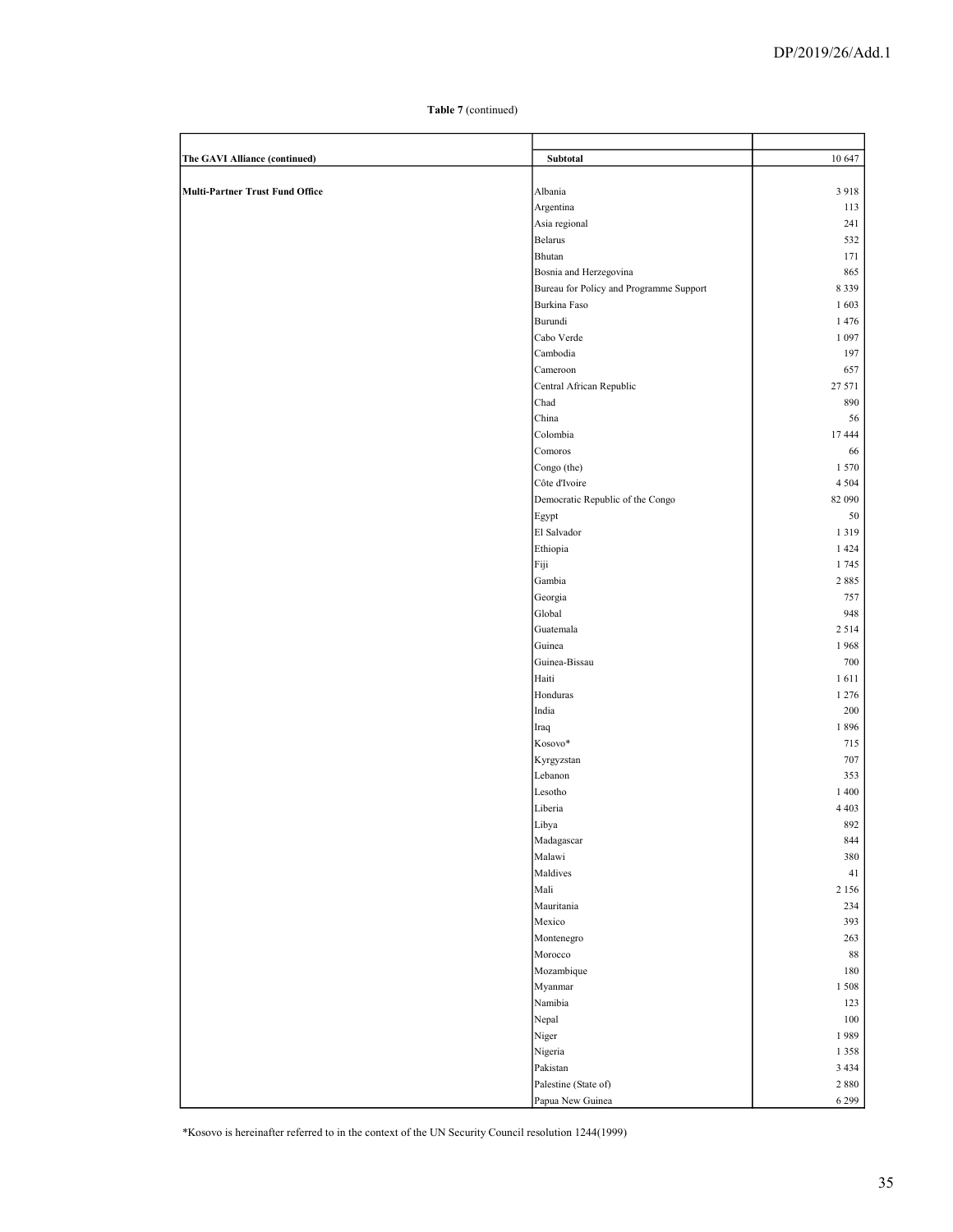| Multi-Partner Trust Fund Office (continued)                  | Peru                        | 1626          |
|--------------------------------------------------------------|-----------------------------|---------------|
|                                                              |                             |               |
|                                                              | Philippines                 | 564           |
|                                                              | Republic of Moldova         | 52            |
|                                                              | Republic of North Macedonia | 100           |
|                                                              | Rwanda                      | 1 3 6 3       |
|                                                              | Samoa                       | 285           |
|                                                              | Serbia                      | 326           |
|                                                              | Sierra Leone                | 1750          |
|                                                              | Solomon Islands             | 1 0 3 7       |
|                                                              | Somalia                     | 34 491        |
|                                                              | South Sudan                 | 45 004        |
|                                                              | Sri Lanka                   | 1667          |
|                                                              | Sudan (the)                 | 51 950        |
|                                                              | Tajikistan                  | 370           |
|                                                              | Togo                        | 847           |
|                                                              | Tunisia                     | 637           |
|                                                              |                             |               |
|                                                              | Uganda                      | 149           |
|                                                              | United Republic of Tanzania | 4789          |
|                                                              | Viet Nam                    | 1459          |
|                                                              | Yemen                       | 4948          |
|                                                              | Zimbabwe                    | 80            |
|                                                              | Subtotal                    | 356 927       |
|                                                              |                             |               |
| <b>BIH-CRSV JP Local Direct Pass Through</b>                 | Bosnia and Herzegovina      | 7             |
|                                                              |                             |               |
| <b>Economic Community of West African States</b>             | Guinea-Bissau               | 1 0 0 0       |
|                                                              |                             |               |
| <b>Global Alliance for Improved Nutrition</b>                | Bangladesh                  | 160           |
|                                                              |                             |               |
| <b>International Center Migration Policy Development</b>     | Armenia                     | 9             |
|                                                              |                             |               |
|                                                              |                             |               |
| <b>OPEC Fund for International Development</b>               | Arab regional               | 839           |
|                                                              | Europe regional             | 200           |
|                                                              | Palestine (State of)        | 660           |
|                                                              | Subtotal                    | 1699          |
|                                                              |                             |               |
| <b>Organization for Economic Cooperation and Development</b> | Viet Nam                    | 106           |
|                                                              |                             |               |
| Organization for Security and Co-operation in Europe         | Bosnia and Herzegovina      | $\mathbf{1}$  |
|                                                              | Montenegro                  | 559           |
|                                                              | Subtotal                    | 560           |
|                                                              |                             |               |
| <b>Organization of American States</b>                       | Guatemala                   | $\mathfrak z$ |
|                                                              |                             |               |
| <b>Inter-Parliamentary Union</b>                             | Viet Nam                    | 10            |
|                                                              |                             |               |
|                                                              |                             |               |
| West African Economic and Monetary Union                     | Guinea-Bissau               | 1 0 0 0       |
|                                                              |                             |               |
| <b>Subtotal MULTILATERAL FUNDS</b>                           |                             | 1 110 794     |
|                                                              |                             |               |
| IFIs:                                                        |                             |               |
|                                                              |                             |               |
| <b>African Development Bank</b>                              | Angola                      | 91            |
|                                                              | Guinea-Bissau               | 1 1 4 7       |
|                                                              | Rwanda                      | 250           |
|                                                              | Subtotal                    | 1488          |
|                                                              |                             |               |
| <b>Asian Development Bank</b>                                | Asia regional               | 185           |
|                                                              | Bangladesh                  | 125           |
|                                                              |                             |               |
|                                                              | Kazakhstan                  | 25            |
|                                                              | Subtotal                    | 335           |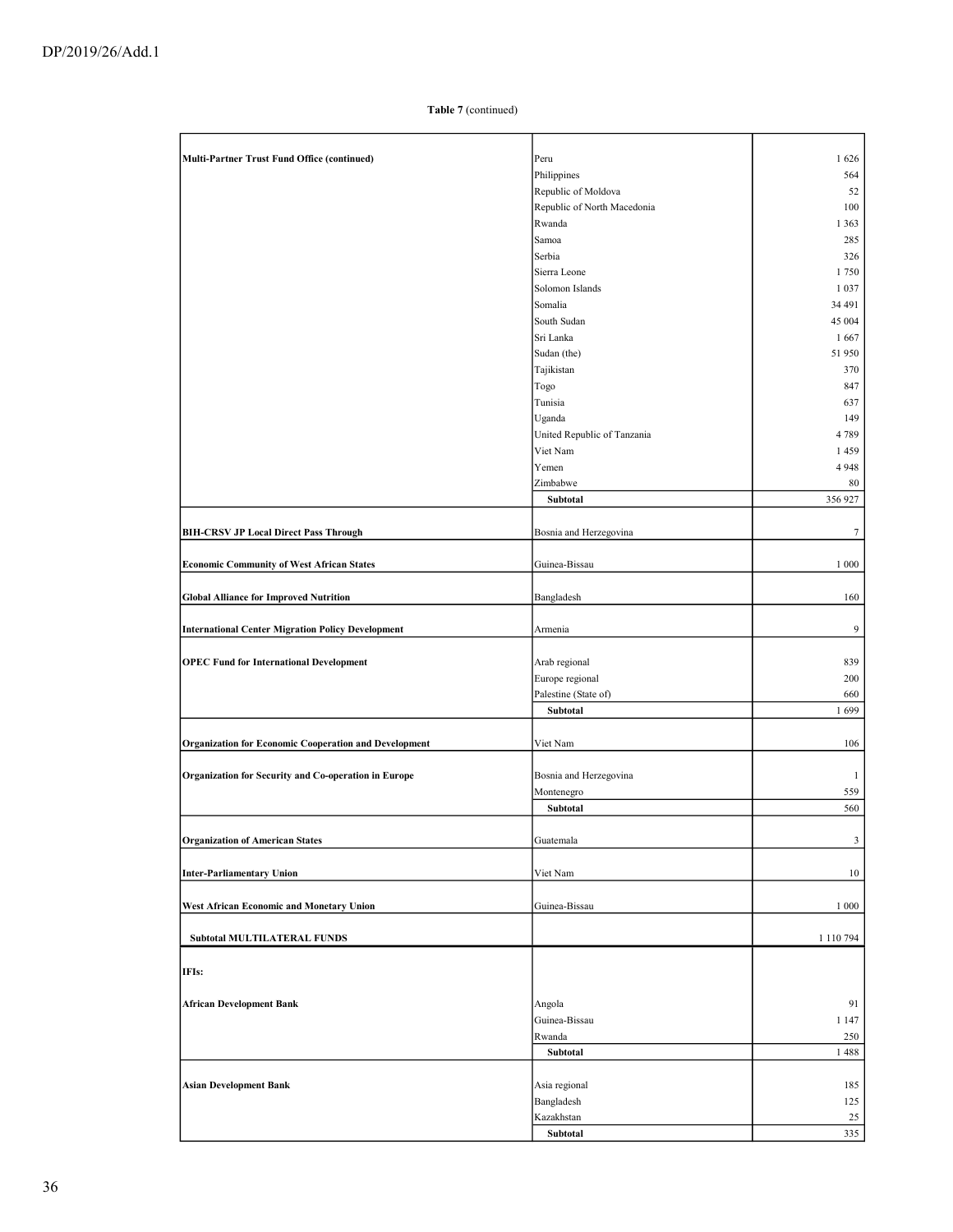| <b>Corporacion Andina De Fomento</b>                   | Latin America and the Caribbean regional | 105      |
|--------------------------------------------------------|------------------------------------------|----------|
| <b>European Investment Bank</b>                        | Ukraine                                  | 1 3 2 7  |
|                                                        |                                          |          |
| <b>Inter-American Development Bank</b>                 | <b>Brazil</b>                            | 944      |
|                                                        | Chile                                    | 26       |
|                                                        | Guatemala                                | 3        |
|                                                        | Subtotal                                 | 973      |
| <b>International Islamic Trade Finance Corporation</b> | Europe regional                          | 46       |
|                                                        |                                          |          |
| <b>Islamic Development Bank</b>                        | Arab regional                            | 42       |
|                                                        | Palestine (State of)                     | 24 4 5 5 |
|                                                        | Subtotal                                 | 24 497   |
|                                                        |                                          |          |
| <b>World Bank</b>                                      | Dominica                                 | 50       |
|                                                        | Guatemala                                | 3        |
|                                                        | Yemen                                    | 152 770  |
|                                                        | Subtotal                                 | 152 823  |
| <b>Subtotal IFIs</b>                                   |                                          | 181 594  |
|                                                        |                                          |          |
| <b>UN SYSTEM:</b>                                      |                                          |          |
|                                                        |                                          |          |
| <b>CTBTO</b>                                           | Global                                   | 5        |
|                                                        |                                          |          |
| FAO                                                    | Bureau for Policy and Programme Support  | 33       |
|                                                        | Global                                   | 14       |
|                                                        | Pakistan                                 | 368      |
|                                                        | Sri Lanka                                | 15       |
|                                                        | Zimbabwe                                 | 5<br>435 |
|                                                        | Subtotal                                 |          |
| <b>IFAD</b>                                            | Africa regional                          | 772      |
|                                                        | Bureau for Policy and Programme Support  | 14       |
|                                                        | Subtotal                                 | 786      |
|                                                        |                                          |          |
| ILO                                                    | Bangladesh                               | 226      |
|                                                        | Bureau for Policy and Programme Support  | 12       |
|                                                        | Cambodia                                 | 169      |
|                                                        | South Africa                             | 10       |
|                                                        | Sri Lanka                                | 15       |
|                                                        | United Republic of Tanzania              | 65       |
|                                                        | Subtotal                                 | 497      |
|                                                        |                                          |          |
| ITC                                                    | Syrian Arab Republic                     | 50       |
| IOM                                                    | Bangladesh                               | 556      |
|                                                        | Bureau for Policy and Programme Support  | 38       |
|                                                        | Subtotal                                 | 594      |
|                                                        |                                          |          |
| <b>MINUSCA</b>                                         | Democratic Republic of the Congo         | 377      |
|                                                        | Central African Republic                 | 2676     |
|                                                        | Subtotal                                 | 3 0 5 3  |
|                                                        |                                          |          |
| <b>Office of Internal Oversight Services</b>           | Global                                   | 20       |
|                                                        |                                          |          |
| <b>UN Department of Safety and Security</b>            | Yemen                                    | 1 3 8 7  |
| UN Mission for Justice Support in Haiti                | Haiti                                    | 2 2 8 6  |
|                                                        |                                          |          |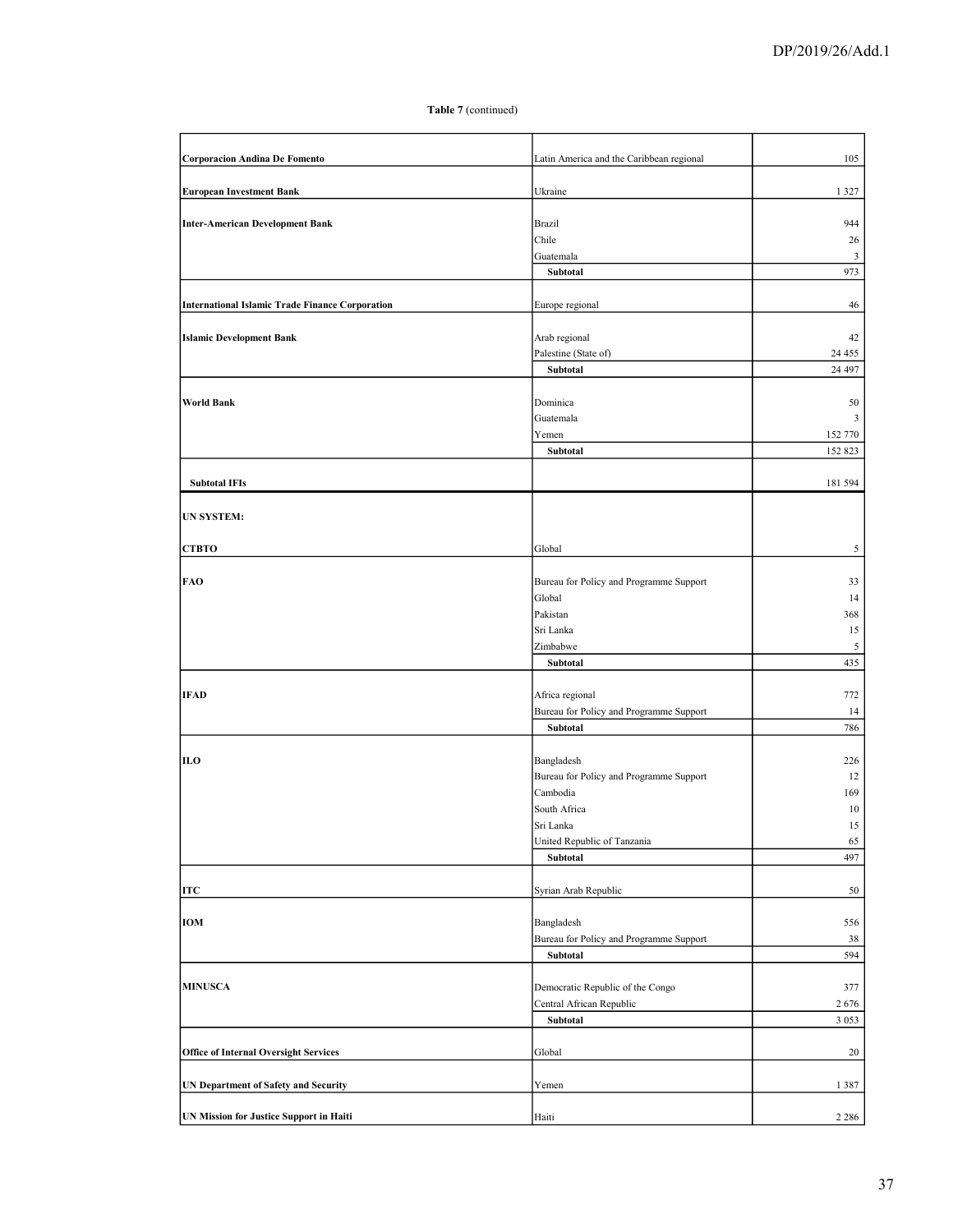| <b>UN Trust Fund for Human Security</b> | Armenia                                 | 218          |
|-----------------------------------------|-----------------------------------------|--------------|
|                                         | Cameroon                                | 525          |
|                                         | Central African Republic                | 312          |
|                                         | Egypt                                   | 174          |
|                                         | Haiti                                   | 477          |
|                                         | Mali                                    | 288          |
|                                         | Mauritania                              | 112          |
|                                         | Nigeria                                 | 510          |
|                                         | Uzbekistan                              | 454          |
|                                         | Subtotal                                | 3 0 7 0      |
|                                         |                                         |              |
| <b>UN Women</b>                         | Albania                                 | 94           |
|                                         | Arab regional                           | 65           |
|                                         | Armenia                                 | 61           |
|                                         | Azerbaijan                              | 43           |
|                                         | Bhutan                                  | 83           |
|                                         | Central African Republic                | 100          |
|                                         | Comoros                                 | 11           |
|                                         | Fiji                                    | 140          |
|                                         | Global                                  | 140          |
|                                         | Guatemala                               | $\tau$       |
|                                         | Guinea                                  | 150          |
|                                         | Lebanon                                 | 27           |
|                                         | Liberia                                 | 140          |
|                                         | Maldives                                | 31           |
|                                         | Montenegro                              | 172          |
|                                         | Namibia                                 | 40           |
|                                         | Nigeria                                 | 561          |
|                                         | Republic of Moldova                     | 40           |
|                                         | South Africa                            | 10           |
|                                         | Yemen                                   | 50           |
|                                         | Subtotal                                | 1965         |
|                                         |                                         |              |
| <b>UNAIDS</b>                           | Bureau for Policy and Programme Support | 4 1 5 2      |
|                                         | South Africa                            | 10           |
|                                         | United Republic of Tanzania             | 127          |
|                                         | Subtotal                                | 4 2 8 9      |
|                                         |                                         |              |
| <b>UNCCD</b>                            | <b>Brazil</b>                           | 202          |
|                                         | Bureau for Policy and Programme Support | 28           |
|                                         | Peru                                    | 87           |
|                                         | Subtotal                                | 317          |
|                                         |                                         |              |
| <b>UNCDF</b>                            | Bureau for Policy and Programme Support | 248          |
|                                         |                                         |              |
| <b>UNCHS</b>                            | Bureau for Policy and Programme Support | 5            |
|                                         | Myanmar                                 | 30           |
|                                         | Subtotal                                | 35           |
|                                         |                                         |              |
| <b>UNDESA</b>                           | Asia regional                           | 654          |
|                                         | Bureau for Policy and Programme Support | 109          |
|                                         | Global                                  | $\mathbf{1}$ |
|                                         | Subtotal                                | 764          |
|                                         |                                         |              |
| UNDP as managing agent pooled funds     | Bureau for Policy and Programme Support | 196          |
|                                         | Kyrgyzstan                              | 20           |
|                                         | Morocco                                 | 79           |
|                                         | Rwanda                                  | 10           |
|                                         | Trinidad and Tobago                     | 93           |
|                                         | Subtotal                                | 398          |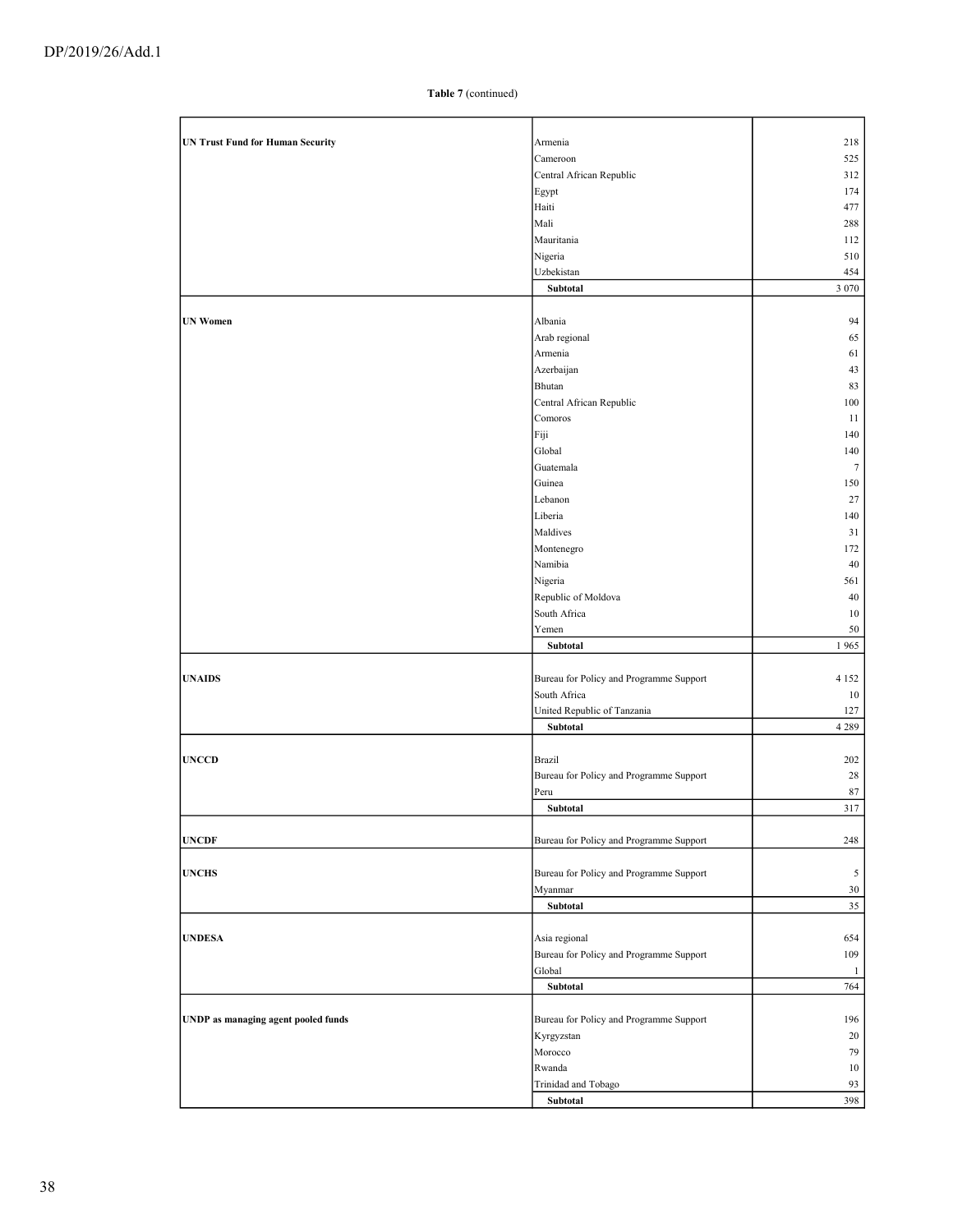| <b>UNEP</b>   | Arab regional                           | 195            |
|---------------|-----------------------------------------|----------------|
|               | Bolivia, Plurinational State of         | 40             |
|               | Bosnia and Herzegovina                  | 382            |
|               | Bureau for Policy and Programme Support | 21             |
|               | Cambodia                                | 20             |
|               | India                                   | 20             |
|               | Iran, (Islamic Republic of) (the)       | 32             |
|               | Morocco                                 | 125            |
|               | Somalia                                 | 214            |
|               | South Africa                            | $\mathfrak{S}$ |
|               | Turkey                                  | 54             |
|               | Subtotal                                | 1 1 0 8        |
|               |                                         |                |
| <b>UNESCO</b> | Global                                  | 11             |
|               |                                         |                |
| <b>UNFPA</b>  | Arab regional                           | 38             |
|               | Belarus                                 | 10             |
|               | Global                                  | 16             |
|               | Guatemala                               | 13             |
|               | Honduras                                | 147            |
|               | Mozambique                              | 35             |
|               | Pakistan                                | 474            |
|               |                                         |                |
|               | Rwanda                                  | 15             |
|               | Sao Tome and Principe                   | 5              |
|               | Sri Lanka                               | $20\,$         |
|               | Subtotal                                | 773            |
|               |                                         |                |
| <b>UNHCHR</b> | Maldives                                | 32             |
|               | Nepal                                   | 29             |
|               | Subtotal                                | 61             |
|               |                                         |                |
| <b>UNHCR</b>  | Arab regional                           | 150            |
|               | Bangladesh                              | 93             |
|               | Bureau for Policy and Programme Support | 222            |
|               | Dominican Republic                      | 3              |
|               | Global                                  | 54             |
|               | Jordan                                  | 151            |
|               | Lebanon                                 | 79             |
|               | Serbia                                  | 149            |
|               | South Africa                            | $\mathbf{1}$   |
|               | Subtotal                                | 902            |
|               |                                         |                |
| <b>UNICEF</b> | Argentina                               | 388            |
|               | Asia regional                           | 20             |
|               | Belarus                                 | $35\,$         |
|               | Bureau for Policy and Programme Support | 76             |
|               | Dominican Republic                      | 5              |
|               | Georgia                                 | 367            |
|               | Global                                  | 54             |
|               | Guatemala                               | $\tau$         |
|               | Malaysia                                | 100            |
|               | Rwanda                                  | 10             |
|               |                                         |                |
|               |                                         |                |
|               | Sao Tome and Principe                   | 8              |
|               | South Africa                            | 20             |
|               | Sri Lanka                               | 16             |
|               | Zimbabwe                                | 90             |
|               | Subtotal                                | 1 1 9 6        |
| <b>UNIDO</b>  | Armenia                                 | 31             |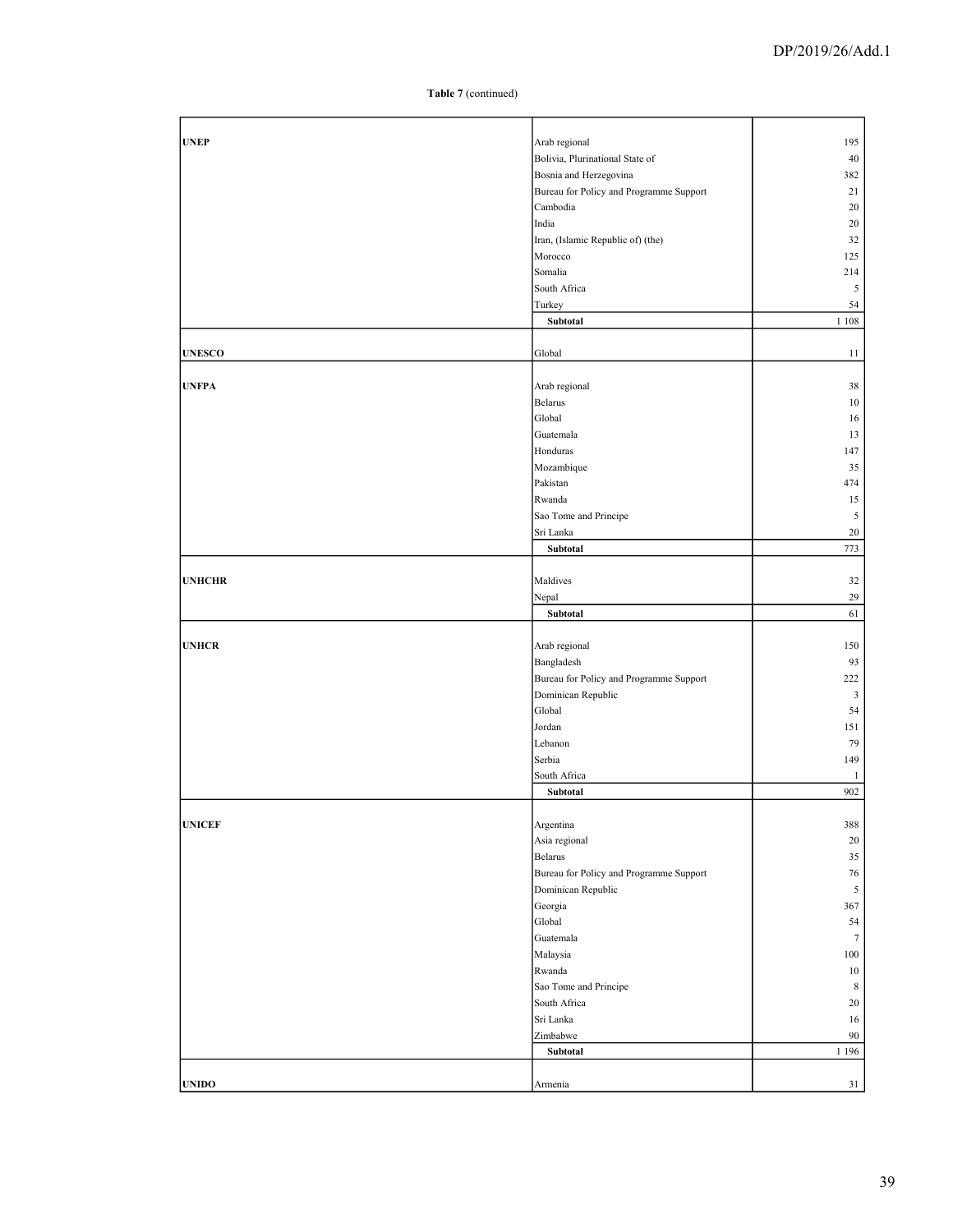| <b>UNITAR</b>                    | Arab regional                           | 215          |
|----------------------------------|-----------------------------------------|--------------|
|                                  | Ghana                                   | 32           |
|                                  | Pakistan                                | 23           |
|                                  | Subtotal                                | 270          |
|                                  |                                         |              |
| <b>United Nations</b>            | Bureau for Policy and Programme Support | 375          |
|                                  | Global                                  | 73           |
|                                  |                                         |              |
|                                  | Malawi                                  | (24)         |
|                                  | Subtotal                                | 424          |
|                                  |                                         |              |
| <b>United Nations Foundation</b> | Bureau for Policy and Programme Support | 75           |
|                                  |                                         |              |
| <b>UNMIL</b>                     | Bureau for Policy and Programme Support | 23           |
|                                  | Liberia                                 | 16           |
|                                  | Subtotal                                | 39           |
|                                  |                                         |              |
|                                  |                                         |              |
| <b>UNMISS</b>                    | South Sudan                             | $10\,$       |
|                                  |                                         |              |
| <b>UNOCHA</b>                    | Arab regional                           | 37           |
|                                  | Bureau for Policy and Programme Support | 485          |
|                                  | Congo (the)                             | 452          |
|                                  |                                         |              |
|                                  | Eritrea                                 | 556          |
|                                  | Global                                  | 31           |
|                                  | India                                   | 1801         |
|                                  | Indonesia                               | 786          |
|                                  | Lao People's Democratic Republic        | 813          |
|                                  |                                         |              |
|                                  | Pakistan                                | 1 1 5 0      |
|                                  | Philippines                             | 692          |
|                                  | Uganda                                  | 597          |
|                                  | Yemen                                   | 16 667       |
|                                  | Subtotal                                | 24 067       |
|                                  |                                         |              |
| <b>UNODC</b>                     | South Africa                            | 6            |
|                                  |                                         |              |
|                                  |                                         |              |
| <b>UNODA</b>                     | Kosovo*                                 | 143          |
|                                  |                                         |              |
| <b>UNOPS</b>                     | Bangladesh                              | 649          |
|                                  | Bureau for Policy and Programme Support | 268          |
|                                  | Fiji                                    | 300          |
|                                  | India                                   | 24           |
|                                  |                                         |              |
|                                  | South Sudan                             | 300          |
|                                  | Tunisia                                 | 250          |
|                                  | Subtotal                                | 1791         |
|                                  |                                         |              |
| <b>UNPOS</b>                     | Somalia                                 | (758)        |
|                                  |                                         |              |
| <b>UNSCO, Gaza</b>               | Palestine (State of)                    | 16           |
|                                  |                                         |              |
|                                  |                                         |              |
| <b>UNSOM</b>                     | Somalia                                 | 947          |
|                                  |                                         |              |
| <b>UNRWA</b>                     | Palestine (State of)                    | 13 244       |
|                                  |                                         |              |
| <b>WFP</b>                       | Bureau for Policy and Programme Support | 35           |
|                                  | Cuba                                    | 392          |
|                                  |                                         |              |
|                                  | Dominican Republic                      | $\mathbf{3}$ |
|                                  | Global                                  | 60           |
|                                  | Haiti                                   | 278          |
|                                  | Indonesia                               | 48           |
|                                  | Jordan                                  | 100          |
|                                  |                                         |              |

\*Kosovo is hereinafter referred to in the context of the UN Security Council resolution 1244(1999)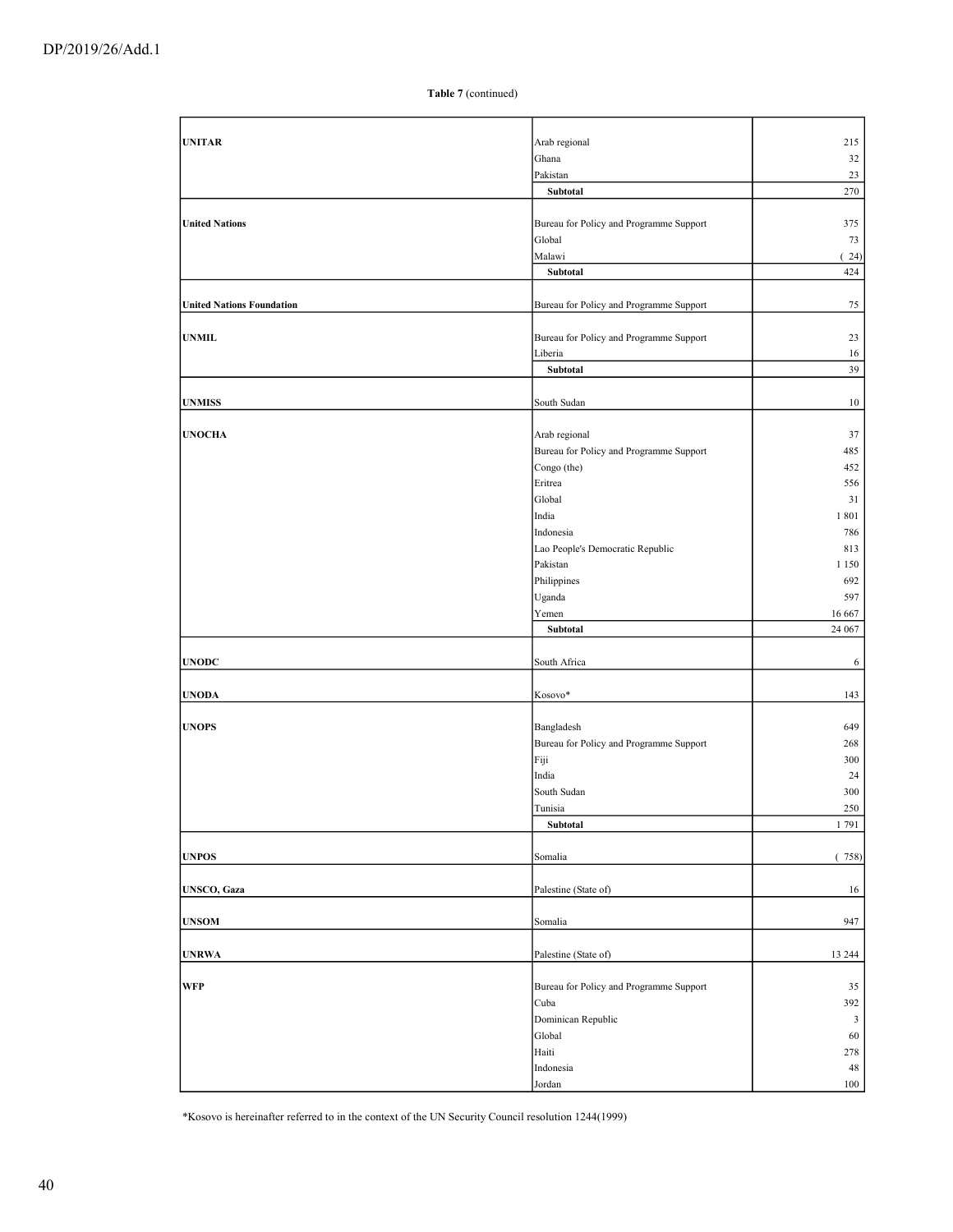| <b>WFP</b> (continued)                                 | Papua New Guinea                        | 40        |
|--------------------------------------------------------|-----------------------------------------|-----------|
|                                                        | Sri Lanka                               | 1835      |
|                                                        | Zimbabwe                                | 4         |
|                                                        | Subtotal                                | 2 7 9 5   |
|                                                        |                                         |           |
| <b>WHO</b>                                             | Bureau for Policy and Programme Support | 810       |
|                                                        | Dominican Republic                      | 2         |
|                                                        | Global                                  | 24        |
|                                                        | Sri Lanka                               | 20        |
|                                                        | Subtotal                                | 856       |
| <b>WTO</b>                                             | Comoros                                 | 83        |
| <b>Subtotal UN SYSTEM</b>                              |                                         | 68 289    |
|                                                        |                                         |           |
| <b>FOUNDATION, NGO, PRIVATE:</b>                       |                                         |           |
| ActionAid International                                | Bangladesh                              | 24        |
| Aditya Birla Group                                     | Asia regional                           | 10        |
| AID Technology Ltd                                     | Serbia                                  | 85        |
| Al Maktoum Foundation                                  | Arab regional                           | 1600      |
| Albert Matta                                           | Lebanon                                 | 25        |
| Alia Investments Pvt Ltd                               | Maldives                                | 3         |
| Alianza Emprendimiento Inovacio                        | Ecuador                                 | 36        |
| Allied Insurance Company                               | Maldives                                | 11        |
| Almacenes Éxito S.A.                                   | Colombia                                | 1         |
| Anglo American Fosfatos Brasil                         | Brazil                                  | 39        |
| Ankara Sanayi Odasi                                    | Turkey                                  | 563)<br>( |
| Ant Financial Services Group                           | China                                   | 237       |
| Anyang Minshan Co.                                     | China                                   | 50        |
| <b>AVON Foundation</b>                                 | Colombia                                | 18        |
| <b>Baidu Foundation</b>                                | China                                   | 45        |
| Banco WWB S.A.                                         | Colombia                                | 17        |
| Banesco, S.A., Panama                                  | Panama                                  | 132       |
| Belhi Gruppen                                          | Nepal                                   | 100       |
| Benito Roggio Ambiental                                | Argentina                               | 2         |
| Bill and Melinda Gates Foundation                      | Bangladesh                              | 2 5 2 7   |
| Bill and Melinda Gates Foundation                      | Europe regional                         | 50        |
| Bill and Melinda Gates Foundation                      | Global                                  | 1968      |
| <b>BSRM</b> Steels Limited                             | Bangladesh                              | 45        |
| Camara de Comercio e Industria de Rafaela y la Region  | Argentina                               | 1         |
| Camara de Comercio de Bogo                             | Colombia                                | 60        |
| Chapada do Piauí I Holding S.A.                        | <b>Brazil</b>                           | 357       |
| Chengdu Ctrip Travel Service Co., Ltd.                 | China                                   | 314       |
| China National Petroleum Corp.                         | China                                   | 121       |
| China Women's Dev Foundation                           | Asia regional                           | (3)       |
| China Women's Dev Foundation                           | China                                   | 294       |
| Church of Cyprus                                       | Cyprus                                  | 889       |
| <b>CITI</b> Foundation                                 | Asia regional                           | 1 3 5 0   |
| Coca Cola Company                                      | China                                   | 1800      |
| Coca Cola Company                                      | India                                   | 910       |
| Common Market for Eastern and Southern Africa (COMESA) | Eswatini                                | 290       |
| Common Market for Eastern and Southern Africa (COMESA) | Seychelles                              | 209       |
| Common Market for Eastern and Southern Africa (COMESA) | Uganda                                  | 414       |
| Comfamiliar de Narino                                  | Colombia                                | 11        |
| Conrad Hilton Foundation                               | Bureau for Policy and Programme Support | 1 0 5 0   |
| Dhiraagu                                               | Maldives                                | 19        |
| Digital Promise Global                                 | Bureau for Policy and Programme Support | 60        |
| Edenor S.                                              | Argentina                               | 4         |
| <b>EDESA SA</b>                                        | Argentina                               | 2         |
| Education Above All-AlFakhoora                         | Palestine (State of)                    | 2 2 9 7   |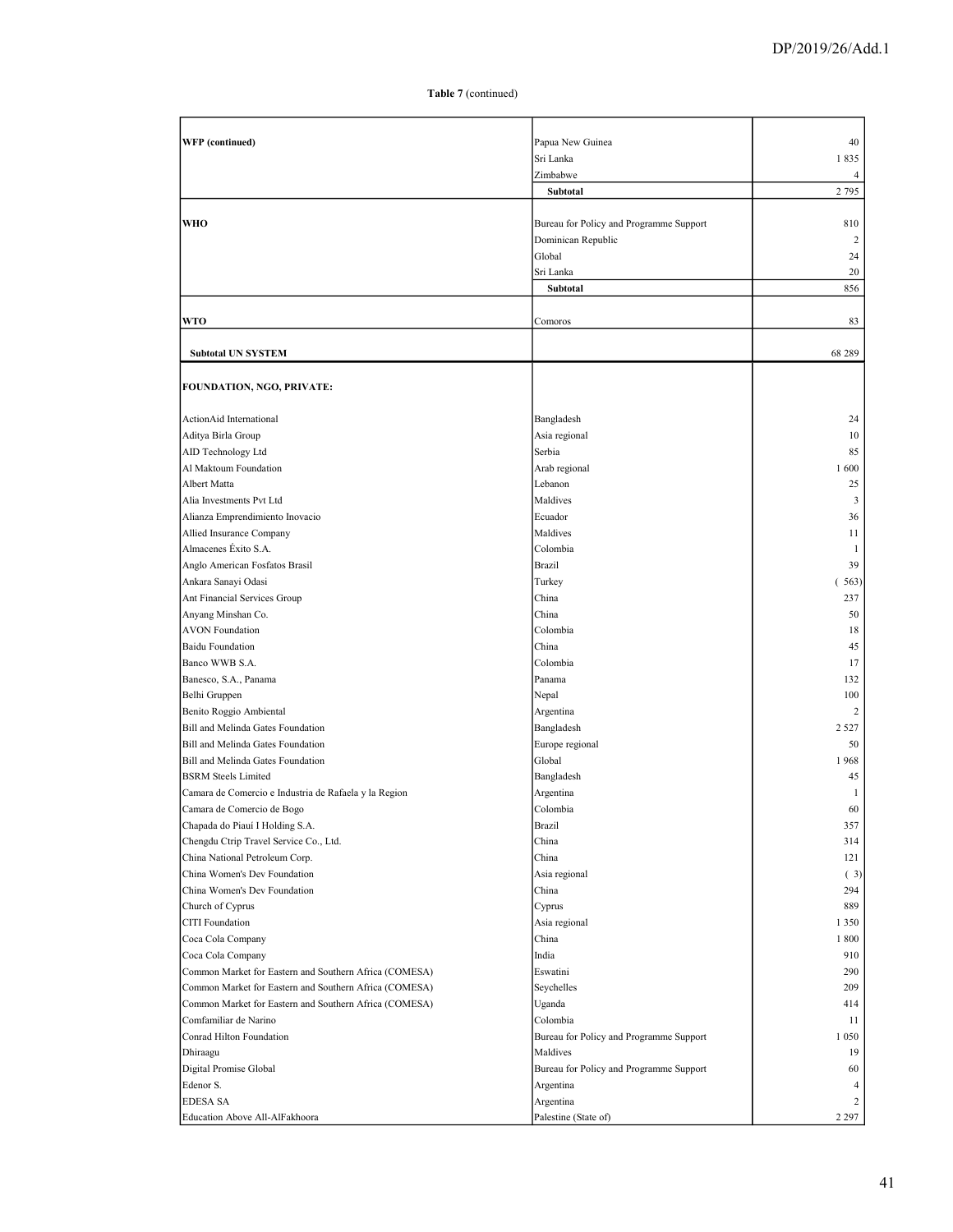| FOUNDATION, NGO, PRIVATE: (continued)                                   |                                                  |                |
|-------------------------------------------------------------------------|--------------------------------------------------|----------------|
| Eletrobras Furnas                                                       | <b>Brazil</b>                                    | 182            |
| Empresa Colombianade Petro                                              | Colombia                                         | 707            |
| <b>Equion Energy Limited</b>                                            | Colombia                                         | 8              |
| <b>EVKAF Administration</b>                                             | Cyprus                                           | (13)           |
| Facebook Inc.                                                           | Bangladesh                                       | 20             |
| Fafo Research Foundation                                                | China                                            | 14             |
| Faith In Love Foundation                                                | Asia regional                                    | 34             |
| Federacion Colombiana de Municipios                                     | Colombia                                         | 268            |
| Fiduciaria de Occidente S.A.                                            | Colombia                                         | 283            |
| <b>FORTOX Security Group</b>                                            | Colombia                                         | 17             |
| Friends Union for Energising Lives                                      | India                                            | 32             |
| Fujitsu Limited                                                         | Asia regional                                    | 100            |
| Costa Rica United States Foundation for Cooperation                     | Costa Rica                                       | 250            |
| Fundación Gonzalo Río Arronte                                           | Mexico                                           | 132            |
| Fundacion Haciendo Equipo                                               | Colombia                                         | 739            |
| Fundacion Repsol                                                        | Ecuador                                          | 50             |
| Fundacion Repsol                                                        | Peru                                             | 25             |
| Gas Natural de Lima y Callao S.A. (Cálidda)                             | Peru                                             | 5              |
| Global Philanthropy Inst.                                               | China                                            | 8              |
| Global Water Challenge                                                  | Azerbaijan                                       | 78             |
| Global Water Challenge                                                  | Egypt                                            | 165            |
| Global Water Challenge                                                  | Kazakhstan                                       | 47             |
| Global Water Challenge                                                  | Pakistan                                         | 70             |
| Global Water Challenge                                                  | Tajikistan                                       | 87             |
| Global Water Challenge                                                  | Ukraine                                          | 40             |
| Global Water Challenge                                                  | Uzbekistan                                       | 50             |
| Globo Hydro Power Limited                                               | China                                            | 100            |
| GrabTaxi Pte Ltd                                                        | Cambodia                                         | 30             |
| Green Leader Holdings Grp Ltd                                           | Cambodia                                         | 30             |
| Grupo Coomeva                                                           | Colombia                                         | 6              |
| Grupo Newsan                                                            | Argentina                                        | 4              |
| Grupo Prodeco                                                           | Colombia                                         | 95             |
| Grupo San Cristóbal                                                     | Argentina                                        | $\overline{4}$ |
| Haier Financial Services                                                | China                                            | 242            |
| Haier Water-Heater Co. Ltd                                              | China                                            | 70             |
| Hindustan Unilever Limited                                              | India                                            | 247            |
| Hi-Target Surveying Instrument                                          | China                                            | 290            |
| HNA Group, China                                                        | China                                            | (711)          |
| <b>HP</b> Foundation                                                    | Bureau for Policy and Programme Support          | 50             |
| HR Wallingford Ltd                                                      | Viet Nam                                         | 18             |
| HSBC Holdings plc                                                       | Bangladesh                                       | 8              |
| International Federation of Red Cross and Crescent Societies            | Lao People's Democratic Republic                 | 32             |
| <b>IKEA</b> Foundation                                                  | India                                            | 1918           |
| <b>IKEA Supply AG</b>                                                   | Latin America and the Caribbean regional         | 400            |
| Instituto Brasileiro de Mineracao                                       | Brazil                                           | 39             |
| Institute on Governance                                                 | Iraq                                             | 2              |
| Instituto República                                                     | <b>Brazil</b>                                    | 52             |
| International Joint Conferences on Artificial Intelligence Organization | Indonesia                                        | 3<br>19        |
| International Fund for Animal Welfare                                   | Bosnia and Herzegovina<br>Mexico                 | 100            |
| International Community Foundation                                      | Viet Nam                                         | 17             |
| International Events & Communications Group                             | Montenegro                                       |                |
| Islamic Community Montenegro                                            |                                                  | 51             |
| Istanbul Tree and Landscape Co                                          | Bureau for Policy and Programme Support<br>China | 37<br>175      |
| Jala Group<br>Jingdong Group                                            | China                                            | 153            |
| Jumeirah Management Serv.                                               | Maldives                                         | 5              |
| Kingdom Sanitary Products Co.                                           | China                                            | 3              |
| Kirloskar System Ltd                                                    | India                                            | 144            |
| Larsen & Toubro Public Charitable Trust                                 | India                                            | 169            |
| LATAM Perú S.A.                                                         | Peru                                             | 8              |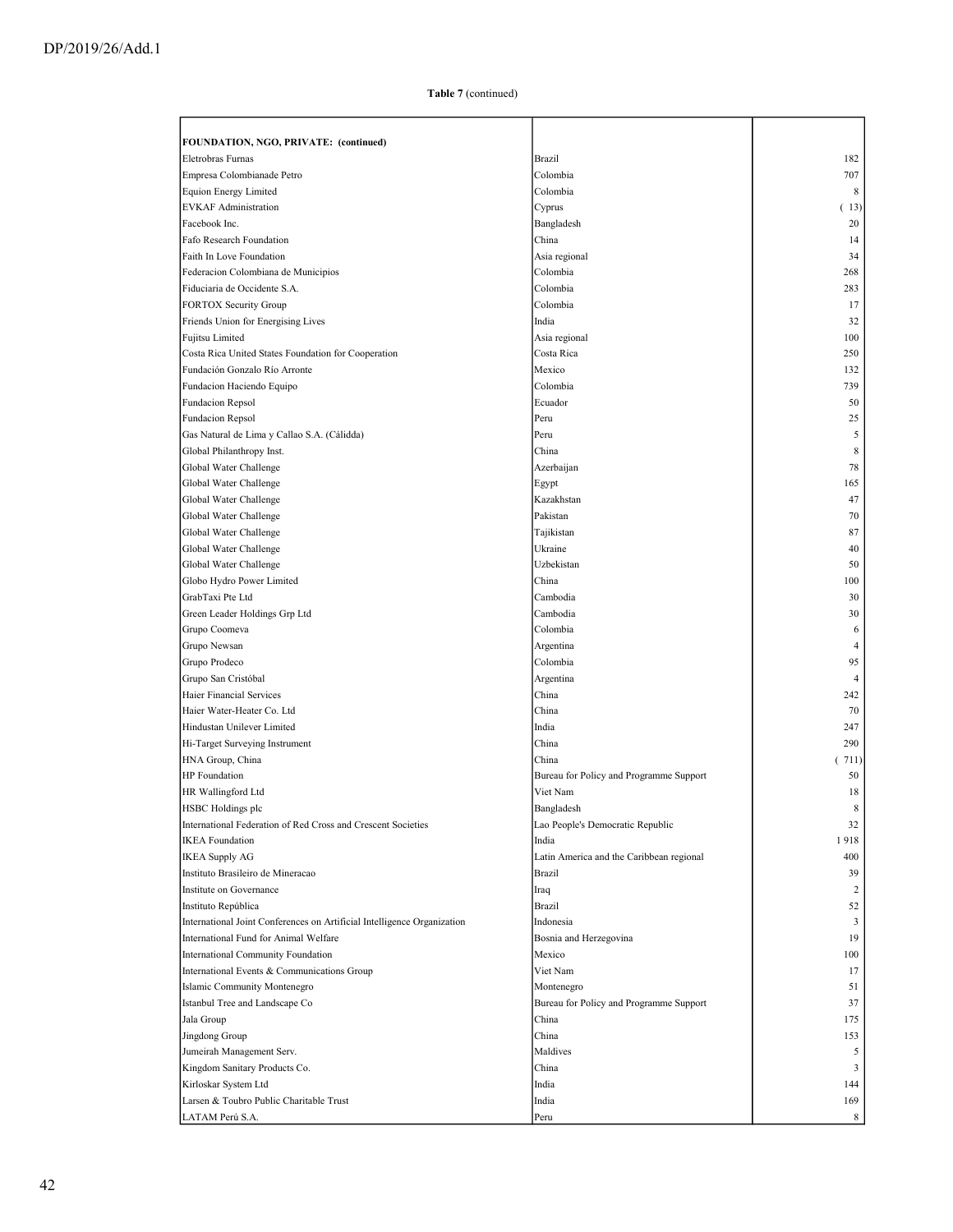| FOUNDATION, NGO, PRIVATE: (continued)                                    |                                          |                |
|--------------------------------------------------------------------------|------------------------------------------|----------------|
| Latter-Day Saints Charities                                              | Uzbekistan                               | 25             |
| G.Vincenti & Sons S.A.L                                                  | Lebanon                                  | 30             |
| <b>Limak Foundation</b>                                                  | Turkey                                   | 81             |
| Live Lebanon                                                             | Lebanon                                  | 297            |
| Lydec SA                                                                 | Morocco                                  | 16             |
| Maldives Aerated Water Company Pvt. Ltd.                                 | Maldives                                 | 8              |
| Marico Limited                                                           | Bangladesh                               | 105            |
| Mondelez Europe GmbH                                                     | Dominican Republic                       | 247            |
| Mondelez Europe GmbH                                                     | Ghana                                    | 420            |
| Mondelez Europe GmbH                                                     | Latin America and the Caribbean regional | 47             |
| Nacional Monte de Piedad I.A.P                                           | Mexico                                   | 127            |
| Nalahiya Trading Pvt. Ltd.                                               | Maldives                                 | 3              |
| National Society for the Prevention of Cruelty to Children               | Asia regional                            | 48             |
| Niras Sweden AB                                                          | Viet Nam                                 | $\overline{4}$ |
| Non-Governmental Organization                                            | India                                    | 172            |
| Norwegian Refugee Council                                                | Colombia                                 | 1 0 9 6        |
| Ooredoo Maldives                                                         | Maldives                                 | 59             |
|                                                                          |                                          | 100            |
| Outright Action International<br>Oxford Committee for Famine             | Asia regional<br>China                   | 61             |
|                                                                          |                                          |                |
| Oxford Committee for Famine                                              | Mexico                                   | 117            |
| Oxford Committee for Famine                                              | Nepal                                    | 5              |
| Oxford Committee for Famine                                              | Tajikistan                               | 127            |
| Oxfam Novib                                                              | Egypt                                    | 87             |
| Pacto Global - Brasil                                                    | Brazil                                   | 1 1 4 6        |
| Palladium                                                                | Indonesia                                | 18             |
| Peace Research Institute Oslo                                            | Colombia                                 | 71             |
| Red de Energia del Peru SA                                               | Peru                                     | 15             |
| Petrobras, Brazil                                                        | Brazil                                   | 274            |
| Petrobras Internacional Braspe                                           | Colombia                                 | 41             |
| Phoenix Satellite Television                                             | China                                    | 289            |
| Private Sector                                                           | Bureau for Policy and Programme Support  | 50             |
| Private Sector                                                           | Global                                   | 45             |
| Private Sector                                                           | India                                    | 10             |
| Private Sector                                                           | Kosovo*                                  | 5              |
| Private Sector                                                           | Sri Lanka                                | 134            |
| Private Sector                                                           | Turkey                                   | 164            |
| Project Everyone                                                         | Bureau for Policy and Programme Support  | 18             |
| Regional Environmental Center                                            | Kosovo*                                  | 59             |
| Repsol Exploracion Murzuq, S.A                                           | Libya                                    | 108            |
| Reroy Group                                                              | Ghana                                    | 50             |
| Reaching Individuals through Skills & Education Life Management Services | Jamaica                                  | (20)           |
| RMS Publishing Co., Ltd                                                  | Thailand                                 | 181            |
| Rockefeller Philanthropy Adv                                             | Bureau for Policy and Programme Support  | 176            |
| Sancor Salud                                                             | Argentina                                | 2              |
| Save The Children Fund                                                   | Mexico                                   | 117            |
| Sawiris Foundation                                                       | Egypt                                    | 108            |
| Soluciones Tecnologias Gestion                                           | Argentina                                | -1             |
| Soneva Resorts                                                           | Maldives                                 | 15             |
| South Thaufeeg Foundation                                                | Maldives                                 | 3              |
| Stiftung Auxilium                                                        | Asia regional                            | 204            |
| Stockholm International Water Institute                                  | Europe regional                          | 9              |
| Sustainable Markets Foundation                                           | Bureau for Policy and Programme Support  | 50             |
| Swedish Chamber Of Commerce In                                           | India                                    | 7              |
| Tanoto Foundation                                                        | Indonesia                                | 200            |
| Tavola Valdese Roma - Otto Per                                           | Lebanon                                  | 174            |
| Tecpetrol S.A.                                                           | Argentina                                | $\overline{4}$ |
|                                                                          |                                          | 53             |
| Tencent Holdings Ltd                                                     | Asia regional                            |                |
| Thai AirAsia Co., Ltd                                                    | Thailand                                 | 3              |

\*Kosovo is hereinafter referred to in the context of the UN Security Council resolution 1244(1999)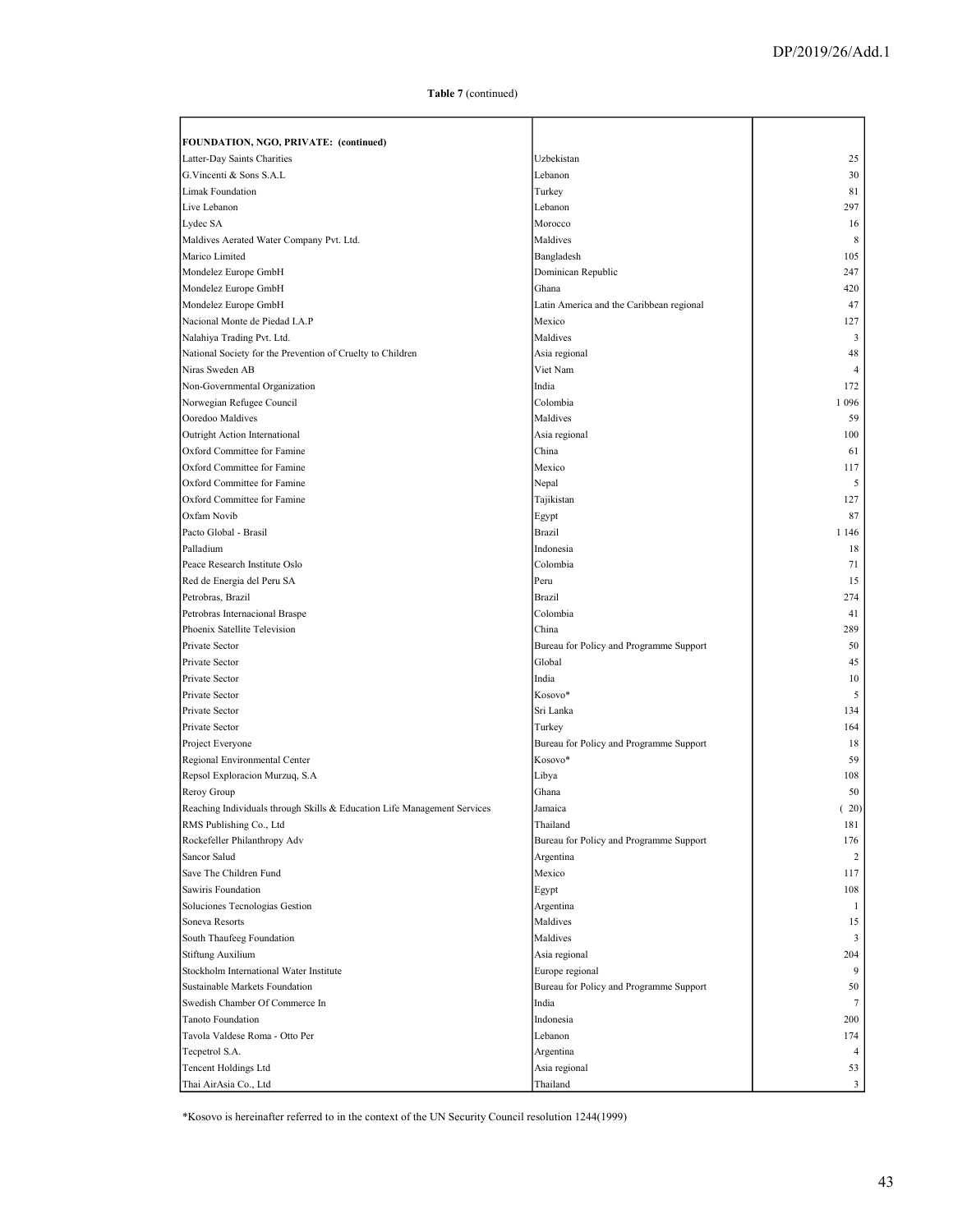| FOUNDATION, NGO, PRIVATE: (continued)    |                                         |           |
|------------------------------------------|-----------------------------------------|-----------|
| Thammasat University                     | Thailand                                | 18        |
| The Big Heart Foundation                 | Egypt                                   | 250       |
| The Paltel Group Foundation              | Palestine (State of)                    | 1577      |
| The UPS Foundation                       | Bureau for Policy and Programme Support | 170       |
| The William And Flore Hewlett            | Uganda                                  | 250       |
| Tobinco Pharmaceuticals Ltd              | Ghana                                   | 49        |
| Turk Telekom                             | Turkey                                  | 185       |
| UN Global Compact Network Lebanon        | Lebanon                                 | 15        |
| Universidad Cooperativa de Colombia      | Colombia                                | 15        |
| Unilever Bangladesh Limited              | Bangladesh                              | 26        |
| Unilever PLC                             | Jordan                                  | 193       |
| United Photovoltaics Group Ltd           | China                                   | 12        |
| Velidhoo Adam Malimee Foundation         | Maldives                                | 3         |
| VISA Europe                              | Turkey                                  | 996       |
| Voluntary Service Overseas               | Rwanda                                  | 15        |
| Votorantim Industrial S.A.               | <b>Brazil</b>                           | 38        |
| World Resource Institute                 | Bureau for Policy and Programme Support | 21        |
| <b>World Vision</b>                      | Mexico                                  | 149       |
| Yingke Law Firm                          | Bureau for Policy and Programme Support | 215       |
| Zhangdengjiecai Media                    | China                                   | 137       |
|                                          |                                         |           |
| <b>Subtotal FOUNDATION, NGO, PRIVATE</b> |                                         | 35 519    |
|                                          |                                         |           |
| <b>Grand Total</b>                       |                                         | 2 668 322 |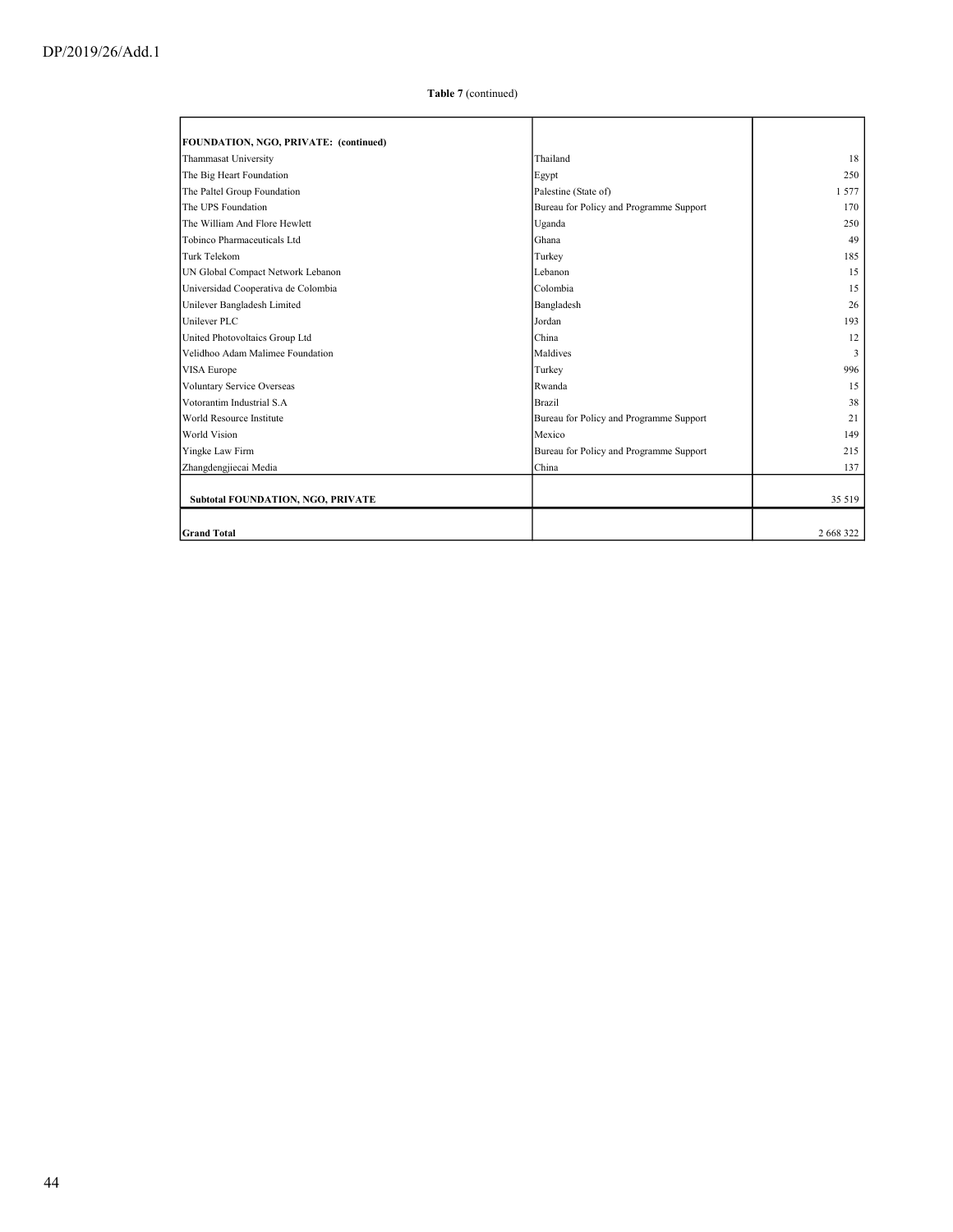#### **Table 8(a). Income received as Government contributions to local office costs (GLOC) a/ by programme country for the year ended 31 December 2018 (in United States dollars)**

| <b>REGION/COUNTRY</b>            | <b>Cash target</b> | <b>Cash contribution</b>     | <b>Accounting</b><br>linkage | <b>Total GLOC</b><br>resources |
|----------------------------------|--------------------|------------------------------|------------------------------|--------------------------------|
| <b>AFRICA</b>                    |                    |                              |                              |                                |
| Angola                           | 397 639            | ÷.                           | ÷,                           | L.                             |
| Benin                            | 75 414             | 88 090                       | ÷,                           | 88 090                         |
| Burkina Faso                     | 161 948            |                              | L,                           |                                |
| Burundi                          | 3889               | $\overline{\phantom{a}}$     | $\overline{a}$               | $\overline{\phantom{a}}$       |
| Cameroon                         | 68 912             | ÷                            | ÷.                           | $\sim$                         |
| Cabo Verde                       | 455 819            | $\overline{\phantom{a}}$     | $\overline{\phantom{a}}$     | $\overline{\phantom{a}}$       |
| Central African Republic         | 102 566            | L.                           | ÷,                           | ÷.                             |
| Chad                             | 151 042            | $\overline{\phantom{a}}$     | $\overline{a}$               | $\overline{\phantom{a}}$       |
| Comoros                          | 61 913             | ÷                            | L,                           | $\sim$                         |
| Congo (the)                      | 273 086            | ÷.                           | ÷,                           | $\overline{a}$                 |
| Côte d'Ivoire                    | 310 244            | 310 244                      | ÷.                           | 310 244                        |
| Democratic Republic of the Congo | 253 734            | 253 734                      | ÷,                           | 253 734                        |
| Eritrea                          | 92 611             | 92 611                       | L,                           | 92 611                         |
| Eswatini                         | 351 841            | 375 997                      | ÷,                           | 375 997                        |
| Ethiopia                         | 129 935            | 129 935                      | $\overline{a}$               | 129 935                        |
| Gambia                           | 73 205             | $\overline{\phantom{a}}$     | $\overline{\phantom{a}}$     | L.                             |
| Ghana                            | 151 565            | ÷,                           | L,                           | ÷,                             |
| Guinea                           | 135 775            | ÷,                           | L,                           | L,                             |
| Guinea-Bissau                    | 131 206            | $\overline{a}$               | $\overline{a}$               | $\overline{a}$                 |
| Kenya                            | 187709             | 187 709                      | $\overline{\phantom{a}}$     | 187 709                        |
| Lesotho                          | 121 169            | 125 007                      | ÷,                           | 125 007                        |
| Liberia                          | 117 130            | J.                           | L,                           | ÷.                             |
| Madagascar                       | 130 020            | 129 382                      |                              | 129 382                        |
| Mali                             | 216 799            | $\overline{a}$               | ÷,                           | L,                             |
| Mauritania                       | 25 127             | $\qquad \qquad \blacksquare$ | $\overline{a}$               | $\overline{\phantom{a}}$       |
| Mozambique                       | 135 325            | L,                           |                              |                                |
| Namibia                          | 117 506            | ÷,                           | ÷,                           | $\overline{\phantom{a}}$       |
| Niger                            | 65 204             | $\overline{a}$               | ÷,                           | ÷,                             |
| Nigeria                          | 736 946            | $\overline{a}$               | $\overline{a}$               | $\overline{\phantom{a}}$       |
| Sao Tome and Principe            | 189 584            | L.                           | L,                           | $\overline{a}$                 |
| Senegal                          | 156 550            | $\overline{a}$               | $\overline{a}$               | $\overline{\phantom{m}}$       |
| Sierra Leone                     | 109 046            | L.                           | $\frac{1}{2}$                | $\overline{a}$                 |
| South Africa                     | 506 448            | 471 351                      | $\overline{a}$               | 471 351                        |
| South Sudan                      | 258 040            | L.                           | $\frac{1}{2}$                | $\overline{a}$                 |
| Togo                             | 75 748             | L,                           | L,                           | $\overline{a}$                 |
| Uganda                           | 257962             | L,                           | $\overline{a}$               | L.                             |
| Zambia                           | 419 866            | 469 624                      | ÷,                           | 469 624                        |
| Zimbabwe                         | 216 768            | 216 768                      | ÷,                           | 216 768                        |
| <b>Africa Total</b>              | 7 425 291          | 2850452                      | $\overline{a}$               | 2850452                        |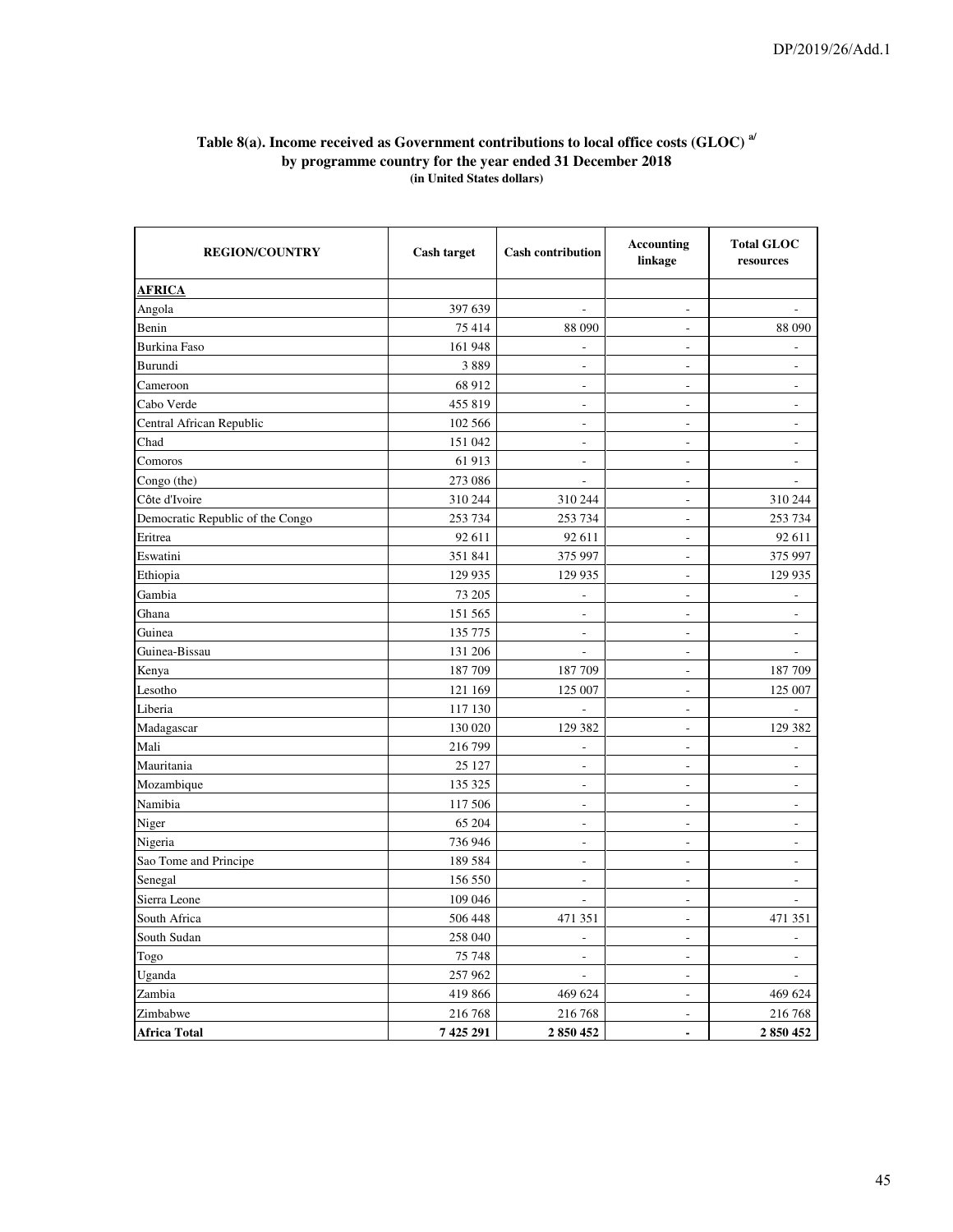# **Table 8(a) (continued)**

| <b>REGION/COUNTRY</b>             | <b>Cash target</b> | <b>Cash contribution</b> | <b>Accounting</b><br>linkage | <b>Total GLOC</b><br>resources |
|-----------------------------------|--------------------|--------------------------|------------------------------|--------------------------------|
| <b>ARAB STATES</b>                |                    |                          |                              |                                |
| Algeria                           | 166 836            | 166 836                  | $\overline{\phantom{a}}$     | 166 836                        |
| Djibouti                          | 98 5 65            |                          | $\overline{\phantom{0}}$     |                                |
| Egypt                             | 434 787            | 428 597                  | -                            | 428 597                        |
| Iraq                              | 204 498            |                          | $\overline{\phantom{a}}$     |                                |
| Jordan                            | 267415             | 398 484                  | $\overline{\phantom{a}}$     | 398 484                        |
| Morocco                           | 245 528            | 245 528                  | $\overline{\phantom{a}}$     | 245 528                        |
| Republic of Yemen                 | 167 710            | $\overline{\phantom{a}}$ | $\overline{\phantom{a}}$     | $\overline{\phantom{a}}$       |
| Somalia                           | 75 607             | $\overline{\phantom{a}}$ | $\overline{a}$               | $\overline{\phantom{a}}$       |
| Sudan (the)                       | 233 487            | $\overline{\phantom{a}}$ | $\overline{\phantom{a}}$     |                                |
| Syrian Arab Republic              | 23 839             | 25 34 6                  | ÷,                           | 25 34 6                        |
| Tunisia                           | 89 536             | 78 297                   | $\overline{a}$               | 78 297                         |
| <b>Arab States Total</b>          | 2 007 808          | 1 343 088                | $\blacksquare$               | 1 343 088                      |
|                                   |                    |                          |                              |                                |
| <b>ASIA &amp; THE PACIFIC</b>     |                    |                          |                              |                                |
| Afghanistan                       | 155 446            | $\sim$                   | $\blacksquare$               |                                |
| Bangladesh                        | 86 757             | $\overline{\phantom{a}}$ | 86 757                       | 86 757                         |
| Bhutan                            | 124 108            | 122 142                  | $\frac{1}{2}$                | 122 142                        |
| Cambodia                          | 27 25 1            | 20 5 51                  | 6 700                        | 27 251                         |
| China                             | 721 578            | 863 297                  | L,                           | 863 297                        |
| Fiji                              | 442 684            | 371 358                  | $\overline{\phantom{a}}$     | 371 358                        |
| Kiribati                          | 35 878             | 35 878                   | $\overline{\phantom{a}}$     | 35 878                         |
| Marshall Islands                  | 28 474             | $\overline{\phantom{a}}$ | $\overline{\phantom{a}}$     |                                |
| Micronesia                        | 28 474             | 28 474                   | $\overline{\phantom{a}}$     | 28 474                         |
| Palau                             | 28 474             | 28 474                   | $\overline{\phantom{a}}$     | 28 474                         |
| Solomon Islands                   | 236 568            | $\sim$                   | $\overline{a}$               |                                |
| Tuvalu                            | 34 169             | 32 930                   | ÷,                           | 32 930                         |
| Vanuatu                           | 49 546             | $\overline{\phantom{a}}$ | ÷,                           |                                |
| India                             | 118 526            | 114 148                  | 4 3 7 7                      | 118 525                        |
| Indonesia                         | 356 814            | 844 703                  | ÷,                           | 844 703                        |
| Iran, (Islamic Republic of) (the) | 247 143            | 46 541                   | $\overline{\phantom{a}}$     | 46 541                         |
| Lao People's Democratic Republic  | 42 094             | 42 094                   | $\overline{\phantom{a}}$     | 42 094                         |
| Maldives                          | 323 902            | 323 902                  | $\overline{\phantom{a}}$     | 323 902                        |
| Mongolia                          | 27 361             | 27 361                   |                              | 27 361                         |
| Myanmar                           | 16 8 8 4           | $\overline{\phantom{a}}$ | 701                          | 701                            |
| Nepal                             | 126 687            | 126 788                  |                              | 126 788                        |
| Pakistan                          | 211 197            | 122 385                  | 8 6 4 3                      | 131 028                        |
| Papua New Guinea                  | 102 301            |                          | $\overline{\phantom{a}}$     |                                |
| Philippines                       | 342 839            | 816 328                  | $\overline{\phantom{a}}$     | 816 328                        |
| Samoa                             | 233 115            | 209 477                  | 6 0 0 0                      | 215 477                        |
| Niue                              | 23 311             | $\Box$                   | $\qquad \qquad \blacksquare$ |                                |
| Tokelau                           | 23 311             | $\overline{\phantom{a}}$ | $\overline{\phantom{a}}$     |                                |
| Sri Lanka                         | 273 495            | 273 495                  | $\overline{\phantom{a}}$     | 273 495                        |
| Thailand                          | 423 939            | 482 133                  | $\overline{\phantom{m}}$     | 482 133                        |
| Timor-Leste                       | 231 938            | 231 938                  |                              | 231 938                        |
| Viet Nam                          | 334 249            | 36 631                   | 35 000                       | 71 631                         |
| Asia & the Pacific Total          | 5 458 513          | 5 201 028                | 148 178                      | 5 349 206                      |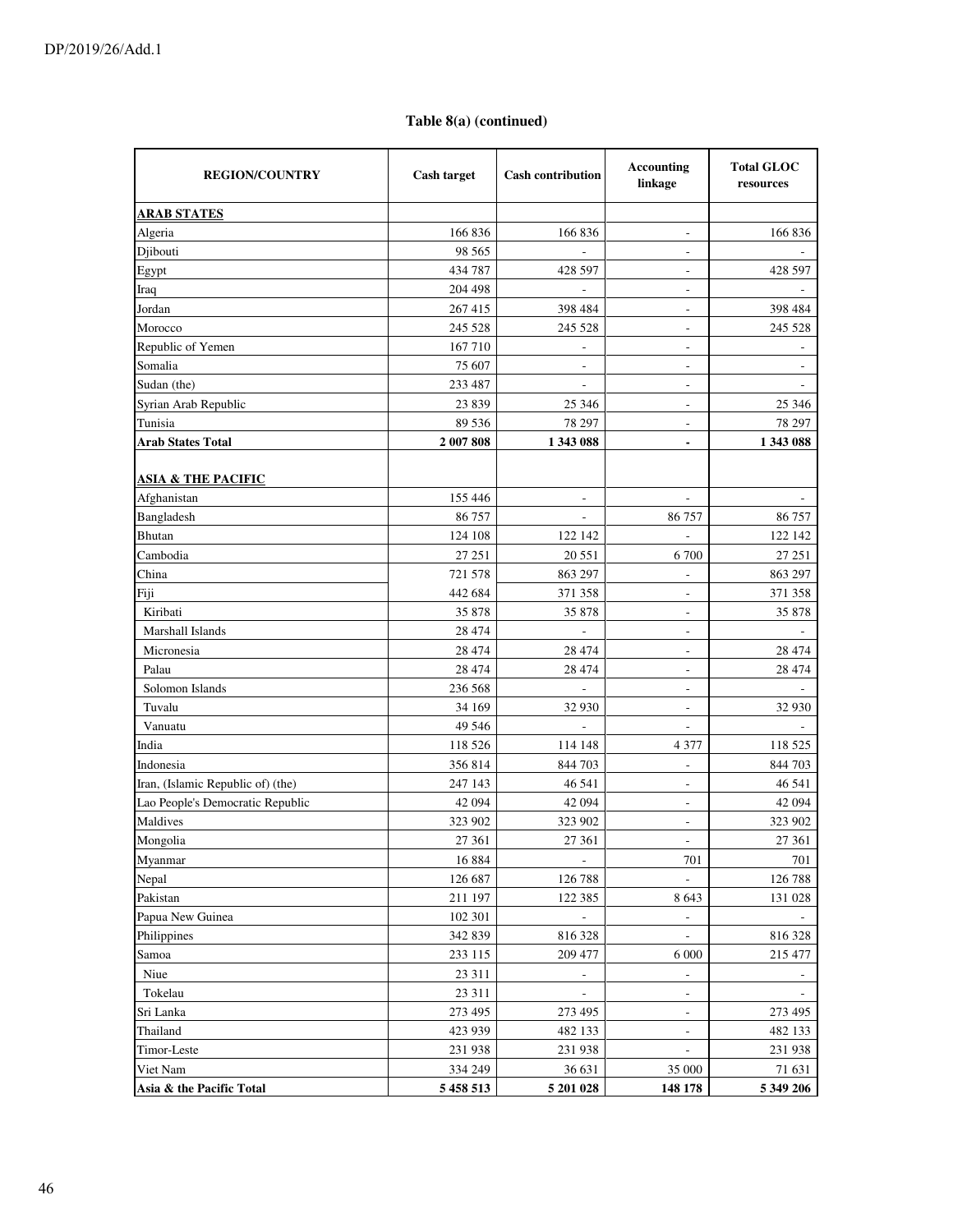# **Table 8(a) (continued)**

| <b>REGION/COUNTRY</b>                    | Cash target  | <b>Cash contribution</b> | <b>Accounting</b><br>linkage | <b>Total GLOC</b><br>resources |
|------------------------------------------|--------------|--------------------------|------------------------------|--------------------------------|
| <b>EUROPE &amp; CIS</b>                  |              |                          |                              |                                |
| Albania                                  | 314 926      | 314 926                  | $\overline{\phantom{a}}$     | 314 926                        |
| Armenia                                  | 190 707      | 155 000                  | $\overline{\phantom{a}}$     | 155 000                        |
| Azerbaijan                               | 378 537      |                          | $\overline{a}$               |                                |
| <b>Belarus</b>                           | 206 728      | 206 728                  | $\overline{\phantom{a}}$     | 206 728                        |
| Bosnia and Herzegovina                   | 339 065      | 339 065                  | L,                           | 339 065                        |
| Georgia                                  | 186 598      | 186 598                  | ÷,                           | 186 598                        |
| Republic of Moldova                      | 184729       | 184 729                  | $\overline{\phantom{a}}$     | 184 729                        |
| Republic of North Macedonia              | 146 156      | ÷,                       | $\overline{\phantom{a}}$     |                                |
| Serbia                                   | 301 888      | 301 888                  | $\overline{\phantom{a}}$     | 301 888                        |
| Tajikistan                               | 114 873      | 50 000                   | $\overline{a}$               | 50 000                         |
| Turkmenistan                             | 118 977      |                          | ٠                            |                                |
| Ukraine                                  | 926 853      | $\overline{\phantom{a}}$ | $\overline{a}$               |                                |
| Uzbekistan                               | 104 516      | $\overline{\phantom{a}}$ | $\overline{\phantom{a}}$     |                                |
| Europe & CIS Total                       | 3 5 14 5 5 3 | 1738934                  | $\overline{\phantom{a}}$     | 1738934                        |
| <b>LATIN AMERICA &amp; THE CARIBBEAN</b> |              |                          |                              |                                |
| <b>Barbados</b>                          | ÷,           | $\overline{\phantom{a}}$ | $\overline{\phantom{a}}$     |                                |
| Dominica                                 | 36 771       | $\overline{\phantom{a}}$ | $\overline{\phantom{a}}$     | $\overline{\phantom{a}}$       |
| Grenada                                  | 36 771       | 36 771                   | $\overline{\phantom{a}}$     | 36 771                         |
| Montserrat                               | 36 771       |                          | ÷,                           |                                |
| Saint Lucia                              | 36 771       | Ĭ.                       | J.                           |                                |
| Saint Vincent                            | 36 771       | $\sim$                   | $\overline{\phantom{a}}$     | $\overline{\phantom{a}}$       |
| Bolivia, Plurinational State of          | 457 505      | $\sim$                   | $\overline{\phantom{a}}$     | $\overline{\phantom{a}}$       |
| Colombia                                 | 341 721      | $\overline{a}$           | $\overline{\phantom{a}}$     |                                |
| Costa Rica                               | 211 681      | 486 116                  | $\overline{\phantom{a}}$     | 486 116                        |
| Cuba                                     | 178 877      |                          | 5 0 0 0                      | 5 000                          |
| Dominican Republic                       | 221 208      | $\overline{a}$           | ÷,                           |                                |
| Ecuador                                  | 217888       | $\sim$                   | $\overline{\phantom{a}}$     |                                |
| El Salvador                              | 216 532      | 216 532                  | $\overline{\phantom{a}}$     | 216 532                        |
| Belize                                   | 202 193      | 62 510                   | $\overline{\phantom{a}}$     | 62 510                         |
| Guatemala                                | 365 964      | 329 429                  | $\overline{\phantom{a}}$     | 329 429                        |
| Guyana                                   | 99 161       | 95 357                   | 3 8 0 4                      | 99 161                         |
| Haiti                                    | 212 096      | Ĭ.                       |                              |                                |
| Honduras                                 | 238 845      | $\overline{\phantom{a}}$ | $\overline{\phantom{a}}$     | $\sim$                         |
| Jamaica                                  | 174 151      | $\overline{\phantom{a}}$ | $\overline{a}$               |                                |
| Nicaragua                                | 80 071       | $\overline{\phantom{a}}$ | $\overline{\phantom{a}}$     | $\overline{\phantom{a}}$       |
| Paraguay                                 | 256 214      | $\blacksquare$           | $\overline{\phantom{a}}$     | $\overline{\phantom{a}}$       |
| Peru                                     | 248 356      | 74 485                   | $\overline{\phantom{a}}$     | 74 485                         |
| Suriname                                 | 148 214      | $\overline{\phantom{a}}$ | $\overline{\phantom{a}}$     |                                |
| Latin America & the Caribbean Total      | 4 054 532    | 1 301 200                | 8 8 0 4                      | 1 310 004                      |
|                                          |              |                          |                              |                                |
| <b>Grand Total</b>                       | 22 460 697   | 12 434 702               | 156 982                      | 12 591 684                     |

**a/** Amounts exclude GLOC payments from Net Contributor Countries (NCC).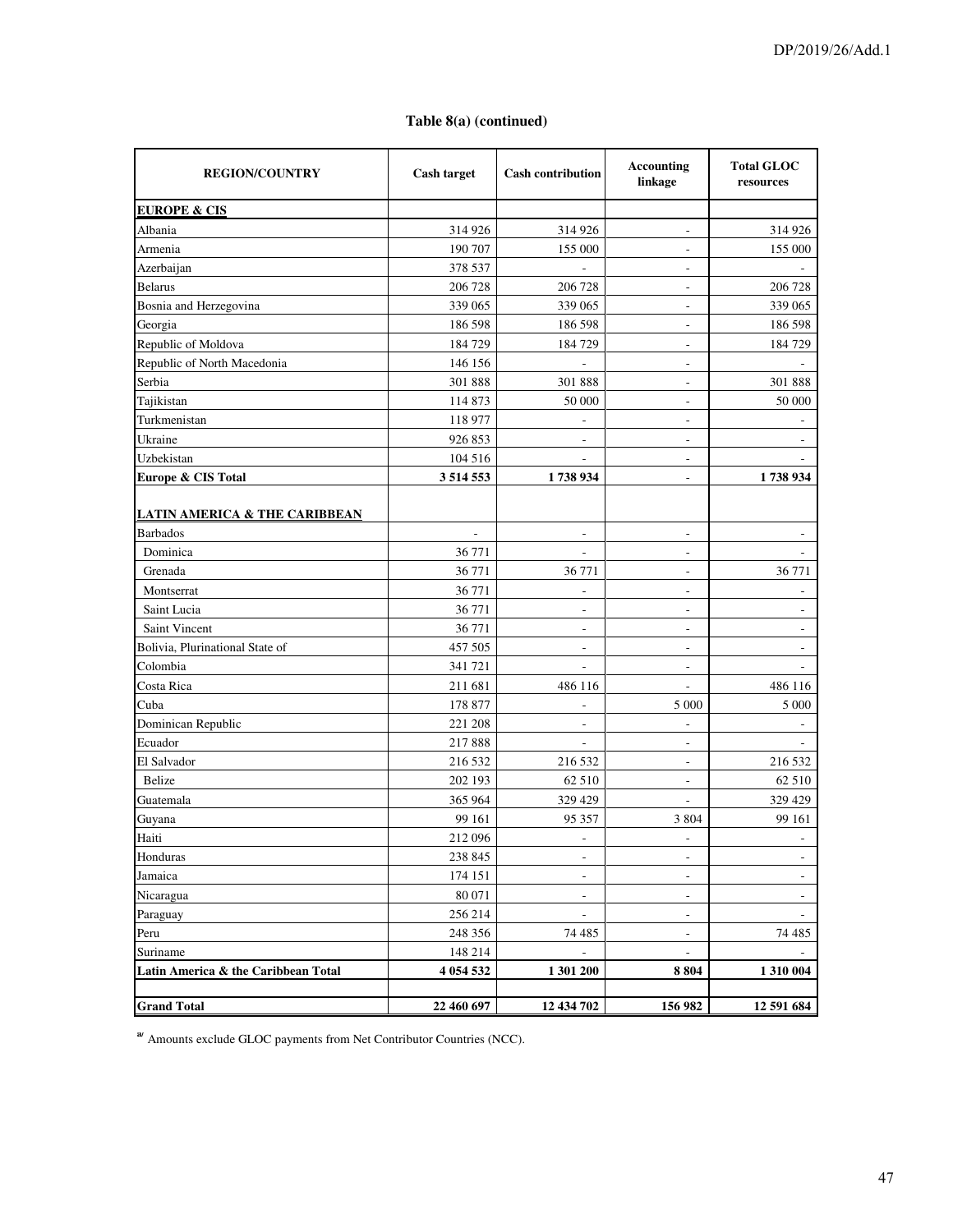|                                                       |                                                             | 2008-2017            |                         |                          |                     |                                                                                                  |                                            | 2018 GLOC                                             |                          |                                       |                               |                               |                                    |                           |
|-------------------------------------------------------|-------------------------------------------------------------|----------------------|-------------------------|--------------------------|---------------------|--------------------------------------------------------------------------------------------------|--------------------------------------------|-------------------------------------------------------|--------------------------|---------------------------------------|-------------------------------|-------------------------------|------------------------------------|---------------------------|
|                                                       | 2014-2018                                                   | GLOC arrears         |                         | gets<br>GLOC tar         |                     |                                                                                                  | GLOC cash payments <sup>a</sup>            |                                                       |                          |                                       |                               | Unpaid/                       |                                    | 2008-2018                 |
| Country                                               | $\begin{array}{c}\text{income} \\ \text{status}\end{array}$ | brought<br>forward   | contribution<br>In-kind | Cash target              | <b>Total target</b> | $\begin{array}{c} \text{related to 2008-} \\ \text{2017 GLOC} \end{array}$<br>Payments<br>target | related to 2018<br>GLOC target<br>Payments | Accounting<br>contribution<br>linkage to<br>voluntary | Total cash               | GLOC paid for<br>2008-2017<br>targets | GLOC paid for<br>2018 targets | (overpaid) 2008-<br>2017 GLOC | (overpaid) 2018<br>Unpaid/<br>GLOC | unpaid GLOC<br>cumulative |
|                                                       |                                                             | Ξ                    | $\odot$                 | $\odot$                  | $(4) = (2) + (3)$   | $\odot$                                                                                          | ⊚                                          | Э                                                     | $L)+(9)+(5) = (8)$       | $(5) = (6)$                           | $10 = (2)+(6)+(7)$            | $(11) = (1)-(9)$              | $(12) = (4) - (10)$                | $(13) = (11)+(12)$        |
| RBA                                                   |                                                             |                      |                         |                          |                     |                                                                                                  |                                            |                                                       |                          |                                       |                               |                               |                                    |                           |
| Angola                                                | ЯÑ                                                          |                      | 1066800<br>0+68+        | 639<br>414<br>397        | 464 439<br>124354   |                                                                                                  |                                            |                                                       | 06088                    |                                       | 066 800<br>137 030            |                               | (12676)<br>397639                  | 397639                    |
| Benin                                                 | U-MIC<br>ПC                                                 | (420645)<br>3815496  |                         |                          |                     |                                                                                                  | 88090                                      |                                                       |                          |                                       |                               | (420645)                      |                                    | 3815496<br>(433321)       |
| Botswana                                              |                                                             | 52585                |                         | 948                      | 161948              | 930159                                                                                           |                                            |                                                       | 930159                   |                                       |                               | (877574)<br>3815496           |                                    | (715626)                  |
| Burkina Faso<br>Burundi                               | E<br>LIC                                                    | (1916527)            | 210776                  | 889<br>$\overline{161}$  | 214665              |                                                                                                  | $\,$                                       | $\,$                                                  |                          | 930 159                               | 210776                        | (1916527)                     | 161948<br>3889                     | (1912638)                 |
| Caneroon                                              | Ц                                                           | 74 769               |                         | 68912                    | 68912               |                                                                                                  | $\blacksquare$                             |                                                       | $\overline{\phantom{a}}$ | $\mathbf{r}$                          |                               | 74769                         | 68912                              | 14368                     |
| Cabo Verde                                            | МC                                                          | 4922683              |                         | 455819                   | 455819              |                                                                                                  |                                            |                                                       |                          | $\mathbf{I}$                          |                               | 4922683                       | 455819                             | 5378502                   |
| Central African Republic                              | ПC                                                          | 1512536              | í.                      | 567<br>102               | 102567              |                                                                                                  |                                            |                                                       |                          | í.                                    | í.                            | 1512536                       | 102567                             | 1615 103                  |
| Chad                                                  | ЭП                                                          | 1683566              |                         | 042<br>151               | 151042              |                                                                                                  |                                            |                                                       |                          |                                       |                               | 1683566                       | ISI 042                            | 1834608                   |
| Comoros                                               | ЭП                                                          | 1626580              | 80710                   | 61913                    | 142623              |                                                                                                  |                                            |                                                       |                          |                                       | 80710                         | 1626580                       | 61913                              | 1688493                   |
| Congo (the)                                           | MIC                                                         | 1272238              | 694 966                 | 273 086                  | 968052              | 189448                                                                                           |                                            | ł,                                                    | 189448                   | 189448                                | 694 966                       | 1 082 790                     | 273 086                            | 1355876                   |
| Côte d'Ivoire                                         | LIC                                                         | 359743               | $\mathbf{r}$            | 244<br>310               | 310244              | 98289                                                                                            | 310 244                                    | $\blacksquare$                                        | 408533                   | 98 289                                | 310 244                       | 261454                        |                                    | 261454                    |
| Democratic Republic of the Congo<br>Equatorial Guinea | <b>TRIC</b>                                                 | 569 001              | $\bar{\mathbf{r}}$      | 734<br>253               | 253734              | 46266                                                                                            | 253734                                     | $\mathbf{I}$                                          | 300 000                  | 46 266                                | 253 734                       | 522735                        |                                    | 522735                    |
|                                                       |                                                             | 4464301              | $\mathbf{I}$            | $\blacksquare$           |                     |                                                                                                  |                                            |                                                       |                          |                                       |                               | 4464301                       |                                    | 4464301                   |
| Eritrea                                               | ПC                                                          |                      | $\blacksquare$          | $611$<br>$\mathfrak{D}$  | 92611               | $\blacksquare$                                                                                   | 92611                                      |                                                       | 92611                    | $\mathbf{r}$                          | 92 611                        |                               |                                    |                           |
| Eswatini                                              | ЯC                                                          | 1990417              | $\mathbf{r}$            | 841<br>351               | 351841              | $\mathbf{r}$                                                                                     | 375 997                                    | $\mathbf{r}$                                          | 375997                   | $\mathbf{r}$                          | 375 997                       | 1990 417                      | (24156)                            | 196626                    |
| Ethiopia                                              | LIC                                                         | 180450               | J.                      | 129935                   | 129935              |                                                                                                  | 129935                                     |                                                       | 129935                   |                                       | 129935                        | 180450                        |                                    | 180450                    |
| Gabon                                                 | U-MIC                                                       | 273854               | ı.                      | í.                       |                     |                                                                                                  |                                            |                                                       |                          | $\mathbf{r}$                          |                               | 273854                        |                                    | 273854                    |
| Gambia                                                | ПC                                                          | 227 327              |                         | 205<br>73                | 73 205              |                                                                                                  |                                            |                                                       |                          |                                       |                               | 227 327                       | 73 205                             | 300 532                   |
| Ghana                                                 | ЭП                                                          | 577044               | 135388                  | 565<br>151               | 286953              |                                                                                                  |                                            |                                                       |                          | $\overline{1}$                        | 135 388                       | 577044                        | 151565                             | 728 609                   |
| Guinea                                                | ЦC                                                          | 1014761              |                         | 775<br>135               | 135775              | 120 000                                                                                          |                                            |                                                       | 120 000                  | 120 000                               |                               | 894761                        | 135775                             | 1030536                   |
| Guinea-Bissau                                         | LIC                                                         | 2604997              |                         | 206<br>131               | 131 206             |                                                                                                  |                                            | ٠                                                     |                          |                                       |                               | 2 604 997                     | 131 206                            | 2736203                   |
| Kenya                                                 | ПC                                                          | 2577                 |                         | 709<br>$\frac{187}{121}$ | 187709              | $\mathbf{r}$                                                                                     | 187709                                     |                                                       | 604 481                  | $\bar{\phantom{a}}$                   | 187709                        | 2577                          |                                    | 2577                      |
| esotho                                                | ЭLI                                                         | (7607)               | 94337                   | 170                      | 215 507             |                                                                                                  | 125 007                                    |                                                       | 125 007                  |                                       | 219344                        | (7607)                        | (3837)                             | (11444                    |
| Jberia                                                | ПC                                                          | 2151458              |                         | 130<br>LI1               | 117130              |                                                                                                  |                                            |                                                       |                          |                                       |                               | 2151458                       | 117130                             | 2 268 588                 |
| Madagascar                                            | <b>PE</b>                                                   | 124 981              |                         | 130020                   | 130020              | 126456                                                                                           | 129382                                     | $\,$                                                  | 255838                   | 126 456                               | 129 382                       | (1475)                        | 638                                | (83)                      |
| Malawi                                                |                                                             | (21380)              | 57540                   | J.                       | 57540               |                                                                                                  |                                            |                                                       |                          |                                       | 57 540                        | (21380)                       |                                    | (21380                    |
| Mali                                                  | ЭLI                                                         | 1116680              |                         | 799<br>216               | 216799              |                                                                                                  |                                            | ı                                                     |                          | ï                                     |                               | 116 680                       | 216799                             | 1333479                   |
| Mauritania                                            | LIC                                                         | 114098               |                         | 25 127                   | 25 127              |                                                                                                  |                                            |                                                       |                          |                                       | $\mathbf{r}$                  | 114098                        | 25 127                             | 139 225                   |
| Mauritius                                             | U-MIC                                                       | 2393632              |                         |                          |                     |                                                                                                  |                                            |                                                       |                          |                                       |                               | 2393632                       |                                    | 2393632                   |
| Mozambique                                            | DГ                                                          | 2259356              | 47789                   | 325<br>135               | 183 114             | 48573                                                                                            |                                            |                                                       | 573<br>48                | 573<br>48                             | 47 789                        | 2210783                       | 135 325                            | 2346108                   |
| Nambia                                                | <b>NIC</b>                                                  | 612850<br>6 140 45   | 81866<br>273639         | 506<br>204<br>$\Xi$      | 147070<br>391 145   |                                                                                                  |                                            |                                                       |                          |                                       | 81866<br>273 639              | 612850<br>6 140 457           | 117506<br>65 204                   | 678054<br>6257963         |
| Nigeria<br>Niger                                      | ЯE                                                          | 5983035              | 462179                  | 946<br>65                | 199 125             |                                                                                                  |                                            |                                                       | r.                       | $\mathbf{r}$                          | 462 179                       | 5983035                       | 736946                             | 6719981                   |
| Rwanda                                                | ПC                                                          | 1013412              | 424 491                 |                          | 424 491             |                                                                                                  |                                            |                                                       | $\mathbf{I}$             | $\mathbf{I}$                          | 424 491                       | 1013412                       |                                    | 1013412                   |
| Sao Tome and Principe                                 |                                                             | 1291081              |                         | í.                       | 189584              |                                                                                                  |                                            |                                                       | J.                       | $\mathbf{r}$<br>$\blacksquare$        | $\overline{\phantom{a}}$      | 1291081                       | 189584                             | 1480665                   |
| Senegal                                               | <b>PE</b>                                                   | 2016708              |                         | 189584                   | 156550              |                                                                                                  |                                            |                                                       |                          |                                       |                               | 2016708                       | 156550                             | 2173258                   |
| Sierra Leone                                          | ПC                                                          | 155865               |                         | 900 601                  | 109046              |                                                                                                  |                                            |                                                       |                          |                                       |                               | 155865                        | 109046                             | 26491                     |
| South Africa                                          | <b>NIC</b>                                                  | (41967)              | 188557                  | 506 448                  | 695005              | 476527                                                                                           | 351<br>471                                 |                                                       | 87878                    | 476 527                               | 659 908                       | (896 198)                     | 35097                              | (86110)                   |
| South Sudan                                           | LIC                                                         | 1928 944             |                         | 258 040                  | 258040              |                                                                                                  |                                            |                                                       |                          |                                       |                               | 1928 944                      | 258040                             | 2186984                   |
| logo                                                  | ПC                                                          | 251416               | 72315                   |                          | 148064              | 167500                                                                                           |                                            |                                                       | 167500                   | 167500                                | 72315                         |                               | <b>674</b> SL                      | 159 665                   |
| Uganda                                                | LIC                                                         | 2699593              |                         | 962<br>257               | 257962              |                                                                                                  |                                            |                                                       |                          |                                       |                               | 2699593                       | 257962                             | 2957555                   |
| United Republic of Tanzania                           | LIC                                                         | 866 867              | 364780                  |                          | 364780              |                                                                                                  |                                            |                                                       |                          |                                       | 364780                        | 498938                        |                                    | 498938                    |
| Zambia                                                | LIC                                                         | 147885               |                         | 866<br>419               | 419866              | 297 594                                                                                          | 469 624                                    |                                                       | 767 218                  | 297 594                               | 469 624                       | (149709)                      | (8579)                             | (199467)                  |
| Zimbabwe                                              | ПC                                                          | 746856<br>58 551 026 |                         | 768<br>216               | 216768              | 367452                                                                                           | 216768                                     |                                                       | 1 584 220                | 1367452                               | 216768                        | (620596)                      |                                    | (620596)                  |
| RBA Total                                             |                                                             |                      | 4305073                 | 294<br>7425              | 11730367            | 3868264                                                                                          | 2850452                                    |                                                       |                          |                                       | 7155525                       | 54 682 762                    | 4574842                            | 59 257 604                |

### DP/2019/26/Add.1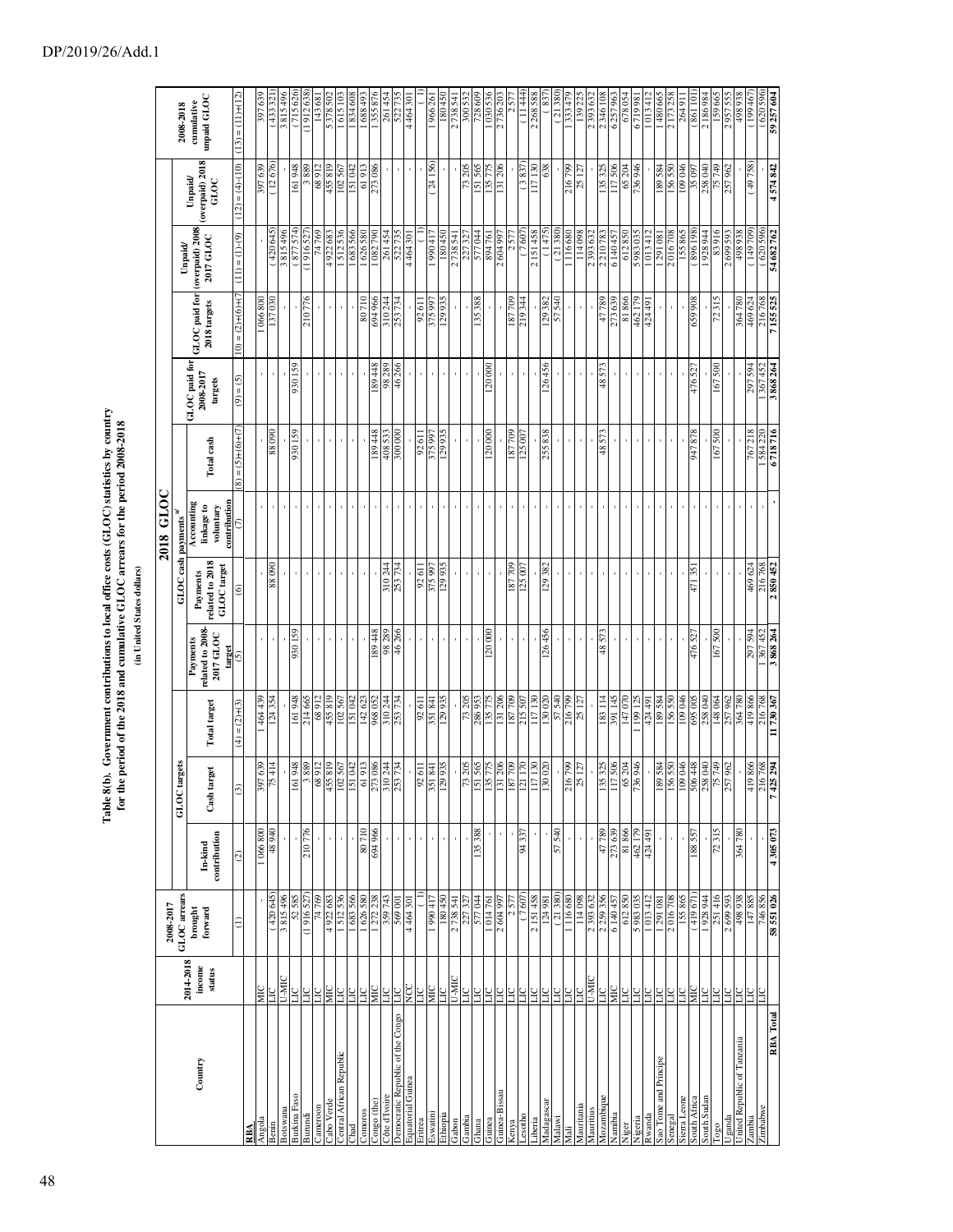${\bf Table\ 8(b)\ (continued)}$ **Table 8(b) (continued)**

|                                          |                     | 2008-2017                                   |                         |                                |                     |                                                     |                                            | 2018 GLOC                                             |                          |                                       |                            |                                             |                                    |                               |
|------------------------------------------|---------------------|---------------------------------------------|-------------------------|--------------------------------|---------------------|-----------------------------------------------------|--------------------------------------------|-------------------------------------------------------|--------------------------|---------------------------------------|----------------------------|---------------------------------------------|------------------------------------|-------------------------------|
|                                          | 2014-2018           | GLOC arrears                                |                         | GLOC targets                   |                     |                                                     |                                            | GLOC cash payments <sup>a/</sup>                      |                          |                                       |                            | Unpaid/                                     |                                    | 2008-2018                     |
| $_{\rm Country}$                         | income<br>status    | ${\bf forward}$<br>brought                  | contribution<br>In-kind | Cash target                    | <b>Total target</b> | related to 2008-<br>2017 GLOC<br>Payments<br>target | related to 2018<br>GLOC target<br>Payments | contribution<br>Accounting<br>linkage to<br>voluntary | Total cash               | GLOC paid for<br>2008-2017<br>targets | 2018 targets               | GLOC paid for (overpaid) 2008-<br>2017 GLOC | (over paid) 2018<br>Unpaid<br>GLOC | unpaid GLOC<br>cunulative     |
|                                          |                     | $\in$                                       | $\widehat{c}$           | $\odot$                        | $(4) = (2) + (3)$   | $\odot$                                             | $\widehat{\circ}$                          | $\epsilon$                                            | $(8) = (5)+(6)+(7)$      | $(5) = (6)$                           | $(7)(6) + (6) + (6) + (7)$ | $(11) = (1)-(9)$                            | $(12) = (4) - (10)$                | $(13) = (11)+(12)$            |
| Afghanistan<br>RBAP                      | <b>TIC</b>          | 3 008 062                                   |                         | 155446                         | 155446              |                                                     |                                            |                                                       |                          |                                       |                            | 3 008 062                                   | 155446                             | 3 163 508                     |
| Bangladesh                               |                     | 325 081                                     |                         | 86757                          | 86757               | 16389                                               |                                            | 86757                                                 | 103146                   | 16389                                 | 86757                      | 308692                                      |                                    | 308 692                       |
| Bhutan                                   | <b>DIN</b>          | 291 205                                     | 15797                   | 124 108                        | 139 905             |                                                     | 122 142                                    |                                                       | 142<br>122               |                                       | 137939                     | 291 205                                     | 966                                | 293 171                       |
| Cambodia                                 | ЛC                  | (6700)                                      |                         | 27251                          | 27 25 1             |                                                     | 20551                                      | 6700                                                  | 27 251                   |                                       | 27 251                     | (6700)                                      |                                    | (6,700.00)                    |
| China                                    | МC                  | 505817                                      |                         | 721 578                        | 721578              |                                                     | 863 297                                    |                                                       | 863 297                  |                                       | 863 297                    | 505817                                      | (141719)                           | (647, 536.00)                 |
| Democratic People's Republic<br>of Korea |                     | (51253)                                     | 61 121                  |                                | 61 121              |                                                     |                                            |                                                       |                          |                                       | 61 121                     | (51 253)                                    |                                    | (51253)                       |
| Ē                                        | <b>TR</b>           | 49094                                       |                         | 442684                         | 442 684             |                                                     | 371358                                     |                                                       | 358<br>371               |                                       | 358<br>$\overline{371}$    | 49094                                       | 326<br>$\overline{7}$              | 120420                        |
| Kiribati                                 | ЯC                  | 69464                                       |                         | 35878                          | 35878               | 125 213                                             | 35878                                      |                                                       | 161 091                  | 125 213                               | 35878                      | (55749)                                     |                                    | (55749)                       |
| Marshall Islands                         |                     | 109730                                      |                         | 28474                          |                     |                                                     |                                            |                                                       |                          |                                       |                            | 109730                                      | 28474                              |                               |
| Micronesia                               | <b>JIN</b><br>JIN   | 39817                                       | ï                       | 28474                          | 28 474<br>28 474    | $\mathbf{I}$                                        | 28474                                      | $\mathbf{I}$                                          | 28474                    |                                       | 28 474                     | 39817                                       |                                    | 138 204                       |
| Nauru                                    | МC                  | 52158                                       |                         |                                |                     |                                                     |                                            |                                                       |                          |                                       |                            | 52158                                       |                                    | 52158                         |
| Palau                                    | МC                  | 1496230                                     |                         | 28474                          | 28474               | 188 Z01                                             | 28 474                                     |                                                       | 28474<br>102881          |                                       | 28 474                     | 393 349                                     |                                    | 1629917                       |
| Solomon Islands<br>Tonga                 | ПC                  | (36980)                                     | 54 303                  | 236568                         | 236568              |                                                     |                                            |                                                       |                          | 102881                                |                            | (36980)                                     | 236568                             | (36980)                       |
| Tuvalu                                   | <b>ZIE</b>          | 328 385                                     |                         | 34169                          | 54 303<br>34 169    | 19960                                               | 32930                                      | $\mathbf{I}$                                          | 52890                    | 19 960                                | 54 303<br>32 930           | 308425                                      | 1239                               | 309 664                       |
| Vanuatu                                  |                     | 394074                                      |                         | 975.61                         | 49546               | 163078                                              |                                            |                                                       | 163078                   | 163 078                               |                            | 230996                                      | 49546                              | 280 542                       |
| India                                    | <b>NIC</b>          | (339922)                                    | 186 699                 | 18526                          | 305 225             | 278392                                              | 114 148                                    | 57<br>4                                               | 39691                    | 392<br>278                            | 224<br>305                 | (618314)                                    |                                    | (618313)                      |
| Indonesia                                | <b>NIC</b>          | (104965)                                    |                         | 356814                         | 356814              |                                                     | 844 703                                    |                                                       | 844 703                  |                                       | 844 703                    | (104965)                                    | (487889)                           | (1537544)                     |
| Iran (Islamic Republic of) (the)         | <b>AR</b>           | 6 295 521                                   |                         | 17 143<br>$\mathbb{Z}$         | 247 143<br>149 446  |                                                     | 46 541<br>42 094                           |                                                       | 46 541<br>42 094         |                                       | 46 541                     | 6 295 52                                    | 200 602                            | 6496123                       |
| Lao People's Democratic Republic         |                     |                                             | 107352                  | 12094                          |                     |                                                     |                                            |                                                       |                          |                                       | 149 446                    |                                             |                                    |                               |
| Malaysia<br>Maldives                     | U-MIC<br>ЫC         | (341957)<br>848 383                         |                         | 323 902<br>f                   | 323 902             |                                                     | 323 902                                    |                                                       | 323 902                  |                                       | 323 902                    | 848 383<br>(341957                          |                                    | (341957)<br>848 383           |
| Mongolia                                 | МC                  | (16986)                                     | 106952                  | 27361                          | 134313              | $\mathbf{I}$<br>r.                                  | 27361                                      |                                                       | 27 36 I                  |                                       | 134 313                    | (16986)                                     |                                    | (16986)                       |
| Myanma                                   |                     | 1223590                                     | 80992                   | 16884                          | 97876               |                                                     |                                            | $\overline{701}$                                      | ā                        |                                       | 81693                      | 223 590                                     | 16183                              | 1239773                       |
| Nepal                                    | ЯE                  | (83)                                        |                         | 126 687                        | 126687              | $\blacksquare$                                      | 126788                                     |                                                       | 126788                   |                                       | 126788                     | $\left( \frac{83}{2} \right)$               | $\left( \frac{101}{2} \right)$     | (184)                         |
| Pakistan                                 | ЯE                  | 815                                         |                         | 11 197<br>ಸ                    | 211 197             |                                                     | 122385                                     | 8643                                                  | 131028                   |                                       | 131 028                    | 815                                         | 80169                              | 80984                         |
| Papua New Guinea                         |                     | 520 321                                     |                         | 102301                         | 102 301             | r.                                                  |                                            |                                                       |                          |                                       |                            | 520 321                                     | 102301                             | 622 622                       |
| Philippines                              | Я                   | (846540)                                    |                         | 342839<br>233 115              | 342839              | $\,$                                                | 816328                                     |                                                       | 816328                   |                                       | 816328                     | (846540)                                    | (473, 489)                         | (1320029)                     |
| Cook Islands<br>Samoa                    | U-MIC<br>МC         | (254047)<br>62451                           |                         |                                | 233 115             |                                                     | 209 477                                    | 6000                                                  | 215 477                  |                                       | 215 477                    | 254047                                      | 17638                              | 236 409<br>62451              |
| Niue                                     |                     | 2473                                        |                         | 23311                          | 23311               |                                                     |                                            |                                                       |                          |                                       |                            | 2473<br>62451                               |                                    | 25784                         |
| Tokelau                                  | <b>U-MIC</b><br>MIC | 119611                                      |                         | 23311                          | 23311               |                                                     |                                            |                                                       |                          |                                       |                            | 119611                                      | $\frac{23311}{23311}$              | 142922                        |
| Sri Lanka                                | МC                  | 195 144                                     | 86684                   | 273 495                        | 352 493             | 58784                                               | 273 495                                    |                                                       | 332279                   | 58784                                 | 352 493                    | 136360                                      |                                    | 136360                        |
| Phailand                                 | МC                  | (289919)                                    |                         | 423939                         | 423939              |                                                     | 482133                                     | r.                                                    | 482133                   |                                       | 482 133                    | (289919)                                    | 194)<br>(58)                       | (348113)                      |
| Timor-Leste<br>Viet Nam                  | МC<br>LIC           | (388)                                       | 70 224                  | 231938                         | 302162<br>334 249   |                                                     | 231938                                     |                                                       | 231938                   |                                       | 302 162                    | (388)                                       |                                    | (388)                         |
| <b>RBAP</b> Total                        |                     | 112927<br>11804290                          | 762438                  | 334 249<br>5 458 513           | 6220951             | 390 708                                             | $\frac{36631}{5201028}$                    | $\frac{35000}{148178}$                                | $\frac{462339}{6504611}$ | $\frac{390\ 708}{1\ 155\ 405}$        | $\frac{71631}{6111644}$    | $\frac{(277\,781)}{10\,648\,885}$           | $\frac{262618}{109307}$            | $\frac{(15,163)}{10,758,192}$ |
| <b>RBAS</b>                              |                     |                                             |                         |                                |                     |                                                     |                                            |                                                       |                          |                                       |                            |                                             |                                    |                               |
| Algeria                                  | МC                  | 4320097                                     |                         | 166836                         | 166836              | 383164                                              | 166836                                     |                                                       | 550000                   | 383 164                               | 166836                     | 3936933                                     |                                    | 3936933                       |
| Djibouti                                 |                     | 784 365                                     |                         | 98565                          | 98565               |                                                     |                                            |                                                       | 184 280                  | 184 280                               |                            | 600085                                      | 98565                              | 1698650                       |
| Egypt                                    | <b>JIN</b>          | 57167                                       | ï                       | 434 787                        | 434787              | 184 280<br>400 853                                  | 428 597                                    | $\mathbf{r}$                                          | 829 450                  | 400853                                | 428 597                    | (343686)                                    | 6190                               | (337496)                      |
| Iraq                                     | ЯE                  | 408006                                      |                         | 204 498                        | 204 498             |                                                     |                                            |                                                       |                          |                                       |                            | 408 006                                     | 204 498                            | 612504                        |
| Jordan                                   | МC                  | 308 237                                     |                         | 267415                         | 267415              |                                                     | 398 484                                    |                                                       | 398 484                  |                                       | 398 484                    | 308 237                                     | (131069)                           | 177168                        |
| Lebanon                                  | U-MIC               | 4813514                                     |                         |                                |                     | 1 002 594                                           |                                            |                                                       | 1 002 594                | 1 002 594                             |                            | 3810920                                     |                                    | 3810920                       |
| Morocco                                  | МC                  | 974 808                                     |                         | 245 528                        | 245 528             | 133897                                              | 245 528                                    |                                                       | 379 425                  | 897<br>133                            | 245 528                    | 674849                                      |                                    | 648469                        |
| Somalia                                  | LIC                 | 3 203 688                                   |                         | 75 607                         | 75 607              |                                                     |                                            |                                                       |                          |                                       |                            | 3 203 688                                   | 75 607                             | 3 279 295                     |
| Sudan (the)                              | <b>JIN</b>          | 1534012                                     | 80986                   | 233 487<br>23 839              | 23839<br>314473     |                                                     |                                            |                                                       |                          |                                       | 80 986<br>25 346           | 1534012                                     | 233 487                            | 1767499                       |
| Syrian Arab Republic                     |                     | 2 200 175                                   |                         | 89536                          | 89586               |                                                     | 25346<br>78 297                            |                                                       | 25346<br>103 642         |                                       | 78 297                     | 2 200 175                                   | (1507)<br>11239                    | 2198668<br>2680829            |
| Tunisia<br>Yemen                         | <b>AR</b>           |                                             |                         |                                |                     |                                                     |                                            |                                                       |                          |                                       |                            | 2669590                                     |                                    |                               |
| RBAS Total                               |                     | 2 694 935<br>1 967 624<br><b>24 100 566</b> | 80,986                  | $\frac{167\,710}{2\,007\,808}$ | 167710<br>2088 794  | 25 345<br>239 394<br>2 369 527                      | 1343088                                    |                                                       | 3712 615                 | 25 345<br>239 394<br>2 369 527        | 1424074                    | 1728 230<br>21 731 039                      | 167710                             | 1895 940                      |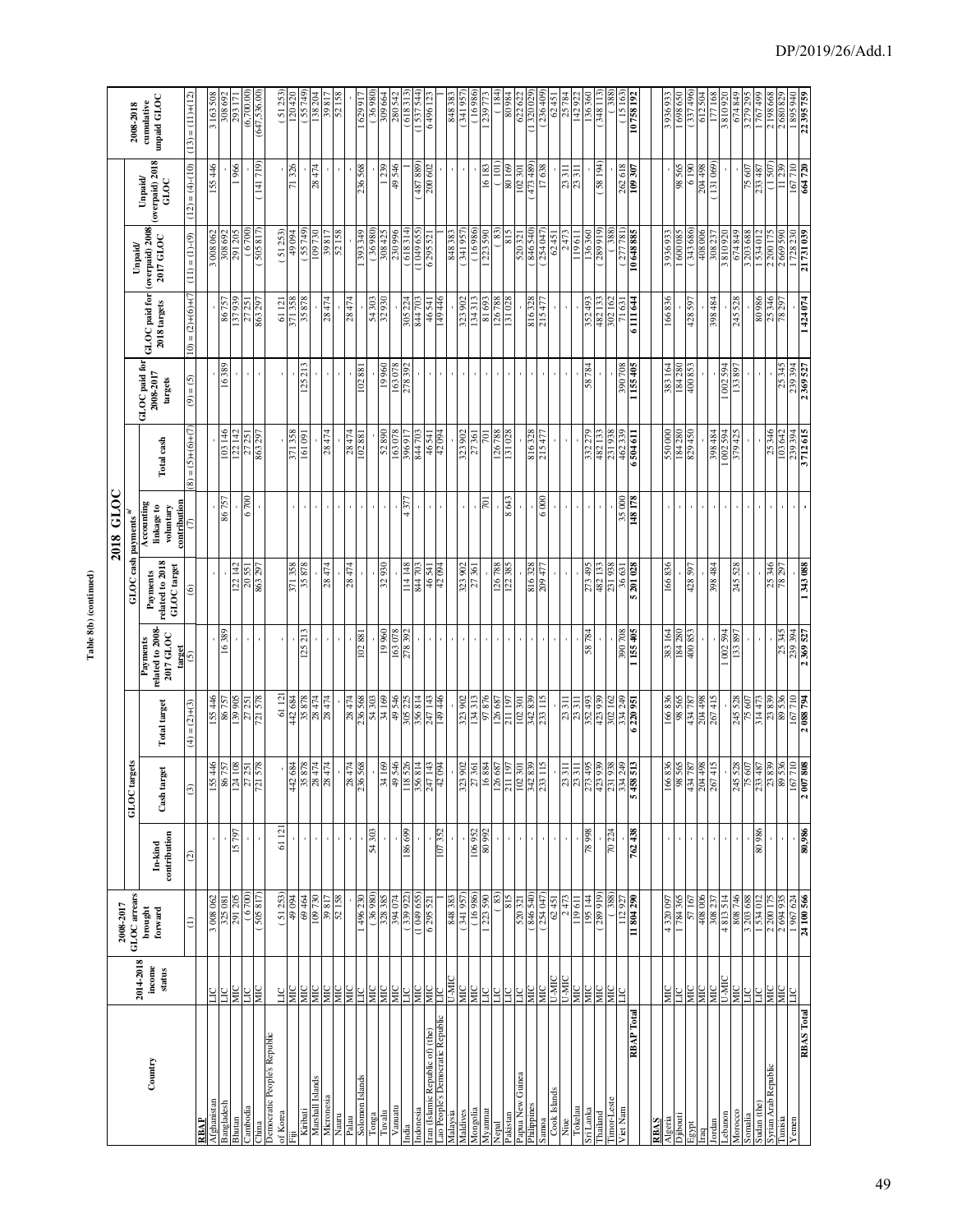|                                                  |                   | 2008-2017                  |                         |                        |                         |                                           |                                              | 2018 GLOC                                             |                      |                                       |                                               |                          |                                   |                           |
|--------------------------------------------------|-------------------|----------------------------|-------------------------|------------------------|-------------------------|-------------------------------------------|----------------------------------------------|-------------------------------------------------------|----------------------|---------------------------------------|-----------------------------------------------|--------------------------|-----------------------------------|---------------------------|
|                                                  | 2014-2018         | GLOC arrears               |                         | targets<br>GLOC        |                         |                                           | GLOC cash payments <sup>ar</sup>             |                                                       |                      |                                       |                                               | Unpaid/                  |                                   | 2008-2018                 |
| Country                                          | income<br>status  | brought<br>${\bf forward}$ | contribution<br>In-kind | target<br>Cash t       | <b>Total target</b>     | related to 2008-<br>2017 GLOC<br>Payments | related to $2018$<br>GLOC target<br>Payments | contribution<br>Accounting<br>linkage to<br>voluntary | Total cash           | GLOC paid for<br>2008-2017<br>targets | GLOC paid for (overpaid) 2008<br>2018 targets | 2017 GLOC                | (overpaid) 2018<br>Unpaid<br>GLOC | unpaid GLOC<br>cunulative |
|                                                  |                   | $\ominus$                  | $\widehat{\infty}$      |                        | $(4) = (2)+(3)$         | target<br>$\widehat{\mathcal{O}}$         | $\circledcirc$                               | $\varepsilon$                                         | $(8) = (5)+(6)+(7)$  | $(5) = (6)$                           | $10+6+(2)(6)+(7)$                             | $(11) = (1)-(9)$         | $(12) = (4)-(10)$                 | $(13) = (11)+(12)$        |
| Albania<br>RBEC                                  | МC                | 81389                      |                         | 14926                  | 314926                  | 16624                                     | 314926                                       |                                                       | 331550               | 16624                                 | 314926                                        | 64765                    |                                   | 64765                     |
| Armenia                                          | МC                | 972155                     | 175881                  | 90707                  | 366588                  |                                           | 155000                                       | $\bar{1}$                                             | 155000               |                                       | 330 881                                       | 972155                   | 35707                             | 1007862                   |
| Azerbaijan                                       | ЯC                | 2512130                    | 116822                  | 578 537                | 495359                  |                                           |                                              |                                                       |                      |                                       | 116822                                        | 2512130                  | 537<br>378                        | 2890667                   |
| <b>Belarus</b>                                   | МC                | 139                        | 306 591                 | 206728                 | 513319                  |                                           | 206728                                       | $\bar{1}$                                             | 206728               |                                       | 513319                                        | 139                      |                                   | 139                       |
| Bosnia and Herzegovina                           | МC                | 3 523 263                  |                         | 39064                  | 339064                  | 516158                                    | 339 065                                      |                                                       | 855 223              | 516158                                | 339 065                                       | 3 007 105                |                                   | 3 007 104                 |
| Georgia                                          | МC                | 251998                     | 281 283                 | 86598                  | 467881                  | 51 640                                    | 186598                                       | r.                                                    | 238 238              | 51 640                                | 467881                                        | 200 358                  |                                   | 200 358                   |
| Kazakhstan                                       | U-MIC             | 1237219                    |                         |                        |                         |                                           |                                              |                                                       |                      |                                       |                                               | 1237219                  |                                   | 1237219                   |
| Kyrgyzstan                                       | U-MIC<br>LIC      | 2389579                    | 200176                  |                        | 200176                  |                                           |                                              |                                                       |                      |                                       | 200 176                                       | 2389579                  |                                   | 2389579                   |
| Republic of Moldova<br>Montenegro                | ЙC                | 25325                      | 278 240                 | 84729                  | 462969                  | 25 911                                    | 184729                                       | $\mathbf{r}$                                          | 210 640              | 25 911<br>$\mathbf{I}$                | 462 969                                       | (586)                    |                                   | 586)                      |
| Republic of North Macedonia                      | МIС               | 5572330                    |                         | 146 156                | 146156                  |                                           |                                              | r.                                                    |                      |                                       |                                               | 5572330                  | 146156                            | 5718486                   |
| Serbia                                           | ЯK                | 998 LHO +                  | 181181                  | 888 108                | 483069                  |                                           | 301888                                       |                                                       | 888 105              |                                       | 483 069                                       | 4 047 366                |                                   | 4 047 366                 |
| <b>Tajikistan</b>                                | LIC               | 139 027                    | 27160                   | 114873                 | 142033                  |                                           | 50000                                        |                                                       | 50000                |                                       | 77 160                                        | 139 027                  | 64873                             | 203 900                   |
| Turkey                                           | U-MIC             |                            |                         |                        |                         |                                           |                                              |                                                       |                      | $\mathbf{r}$                          |                                               |                          |                                   |                           |
| Turkmenistan                                     | <b>MIC</b>        | 1310064                    | 127 117                 | 118977                 | 246 094                 |                                           |                                              |                                                       |                      |                                       | 127 117                                       | 1310064                  | 118977                            | 1429041                   |
| Ukraine                                          | <b>SIT</b>        | 230 605                    | 137546<br>320318        | 104516<br>26853        | 064399<br>424834        |                                           |                                              | i.                                                    |                      |                                       | 546<br>320 318<br>$\overline{137}$            | 230 605<br>464988        | 104516<br>926853                  | 157458                    |
| RBEC Total<br>Uzbekistan                         |                   | 464 988<br>22 757 577      | 2152315                 | 514552<br>3            | 5 666 867               | 610333                                    | 738934                                       | $\mathbf{I}$                                          | 2 349 267            | 610333                                | 3891249                                       | 22 147 244               | 1775618                           | 23 922 862                |
|                                                  |                   |                            |                         |                        |                         |                                           |                                              |                                                       |                      |                                       |                                               |                          |                                   |                           |
| RBLAC                                            |                   |                            |                         |                        |                         |                                           |                                              |                                                       |                      |                                       |                                               |                          |                                   |                           |
| Argentina                                        | U-MIC             | 59                         |                         |                        |                         |                                           |                                              |                                                       |                      |                                       |                                               | 59                       |                                   | 59                        |
| Antigua and Barbuda<br>Barbados                  | U-MIC<br>NCC      | 80452                      | 407164                  |                        | 407164                  |                                           | $\bar{1}$                                    | $\mathbf{r}$                                          | $\,$                 |                                       | 407164                                        | 80452                    |                                   | 80452                     |
| Dominica                                         | ЫC                | 397567                     |                         | 36771                  | 36771                   |                                           |                                              |                                                       |                      |                                       |                                               | 397 567                  | 36771                             | 434338                    |
| Grenada                                          | MIC               | 274816                     |                         | 36771                  | 36771                   |                                           | 36771                                        |                                                       | 36771                |                                       | 36771                                         | 274816                   |                                   | 274816                    |
| Montserrat                                       | U-MIC<br>U-MIC    | 134 389)                   |                         | 36771                  | 36771                   |                                           |                                              |                                                       |                      |                                       |                                               | (134389)                 | 36771                             | (97618)                   |
| Saint Kitts and Nevis                            |                   | 6634                       | $\mathbf{I}$            |                        |                         | 6634                                      | $\bar{1}$                                    | $\mathbf{I}$                                          | 6634                 | 6634                                  | ł.                                            |                          |                                   |                           |
| Saint Lucia                                      | МC                | 91311                      |                         | 36771                  | 36771                   |                                           |                                              |                                                       |                      |                                       |                                               | 91 31 I                  | 36771                             | 128 082                   |
| Saint Vincent                                    | МC                | 607780                     |                         | 171<br>36 <sup>°</sup> | 771<br>36               |                                           |                                              |                                                       | r.                   |                                       | r.                                            | 780<br>607               | F<br>36                           | 644551                    |
| Bolivia, Plurinational State of<br>Brazil        | U-MIC<br>МC       | 2039332                    |                         | 57504                  | 457504                  |                                           |                                              |                                                       | $\mathbf{I}$         |                                       |                                               | 2039332                  | 457504                            | 2496836                   |
| Ğ                                                | Trans NCC         | 2553793                    |                         |                        |                         |                                           |                                              | $\mathbf{r}$                                          | $\mathbf{r}$         |                                       |                                               | 2553793                  |                                   | 2553793                   |
| Colombia                                         | МC                | 3312472                    |                         | 341721                 | 341721                  |                                           |                                              |                                                       |                      | J.                                    |                                               | 3312472                  | 341721                            | 3654193                   |
| Costa Rica                                       | МC                | (387,336)                  |                         | 211681                 | 681<br>211              |                                           | 486116                                       |                                                       | 486116               | í.                                    | 486 116                                       | (387336)                 | 274 435)                          | (661771                   |
| Cuba                                             | МIС               | 3 062 790                  |                         | 78877                  | 178877                  |                                           |                                              | 5000                                                  |                      |                                       | 5 000                                         | 3 062 790                | 173 877                           | 3236667                   |
| Dominican Republic                               | <b>NIC</b><br>NIC | 4284138                    | 59188                   | 221 208                | 280396                  | 305 597                                   |                                              |                                                       | 305 597              | 305 597                               | 59188                                         | 3978541                  | 221 208                           | 4199749                   |
| El Salvador<br>Ecuador                           | МC                | 2 308 144                  |                         | 217888                 | 888<br>216532<br>217    | 2 275 017<br>284 207                      | 216532                                       | $\,$                                                  | 2 491 549<br>284 207 | 2 275 017<br>284 207                  | 216 532                                       | 2023937                  | 217888                            | (27010)<br>2241825        |
| Belize                                           | ЯC                | 2 248 007                  | 9413                    | 216532<br>202 193      | 606<br>$\overline{211}$ |                                           | 62510                                        |                                                       | 62510                |                                       | 923                                           | $\frac{(27010)}{275624}$ | 139 683                           | 415 307                   |
| Guatemala                                        | МC                | (16027)                    |                         | 365964                 | 365 964                 |                                           | 329 429                                      |                                                       | 329 429              |                                       | 329 429                                       | (16027)                  | 36535                             | 20508                     |
| Guyana                                           | ЯC                | 1094                       | 90390                   | 99 161                 | 189551                  |                                           | 95357                                        | 3804                                                  | 99 161               |                                       | 189551                                        | 1094                     |                                   | 1094                      |
| Haiti                                            | LIC               | 158220                     |                         | 212096                 | 212096                  | 847198                                    |                                              |                                                       | 847198               | 847 198                               |                                               | 311022                   | 212096                            | 523 118                   |
| Honduras                                         | ЯK<br>ЯC          | 2 215 443<br>2932437       | 380 408                 | 238845<br>151 b7       | 238845<br>554559        |                                           |                                              |                                                       |                      |                                       | 380 408                                       | 2 215 443<br>2932437     | 238845<br>174151                  | 2454288<br>3106588        |
| Nicaragua<br>Jamaica                             | ЦC                | 233764                     | 471                     | 80071                  | 80 542                  |                                           |                                              |                                                       |                      |                                       | 471                                           | 233764                   | 80071                             | 313835                    |
| Panama                                           | U-MIC             |                            |                         |                        |                         |                                           |                                              | $\mathbf{r}$                                          | $\mathbf{r}$         | $\mathbf{r}$                          |                                               |                          |                                   |                           |
| Paraguay                                         | МIC               | 2386145                    |                         | 56214                  | 256 214                 |                                           |                                              | í.                                                    |                      |                                       |                                               | 2386145                  | 256214                            | 2642359                   |
| Peru                                             | МC                | (1216768)                  |                         | 248 356                | 248 356                 | 220779                                    | 74 485                                       | $\bar{1}$                                             | 295 264              | 220 779                               | 74 485                                        | (1437547)                | 173871                            | (1263676)                 |
| Suriname                                         | ЯC                | 1759025                    | 20 644                  | 48214                  | 168858                  |                                           |                                              |                                                       |                      |                                       | 20 644                                        | 1759025                  | 148 214                           | 1907239                   |
| Uruguay                                          | Trans NCC         | (699887)                   |                         |                        |                         |                                           |                                              |                                                       |                      |                                       |                                               | (699887)                 |                                   | (699887)                  |
| Venezuela, Bolivarian Republic of<br>RBLAC Total | U-MIC             | 30 297 670<br>523031       | 967 678                 | 54531<br>$\frac{1}{4}$ | 5 022 209               | 3939432                                   | 1301200                                      | 8804                                                  | 5 249 436            | 3939432                               | 2277 682                                      | 26358238<br>523031       | 2744527                           | 523031<br>29 102 765      |
|                                                  |                   |                            |                         |                        |                         |                                           |                                              |                                                       |                      |                                       |                                               |                          |                                   |                           |
| <b>Grand Total</b>                               |                   | 147511129                  | 8268490                 | 22 460 698             | 30729188                | 11942961                                  | 12434702                                     | 156982                                                | 24 534 645           | 11942961                              | 20860174                                      | 135 568 168              | 9869 014                          | 145 437 182               |

Table 8(b) (continued) **Table 8(b) (continued)**

> $\omega$  Amounts exclude contributions from Net Contributor Countries (NCC) towards local office costs. **a/** Amounts exclude contributions from Net Contributor Countries (NCC) towards local office costs.

Grand Total| | |47.51.11.29| 8.268.490| 22.460.698| 307.29.188| I1.942.961| 12.434-702| 156.983| 24.534.645| 20.860.174| I35.568.168| 9.869.014| I45.1182.1182.1182.1182.1182.1182.1182.11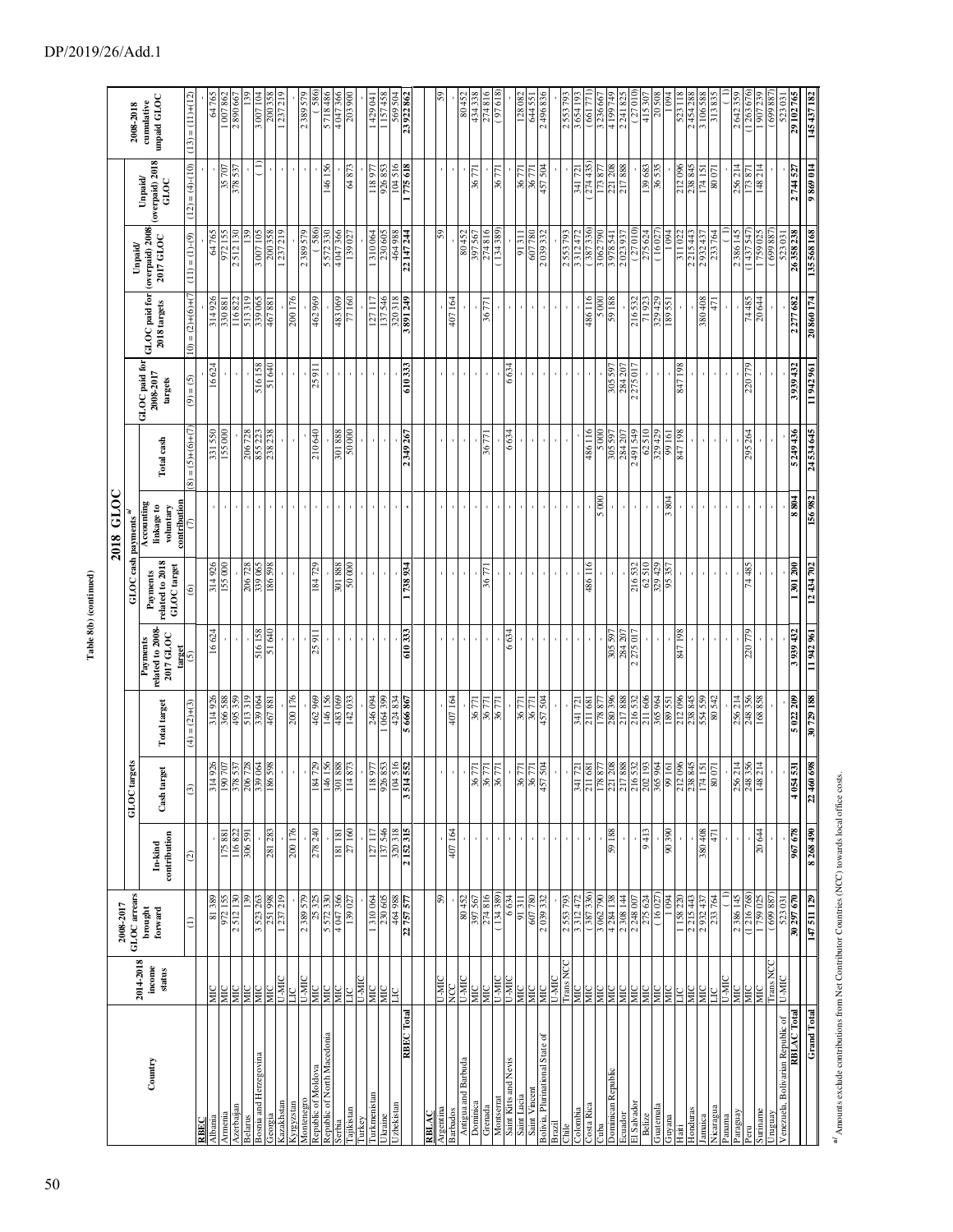╕

# **Table (8c). Government contributions to local office costs (GLOC): Countries that made contributions towards prior period (2008 - 2017) GLOC arrears during 2018**

**(in United States dollars)** ℸ

┯

| Country                          | 2014-2017 Income<br><b>Status</b> | <b>Contribution Amount</b> |
|----------------------------------|-----------------------------------|----------------------------|
| <b>RBA</b>                       |                                   |                            |
| <b>Burkina Faso</b>              | LIC                               | 930 159                    |
| $\overline{Congo}$ (the)         | <b>MIC</b>                        | 189 448                    |
| Côte d'Ivoire                    | <b>LIC</b>                        | 98 289                     |
| Democratic Republic of the Congo | LIC                               | 46 266                     |
| Guinea                           | <b>LIC</b>                        | 120 000                    |
| Madagascar                       | <b>LIC</b>                        | 126 456                    |
| Mozambique                       | <b>LIC</b>                        | 48 573                     |
| South Africa                     | MIC                               | 476 527                    |
| Togo                             | LIC                               | 167 500                    |
| Zambia                           | LIC                               | 297 594                    |
| Zimbabwe <sup>a/</sup>           | LIC                               | 1 367 452                  |
| <b>RBA Total</b>                 |                                   | 3868264                    |
| <b>RBAP</b>                      |                                   |                            |
| Bangladesh                       | <b>LIC</b>                        | 16 389                     |
| Fiji                             | <b>MIC</b>                        |                            |
| Kiribati                         | <b>MIC</b>                        | 125 213                    |
| Solomon Islands                  | <b>LIC</b>                        | 102 881                    |
| Tuvalu                           | <b>MIC</b>                        | 19 960                     |
| Vanuatu                          | <b>MIC</b>                        | 163 078                    |
| India                            | <b>LIC</b>                        | 278 392                    |
| Sri Lanka                        | <b>MIC</b>                        | 58 784                     |
| Viet Nam                         | <b>LIC</b>                        | 390 708                    |
| <b>RBAP Total</b>                |                                   | 1 155 405                  |
| <b>RBAS</b>                      |                                   |                            |
| Algeria                          | <b>MIC</b>                        | 383 164                    |
| Djibouti                         | LIC                               | 184 280                    |
| Egypt                            | <b>MIC</b>                        | 400 853                    |
| Lebanon                          | U-MIC                             | 1 002 594                  |
| Morocco                          | <b>MIC</b>                        | 133 897                    |
| Syrian Arab Republic             | <b>MIC</b>                        | 25 3 45                    |
| Tunisia                          | <b>MIC</b>                        | 239 394                    |
| <b>RBAS Total</b>                |                                   | 2 3 69 5 27                |
| <b>RBEC</b>                      |                                   |                            |
| Albania                          | <b>MIC</b>                        | 16 624                     |
| Bosnia and Herzegovina           | <b>MIC</b>                        | 516 158                    |
| Georgia                          | <b>MIC</b>                        | 51 640                     |
| Republic of Moldova              | <b>MIC</b>                        | 25 911                     |
| <b>RBEC Total</b>                |                                   | 610 333                    |
| <b>RBLAC</b>                     |                                   |                            |
| <b>Barbados</b>                  | <b>NCC</b>                        |                            |
| Saint Kitts and Nevis            | U-MIC                             | 6 6 3 4                    |
| Dominican Republic               | $\overline{\text{MIC}}$           | 305 597                    |
| Ecuador                          | <b>MIC</b>                        | 284 207                    |
| El Salvador                      | <b>MIC</b>                        | 2 275 017                  |
| Haiti                            | LIC                               | 847 198                    |
| Peru                             | <b>MIC</b>                        | 220 779                    |
| <b>RBLAC Total</b>               |                                   | 3 939 432                  |
|                                  |                                   |                            |
| <b>Grand Total</b>               |                                   | 11 942 961                 |

a/ Zimbabwe arrears contribution of \$976,371 represents a non-cash prior year adjustment transferring core resources to GLOC resources as approved in 2009 by RBA Bureau Director.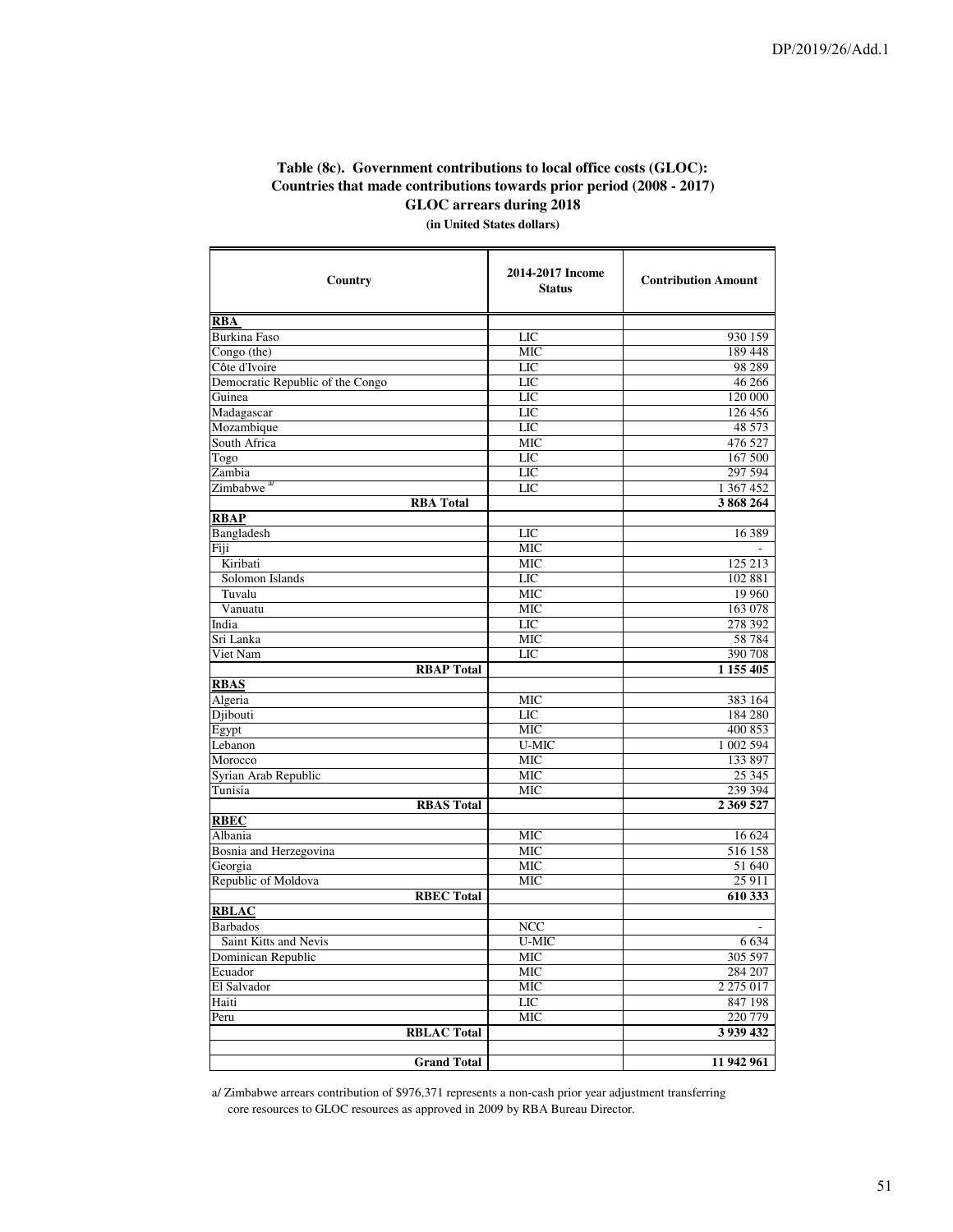|                                                                       |                |         | (in thousands of United States dollars) |                      |                |                          |                           |                              |         |
|-----------------------------------------------------------------------|----------------|---------|-----------------------------------------|----------------------|----------------|--------------------------|---------------------------|------------------------------|---------|
|                                                                       | Afghanistan    | Albania | Algeria                                 | Angola               | Anguilla f/    | Antigua and<br>Barbuda f | Argentina                 | Armenia                      | Aruba f |
| I. Income                                                             |                |         |                                         |                      |                |                          |                           |                              |         |
| Government contributions                                              |                |         |                                         |                      |                |                          |                           |                              |         |
| UNDP voluntary contributions/<br>voluntary programme costs            | $\blacksquare$ |         | ı                                       | ı                    |                | $\sim$                   | $\blacksquare$            |                              |         |
| Transfer to local office costs                                        |                |         |                                         |                      |                |                          |                           | $\mathbf{r}$<br>$\mathbf{r}$ |         |
| Trust funds a/                                                        |                |         | $\equiv$                                | ı                    |                |                          | $\blacksquare$            | $\overline{\phantom{a}}$     |         |
| Local office costs                                                    |                |         |                                         |                      |                |                          |                           |                              |         |
| GLOC contributions (excl. NCC and high<br>MIC countries) b/           |                | 332     | 550                                     | $\pmb{\cdot}$        |                | ı                        | $\mathbf{I}$              | 155                          |         |
| contributions/voluntary<br>Transfer from voluntary<br>programme costs |                | ٠       |                                         | ×                    |                |                          |                           | $\,$                         |         |
| Reimbursable services c/                                              | 415            | 77      | 53                                      | $\!\!98$             |                |                          | 1906                      | 73                           |         |
| Total income d/                                                       | 1415           | 410     | 613                                     | 80                   |                | 2                        | 1906                      | 228                          |         |
| II. Expenditures<br>Programme                                         |                |         |                                         |                      |                |                          |                           |                              |         |
| TRAC (line 1.1.1 and 1.1.2), TRAC 2 and<br>Others e/                  | 6719           | 454     | 350                                     | 1207                 |                |                          | 150                       | 331                          |         |
| TRAC <sub>3</sub>                                                     |                |         |                                         |                      |                | 123                      |                           |                              |         |
| Donor cost-sharing                                                    | 245 128        | 8694    | 3568                                    | 11731                |                |                          | 605                       | 5869                         |         |
| Trust funds a/                                                        |                | 524     | 830                                     | 319<br>$\epsilon$    |                | 347                      | 215<br>$\mathbf{\hat{c}}$ | 3894                         |         |
| Local office costs                                                    |                |         |                                         |                      |                |                          |                           |                              |         |
| Core budget                                                           | 2511           | 756     | 477                                     | 2608                 |                |                          | 504                       | 979                          |         |
| Reimbursable services                                                 | 12914          | 936     | 1856                                    | $\frac{1705}{20570}$ |                | $\gamma$                 | 5136                      | .224                         |         |
| Total expenditures                                                    | 488 257        | 12364   | 7081                                    |                      |                | 546                      |                           | 12297                        |         |
| Balance                                                               | (486842)       | (11954) | (6468)                                  | (20490)              | $\blacksquare$ | (544)                    | (6704)                    | (12069)                      |         |
| Cost-sharing expenditures of recipient<br>countries                   | 104            | 182     | 466                                     | 4339                 |                | $\mathbf{r}$             | 147 987                   | 2076                         |         |

Table 9. Net flow of contributions to and payments from the United Nations Development Programme<br>in respect of each participating Government **Table 9. Net flow of contributions to and payments from the United Nations Development Programme**

 **in respect of each participating Government**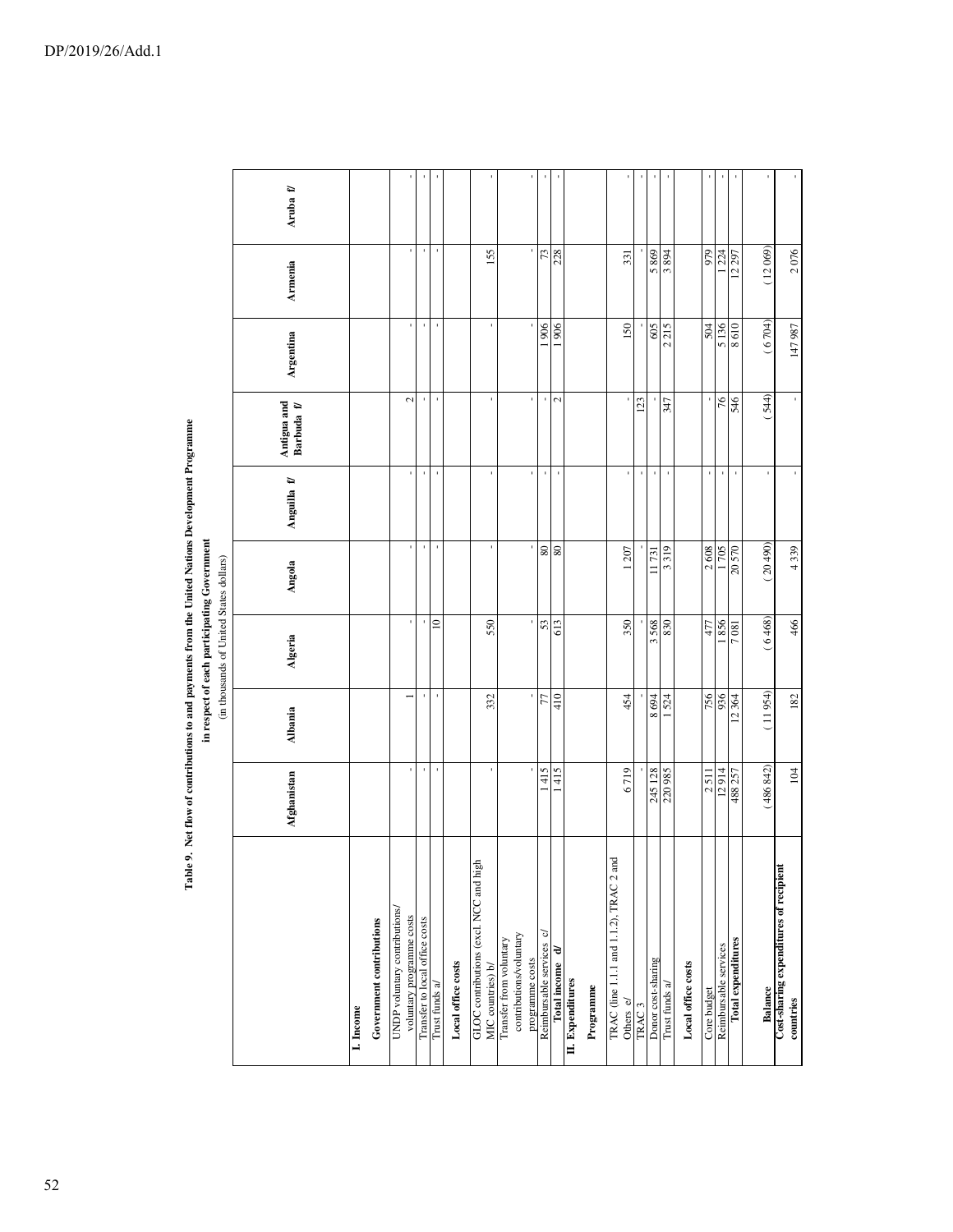|                                                                       |                |                | Table 9 (continued) |                 |                         |                |                |                |                |
|-----------------------------------------------------------------------|----------------|----------------|---------------------|-----------------|-------------------------|----------------|----------------|----------------|----------------|
|                                                                       | Azerbaijan     | Bahamas h/     | <b>Bahrain</b>      | Bangladesh      | Barbados i/             | <b>Belarus</b> | Belize $j$     | Benin          | <b>Bhutan</b>  |
| Government contributions<br>I. Income                                 |                |                |                     |                 |                         |                |                |                |                |
|                                                                       |                |                |                     |                 |                         |                |                |                |                |
| UNDP voluntary contributions/<br>voluntary programme costs            |                |                | $\blacksquare$      | 1000            |                         |                | $\,$           |                |                |
| Transfer to local office costs                                        |                |                |                     | $\binom{87}{ }$ |                         |                |                | t              |                |
| Trust funds a/                                                        | $\blacksquare$ | $\blacksquare$ | $\blacksquare$      | $\overline{16}$ | $\blacksquare$          | $\blacksquare$ | $\blacksquare$ | $\blacksquare$ |                |
| Local office costs                                                    |                |                |                     |                 |                         |                |                |                |                |
| GLOC contributions (excl. NCC and high<br>MIC countries) b/           | $\blacksquare$ | $\mathbf{I}$   | $\mathbf{r}$        | $\overline{16}$ |                         | 207            | 63             | $88\,$         | 122            |
| contributions/voluntary<br>Transfer from voluntary<br>programme costs | ı              | ×,             | ı.                  | 87              |                         |                | ٠              |                | ı              |
| Reimbursable services c/                                              | $\frac{6}{2}$  |                | 68                  | 332             | ର                       | 28             | 3              | 69             | 4              |
| Total income d/                                                       | $\frac{91}{2}$ |                | 68                  | 364             | $\widehat{\mathcal{L}}$ | 235            | 66             | 157            | 126            |
| II. Expenditures                                                      |                |                |                     |                 |                         |                |                |                |                |
| Programme                                                             |                |                |                     |                 |                         |                |                |                |                |
| TRAC (line 1.1.1 and 1.1.2), TRAC 2 and<br>Others e/                  | 165            |                | $\mathbf{I}$        | 4 28 2          |                         | 291            | $\sqrt{6}$     | 4 0 6 7        | 525            |
| TRAC <sub>3</sub>                                                     |                | $\,$           | $\mathbf{I}$        | 139             |                         |                |                |                |                |
| Donor cost-sharing                                                    | 3966           |                |                     | 28770           | 288                     | 750            | 642            | 3369           | 668            |
| Trust funds a/                                                        | 3659           |                |                     | 5913            | 341                     | 3306           | 667            | 4071           | 5781           |
| Local office costs                                                    |                |                |                     |                 |                         |                |                |                |                |
| Core budget                                                           | 694            |                | 325                 | 1509            | 624                     | 862            | 467            | 346            | 571            |
| Reimbursable services                                                 | 814            |                | 134                 | 1244            | 141                     | 772            | <b>117</b>     | 642            | 237            |
| <b>Total expenditures</b>                                             | 9298           | ï              | 1459                | 41857           | <b>16t g</b>            | 1869           | 3054           | 13 495         | 7782           |
| <b>Balance</b>                                                        | (9282)         | $\mathbf{I}$   | (1391)              | (40493)         | (3496)                  | (6746)         | (2988)         | (13338)        | (7656)         |
| Cost-sharing expenditures of recipient<br>countries                   | 1825           | $\,$           | 2259                | 1238            |                         | 3              | $\mathbf{r}$   | 2269           | $\frac{8}{18}$ |

ŧ  $\frac{1}{2}$ Table<sup>1</sup>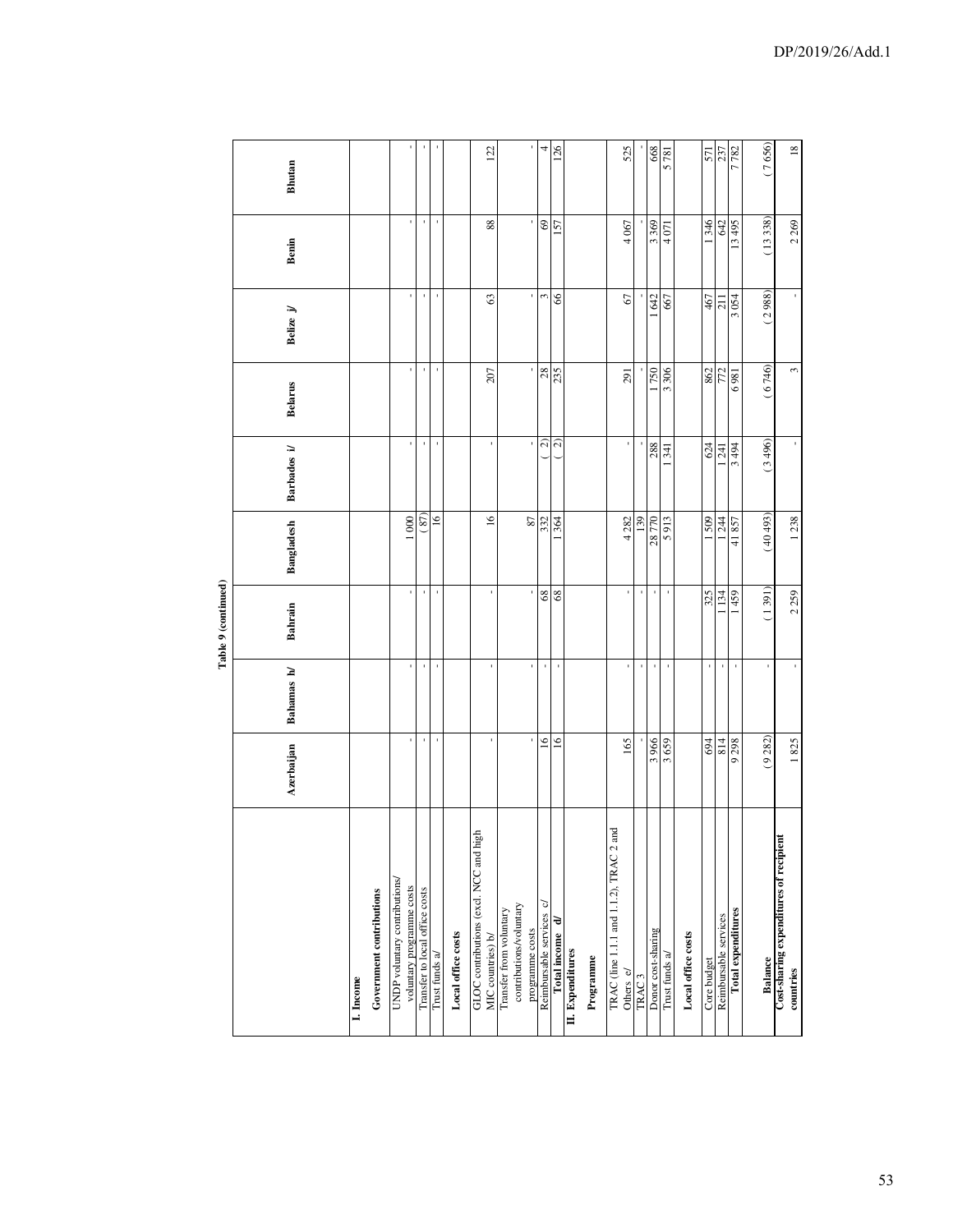|                                                             |                                       |                                  | Table 9 (continued) |             |                              |                                                        |                |                     |         |
|-------------------------------------------------------------|---------------------------------------|----------------------------------|---------------------|-------------|------------------------------|--------------------------------------------------------|----------------|---------------------|---------|
|                                                             | Plurinational<br>Bolivia,<br>State of | Herzegovina<br><b>Bosnia</b> and | <b>Botswana</b>     | Brazil      | British Virgin<br>Islands f/ | Darussalam<br><b>Brunei</b><br>$\overline{\mathbf{z}}$ | Bulgaria       | <b>Burkina Faso</b> | Burundi |
| I. Income                                                   |                                       |                                  |                     |             |                              |                                                        |                |                     |         |
| Government contributions                                    |                                       |                                  |                     |             |                              |                                                        |                |                     |         |
| UNDP voluntary contributions/<br>voluntary programme costs  | ı,                                    |                                  |                     |             |                              |                                                        |                |                     |         |
|                                                             |                                       |                                  |                     |             |                              |                                                        | ı              | ı                   |         |
| Transfer to local office costs                              | J.                                    |                                  |                     |             | J.                           | J.                                                     |                |                     |         |
| Trust funds $\mathbf{a}^{\prime}$                           | $\bar{1}$                             |                                  |                     | $\supseteq$ | ï                            | ï                                                      |                |                     |         |
| Local office costs                                          |                                       |                                  |                     |             |                              |                                                        |                |                     |         |
| GLOC contributions (excl. NCC and high<br>MIC countries) b/ | $\mathbf{I}$                          | 855                              |                     |             |                              |                                                        |                | 930                 |         |
| contributions/voluntary<br>Transfer from voluntary          |                                       |                                  |                     |             |                              |                                                        |                |                     |         |
| programme costs                                             |                                       |                                  |                     |             |                              |                                                        |                |                     |         |
| Reimbursable services c/                                    | $\mathfrak{L}$                        | 435                              | 112                 | 5679        | $\circ$                      | $\blacksquare$                                         | $\mathbf{C}$   | 118                 | 92      |
| Total income d/                                             | 32                                    | 290                              | $\frac{2}{11}$      | 5689        | o                            | J.                                                     | $\mathbf{C}$   | <b>980</b>          | 92      |
| II. Expenditures                                            |                                       |                                  |                     |             |                              |                                                        |                |                     |         |
| Programme                                                   |                                       |                                  |                     |             |                              |                                                        |                |                     |         |
| TRAC (line 1.1.1 and 1.1.2), TRAC 2 and<br>Others e/        | 358                                   | 350                              | 381                 | 165         |                              |                                                        |                | 3924                | 10565   |
| TRAC <sub>3</sub>                                           |                                       |                                  |                     |             | 123                          | ï                                                      |                |                     |         |
| Donor cost-sharing                                          | 8132                                  | 23 223                           | 5                   | 2245        |                              | $\,$                                                   |                | 2310                | 11551   |
| Trust funds a/                                              | 3255                                  | 1874                             | 3749                | 15006       |                              |                                                        |                | 3386                | 1912    |
| Local office costs                                          |                                       |                                  |                     |             |                              |                                                        |                |                     |         |
| Core budget                                                 | 920                                   | 976                              | 470                 | 436         |                              | $\blacksquare$                                         | J.             | 1065                | 922     |
| Reimbursable services                                       | 1235                                  | 701                              | 553                 | 12039       | 72                           |                                                        |                | <b>D6L</b>          | 2071    |
| <b>Total expenditures</b>                                   | 13 900                                | 28 124                           | 5158                | 29891       | 195                          |                                                        |                | 11475               | 27021   |
| <b>Balance</b>                                              | (13868)                               | (26834)                          | (5046)              | (24202)     | 186)                         |                                                        | $\mathbf{C}$   | (10427)             | 26929   |
| Cost-sharing expenditures of recipient<br>countries         | ${}^{\circ}$                          | 6586                             | 1933                | 27881       | 535                          |                                                        | $\blacksquare$ | 1972                | (30)    |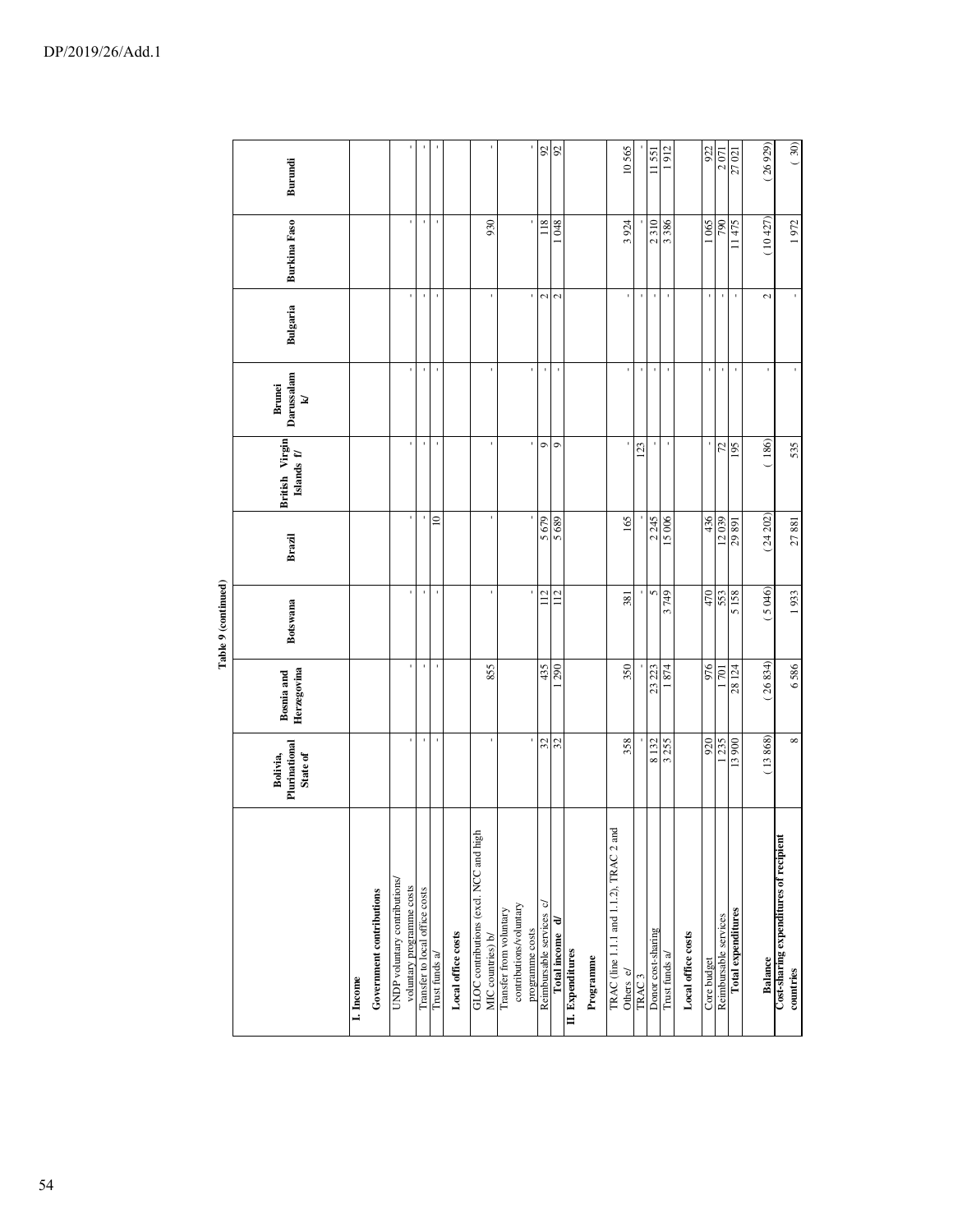|                     | Cambodia                       | Government contributions | UNDP voluntary contributions/ | $\approx$<br>voluntary programme costs | Ļ<br>Transfer to local office costs | $\mathbf{I}$   | Local office costs | $\overline{z}$<br>GLOC contributions (excl. NCC and high<br>MIC countries) b/ | contributions/voluntary<br>Transfer from voluntary | $\overline{ }$<br>programme costs | 17<br>Reimbursable services c/ | 102<br>Total income d/ |  | TRAC (line 1.1.1 and 1.1.2), TRAC 2 and | 3014 | 9344         | 6384<br>Donor cost-sharing | Local office costs | 877  | 1312<br>Reimbursable services | 20931<br><b>Total expenditures</b> | (20829) | Cost-sharing expenditures of recipient |
|---------------------|--------------------------------|--------------------------|-------------------------------|----------------------------------------|-------------------------------------|----------------|--------------------|-------------------------------------------------------------------------------|----------------------------------------------------|-----------------------------------|--------------------------------|------------------------|--|-----------------------------------------|------|--------------|----------------------------|--------------------|------|-------------------------------|------------------------------------|---------|----------------------------------------|
|                     | Cameroon                       |                          |                               |                                        |                                     | $\blacksquare$ |                    | $\mathbf{I}$                                                                  |                                                    |                                   | 24                             | 24                     |  |                                         | 1197 |              | 2419<br>5742               |                    | 830  | <b>L69</b>                    | 10902                              | (10878) | (87)                                   |
| Table 9 (continued) | Cabo Verde                     |                          |                               | $\,$                                   |                                     | $\blacksquare$ |                    | $\mathbf{r}$                                                                  |                                                    | ı.                                | 28                             | 28                     |  |                                         | 393  | 100          | 528<br>$\overline{5}$      |                    | 942  | 1142                          | 5226                               | (5198)  | 154                                    |
|                     | Islands h/<br>Cayman           |                          |                               |                                        |                                     |                |                    |                                                                               |                                                    | ı.                                |                                |                        |  |                                         |      |              |                            |                    |      |                               |                                    |         |                                        |
|                     | Central<br>African<br>Republic |                          |                               |                                        |                                     |                |                    |                                                                               |                                                    |                                   | 436                            | 436                    |  |                                         | 7318 |              | 98<br>34537                |                    | 1913 | 2337                          | 46 203                             | (45767) | 195                                    |
|                     | Chad                           |                          |                               |                                        |                                     | $\,$           |                    |                                                                               |                                                    |                                   | $82\,$                         | 82                     |  |                                         | 2979 |              | 21640<br>647               |                    | 869  | 2439                          | 29574                              | (29492) | 760                                    |
|                     | Chile                          |                          |                               | ı,                                     |                                     | $\approx$      |                    |                                                                               |                                                    |                                   | 182                            | 192                    |  |                                         |      | 1017         | 2042                       |                    | 293  | 1563                          | 916 +                              | (4724)  | 15013                                  |
|                     | China                          |                          |                               | 3800                                   |                                     | 1220           |                    | 863                                                                           |                                                    |                                   | 407                            | 6290                   |  |                                         | 1070 | 6729         | 45516                      |                    | 1739 | 3600                          | 58 654                             | 52364   | 5912                                   |
|                     | Colombia                       |                          |                               |                                        |                                     | 341            |                    |                                                                               |                                                    |                                   | 1186                           | 527                    |  |                                         | 154  | 154<br>31270 | 9118                       |                    | 1364 | 5711                          | 47771                              | 46 244) | 56558                                  |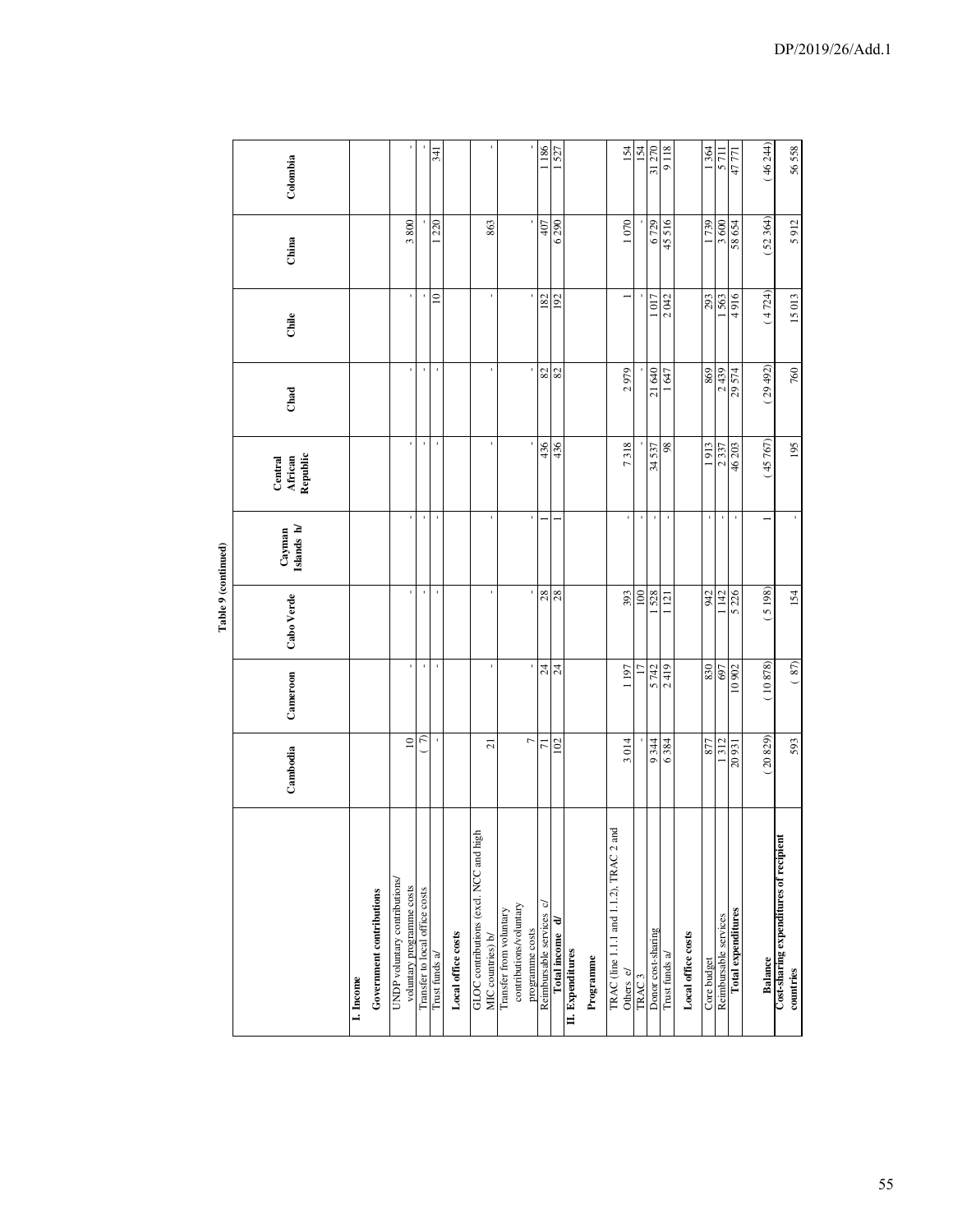|                                                                       |                           |             | Lable > (commed) |                 |               |                          |                |        |                                                |
|-----------------------------------------------------------------------|---------------------------|-------------|------------------|-----------------|---------------|--------------------------|----------------|--------|------------------------------------------------|
|                                                                       | Comoros                   | Congo (the) | Cook Islands I/  | Costa Rica      | Côte d'Ivoire | Croatia                  | Cuba           | Cyprus | Democratic<br>Republic of<br>Korea<br>People's |
| I. Income                                                             |                           |             |                  |                 |               |                          |                |        |                                                |
| Government contributions                                              |                           |             |                  |                 |               |                          |                |        |                                                |
| UNDP voluntary contributions/<br>voluntary programme costs            |                           |             |                  | 209             | í             | ï                        | 5              |        |                                                |
| Transfer to local office costs                                        |                           |             | ı                |                 | ı             | ı                        | ନ              | ı      |                                                |
| Trust funds a/                                                        |                           |             |                  |                 |               |                          |                |        |                                                |
| Local office costs                                                    |                           |             |                  |                 |               |                          |                |        |                                                |
| GLOC contributions (excl. NCC and high<br>MIC countries) b/           |                           | 189         |                  | 486             | 409           |                          |                |        |                                                |
| contributions/voluntary<br>Transfer from voluntary<br>programme costs |                           |             |                  |                 |               | $\blacksquare$           | $\mathbf{r}$   |        |                                                |
| Reimbursable services c/                                              | ${}^{\circ}$              | 30          | ı                | 43              | 93            | ï                        | 187            | 65     |                                                |
| Total income d/                                                       | ${}^{\circ}$              | 219         |                  | 738             | 502           | ï                        | 192            | 65     |                                                |
| II. Expenditures                                                      |                           |             |                  |                 |               |                          |                |        |                                                |
| Programme                                                             |                           |             |                  |                 |               |                          |                |        |                                                |
| TRAC (line 1.1.1 and 1.1.2), TRAC 2 and<br>Others e/                  | 877                       | 470         | 50               | $\overline{51}$ | 976           | ı                        | 360            |        | 2596                                           |
| TRAC <sub>3</sub>                                                     |                           |             |                  | 89              | 78            | ı                        | 96             |        |                                                |
| Donor cost-sharing                                                    | 516                       | 604         |                  | 483             | 129           |                          | 15910          | 8116   |                                                |
| Trust funds a/                                                        | 4681                      | 734         | 283              | 4931            | 25            | 24)                      | 4057           |        |                                                |
| Local office costs                                                    |                           |             |                  |                 |               |                          |                |        |                                                |
| Core budget                                                           | 867                       | 1034        |                  | 519             | 1279          | $\overline{\phantom{a}}$ | 762            |        | $\overline{4}$                                 |
| Reimbursable services                                                 | 370                       | 775         |                  | 860             | 846           | ç                        | 907            | 159    | 240                                            |
| <b>Total expenditures</b>                                             | $\overline{\frac{311}{}}$ | 4617        | 333              | 7033            | 11333         | 15)                      | 22092          | 8275   | 3277                                           |
| <b>Balance</b>                                                        | (8303)                    | (4398)      | (1333)           | (6295)          | (10831)       | 15                       | (21900)        | (8210) | (3276)                                         |
| Cost-sharing expenditures of recipient<br>countries                   | 105                       | 397         |                  | 637             | 922           | $\blacksquare$           | $\overline{ }$ | 1069   |                                                |

Table 9 (continued) **Table 9 (continued)**

DP/2019/26/Add.1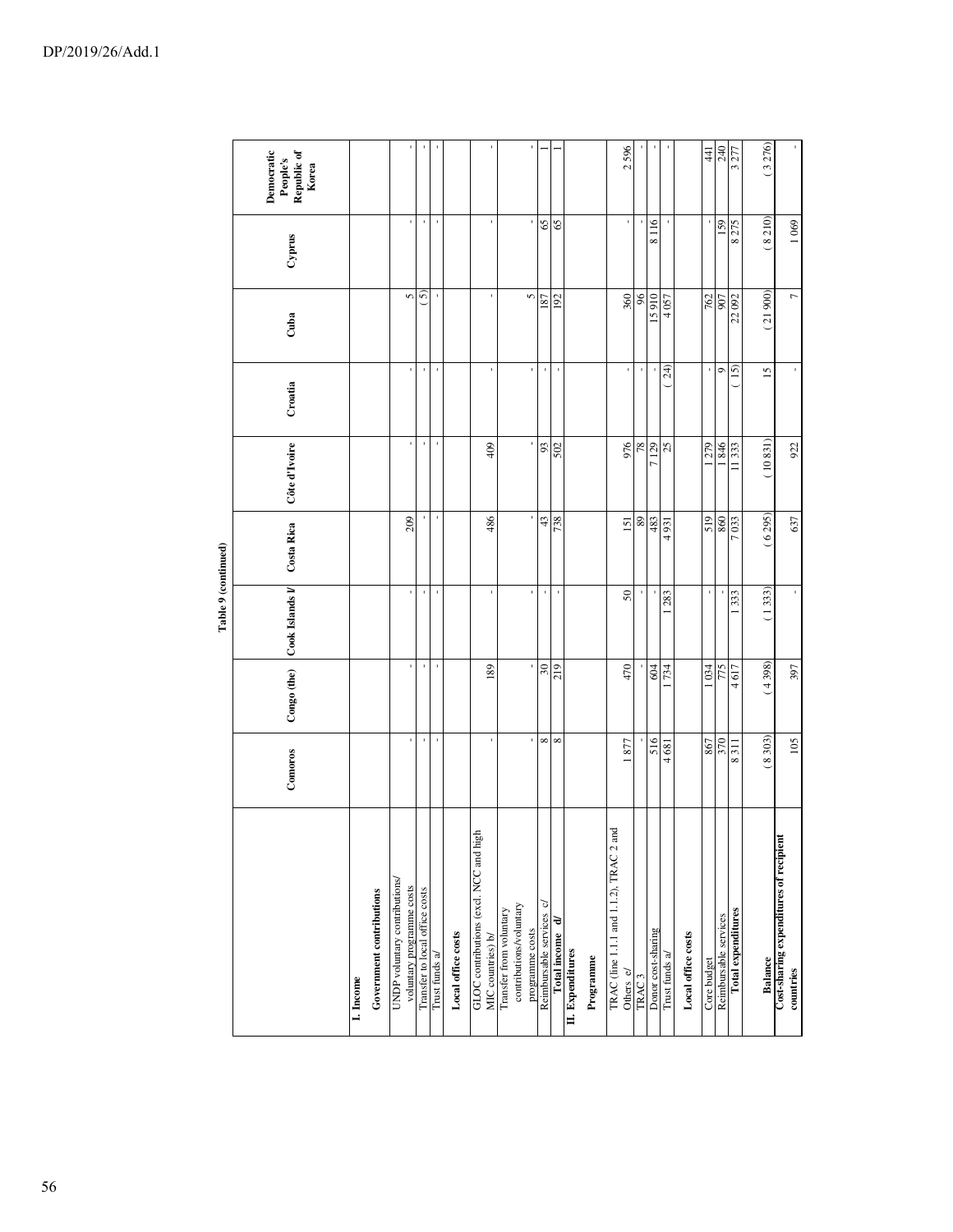|                                                                       |                                                    |                          | Table 9 (continued) |                       |         |            |                |                      |         |
|-----------------------------------------------------------------------|----------------------------------------------------|--------------------------|---------------------|-----------------------|---------|------------|----------------|----------------------|---------|
|                                                                       | Republic of the<br>Democratic<br>$_{\text{Congo}}$ | <b>Djibouti</b>          | Dominica f/         | Dominican<br>Republic | Ecuador | Egypt      | El Salvador i/ | Equatorial<br>Guinea | Eritrea |
| Government contributions<br>I. Income                                 |                                                    |                          |                     |                       |         |            |                |                      |         |
| UNDP voluntary contributions/<br>voluntary programme costs            |                                                    |                          |                     |                       |         |            |                |                      |         |
| Transfer to local office costs                                        |                                                    | J.                       |                     |                       |         | ×          | ×              |                      |         |
| Trust funds a/                                                        | ï                                                  | $\overline{\phantom{a}}$ |                     |                       |         |            | ï              |                      |         |
| Local office costs                                                    |                                                    |                          |                     |                       |         |            |                |                      |         |
| GLOC contributions (excl. NCC and high<br>MIC countries) b/           | 300                                                | 184                      |                     | 306                   | 284     | 829        | 2492           |                      | 93      |
| contributions/voluntary<br>Transfer from voluntary<br>programme costs |                                                    | $\,$                     |                     |                       |         |            |                |                      |         |
| Reimbursable services c/                                              | 218                                                |                          | 3                   | 439                   | 132     | 300        | 244            |                      | 45      |
| Total income d/                                                       | 1518                                               | 185                      | 3                   | 745                   | 416     | 1129       | 2736           | 55                   | 138     |
| II. Expenditures<br>Programme                                         |                                                    |                          |                     |                       |         |            |                |                      |         |
| TRAC (line 1.1.1 and 1.1.2), TRAC 2 and<br>Others e/                  | 13 284                                             | 480                      | 50                  | 264                   | 354     | 350        | 350            | 381                  | 4981    |
| TRAC <sub>3</sub>                                                     | 93                                                 | 43                       | 326                 | $^{99}$               |         |            | 186            |                      |         |
| Donor cost-sharing                                                    | 76930                                              | 3956                     | 1054                | 598                   | 7178    | 4053       | 2636           |                      | 1110    |
| Trust funds $\mathbf{a}^{\prime}$                                     | 3331                                               | 3441                     | 554                 | 1276                  | 6313    | 6519       | 1689           | 728                  | 1203    |
| Local office costs                                                    |                                                    |                          |                     |                       |         |            |                |                      |         |
| Core budget                                                           | 1861                                               | 1570                     |                     | 629                   | 715     | 1062       | 643            | 379                  | 1235    |
| Reimbursable services                                                 | 7952                                               |                          | 183                 | 1630                  | 867 8   | <b>688</b> | 1143           | 665                  | 450     |
| Total expenditures                                                    | 103451                                             | 10191                    | 2167                | 4496                  | 18059   | 15823      | 6647           | 2154                 | 8979    |
| <b>Balance</b>                                                        | (101933)                                           | (10006)                  | (2164)              | (3751)                | (17643) | (14694)    | (3911)         | (2099)               | (8841)  |
| Cost-sharing expenditures of recipient<br>countries                   | 820                                                | $\overline{18}$          |                     | 33 321                | 4709    | 41700      | 12523          | 3964                 | 35      |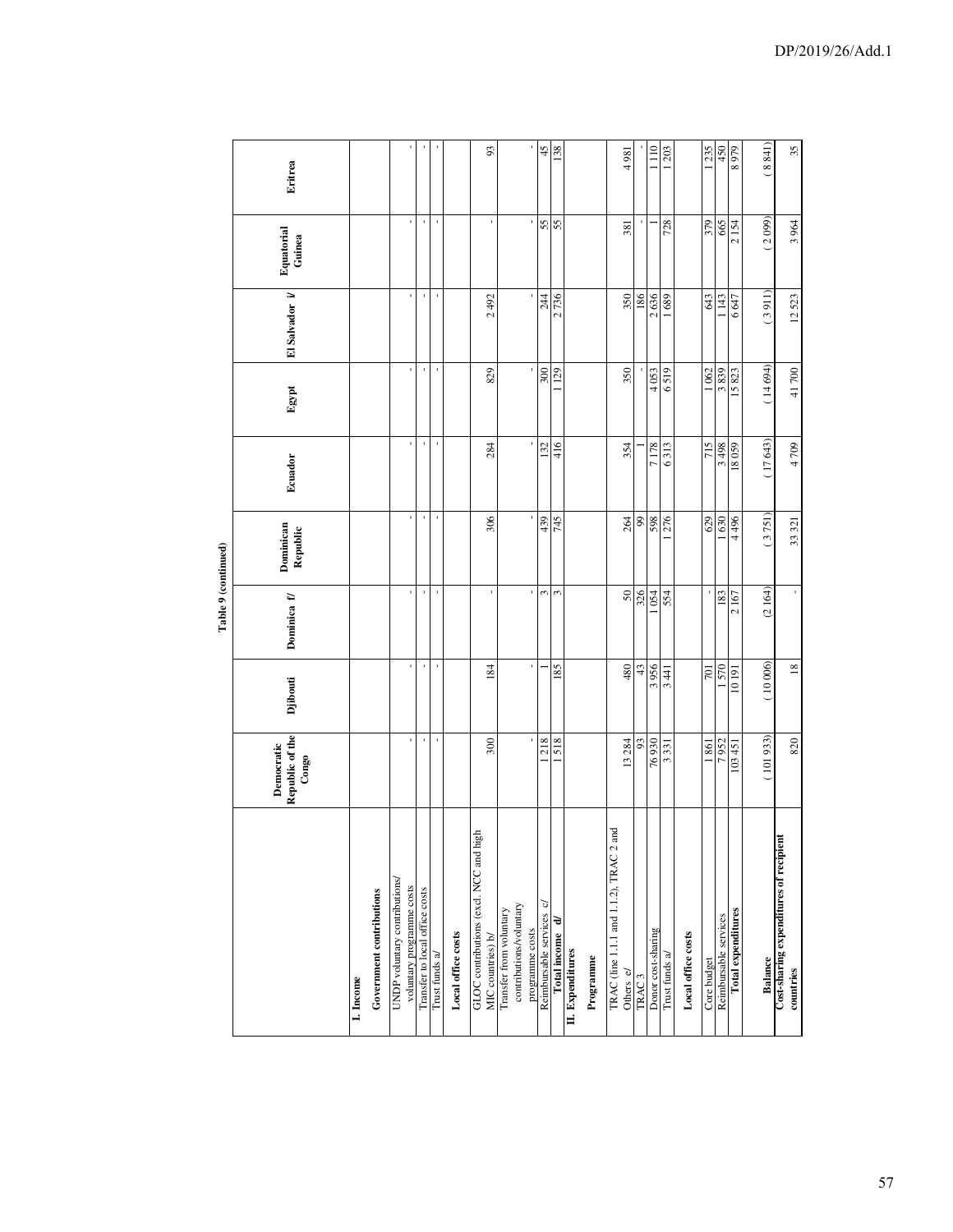|                                                                       |          |          | Table 9 (continued) |                 |                                   |               |                 |                |                  |
|-----------------------------------------------------------------------|----------|----------|---------------------|-----------------|-----------------------------------|---------------|-----------------|----------------|------------------|
|                                                                       | Eswatini | Ethiopia | Fiji i/             | Gabon           | Gambia                            | Georgia       | Ghana           | Grenada f      | Guatemala        |
| I. Income                                                             |          |          |                     |                 |                                   |               |                 |                |                  |
| Government contributions                                              |          |          |                     |                 |                                   |               |                 |                |                  |
| UNDP voluntary contributions/<br>voluntary programme costs            |          |          |                     |                 |                                   | ı             | ı               | ı              |                  |
| Transfer to local office costs                                        |          |          |                     | J.              | J.                                |               |                 |                |                  |
| Trust funds a/                                                        |          |          |                     | ï               | $\mathbf{I}$                      |               |                 | ï              |                  |
| Local office costs                                                    |          |          |                     |                 |                                   |               |                 |                |                  |
| GLOC contributions (excl. NCC and high<br>MIC countries) b/           | 376      | 130      | 371                 |                 |                                   | 238           |                 | 37             | 329              |
| contributions/voluntary<br>Transfer from voluntary<br>programme costs |          |          |                     |                 |                                   |               |                 | $\mathbf{r}$   |                  |
| Reimbursable services c/                                              | 4        | 185      | 133                 | $\overline{16}$ | 32                                | 146           | $\overline{5}$  | ı              | 182              |
| Total income d                                                        | 380      | 315      | 504                 | $\overline{6}$  | 32                                | 384           | $\overline{15}$ | 37             | $\overline{511}$ |
| II. Expenditures                                                      |          |          |                     |                 |                                   |               |                 |                |                  |
| Programme                                                             |          |          |                     |                 |                                   |               |                 |                |                  |
| TRAC (line 1.1.1 and 1.1.2), TRAC 2 and<br>Others e/                  | 339      | 9252     | 1104                | 438             | 4413                              | 350           | 1433            | 51             | 358              |
| TRAC <sub>3</sub>                                                     |          |          | 148                 |                 |                                   | $\frac{4}{4}$ |                 |                | 194              |
| Donor cost-sharing                                                    | 79       | 9673     | 8456                |                 | 316                               | 15734         | 1674            |                | 10159            |
| Trust funds a/                                                        | 014      | 11396    | 14329               | 161             | 737                               | 852           | 2177            | $\frac{16}{1}$ | 19373            |
| Local office costs                                                    |          |          |                     |                 |                                   |               |                 |                |                  |
| Core budget                                                           | 906      | 1900     | 2173                | 410             | 664                               | 894           | 884             | $\mathbf{I}$   | 917              |
| Reimbursable services                                                 | 412      | 2647     | 2862                | 452             | 197                               | 1280          | 1113            |                | 2867             |
| <b>Total expenditures</b>                                             | 2750     | 34876    | 29072               | 461             | 8327                              | 19154         | 7281            | 212            | 33868            |
| <b>Balance</b>                                                        | (2370)   | (34561)  | (28568)             | (1445)          | (8295)                            | (18770)       | (7266)          | (1175)         | 33 357)          |
| Cost-sharing expenditures of recipient<br>countries                   | 405      | 1912     | 237                 | 969             | $\begin{pmatrix} 1 \end{pmatrix}$ | 213           | 271             |                | 21098            |

DP/2019/26/Add.1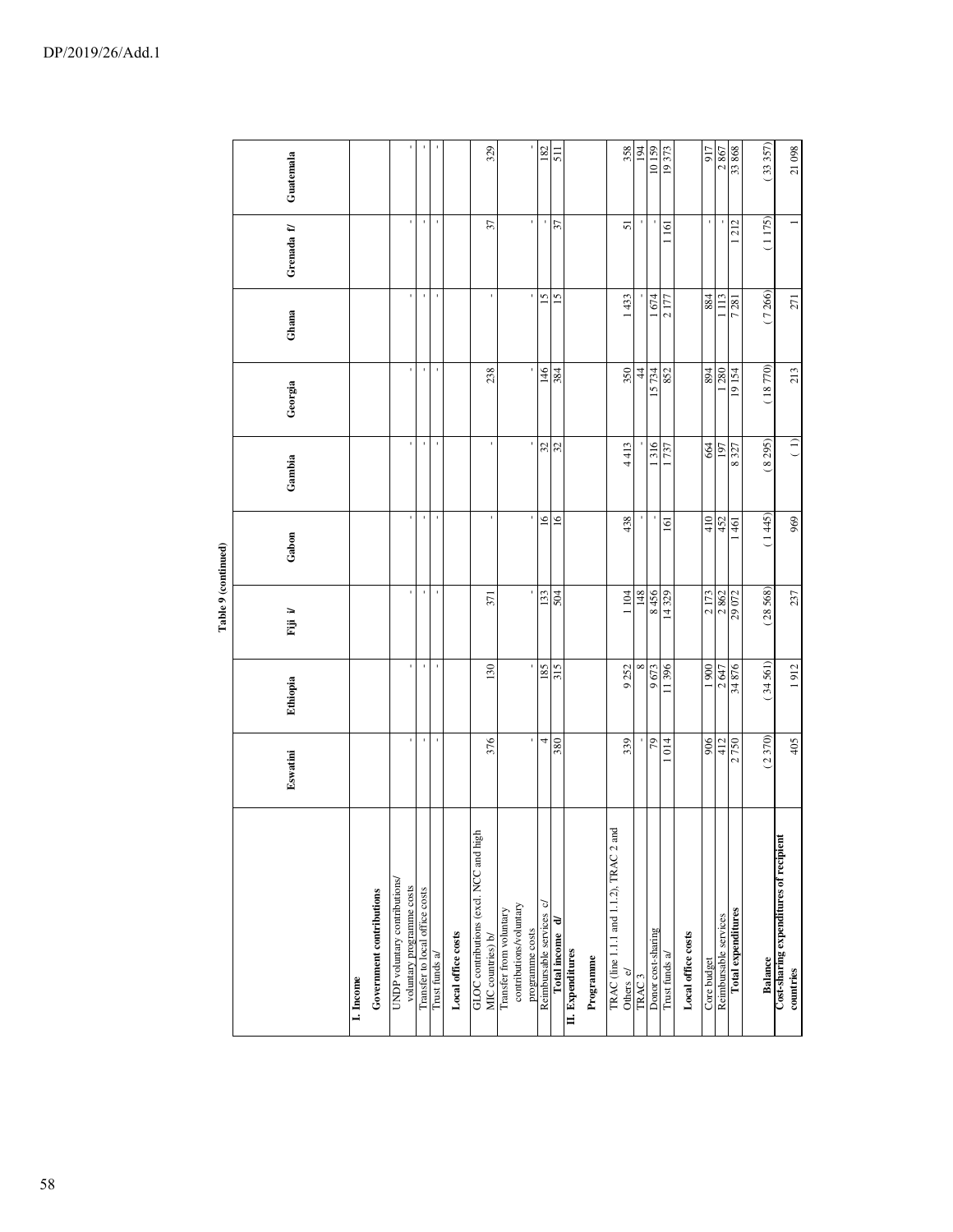|                                                                       |                |                | Table 9 (continued) |         |                |              |                 |                                              |              |
|-----------------------------------------------------------------------|----------------|----------------|---------------------|---------|----------------|--------------|-----------------|----------------------------------------------|--------------|
|                                                                       | Guinea         | Guinea-Bissau  | Guyana              | Haiti   | Honduras       | India        | Indonesia       | Iran, (Islamic<br>Republic of)<br>$^{(the)}$ | Iraq         |
| Government contributions<br>I. Income                                 |                |                |                     |         |                |              |                 |                                              |              |
| UNDP voluntary contributions/<br>voluntary programme costs            |                | $\,$           | $\supseteq$         |         |                | 4332         | $\overline{70}$ |                                              |              |
| Transfer to local office costs                                        |                |                |                     |         |                | $\triangleq$ |                 |                                              |              |
| Trust funds a/                                                        | $\blacksquare$ | $\blacksquare$ | ╤                   |         | $\blacksquare$ | 12000        | $\blacksquare$  |                                              |              |
| Local office costs                                                    |                |                |                     |         |                |              |                 |                                              |              |
| GLOC contributions (excl. NCC and high<br>MIC countries) b/           | 120            | $\mathbf{r}$   | 95                  | 847     |                | 393          | 845             | 47                                           |              |
| contributions/voluntary<br>Transfer from voluntary<br>programme costs |                | ı.             | 4                   |         |                | 4            |                 | ı                                            |              |
| $\tilde{\circ}$<br>Reimbursable services                              | $87\,$         | 231            | 486                 | 535     | 79             | 329          | 296             | 23                                           | 5894         |
| Total income d                                                        | 707            | 231            | 591                 | 382     | 97             | 17054        | $\overline{21}$ | $\sqrt{2}$                                   | <b>768 S</b> |
| II. Expenditures                                                      |                |                |                     |         |                |              |                 |                                              |              |
| Programme                                                             |                |                |                     |         |                |              |                 |                                              |              |
| TRAC (line 1.1.1 and 1.1.2), TRAC 2 and<br>Others e/                  | 7208           | 3837           | 361                 | 3647    | 342            | 2252         | 583             | 182                                          | 488          |
| TRAC <sub>3</sub>                                                     |                | ಸ              |                     | $\odot$ | 33             | 168          | 148             |                                              |              |
| Donor cost-sharing                                                    | 6277           | 14721          | $\circ$             | 10252   | 794            | 17789        | 18815           | 6535                                         | 285819       |
| Trust funds a/                                                        | 3924           | 549            | $\overline{16}$     | 2808    | 555            | 10432        | 364             | $\overline{11}$                              | 706          |
| Local office costs                                                    |                |                |                     |         |                |              |                 |                                              |              |
| Core budget                                                           | 829            | 1328           | 921                 | 2221    | 616            | 1550         | 1316            | 421                                          | 488          |
| Reimbursable services                                                 | 1613           | 985            | 356                 | 1786    | 068            | 2473         | 2636            | 1438                                         | 6858         |
| <b>Total expenditures</b>                                             | 19854          | 21 441         | 2138                | 20708   | 7230           | 34 664       | 34862           | 9287                                         | 297 090      |
| Balance                                                               | (19647)        | (21210)        | (1547)              | (19326) | (7151)         | (17610)      | (33651)         | (9217)                                       | 291196       |
| Cost-sharing expenditures of recipient<br>countries                   | 718            | $2.048$        | 2545                | 5289    | 6248           | 3912         | 560             | 272                                          | 2577         |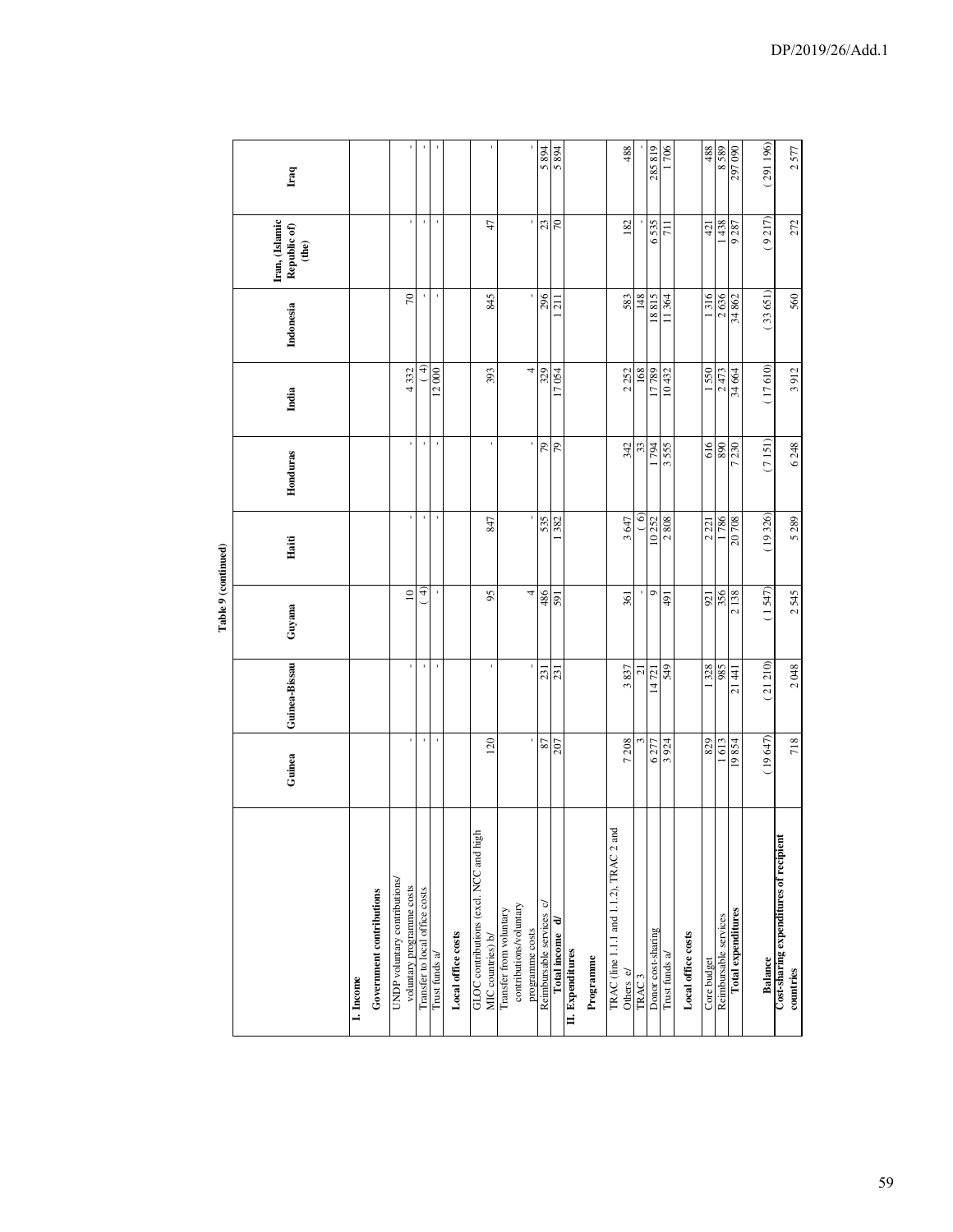|                                                                                                                  |            |                       | Table 9 (continued) |         |             |                |                |            |                                        |
|------------------------------------------------------------------------------------------------------------------|------------|-----------------------|---------------------|---------|-------------|----------------|----------------|------------|----------------------------------------|
|                                                                                                                  | Jamaica i/ | Jordan                | Kazakhstan          | Kenya   | Kiribati m/ | $Kosovo*$      | Kuwait         | Kyrgyzstan | Lao People's<br>Democratic<br>Republic |
| Government contributions<br>I. Income                                                                            |            |                       |                     |         |             |                |                |            |                                        |
| UNDP voluntary contributions/<br>voluntary programme costs                                                       |            |                       |                     |         |             | $\mathbf{I}$   | 570            |            | 25                                     |
| Transfer to local office costs                                                                                   |            | I                     | t                   |         | I           | J.             |                | t          |                                        |
| Trust funds a/                                                                                                   |            |                       | $\mathcal{L}$       |         |             | ı              |                |            | $\mathrel{\sim}$                       |
| Local office costs                                                                                               |            |                       |                     |         |             |                |                |            |                                        |
| GLOC contributions (excl. NCC and high<br>MIC countries) b/                                                      |            | 399                   |                     | 188     | 161         | ı              |                |            | 42                                     |
| contributions/voluntary<br>Transfer from voluntary<br>programme costs                                            |            |                       |                     |         |             |                |                |            |                                        |
| Reimbursable services c/                                                                                         |            | 112                   | 176                 | 148     |             | $\overline{7}$ | 340            | 133        | $\overline{0}$                         |
| Total income d/                                                                                                  | 22         | 511                   | 178                 | 336     | 161         | $\overline{7}$ | 910            | 133        | 88                                     |
| II. Expenditures<br>Programme                                                                                    |            |                       |                     |         |             |                |                |            |                                        |
|                                                                                                                  |            |                       |                     |         |             |                |                |            |                                        |
| TRAC (line 1.1.1 and 1.1.2), TRAC 2 and<br>Others e/                                                             | 346        | 359                   | 152                 | 2253    |             | 117            | t              | 1492       | 1527                                   |
| TRAC <sub>3</sub>                                                                                                | Ξ          |                       |                     | 99      | ٠           |                | $\blacksquare$ |            | 203                                    |
| Donor cost-sharing                                                                                               | 4095       | 11539                 | 2599                | 17935   |             | 4310           |                | 12 24 2    | 6387                                   |
| Trust funds $\mathbf{a}^{\prime}$                                                                                | 387        | 326<br>$\overline{c}$ | 4637                | 2554    |             | 395            |                | 4118       | 3657                                   |
| Local office costs                                                                                               |            |                       |                     |         |             |                |                |            |                                        |
| Core budget                                                                                                      | 604        | 811                   | 597                 | 2180    | J.          | 985            | 264            | 1157       | 816                                    |
| Reimbursable services                                                                                            | 852        | 1785                  | 963                 | 2621    |             | 976            | 2447           | 697        | 767                                    |
| <b>Total expenditures</b>                                                                                        | 6295       | 16820                 | 8766                | 27 642  |             | 6783           | 2711           | 19706      | 13357                                  |
| <b>Balance</b>                                                                                                   | (6273)     | (16309)               | (9770)              | (27306) | 161         | (6712)         | (1801)         | (19573)    | (13269)                                |
| Cost-sharing expenditures of recipient                                                                           |            |                       |                     |         |             |                |                |            |                                        |
| * Kosovo is hereinafter referred to in the context of the UN Security Council resolution 1244(1999)<br>countries | 57         | 1893                  | 6442                |         |             | 2143           | 13886          | 297        | (4)                                    |
|                                                                                                                  |            |                       |                     |         |             |                |                |            |                                        |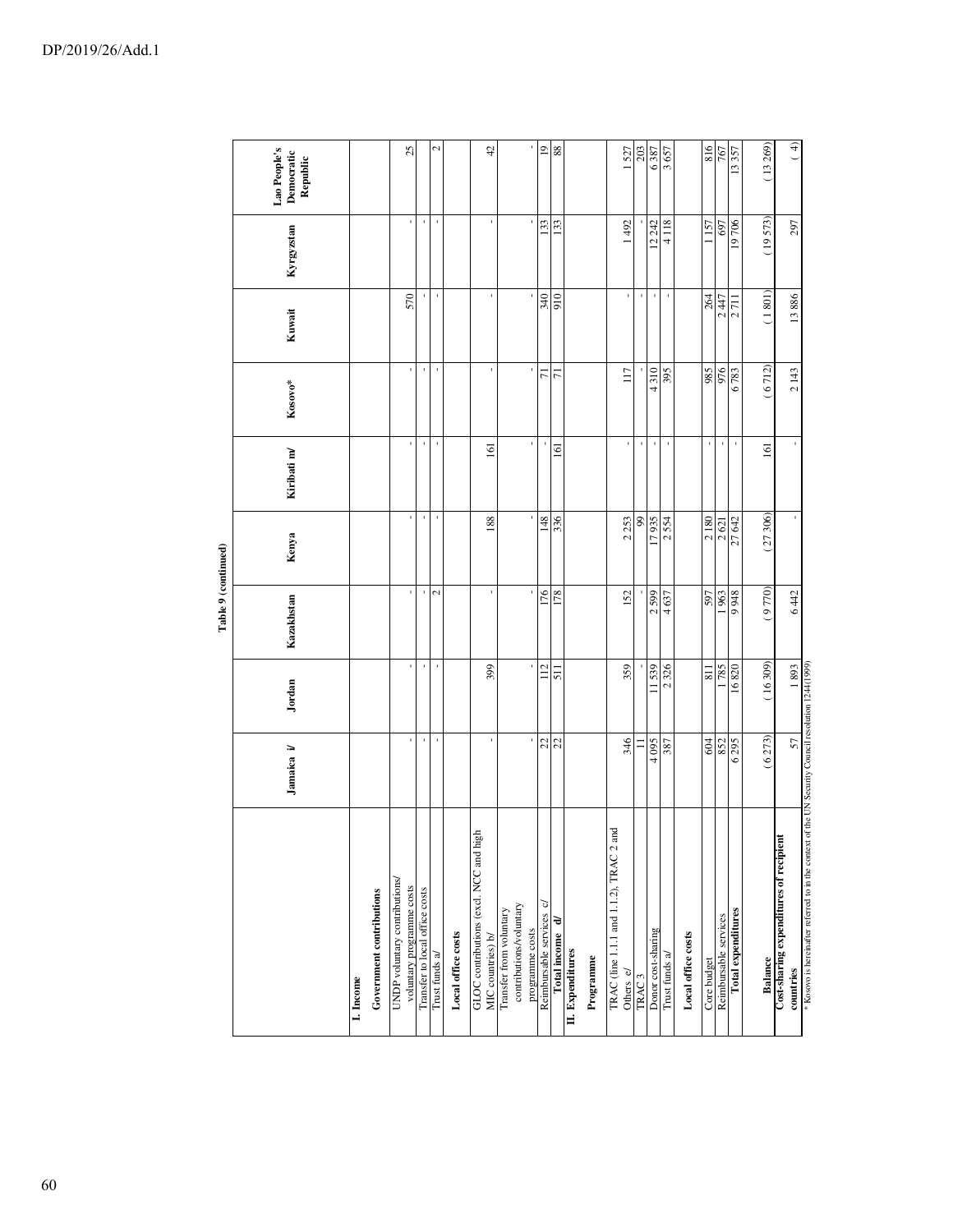$\epsilon$ ł.  $\bullet$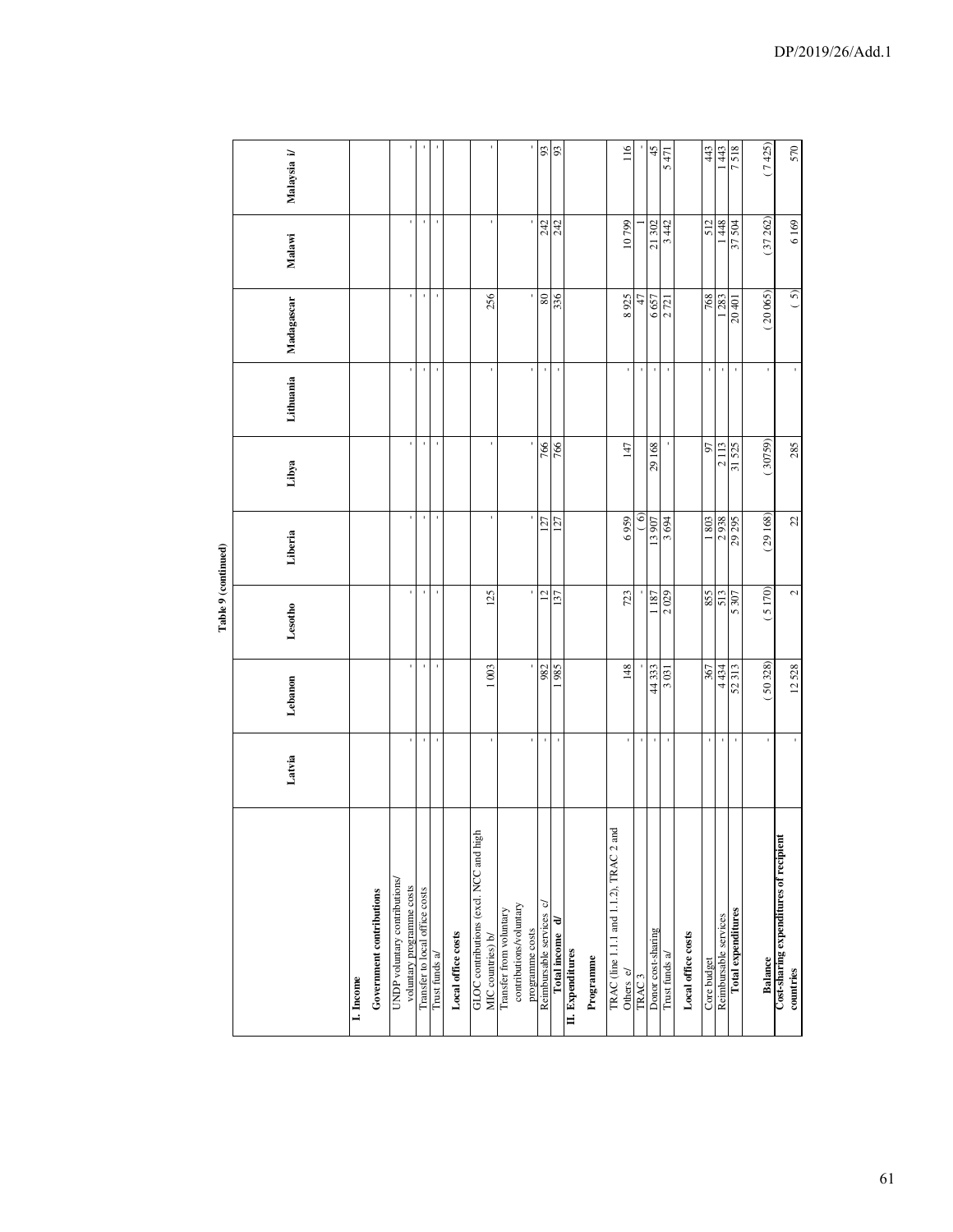|                     | Montenegro                               |                                       |                                                            |                                |                                   |                    | ı                                                           |                         |                                            | 146                      | 146             |                  |           | $\overline{5}$                                       |                   | 1587               | 476            |                    | 345         | 644                   | 4 203              | (4057)  | 7129                                                |
|---------------------|------------------------------------------|---------------------------------------|------------------------------------------------------------|--------------------------------|-----------------------------------|--------------------|-------------------------------------------------------------|-------------------------|--------------------------------------------|--------------------------|-----------------|------------------|-----------|------------------------------------------------------|-------------------|--------------------|----------------|--------------------|-------------|-----------------------|--------------------|---------|-----------------------------------------------------|
|                     | Mongolia                                 |                                       | $\overline{17}$                                            | $\,$                           |                                   |                    | 27                                                          |                         | J.                                         | 43                       | 78              |                  |           | 388                                                  |                   | 2922               | 1428           |                    | 661         | 719                   | 6118               | (6031)  | 395                                                 |
|                     | Micronesia,<br>States of m/<br>Federated |                                       | ı                                                          | $\,$                           | ×                                 |                    | 28                                                          |                         | ı                                          | $\blacksquare$           | 28              |                  |           | ı                                                    | ı                 | J.                 | ×              |                    | $\,$        |                       |                    | 28      | ı                                                   |
|                     | Mexico                                   |                                       |                                                            | $\,$                           |                                   |                    |                                                             |                         |                                            | $\frac{203}{203}$        |                 |                  |           | 149                                                  | 101               | 2728               | 8714           |                    | 472         | 3143                  | 15 307             | (15104) | 12053                                               |
|                     | Mauritius i/                             |                                       | J.                                                         | $\,$                           | $\approx$                         |                    | ı,                                                          |                         |                                            | $\supseteq$              | $\Omega$        |                  |           | 151                                                  |                   | 2536               | 5831           |                    | 489         | 669                   | 9676               | (9656)  | 269                                                 |
|                     | Mauritania                               |                                       |                                                            | $\,$                           |                                   |                    | ٠                                                           |                         |                                            | $\overline{c}$           | $\overline{c}$  |                  |           | 343                                                  |                   | 941                | 057            |                    | 068         | 1019                  | 5250               | (5238)  | 380                                                 |
| Table 9 (continued) | Islands m/<br>Marshall                   |                                       | ×                                                          | $\blacksquare$                 |                                   |                    | ı,                                                          |                         | ×                                          |                          |                 |                  |           | $\blacksquare$                                       |                   |                    | $\blacksquare$ |                    | ×           |                       |                    |         |                                                     |
|                     | Mali                                     |                                       |                                                            | $\blacksquare$                 |                                   |                    |                                                             |                         |                                            | 218                      | 218             |                  |           | 5539                                                 |                   | 14232              | 9299           |                    | 986 1       | 4287                  | 35 343             | (35125) | 4680                                                |
|                     | Maldives                                 |                                       |                                                            | $\,$                           |                                   |                    | 324                                                         |                         |                                            | $\overline{15}$          | 339             |                  |           | 365                                                  |                   | 4978               | 44             |                    | 718         | 337                   | 6842               | (6503)  | $\mathcal{S}^3$                                     |
|                     |                                          | Government contributions<br>I. Income | UNDP voluntary contributions/<br>voluntary programme costs | Transfer to local office costs | Trust funds $\mathbf{a}^{\prime}$ | Local office costs | GLOC contributions (excl. NCC and high<br>MIC countries) b/ | Transfer from voluntary | contributions/voluntary<br>programme costs | Reimbursable services c/ | Total income d/ | II. Expenditures | Programme | TRAC (line 1.1.1 and 1.1.2), TRAC 2 and<br>Others e/ | TRAC <sub>3</sub> | Donor cost-sharing | Trust funds a/ | Local office costs | Core budget | Reimbursable services | Total expenditures | Balance | Cost-sharing expenditures of recipient<br>countries |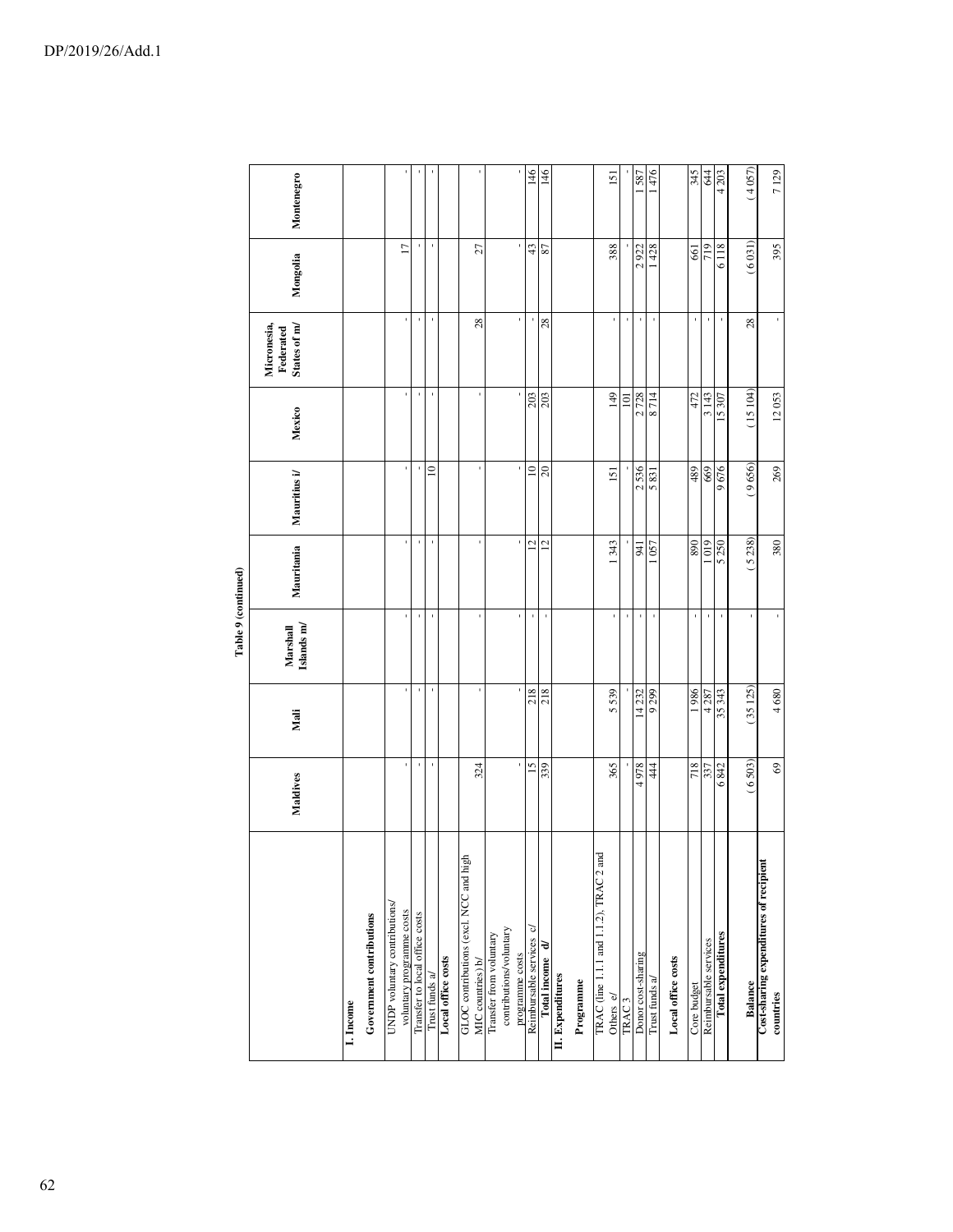|                                                                       |                 |              | Table 9 (continued) |               |                |                                       |                |                            |                  |
|-----------------------------------------------------------------------|-----------------|--------------|---------------------|---------------|----------------|---------------------------------------|----------------|----------------------------|------------------|
|                                                                       | Montserrat f/   | Morocco      | Mozambique          | Myanmar       | Namibia        | Nauru m/                              | Nepal          | Netherlands<br>Antilles g/ | Caledonia<br>New |
| Government contributions<br>I. Income                                 |                 |              |                     |               |                |                                       |                |                            |                  |
| UNDP voluntary contributions/<br>voluntary programme costs            |                 | 212          |                     |               | t.             | ï                                     |                |                            |                  |
| Transfer to local office costs                                        |                 |              |                     |               | $\blacksquare$ | $\blacksquare$                        | $\blacksquare$ |                            |                  |
| Trust funds a/                                                        | $\mathbf{I}$    | $\mathbf{I}$ |                     | $\,$          | $\blacksquare$ | $\blacksquare$                        | $\,$           | $\,$                       |                  |
| Local office costs                                                    |                 |              |                     |               |                |                                       |                |                            |                  |
| GLOC contributions (excl. NCC and high<br>MIC countries) b/           |                 | 379          | $\frac{49}{5}$      |               |                | ı                                     | 127            |                            |                  |
| contributions/voluntary<br>Transfer from voluntary<br>programme costs |                 |              |                     |               |                | $\mathbf{I}$                          |                |                            |                  |
| Reimbursable services c/                                              |                 | 157          |                     | 167           | Ò              | $\mathsf{I}\hspace{-1.5pt}\mathsf{I}$ | 125            | $\blacksquare$             |                  |
| Total income d/                                                       |                 | 748          | 27 %                | 168           | $\circ$        | ı                                     | 252            |                            |                  |
| II. Expenditures                                                      |                 |              |                     |               |                |                                       |                |                            |                  |
| Programme                                                             |                 |              |                     |               |                |                                       |                |                            |                  |
| $2$ and<br>TRAC (line 1.1.1 and 1.1.2), TRAC<br>Others e/             | $50\,$          | 320          | 5184                | 4658          | 316            | $\mathbf{I}$                          | 5125           |                            |                  |
| TRAC <sub>3</sub>                                                     |                 |              | $\binom{2}{ }$      | 270           |                | $\pmb{\cdot}$                         |                | ı                          |                  |
| Donor cost-sharing                                                    | ı,              | 895          | 1207                | 17558         | 37             | $\,$                                  | 11071          | $\blacksquare$             |                  |
| Trust funds a/                                                        |                 | 2901         | 805                 | 5501          | 2053           |                                       | 891            |                            |                  |
| Local office costs                                                    |                 |              |                     |               |                |                                       |                |                            |                  |
| Core budget                                                           |                 | 761          | 171                 | 1316          | 713            |                                       | 542            |                            |                  |
| Reimbursable services                                                 | $\mathbf{I}$    | 1276         | 940                 | 1544          | 707            | $\,$                                  | 797            | $\pmb{\cdot}$              |                  |
| Total expenditures                                                    | $\overline{50}$ | 6153         | 9305                | <b>78 087</b> | 3826           | ï                                     | 19426          | J.                         |                  |
| Balance                                                               | (50)            | (5405)       | (9229)              | (30679)       | (3817)         | $\blacksquare$                        | (19174)        | ï                          |                  |
| Cost-sharing expenditures of recipient<br>countries                   |                 | 8199         | $\frac{6}{2}$       | 285           | 1006           | $\blacksquare$                        | 3976           |                            |                  |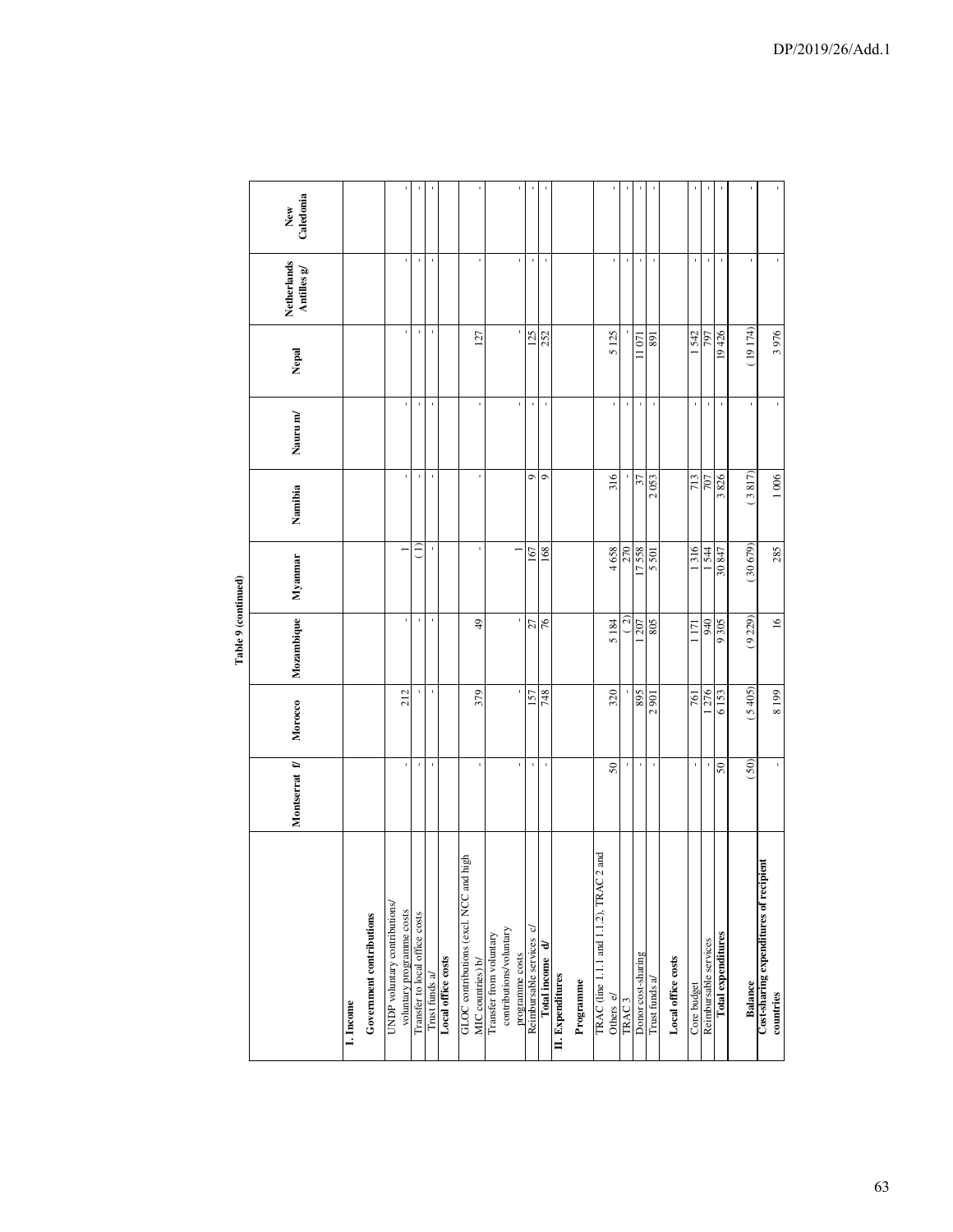|                                                             |                  |                |                | Table 9 (continued) |                |              |                |                                |        |
|-------------------------------------------------------------|------------------|----------------|----------------|---------------------|----------------|--------------|----------------|--------------------------------|--------|
|                                                             | Nicaragua        | Niger          | Nigeria        | Niue $V$            | Oman           | Pakistan     | Palau m/       | Palestine<br>(State of)        | Panama |
| Government contributions<br>I. Income                       |                  |                |                |                     |                |              |                |                                |        |
| UNDP voluntary contributions/<br>voluntary programme costs  |                  |                |                |                     | ı              | $\circ$      | ı              | ı                              |        |
| Transfer to local office costs                              | $\blacksquare$   | $\blacksquare$ | $\blacksquare$ | $\,$                | $\blacksquare$ | ଛ            | $\,$           | $\,$                           |        |
| Trust funds $\mathbf{a}^{\prime}$                           | ı                |                | J.             |                     | ×              |              | ×              | J.                             |        |
| Local office costs                                          |                  |                |                |                     |                |              |                |                                |        |
| GLOC contributions (excl. NCC and high<br>MIC countries) b/ | ı,               | ı,             |                |                     | ı              | 22           | 28             |                                |        |
| contributions/voluntary<br>Transfer from voluntary          |                  |                |                |                     |                | ${}^{\circ}$ |                |                                |        |
| Reimbursable services c/<br>programme costs                 | 2                | 56             | 143            |                     | ı<br>$\,$      | 433          | ı              | 75                             | 874    |
| Total income d/                                             | $\sim$           | 56             | 143            | $\blacksquare$      | ı              | 564          | $28$           | 75                             | 874    |
| II. Expenditures                                            |                  |                |                |                     |                |              |                |                                |        |
| Programme                                                   |                  |                |                |                     |                |              |                |                                |        |
| TRAC (line 1.1.1 and 1.1.2), TRAC 2 and<br>Others el        | ı                | 9292           | 2268           | 63                  | ı              | 1580         | $\,$           | 1171                           | 167    |
| TRAC <sub>3</sub>                                           | $\blacksquare$   | $\overline{5}$ | $\overline{c}$ |                     | ı              |              | ı              | 100                            |        |
| Donor cost-sharing                                          | $\approx$        | 3 2 2 1        | 14 208         |                     | $\mathbf{I}$   | 35095        | $\blacksquare$ | 69538                          | 3 423  |
| Trust funds a/                                              |                  | 2796           | 4461           | 995                 | t              | 5776         | ı              | (14)                           | 2591   |
| Local office costs                                          |                  |                |                |                     |                |              |                |                                |        |
| Core budget                                                 | $\overline{141}$ | 1190           | 1214           |                     | $\mathbf{I}$   | 994          | $\,$           | 1432                           | 457    |
| Reimbursable services                                       | 322              | 1180           | 4218           |                     | ı              | 4651         | $\,$           |                                | 3616   |
| Total expenditures                                          |                  | 17710          | 26381          | 1058                |                | 960 87       | J.             | $\frac{5}{77} \frac{641}{868}$ | 10254  |
| Balance                                                     | 531)             | (17654)        | (26238)        | (1058)              | ï              | (47532)      | 28             | 77 793)                        | (9380) |
| Cost-sharing expenditures of recipient<br>countries         | (65)             | 3999           | 2886           |                     | $\mathbf{r}$   | 7275         | $\mathbf{r}$   | 15 498                         | 26 246 |
|                                                             |                  |                |                |                     |                |              |                |                                |        |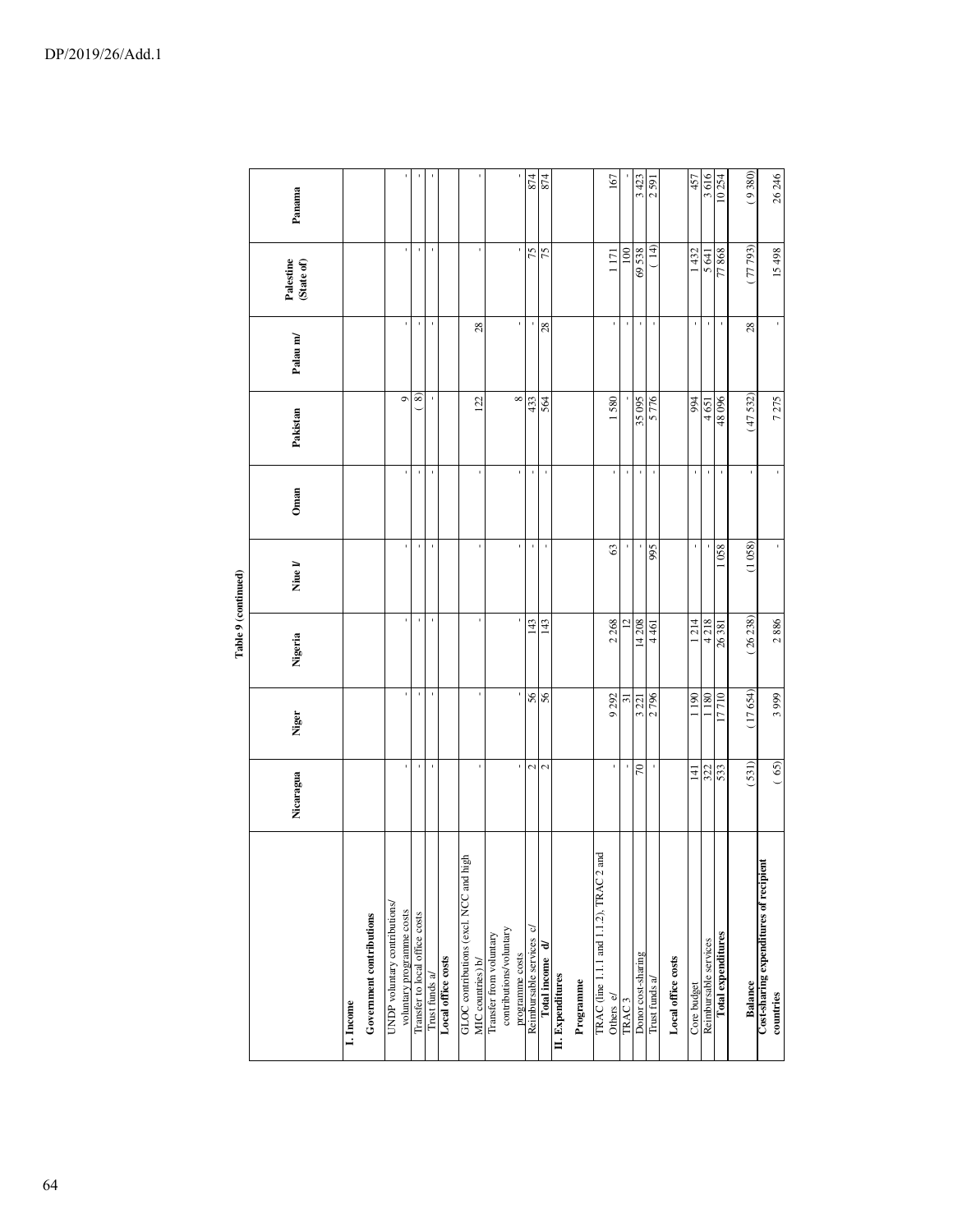|                                                             |                          |                | Lable 7 (collumed) |             |                     |                |                        |                                   |         |
|-------------------------------------------------------------|--------------------------|----------------|--------------------|-------------|---------------------|----------------|------------------------|-----------------------------------|---------|
|                                                             | Papua New<br>Guinea      | Paraguay       | Peru               | Philippines | Poland              | Qatar          | Republic of<br>Moldova | Republic of<br>Macedonia<br>North | Romania |
| I. Income                                                   |                          |                |                    |             |                     |                |                        |                                   |         |
| Government contributions                                    |                          |                |                    |             |                     |                |                        |                                   |         |
| UNDP voluntary contributions/                               |                          |                |                    |             |                     |                |                        |                                   |         |
| voluntary programme costs                                   |                          | $\mathbf{r}$   | $\mathbf{r}$       |             |                     |                |                        |                                   |         |
| Transfer to local office costs                              | ı                        | $\blacksquare$ | $\blacksquare$     |             |                     |                | $\,$                   |                                   |         |
| Trust funds $\mathbf{a}^{\prime}$                           | J.                       | $\blacksquare$ | ï                  | $\subseteq$ | $\blacksquare$      | 565            |                        |                                   |         |
| Local office costs                                          |                          |                |                    |             |                     |                |                        |                                   |         |
| GLOC contributions (excl. NCC and high<br>MIC countries) b/ |                          |                | 295                | 816         |                     |                | 211                    |                                   |         |
|                                                             |                          | $\mathbf{r}$   |                    |             | ı                   |                |                        |                                   |         |
| contributions/voluntary<br>Transfer from voluntary          |                          |                |                    |             |                     |                |                        |                                   |         |
| programme costs                                             | ï                        | $\mathbf{r}$   | ï                  |             | ı,                  | ×,             | ı                      |                                   | ı       |
| Reimbursable services c/                                    | $\overline{\phantom{0}}$ | $\leq$         | 577                | 834         | ı                   |                | <b>SSI</b>             | 185                               |         |
| Total income d/                                             | ವ                        | $\frac{8}{10}$ | 872                | 660         | $\,$                | 565            | 370                    | 185                               |         |
| II. Expenditures                                            |                          |                |                    |             |                     |                |                        |                                   |         |
| Programme                                                   |                          |                |                    |             |                     |                |                        |                                   |         |
| TRAC (line 1.1.1 and 1.1.2), TRAC 2 and                     |                          |                |                    |             |                     |                |                        |                                   |         |
| Others e/                                                   | 460                      | 345            | 349                | 593         | $\blacksquare$      | $\blacksquare$ | 350                    | 348                               |         |
| TRAC <sub>3</sub>                                           | $\approx$                |                |                    | Ξ           | $\,$                | $\mathbf{I}$   |                        |                                   |         |
| Donor cost-sharing                                          | 5888                     | 212            | 6269               | 7529        | ï                   | J.             | 16592                  | 7080                              |         |
| Trust funds a/                                              | 8055                     | 446            | 6678               | 7957        | ï                   |                | 402)                   | 52                                |         |
| Local office costs                                          |                          |                |                    |             |                     |                |                        |                                   |         |
| Core budget                                                 | 731                      | 598            | 1316               | 766         | $\blacksquare$      | J.             | <b>LF6</b>             | 736                               | ı       |
| Reimbursable services                                       | 2581                     | 1682           | 2501               | 559         |                     |                | 1 039                  | 1010                              |         |
| Total expenditures                                          | 17755                    | 6283           | 17113              | 18575       |                     |                | 18526                  | 9226                              |         |
| Balance                                                     | (17674)                  | (6167)         | (16241)            | (16915)     | ï                   | 565            | (18156)                | (9041)                            |         |
| Cost-sharing expenditures of recipient                      |                          |                |                    |             |                     |                |                        |                                   |         |
| countries                                                   | 87                       | 19331          | 19903              | 30058       | $\bar{\phantom{a}}$ | ı              | 8764                   | 9198                              |         |

Table 9 (continued) **Table 9 (continued)**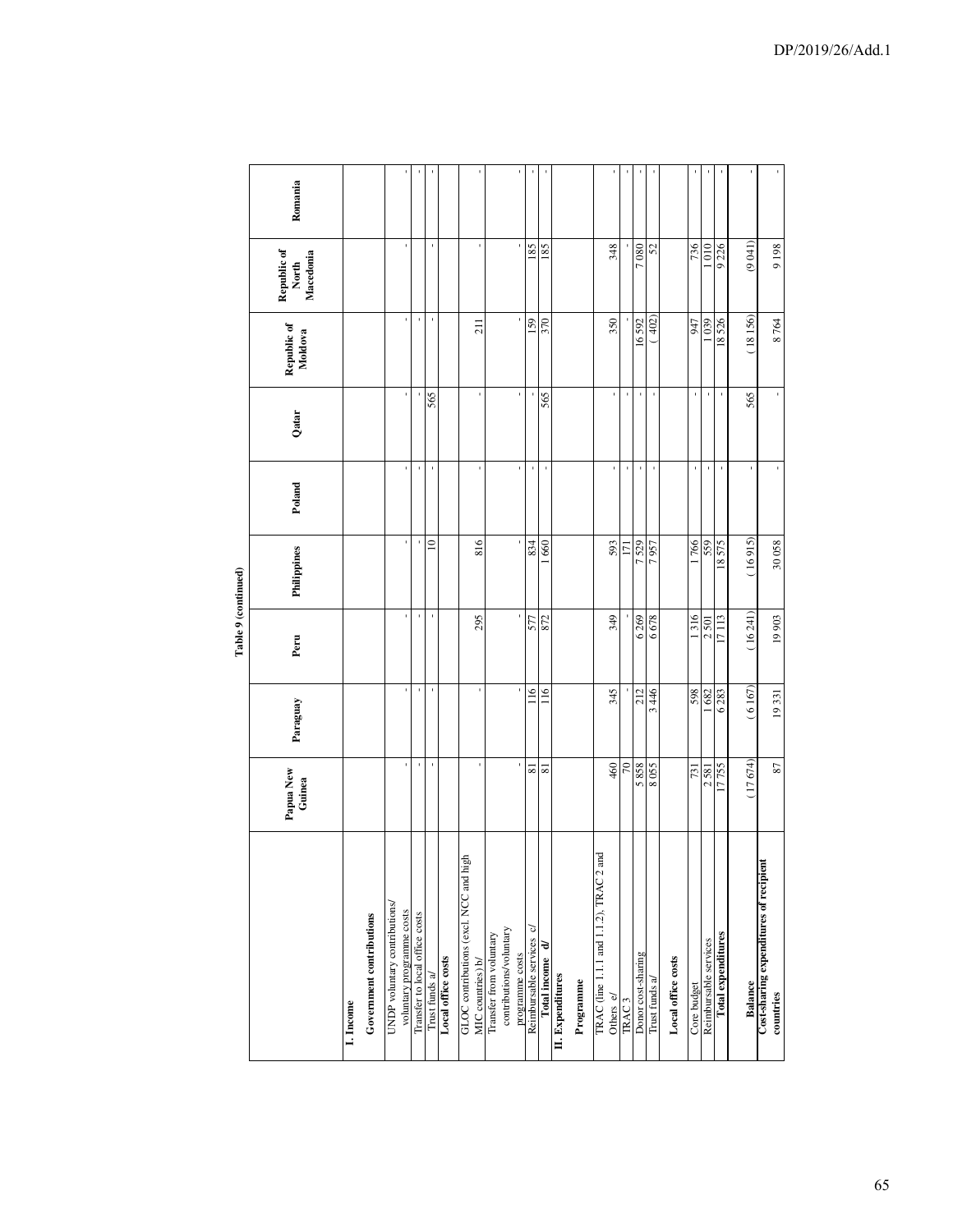|                                                             |                       |                  |                             | Table 9 (continued) |                                            |                    |                          |              |          |
|-------------------------------------------------------------|-----------------------|------------------|-----------------------------|---------------------|--------------------------------------------|--------------------|--------------------------|--------------|----------|
|                                                             | Federation<br>Russian | Rwanda           | Saint Kitts and<br>Nevis f/ | Saint Lucia f/      | Grenadines $f$<br>Saint Vincent<br>and the | Samoa $i$          | Sao Tome and<br>Principe | Saudi Arabia | Senegal  |
| Government contributions<br>I. Income                       |                       |                  |                             |                     |                                            |                    |                          |              |          |
| UNDP voluntary contributions/<br>voluntary programme costs  | ×                     |                  |                             |                     |                                            | $\circ$            |                          | 2000         |          |
| Transfer to local office costs                              | ı                     | $\blacksquare$   |                             | ï                   | $\blacksquare$                             | $\odot$            | ı                        |              |          |
| Trust funds $\mathbf{a}/$                                   | ï                     |                  |                             |                     |                                            | $\mathbf{\hat{c}}$ | ï                        | t            |          |
| Local office costs                                          |                       |                  |                             |                     |                                            |                    |                          |              |          |
| GLOC contributions (excl. NCC and high<br>MIC countries) b/ | J.                    |                  | Γ                           |                     |                                            | 209                |                          |              |          |
| contributions/voluntary<br>Transfer from voluntary          |                       |                  |                             |                     |                                            |                    |                          |              |          |
| Reimbursable services c/<br>programme costs                 | ı<br>0                | $\boldsymbol{z}$ |                             |                     |                                            | $\circ$<br>4       | 3                        | 860          | 3        |
| Total income d/                                             | $\circ$               | 24               | h                           |                     | J.                                         | 221                | 3                        | 2860         | 3        |
| II. Expenditures                                            |                       |                  |                             |                     |                                            |                    |                          |              |          |
| Programme                                                   |                       |                  |                             |                     |                                            |                    |                          |              |          |
| TRAC (line 1.1.1 and 1.1.2), TRAC 2 and<br>Others e/        |                       | 5216             | 100                         | 50                  | 50                                         | 352                | 45                       |              | 2501     |
| TRAC <sub>3</sub>                                           | $\blacksquare$<br>ï   | 급                |                             |                     |                                            | $\Xi$              |                          | ı            |          |
| Donor cost-sharing                                          | $\mathbf{I}$          | 3647             |                             | ı,                  | 5                                          | 4333               | 2 208                    | 103          | 504      |
| Trust funds a/                                              | 431                   | 395              | 800                         | 5                   | 715                                        | 7864               | 2263                     |              | 2744     |
| Local office costs                                          |                       |                  |                             |                     |                                            |                    |                          |              |          |
| Core budget                                                 |                       | 1784             |                             |                     |                                            | 750                | 501                      | 277          | 1857     |
| Reimbursable services                                       | 233                   | 1240             |                             |                     |                                            | 936                | 482                      | 2593         | 2897     |
| Total expenditures                                          | 664                   | 12353            | 900                         | 55                  | 770                                        | 14336              | 668 \$                   | 2973         | 10503    |
| Balance                                                     | (658)                 | (12329)          | (893)                       | 55                  | 770)                                       | (14115)            | (5896)                   | (113)        | (10,500) |
| Cost-sharing expenditures of recipient<br>countries         |                       | $\overline{15}$  |                             |                     |                                            |                    | $\overline{\bf 8}$       | 41053        | 15359    |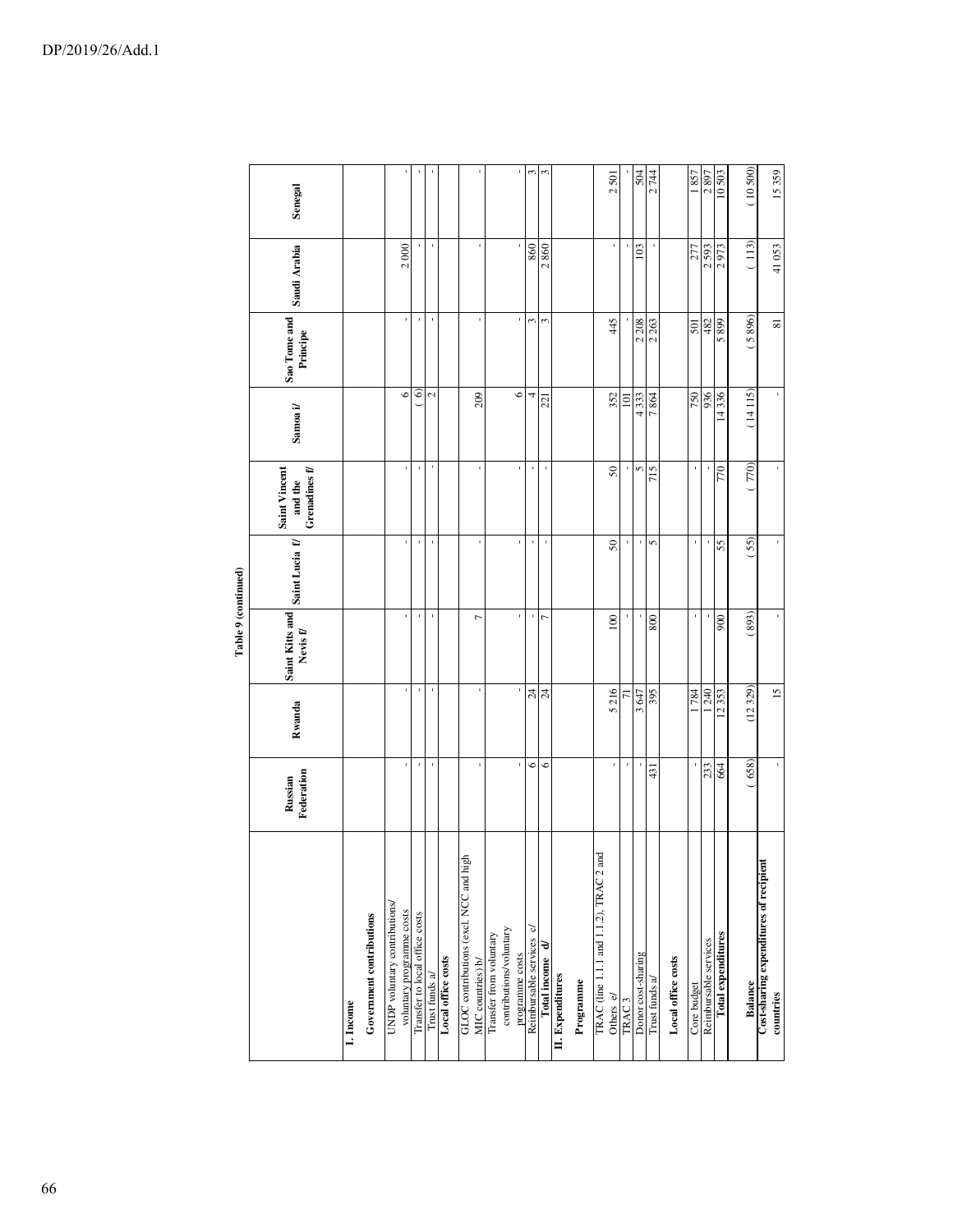|                                                             |                |               | Table 9 (continued) |                |                       |         |                    |                                       |           |
|-------------------------------------------------------------|----------------|---------------|---------------------|----------------|-----------------------|---------|--------------------|---------------------------------------|-----------|
|                                                             | Serbia         | Seychelles n/ | Sierra Leone        | Slovakia       | Islands m/<br>Solomon | Somalia | South Africa       | South Sudan                           | Sri Lanka |
| I. Income                                                   |                |               |                     |                |                       |         |                    |                                       |           |
| Government contributions                                    |                |               |                     |                |                       |         |                    |                                       |           |
| UNDP voluntary contributions/                               |                |               |                     |                |                       |         |                    |                                       |           |
| voluntary programme costs                                   | $\blacksquare$ |               |                     | $\,$           |                       |         |                    |                                       |           |
| Transfer to local office costs                              | $\mathbf{I}$   | $\,$          | $\,$                | $\,$           |                       | $\,$    |                    | $\mathsf{I}\hspace{-1.5pt}\mathsf{I}$ |           |
| Trust funds a/                                              |                |               |                     |                |                       |         | $\boldsymbol{008}$ |                                       |           |
| Local office costs                                          |                |               |                     |                |                       |         |                    |                                       |           |
| GLOC contributions (excl. NCC and high<br>MIC countries) b/ | 302            |               | ı,                  | ı              | 103                   |         | 948                |                                       | 332       |
| Transfer from voluntary                                     |                |               |                     |                |                       |         |                    |                                       |           |
| contributions/voluntary                                     |                |               |                     |                |                       |         |                    |                                       |           |
| programme costs                                             |                |               |                     |                |                       |         |                    |                                       |           |
| Reimbursable services c/                                    | 247            |               | 61                  |                |                       | 283     | $\overline{4}$     | 576                                   | 155       |
| Total income d/                                             | 549            |               | $\mathfrak{a}$      | ï              | 103                   |         | 0261               | 576                                   | 487       |
| II. Expenditures                                            |                |               |                     |                |                       |         |                    |                                       |           |
| Programme                                                   |                |               |                     |                |                       |         |                    |                                       |           |
| TRAC (line 1.1.1 and 1.1.2), TRAC 2 and                     |                |               |                     |                |                       |         |                    |                                       |           |
| Others e/                                                   | 233            | 50            | 5318                | ı              | 577                   | 12065   | 422                | 3477                                  | 331       |
| TRAC <sub>3</sub>                                           |                |               | $50\,$              | $\blacksquare$ |                       |         |                    | 313                                   | 102       |
| Donor cost-sharing                                          | 5822           | 298           | 16352               | ı              | 5030                  | 34412   | 107                | 81 486                                | 13 122    |
| Trust funds a/                                              | 3180           | 415           | 2094                |                | 2287                  | 3384    | 8889               | 282                                   | 2867      |
| Local office costs                                          |                |               |                     |                |                       |         |                    |                                       |           |
| Core budget                                                 | 987            |               | 1449                |                |                       | 1407    | 1386               | 2511                                  | 1 1 4 8   |
| Reimbursable services                                       | 526            |               | 2733                |                | $\overline{31}$       | 15608   | 1616               | 7340                                  | 1696      |
| Total expenditures                                          | 748            | 763           | 27996               |                | 7925                  | FT8 99  | 10419              | 607 56                                | 19266     |
| Balance                                                     | (11199)        | 763)          | 27935)              | ï              | (7822)                | (66594) | (8449)             | (94833)                               | (18779)   |
| Cost-sharing expenditures of recipient                      |                |               |                     |                |                       |         |                    |                                       |           |
| countries                                                   | 6183           | 4             |                     |                | 347                   |         | 1378               | 776                                   | 566       |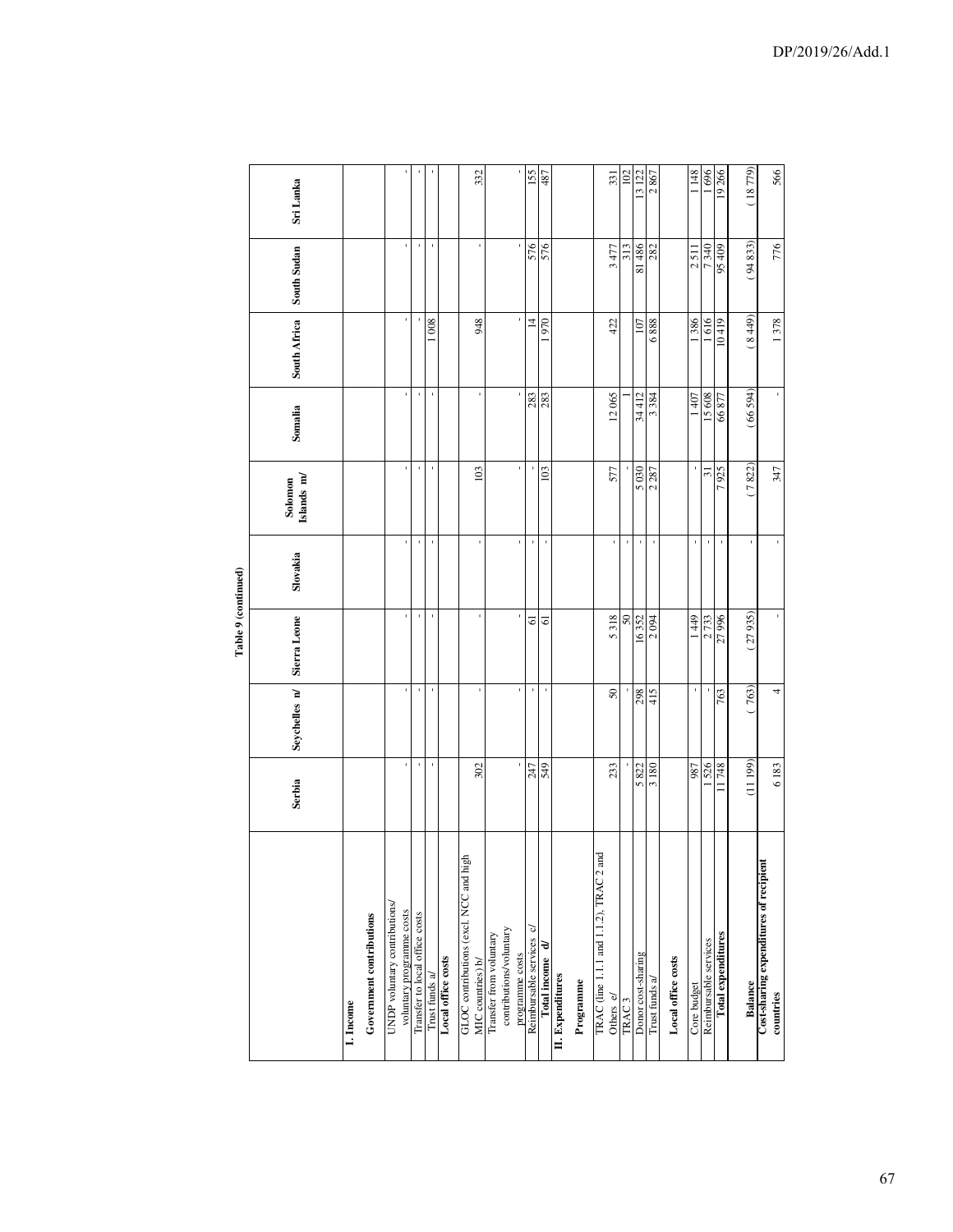|                     | Tonga m/                |                                       |                                                            | I                              |                                   |                    | ı,                                                          |                         | $\,$                    | $\blacksquare$                              |                 |                  |           |                                         | $\mathbf{I}$<br>$\mathcal{C}$  | $\,$               |                |                    | J.          |                       | 63                 | 63)     | $\equiv$                                            |
|---------------------|-------------------------|---------------------------------------|------------------------------------------------------------|--------------------------------|-----------------------------------|--------------------|-------------------------------------------------------------|-------------------------|-------------------------|---------------------------------------------|-----------------|------------------|-----------|-----------------------------------------|--------------------------------|--------------------|----------------|--------------------|-------------|-----------------------|--------------------|---------|-----------------------------------------------------|
|                     | Tokelau V               |                                       |                                                            |                                |                                   |                    |                                                             |                         |                         |                                             |                 |                  |           |                                         |                                |                    |                |                    |             |                       |                    |         |                                                     |
|                     | Togo                    |                                       |                                                            | $\blacksquare$                 |                                   |                    | 168                                                         |                         |                         | 416                                         | 584             |                  |           |                                         | 4830                           |                    | 522            |                    | 601         | 073                   | 1691               | (6807)  | 16858                                               |
|                     | Timor-Leste             |                                       |                                                            |                                |                                   |                    | 232                                                         |                         |                         | $\mathcal{C}$                               | 295             |                  |           |                                         | 582                            | $\odot$<br>1806    | 5810           |                    | 711         | 756                   | 9659               | (9364)  | 1078                                                |
|                     | Thailand                |                                       | 865                                                        |                                |                                   |                    | 482                                                         |                         |                         | $\supseteq$                                 | 357             |                  |           |                                         | 563                            | 623                | 4052           |                    | 883         | 728                   | 6849               | (5492)  | Ξ                                                   |
|                     | Tajikistan              |                                       | $\mathbf{I}$                                               |                                |                                   |                    | $50\,$                                                      |                         |                         | 391                                         | $\overline{41}$ |                  |           |                                         | 1719                           | 15571              | 2839           |                    | 1169        | 1038                  | 22336              | (21895) | 104                                                 |
| Table 9 (continued) | Syrian Arab<br>Republic |                                       | $\mathbf{I}$                                               |                                |                                   |                    | 51                                                          |                         |                         | 584                                         | 635             |                  |           |                                         | 319<br>78                      | 33886              | 769            |                    | 756         | 4162                  | 39970              | 39 335) | 458                                                 |
|                     | Suriname g/             |                                       |                                                            |                                |                                   |                    | ı                                                           |                         |                         |                                             |                 |                  |           |                                         | 49                             | 722                | 934            |                    | 458         | 282                   | 3445               | (3445)  | $\overline{\mathcal{L}}$                            |
|                     | Sudan, the              |                                       | $\mathbf{r}$                                               |                                |                                   |                    | $\blacksquare$                                              |                         |                         | 185                                         | 185             |                  |           |                                         | 1948                           | 58 129             | 3480           |                    | 3546        | 8926                  | 76029              | (74844) | 28697                                               |
|                     |                         | Government contributions<br>I. Income | UNDP voluntary contributions/<br>voluntary programme costs | Transfer to local office costs | Trust funds $\mathbf{a}^{\prime}$ | Local office costs | GLOC contributions (excl. NCC and high<br>MIC countries) b/ | Transfer from voluntary | contributions/voluntary | programme costs<br>Reimbursable services c/ | Total income d/ | II. Expenditures | Programme | TRAC (line 1.1.1 and 1.1.2), TRAC 2 and | Others e/<br>TRAC <sub>3</sub> | Donor cost-sharing | Trust funds a/ | Local office costs | Core budget | Reimbursable services | Total expenditures | Balance | Cost-sharing expenditures of recipient<br>countries |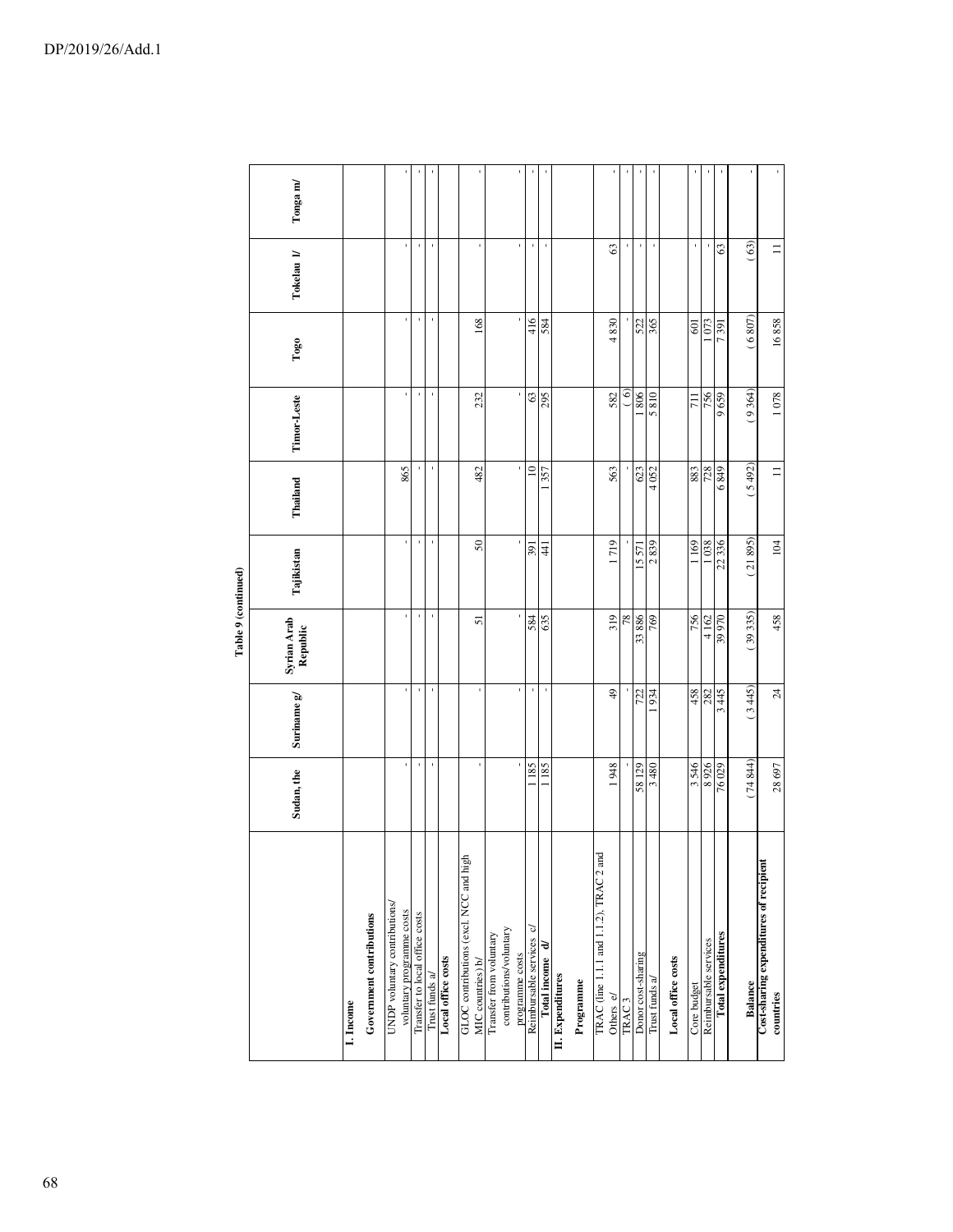|                                            |                                  |                                                           | 1 apre 7 (communed |         |                |                                                    |           |                |         |
|--------------------------------------------|----------------------------------|-----------------------------------------------------------|--------------------|---------|----------------|----------------------------------------------------|-----------|----------------|---------|
|                                            | <b>Trinidad</b> and<br>Tobago i/ | <b>Territory of</b><br>the Pacific<br>Islands m/<br>Trust | Tunisia            | Turkey  |                | Turkmenistan Caicos Islands<br>Turks and<br>$\geq$ | Tuvalu m/ | Uganda         | Ukraine |
| I. Income                                  |                                  |                                                           |                    |         |                |                                                    |           |                |         |
| Government contributions                   |                                  |                                                           |                    |         |                |                                                    |           |                |         |
| UNDP voluntary contributions/              |                                  |                                                           |                    |         |                |                                                    |           |                |         |
| voluntary programme costs                  | f,                               |                                                           |                    |         |                |                                                    |           |                |         |
| Transfer to local office costs             | $\blacksquare$                   | $\,$                                                      | $\blacksquare$     |         | $\blacksquare$ | $\pmb{\cdot}$                                      |           | $\blacksquare$ | $\,$    |
| Trust funds $\mathbf{a}^{\prime}$          | Z                                | ı                                                         |                    | 1016    | ı              | ï                                                  |           | ı              |         |
| Local office costs                         |                                  |                                                           |                    |         |                |                                                    |           |                |         |
| GLOC contributions (excl. NCC and high     |                                  |                                                           |                    |         |                |                                                    |           |                |         |
| MIC countries) b/                          | J.                               |                                                           | 318                | ×       |                | ı,                                                 | 53        |                |         |
| Transfer from voluntary                    |                                  |                                                           |                    |         |                |                                                    |           |                |         |
| contributions/voluntary<br>programme costs | ×,                               | ×,                                                        |                    | ı       | ٠              | ı                                                  |           |                |         |
| Reimbursable services c/                   | 103                              | $\blacksquare$                                            | 134                | 458     |                | ï                                                  |           | 34             | 2 244   |
| Total income d/                            | 105                              | J.                                                        | 452                | 474     | $\frac{4}{3}$  | ï                                                  | 53        | 34             | 2 244   |
| II. Expenditures                           |                                  |                                                           |                    |         |                |                                                    |           |                |         |
| Programme                                  |                                  |                                                           |                    |         |                |                                                    |           |                |         |
| TRAC (line 1.1.1 and 1.1.2), TRAC 2 and    |                                  |                                                           |                    |         |                |                                                    |           |                |         |
| Others e/                                  | $\blacksquare$                   | $\blacksquare$                                            | 352                | 143     | 165            | $\blacksquare$                                     |           | 7043           | 410     |
| TRAC <sub>3</sub>                          |                                  | $\mathbf{I}$                                              | 34                 |         |                | $\mathbf{I}$                                       |           |                |         |
| Donor cost-sharing                         | 4605                             | ı,                                                        | 9434               | 18483   | 2870           | $\,$                                               |           | 6 129          | 16424   |
| Trust funds a/                             | 747                              | ï                                                         | 950                | 2906    | 2908           |                                                    |           | 2453           | 2021    |
| Local office costs                         |                                  |                                                           |                    |         |                |                                                    |           |                |         |
| Core budget                                | 391                              | $\,$                                                      | 589                | 626     | 606            | ı                                                  | J.        | 1478           | 1162    |
| Reimbursable services                      | 2002                             | ï                                                         | 729                | 2798    | 699            |                                                    |           | 2437           | 2189    |
| Total expenditures                         | 7745                             |                                                           | 13088              | 24956   | 7248           |                                                    |           | 19543          | 22 206  |
| Balance                                    | (7640)                           | $\mathbf{r}$                                              | (12636)            | 23 482) | (7164)         | ı                                                  | 53        | (19509)        | (19962) |
| Cost-sharing expenditures of recipient     |                                  |                                                           |                    |         |                |                                                    |           |                |         |
| countries                                  | 1124                             |                                                           | 45                 | 12633   | 3688           |                                                    |           | 50             | 147349  |

Table 9 (continued) **Table 9 (continued)**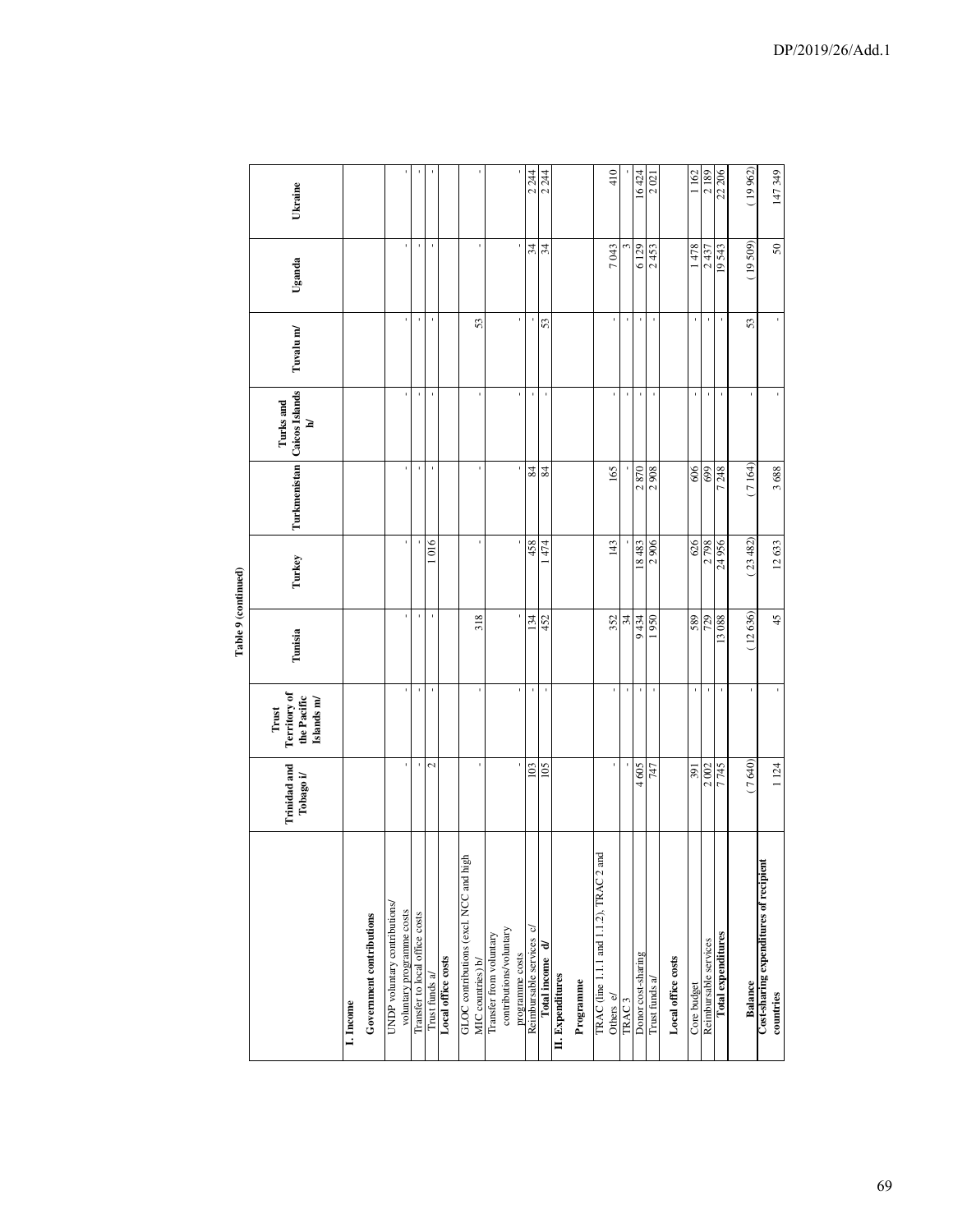|                                                             |                         |                                   | Table 9 (continued) |            |                |                                          |           |                          |         |
|-------------------------------------------------------------|-------------------------|-----------------------------------|---------------------|------------|----------------|------------------------------------------|-----------|--------------------------|---------|
|                                                             | United Arab<br>Emirates | United<br>Republic of<br>Tanzania | Uruguay             | Uzbekistan | Vanuatu m/     | Venezuela<br>(Bolivarian<br>Republic of) | Viet Nam  | Yemen                    | Zambia  |
| Government contributions<br>I. Income                       |                         |                                   |                     |            |                |                                          |           |                          |         |
| UNDP voluntary contributions/<br>voluntary programme costs  | 324                     |                                   |                     |            | J.             |                                          | 35        | J.                       |         |
| Transfer to local office costs                              |                         |                                   | $\blacksquare$      | $\,$       | $\,$           | $\,$                                     | (35)      | $\,$                     |         |
| Trust funds $\it a\rm$                                      | $\degree$               |                                   |                     |            |                |                                          |           | $\overline{\phantom{a}}$ |         |
| Local office costs                                          |                         |                                   |                     |            |                |                                          |           |                          |         |
| GLOC contributions (excl. NCC and high<br>MIC countries) b/ | ı                       |                                   | ı,                  |            | 163            |                                          | 427       | ı,                       | 767     |
| contributions/voluntary<br>Transfer from voluntary          |                         |                                   |                     |            |                |                                          |           |                          |         |
| Reimbursable services c/<br>programme costs                 | 3                       | 354                               | 350                 | 124        | J.             | Ξ                                        | 35<br>188 | 985                      | 78      |
| Total income d/                                             | 387                     | 354                               | 350                 | 124        | 163            | Ξ                                        | 650       | 985                      | 845     |
| II. Expenditures                                            |                         |                                   |                     |            |                |                                          |           |                          |         |
| Programme                                                   |                         |                                   |                     |            |                |                                          |           |                          |         |
| TRAC (line 1.1.1 and 1.1.2), TRAC 2 and<br>Others e/        |                         | 6454                              |                     | 1048       | $\,$           | 148                                      | 2061      | 1402                     | 2339    |
| TRAC <sub>3</sub>                                           |                         |                                   |                     |            | $\,$           |                                          | 67        |                          |         |
| Donor cost-sharing                                          |                         | 7678                              | 479                 | 5534       | $\blacksquare$ | $\delta$                                 | 13951     | 196792                   | 866 S   |
| Trust funds a/                                              | þ                       | 1936                              | 598                 | 3769       | $\blacksquare$ | 2315                                     | 4786      | 163                      | 4644    |
| Local office costs                                          |                         |                                   |                     |            |                |                                          |           |                          |         |
| Core budget                                                 | 418                     | 1955                              | 307                 | 691        | $\,$           | 531                                      | 1065      | 1 489                    | 1945    |
| Reimbursable services                                       | 2336                    | 1402                              | 1631                | 1786       |                | 1643                                     | 2413      | 7766                     | 967     |
| Total expenditures                                          | 2754                    | 19430                             | 4015                | 12828      | ×              | 4663                                     | 24 343    | 207612                   | 15893   |
| Balance                                                     | 2367                    | (19076)                           | (3665)              | (12704)    | 163            | (4552)                                   | (23693)   | (206627)                 | (15048) |
| Cost-sharing expenditures of recipient<br>countries         | 441                     | 21 251                            | 20969               | 6314       |                | 2327                                     | 204       | 327                      | 6213    |
|                                                             |                         |                                   |                     |            |                |                                          |           |                          |         |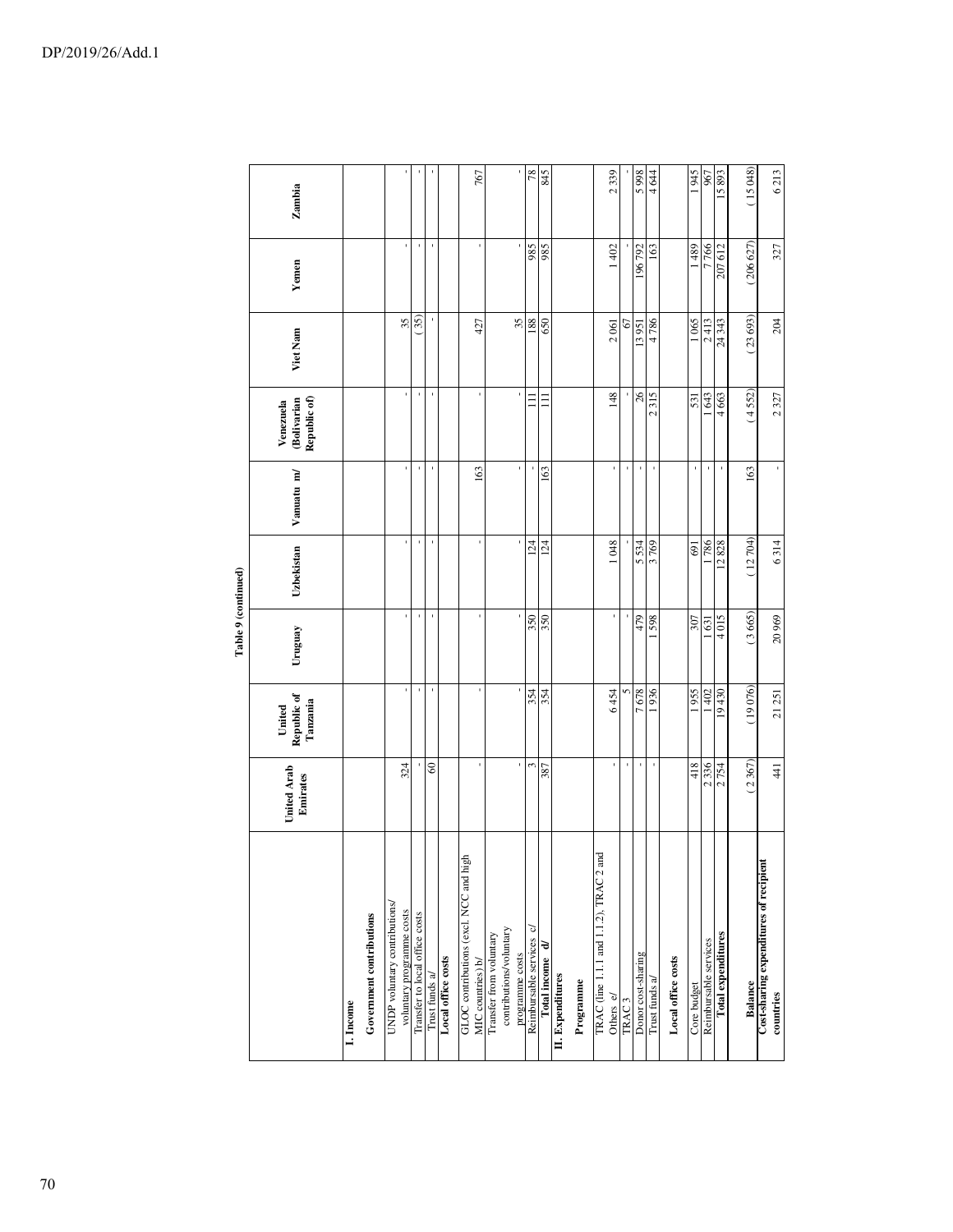|                                                     | Table 9 (continued) |           |                                                                                                            |           |
|-----------------------------------------------------|---------------------|-----------|------------------------------------------------------------------------------------------------------------|-----------|
|                                                     | Zimbabwe            | Total     | Other (regional,<br>contributions)<br>interregional,<br>Government<br>counterpart<br>global and<br>$\cosh$ | By fund   |
| I. Income                                           |                     |           |                                                                                                            |           |
| Government contributions                            |                     |           |                                                                                                            |           |
| UNDP voluntary contributions/                       |                     |           |                                                                                                            |           |
| voluntary programme costs                           | ï                   | 13503     |                                                                                                            | 13503     |
| Transfer to local office costs                      | $\mathbf{I}$        | (157)     |                                                                                                            | (157)     |
| Trust funds a/                                      |                     | 16284     |                                                                                                            | 16284     |
| Local office costs                                  |                     |           |                                                                                                            |           |
| GLOC contributions (excl. NCC and high              |                     |           |                                                                                                            |           |
| MIC countries) b/                                   | 1584                | 24378     |                                                                                                            | 24378     |
| Transfer from voluntary                             |                     |           |                                                                                                            |           |
| contributions/voluntary                             |                     |           |                                                                                                            |           |
| programme costs                                     | ı                   | 157       |                                                                                                            | 157       |
| Reimbursable services c/                            | 271                 | 42951     | 3302                                                                                                       | 46253     |
| Total income d/                                     | 1855                | 97116     | 3302                                                                                                       | 100418    |
| II. Expenditures                                    |                     |           |                                                                                                            |           |
| Programme                                           |                     |           |                                                                                                            |           |
| TRAC (line 1.1.1 and 1.1.2), TRAC 2 and             |                     |           |                                                                                                            |           |
| Others e/                                           | 3318                | 255 020   | 35704                                                                                                      | 290724    |
| TRAC <sub>3</sub>                                   | 100                 | 4455      | 24 797<br>155 098                                                                                          | 29 252    |
| Donor cost-sharing                                  | 150751              | 2138032   |                                                                                                            | 2 293 130 |
| Trust funds a/                                      | 639                 | 695811    | 107811                                                                                                     | 814212    |
| Local office costs                                  |                     |           |                                                                                                            |           |
| Core budget                                         | 2424                | 131 117   | 94 229                                                                                                     | 225346    |
| Reimbursable services                               | 3765                | 287917    | 285 521                                                                                                    | 573438    |
| Total expenditures                                  | 161997              | 3512352   | 713750                                                                                                     | 4226 102  |
| Balance                                             | (160142)            | (3415236) | (710448)                                                                                                   | (4125684) |
| Cost-sharing expenditures of recipient<br>countries | 10758               | 1002868   | 6591                                                                                                       | 1 009 459 |

 $\overline{\phantom{a}}$ 

 $\mathcal{L}(\mathcal{L})$ 

ਵੇ Table 9 (cc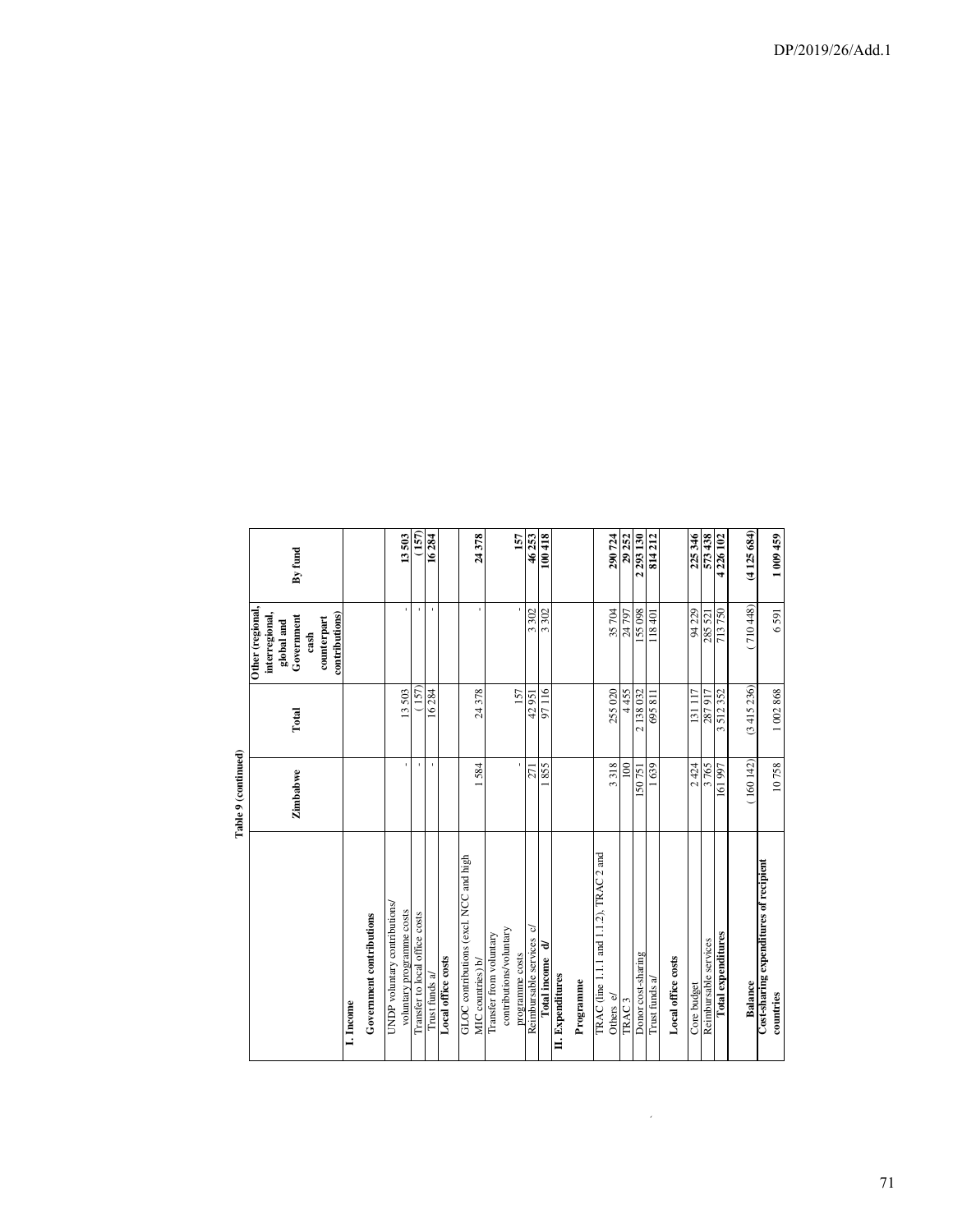b/ In some instances, GLOC contribution includes core contributions from NCC and high middle-income countries for their outstanding b/ In some instances, GLOC contribution includes core contributions from NCC and high middle-income countries for their outstanding GLOC arrears payments prior to their graduation to higher income status. GLOC arrears payments prior to their graduation to higher income status. c/ Includes 2018 interest on cost-sharing balances apportioned to country offices in the 2018 accounts, as well as contributions received from c/ Includes 2018 interest on cost-sharing balances apportioned to country offices in the 2018 accounts, as well as contributions received from Governments to cover administrative costs of country offices in respect of projects, and JPOs. Governments to cover administrative costs of country offices in respect of projects, and JPOs.

d/Excludes MSAs. d/ Excludes MSAs.

- e/ "Others" includes global and regional programmes, HDRO, South-South cooperation programme, and other UNDP sources of funding. e/ "Others" includes global and regional programmes, HDRO, South-South cooperation programme, and other UNDP sources of funding.
- f/ Local office costs for this country are included under Barbados. f/ Local office costs for this country are included under Barbados.
- g/ Local office costs for this country are included under Trinidad and Tobago. g/ Local office costs for this country are included under Trinidad and Tobago.
- h/ Local office costs for this country are included under Jamaica. h/ Local office costs for this country are included under Jamaica.
- i/ Local office costs for this country include multiple countries/areas, as indicated in footnotes f/ to h/ and j/ to n/. i/ Local office costs for this country include multiple countries/areas, as indicated in footnotes  $f/$  to  $h/$  and  $j/$  to  $n/$ .
- j/ Local office costs for this country are included under El Salvador. j/ Local office costs for this country are included under El Salvador.
- k/ Local office costs for this country are included under Malaysia. k/ Local office costs for this country are included under Malaysia.
- V Local office costs for this country are included under Samoa. l/ Local office costs for this country are included under Samoa.
- m/ Local office costs for this country are included under Fiji. m/ Local office costs for this country are included under Fiji.
- n/ Local office costs for this country are included under Mauritius. n/ Local office costs for this country are included under Mauritius.